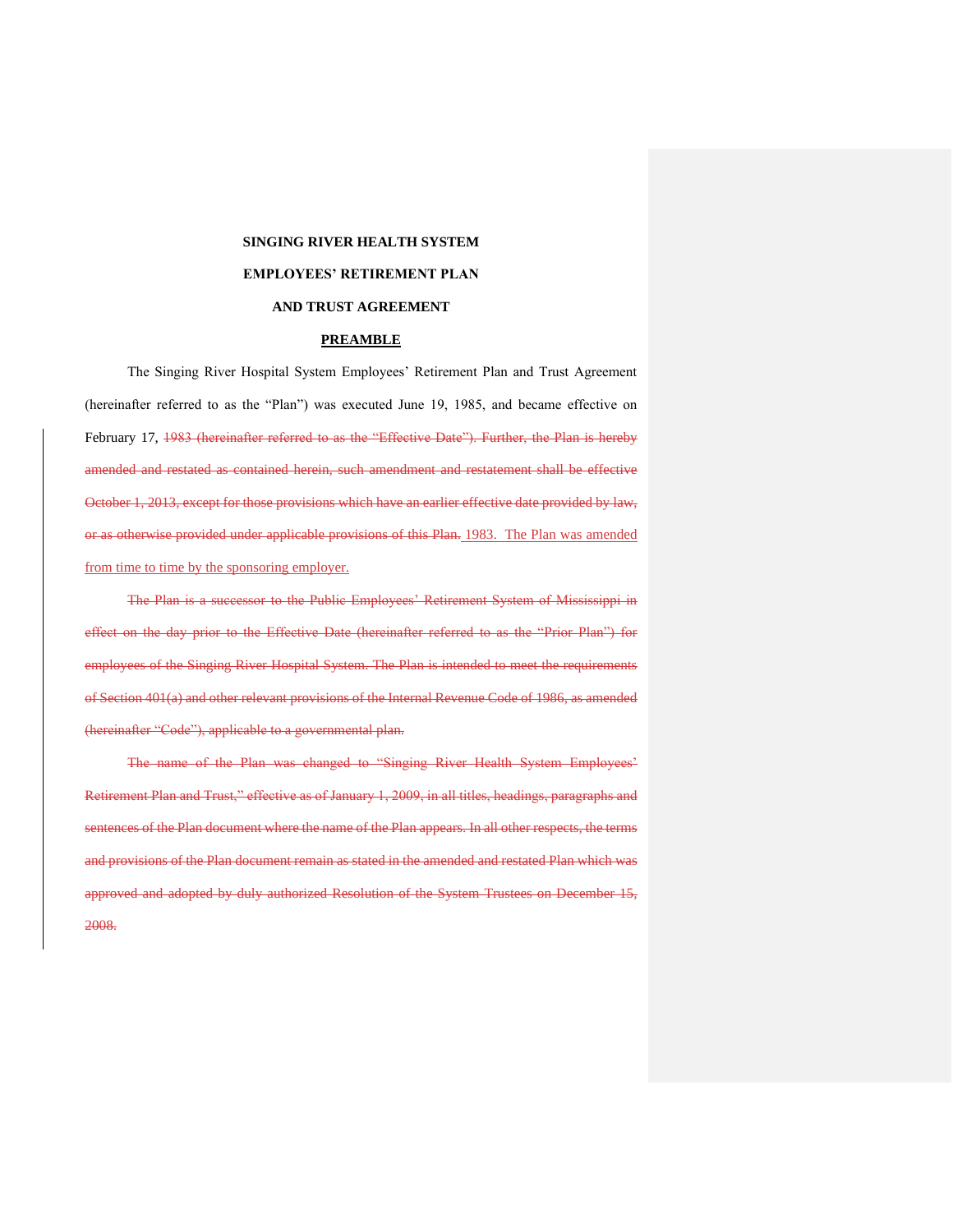Participation in the Plan was frozen effective October 1, 2011, such that no employee hired or re-hired after September 30, 2011 is eligible to become a Member in the Plan or resume accrual of benefits as a Member in the Plan. All benefit accruals under the Plan and all Member contributions to the Plan ceased after the conclusion of the pay period which corresponds to paychecks distributed to employees on December 4, 2014.

The Chancery Court of Jackson County, Mississippi, (the "Court") now has jurisdiction over the Plan. By Order dated October 19, 2015, the Court appointed a Special Fiduciary to serve as Trustee of the Plan, to administer the Plan and to make recommendations to the Court regarding Plan benefits. Per appointment by the Court in November, 2017, Traci M. Christian is the current Special Fiduciary.

Amendments to the Plan may be made only upon Order of the Court. Pursuant to Order of the Court dated April 12, 2018, the Special Fiduciary amended the Plan by amendment dated August 22, 2018. Pursuant to Order of the Court dated \_\_\_\_\_\_\_\_\_\_\_\_\_\_, the Plan is now amended and restated effective January 1, 2021, except where an earlier effective date is otherwise provided herein.

The funding medium for the Plan is a Trust. The Trust Agreement entered into in connection with the establishment of the Plan is intended to meet the requirements of Section 501(a) of the Code applicable to a governmental plan, and shall continue in full force and effect pursuant to the applicable provisions of the Plan.

The provisions of this Plan shall apply to an Employee who is in the employ of the Singing River Health System on or after the Effective Date. The benefit payable to or on behalf of a Member covered under the Plan in accordance with the following provisions shall not be affected by the terms of any amendment to the Plan adopted after such Member's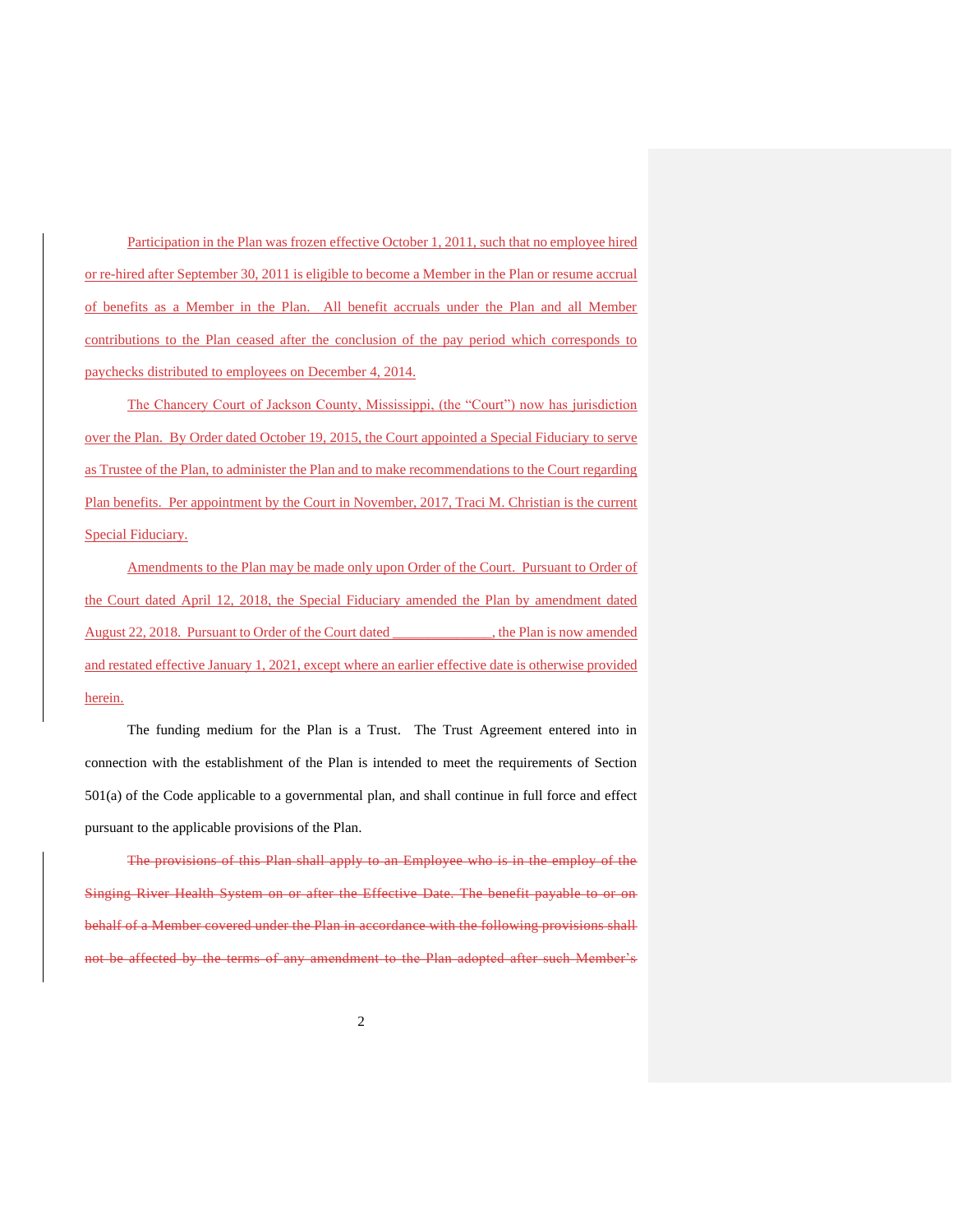employment terminates, unless the amendment expressly provides otherwise or the effective

date of the amendment dictates otherwise.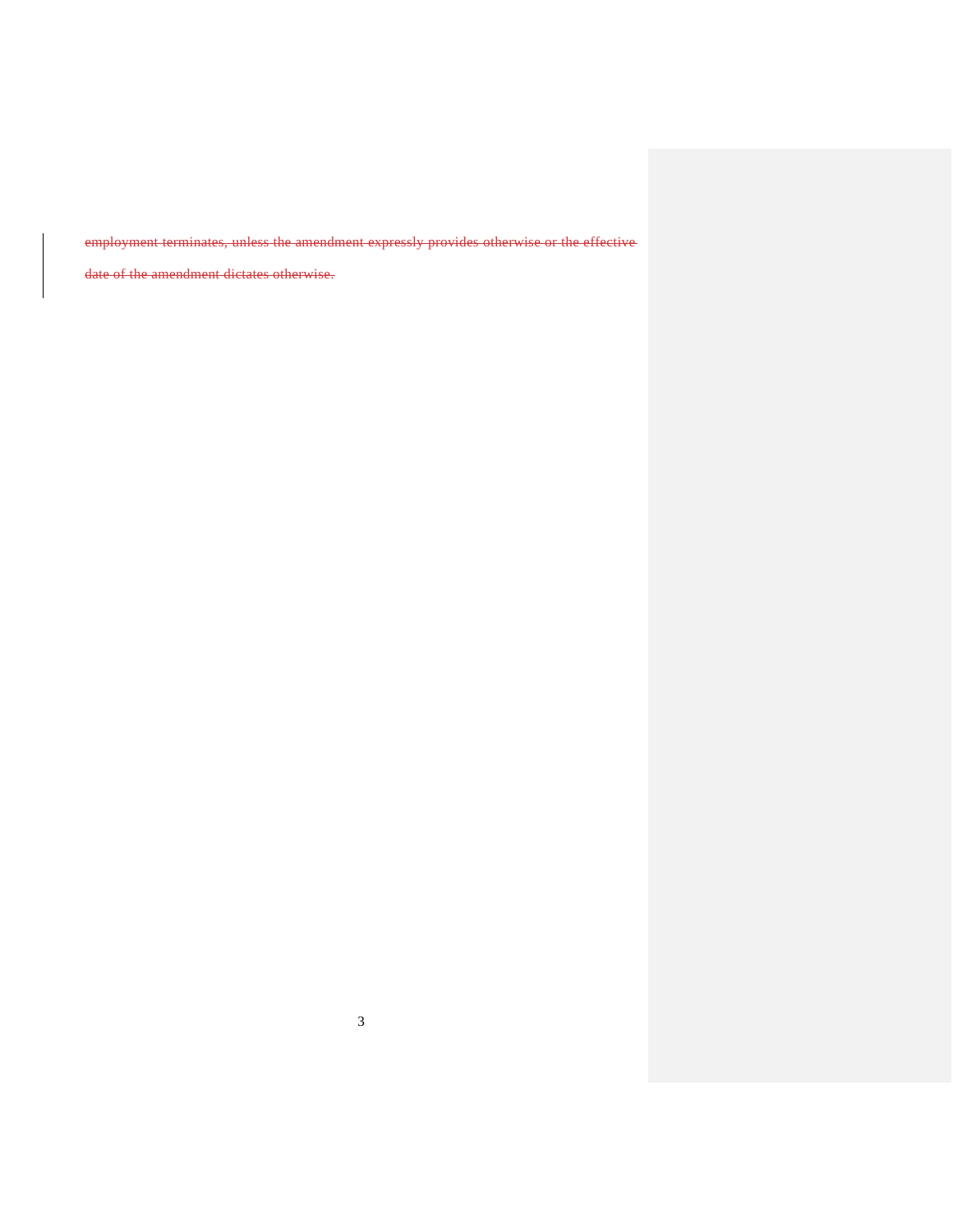# **TABLE OF CONTENT**

| 1.01 |                                                  |  |
|------|--------------------------------------------------|--|
| 1.02 | ACCRUED RETIREMENT BENEFIT DERIVED FROM EMPLOYER |  |
| 1.03 | ACCRUED RETIREMENT BENEFIT DERIVED FROM MEMBER   |  |
| 1.04 |                                                  |  |
| 1.05 |                                                  |  |
| 1.06 |                                                  |  |
| 1.07 |                                                  |  |
| 1.08 |                                                  |  |
| 1.09 |                                                  |  |
| 1.10 |                                                  |  |
| 1.11 |                                                  |  |
| 1.12 |                                                  |  |
| 1.13 |                                                  |  |
| 1.14 |                                                  |  |
| 1.15 |                                                  |  |
| 1.16 |                                                  |  |
| 1.17 |                                                  |  |
| 1.18 |                                                  |  |
| 1.19 |                                                  |  |
| 1.20 |                                                  |  |
| 1.21 |                                                  |  |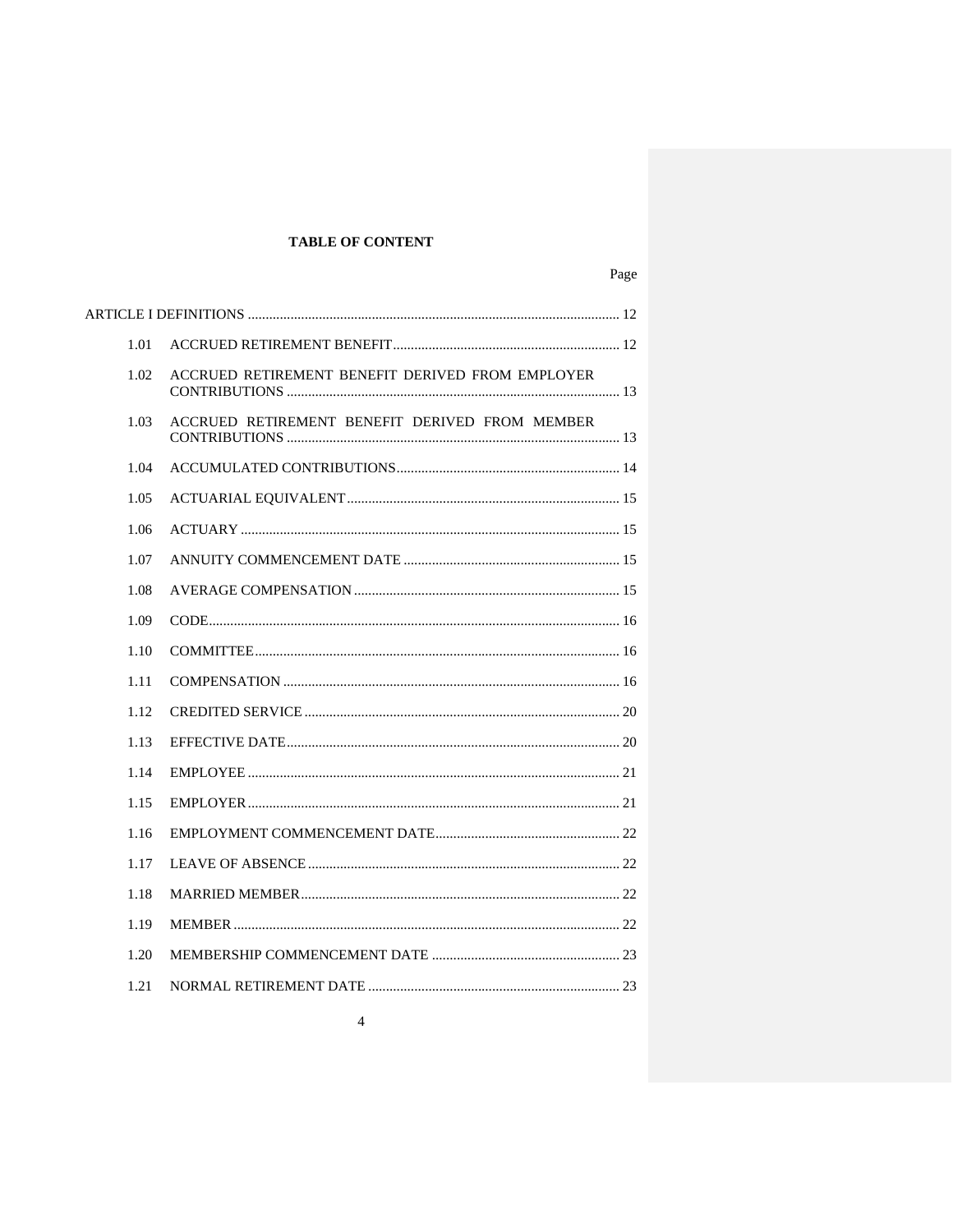| 1.22 |  |  |
|------|--|--|
| 1.23 |  |  |
| 1.24 |  |  |
| 1.25 |  |  |
| 1.26 |  |  |
| 1.27 |  |  |
| 1.28 |  |  |
| 1.29 |  |  |
| 1.30 |  |  |
| 1.31 |  |  |
| 1.32 |  |  |
| 1.33 |  |  |
| 1.34 |  |  |
| 1.35 |  |  |
| 1.36 |  |  |
| 1.37 |  |  |
| 1.38 |  |  |
| 1.39 |  |  |
| 1.40 |  |  |
| 1.41 |  |  |
|      |  |  |
| 2.01 |  |  |
| 2.02 |  |  |
| 2.03 |  |  |
| 2.04 |  |  |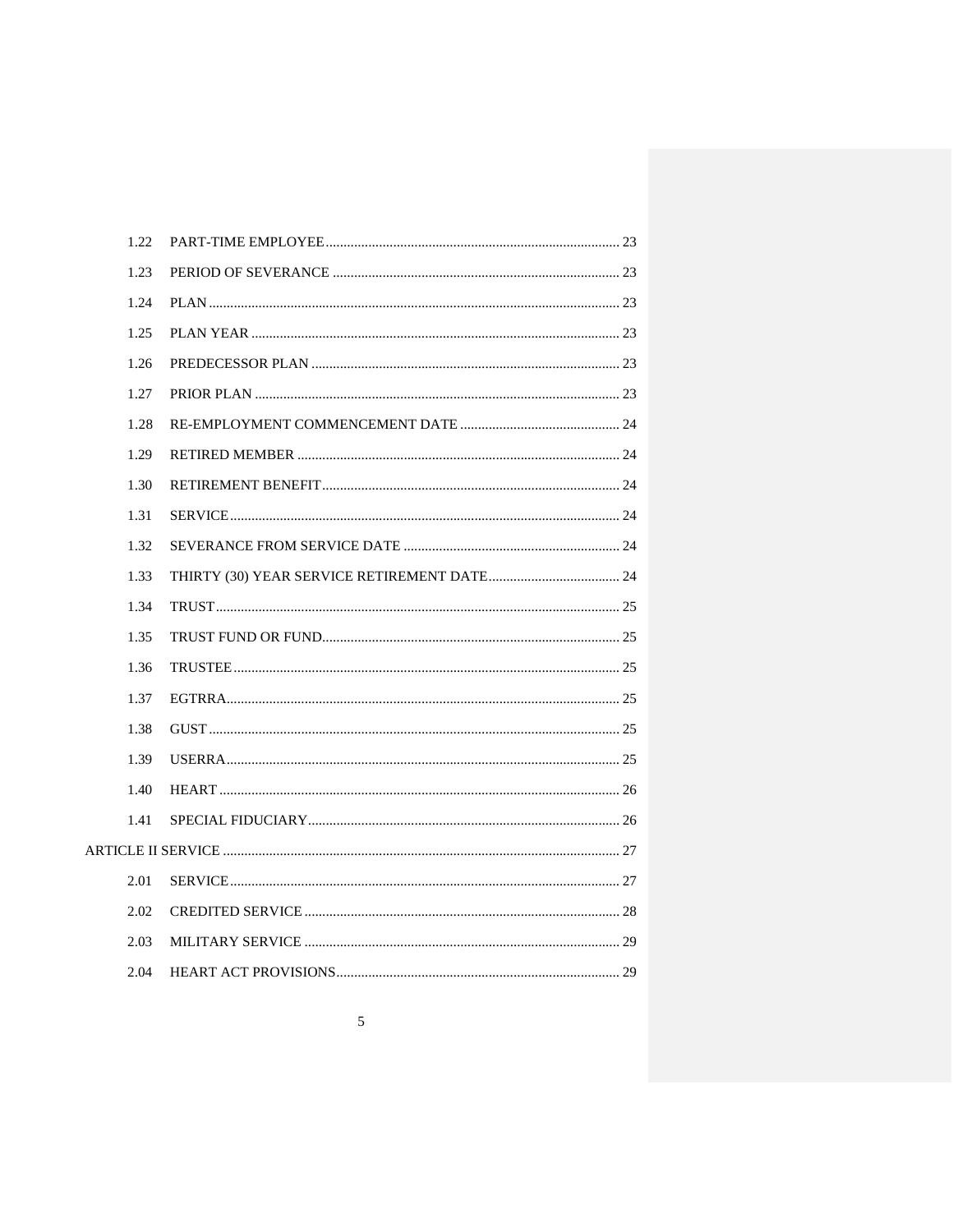| 2.05 |                                                     |  |  |
|------|-----------------------------------------------------|--|--|
| 2.06 |                                                     |  |  |
|      |                                                     |  |  |
| 3.01 | MEMBERS IMMEDIATELY PRIOR TO THE EFFECTIVE DATE  32 |  |  |
| 3.02 |                                                     |  |  |
| 3.03 |                                                     |  |  |
| 3.04 |                                                     |  |  |
| 3.05 | WINDOW FOR IN-SERVICE LUMP SUM PAYMENT OF EMPLOYEE  |  |  |
|      |                                                     |  |  |
| 4.01 |                                                     |  |  |
| 4.02 |                                                     |  |  |
| 4.03 |                                                     |  |  |
| 4.04 |                                                     |  |  |
| 4.05 |                                                     |  |  |
| 4.06 |                                                     |  |  |
|      |                                                     |  |  |
| 5.01 |                                                     |  |  |
| 5.02 |                                                     |  |  |
| 5.03 |                                                     |  |  |
| 5.04 | THIRTY (30) YEAR SERVICE RETIREMENT BENEFIT  41     |  |  |
| 5.05 |                                                     |  |  |
| 5.06 | COST OF LIVING INCREASES TO RETIRED MEMBERS AND     |  |  |
| 5.07 |                                                     |  |  |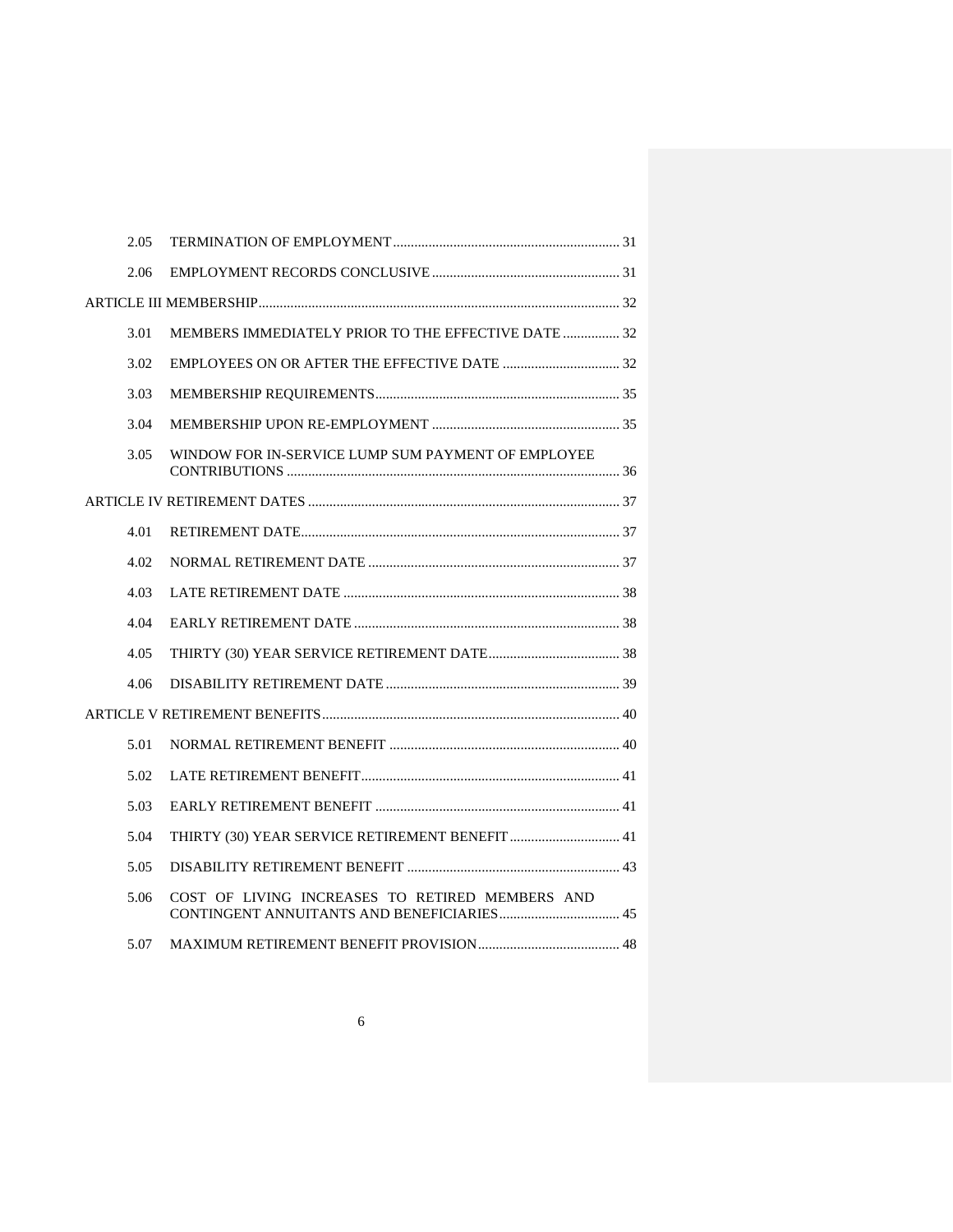| 5.08 | RE-EMPLOYMENT OF MEMBERS AFTER COMMENCEMENT OF               |  |
|------|--------------------------------------------------------------|--|
| 5.09 |                                                              |  |
| 5.10 |                                                              |  |
| 5.11 |                                                              |  |
| 5.12 |                                                              |  |
| 5.13 |                                                              |  |
| 5.14 |                                                              |  |
|      | ARTICLE VI TERMINATION OF EMPLOYMENT PRIOR TO RETIREMENT  59 |  |
| 6.01 | TERMINATION OF EMPLOYMENT WITH TEN (10) OR MORE              |  |
| 6.02 | AMOUNT OF BENEFIT UPON TERMINATION OF EMPLOYMENT             |  |
| 6.03 | TERMINATION OF EMPLOYMENT WITH LESS THAN TEN (10)            |  |
| 6.04 | RE-EMPLOYMENT PRIOR TO COMMENCEMENT OF BENEFITS  62          |  |
| 6.05 |                                                              |  |
| 6.06 | PAYMENT OF DEFERRED VESTED SEVERANCE BENEFITS  63            |  |
| 6.07 | CHANGE OF EMPLOYMENT STATUS FROM FULL-TIME TO PART-          |  |
|      |                                                              |  |
| 7.01 |                                                              |  |
| 7.02 | ELECTION OF PRE-RETIREMENT JOINT AND SURVIVOR BENEFIT        |  |
| 7.03 |                                                              |  |
| 7.04 |                                                              |  |
|      |                                                              |  |
| 8.01 |                                                              |  |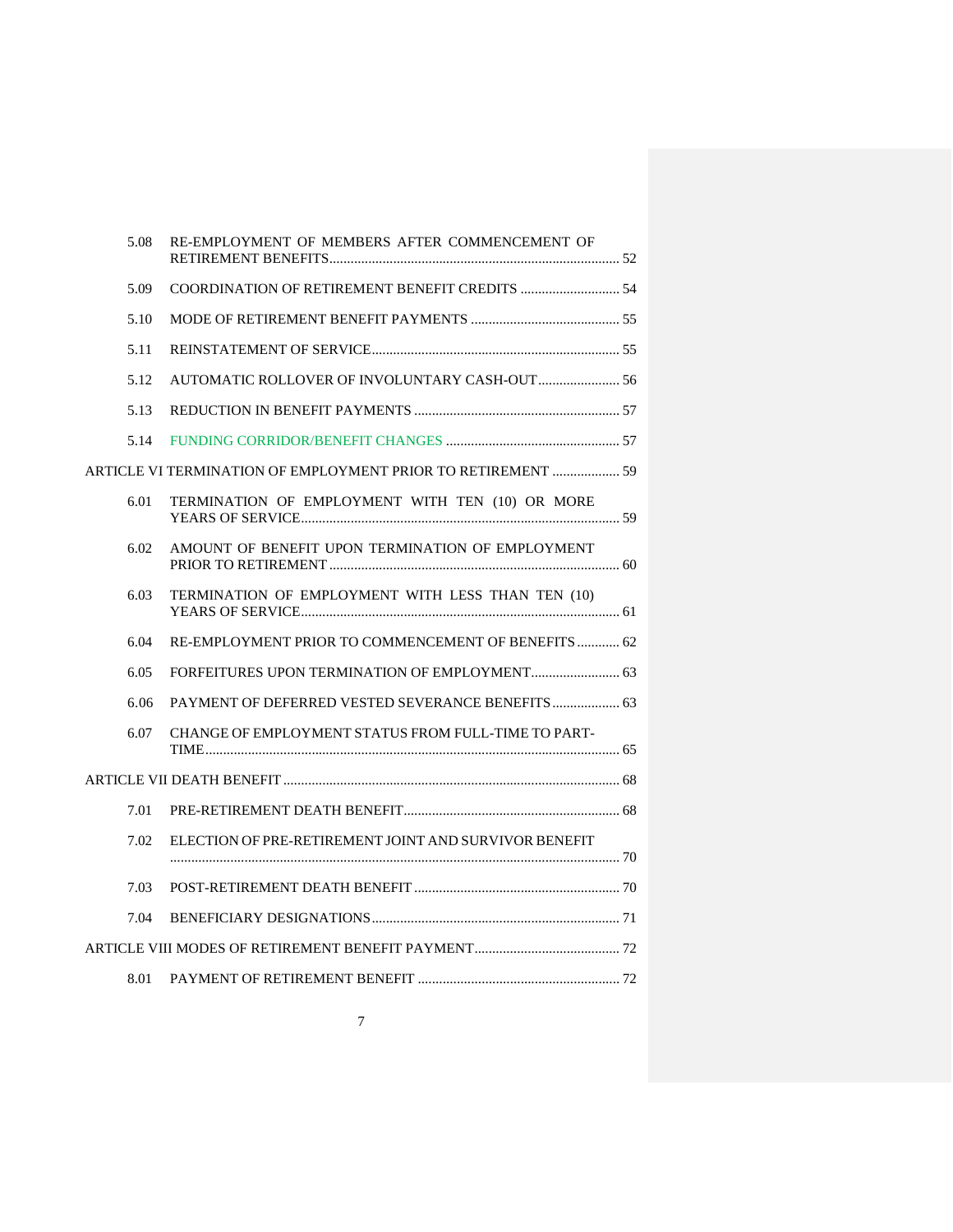| 8.02 | PAYMENT OF RETIREMENT BENEFIT FOR MARRIED MEMBER 72 |  |
|------|-----------------------------------------------------|--|
| 8.03 | PRE-RETIREMENT JOINT AND SURVIVOR ANNUITY BENEFIT   |  |
| 8.04 |                                                     |  |
| 8.05 |                                                     |  |
| 8.06 |                                                     |  |
| 8.07 |                                                     |  |
| 8.08 |                                                     |  |
| 8.09 |                                                     |  |
| 8.10 |                                                     |  |
| 8.11 |                                                     |  |
| 8.12 |                                                     |  |
| 8.13 |                                                     |  |
| 8.14 | DETERMINATION OF AMOUNT TO BE DISTRIBUTED EACH YEAR |  |
| 8.15 | REQUIREMENTS FOR ANNUITY DISTRIBUTIONS THAT         |  |
| 8.16 | REQUIREMENTS FOR MINIMUM DISTRIBUTIONS WHERE        |  |
| 8.17 |                                                     |  |
| 8.18 |                                                     |  |
|      |                                                     |  |
| 9.01 |                                                     |  |
| 9.02 |                                                     |  |
| 9.03 |                                                     |  |
| 9.04 |                                                     |  |
|      |                                                     |  |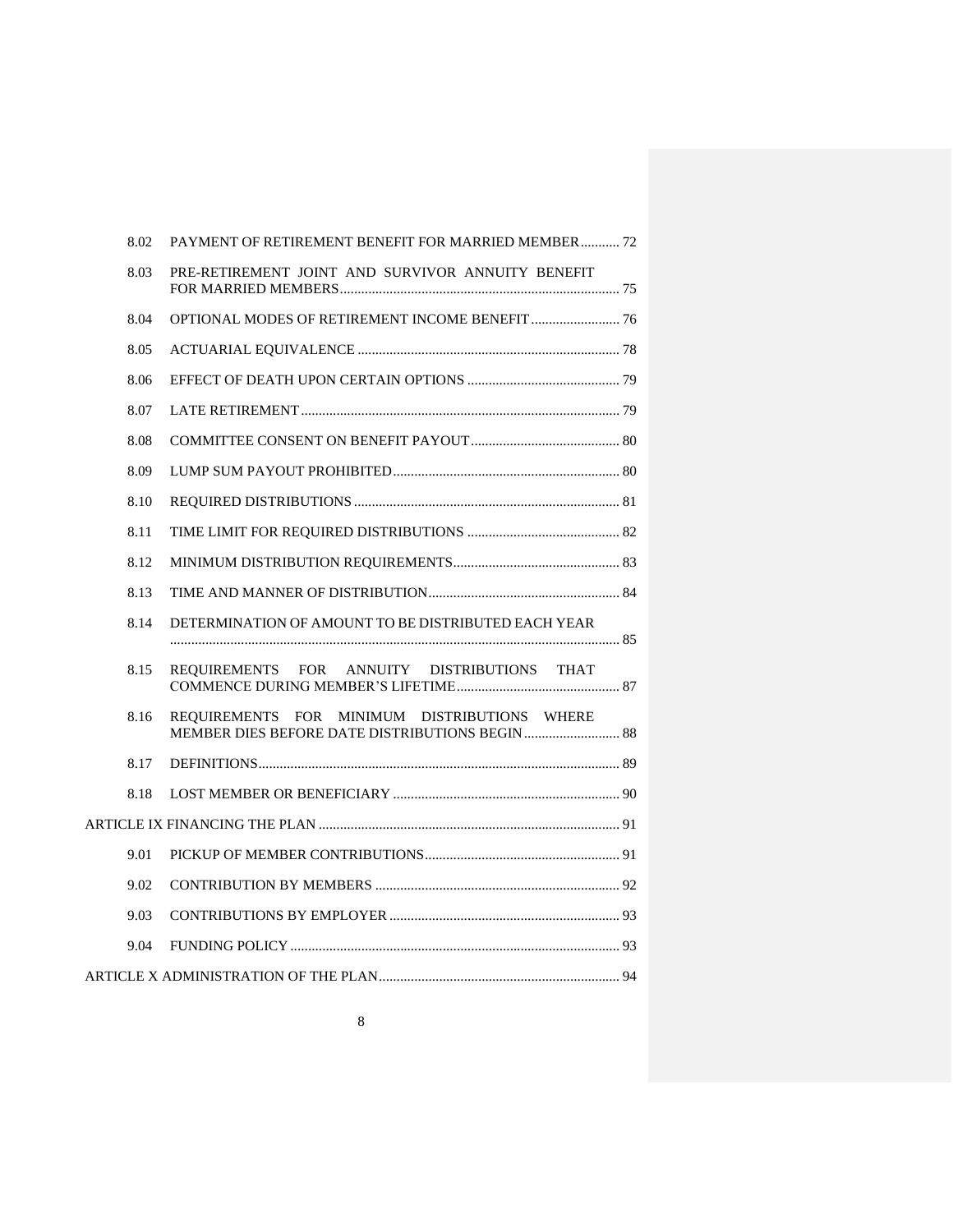|  | 10.02 DUTIES OF THE BOARD OF TRUSTEES OF THE EMPLOYER  95 |  |
|--|-----------------------------------------------------------|--|
|  |                                                           |  |
|  |                                                           |  |
|  |                                                           |  |
|  |                                                           |  |
|  |                                                           |  |
|  |                                                           |  |
|  | 10.09 APPLICATION AND FORMS FOR RETIREMENT BENEFITS  99   |  |
|  |                                                           |  |
|  |                                                           |  |
|  |                                                           |  |
|  |                                                           |  |
|  |                                                           |  |
|  |                                                           |  |
|  |                                                           |  |
|  |                                                           |  |
|  |                                                           |  |
|  |                                                           |  |
|  |                                                           |  |
|  | OR DISCONTINUANCE OF EMPLOYER<br>11.10 SUSPENSION         |  |
|  |                                                           |  |
|  |                                                           |  |
|  |                                                           |  |
|  |                                                           |  |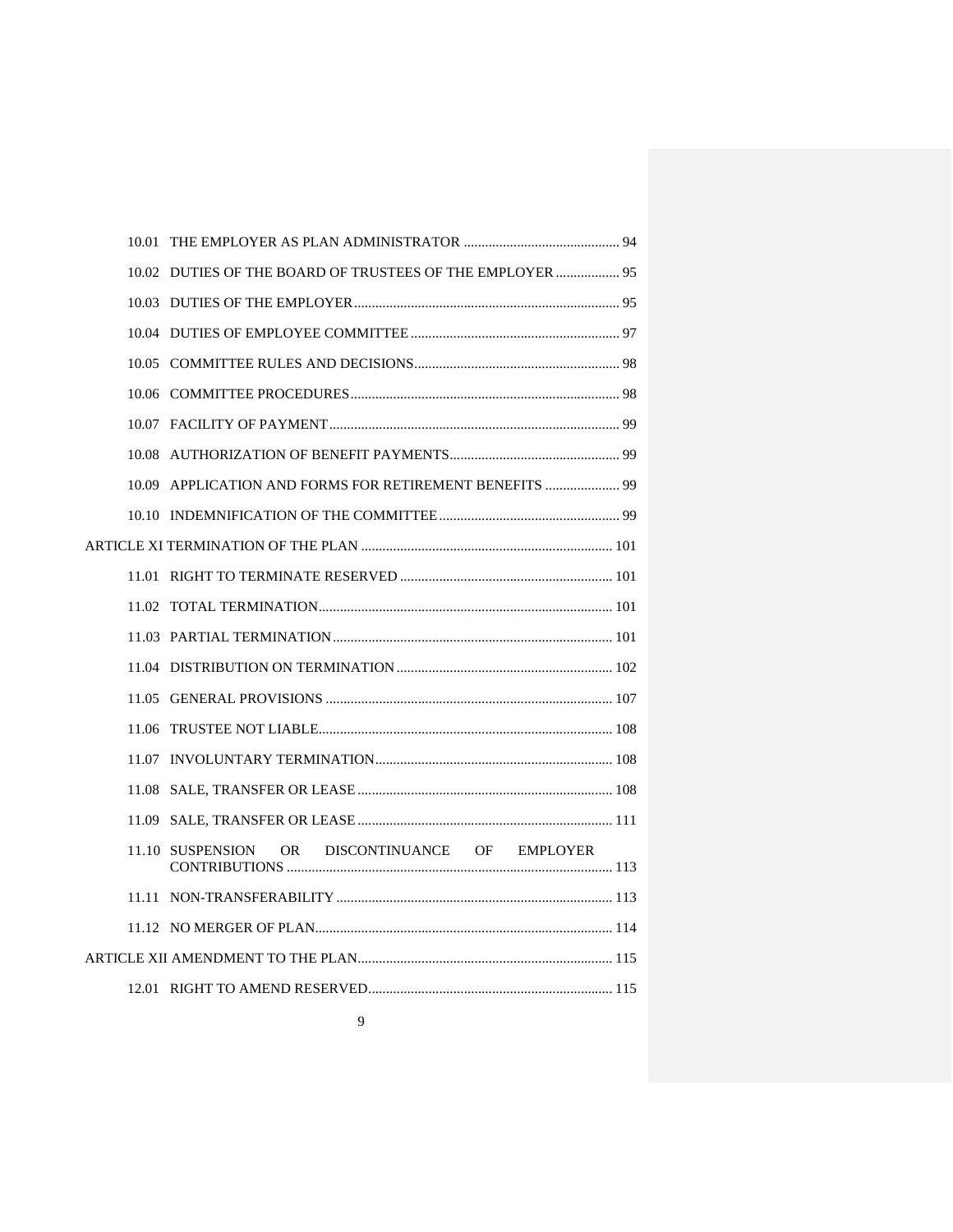| 15.07 COMPENSATION AND EXPENSES OF THE TRUSTEE  122      |  |
|----------------------------------------------------------|--|
|                                                          |  |
| 15.09 AUTOMATIC CONTINUANCE OF TRUSTEE IN EVENT OF       |  |
| 15.10 ACTION BY TRUSTEE IN EVENT OF PLAN TERMINATION 124 |  |
|                                                          |  |
|                                                          |  |
|                                                          |  |
|                                                          |  |
|                                                          |  |
|                                                          |  |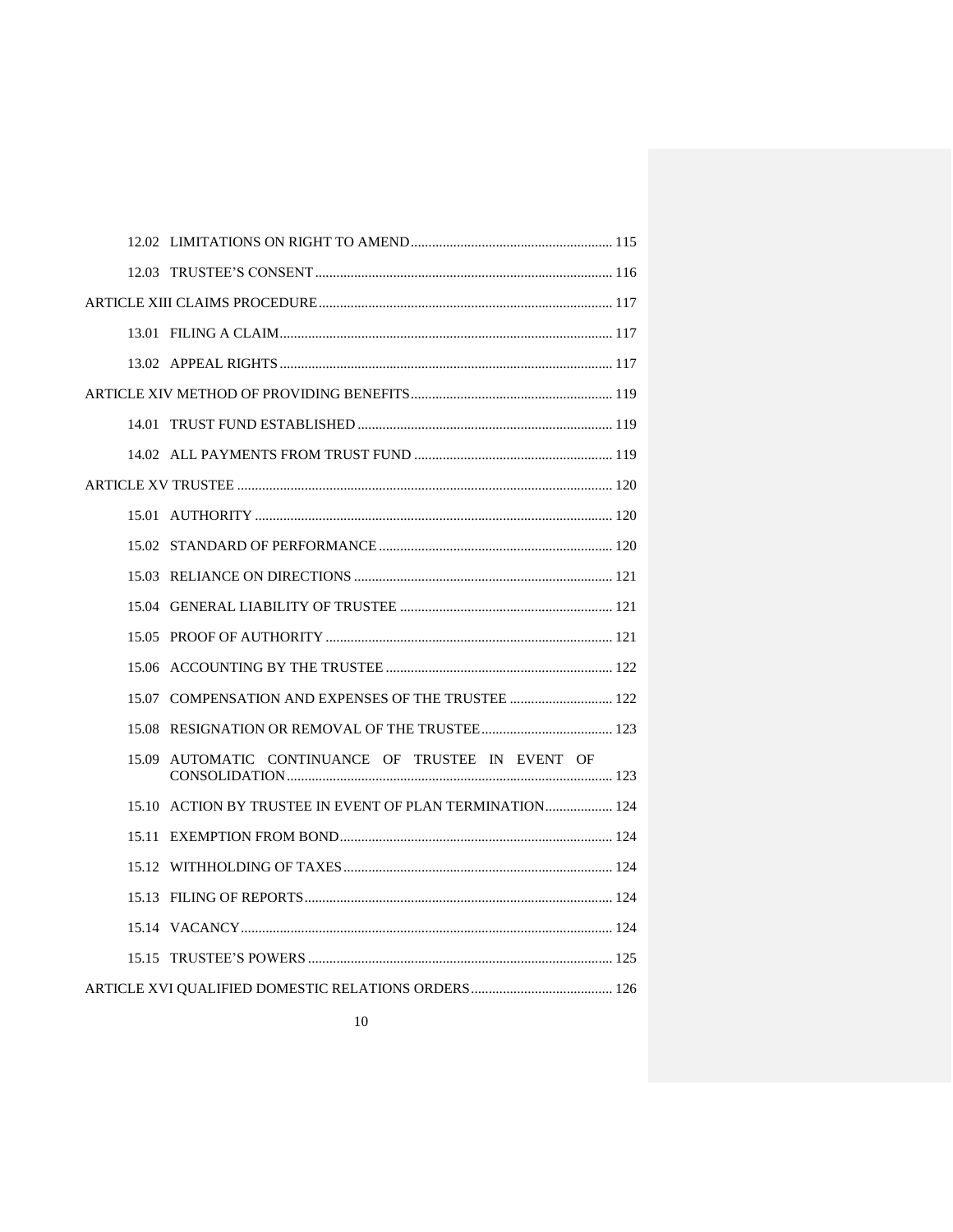| 16.04 NOTIFICATION OF RECEIPT AND DETERMINATION  127 |  |
|------------------------------------------------------|--|
|                                                      |  |
|                                                      |  |
|                                                      |  |
|                                                      |  |
|                                                      |  |
|                                                      |  |
|                                                      |  |
|                                                      |  |
|                                                      |  |
|                                                      |  |
|                                                      |  |
|                                                      |  |
| 17.11 CONTRIBUTIONS CONTINGENT UPON APPROVAL 131     |  |
|                                                      |  |
|                                                      |  |
|                                                      |  |
|                                                      |  |
|                                                      |  |
|                                                      |  |
|                                                      |  |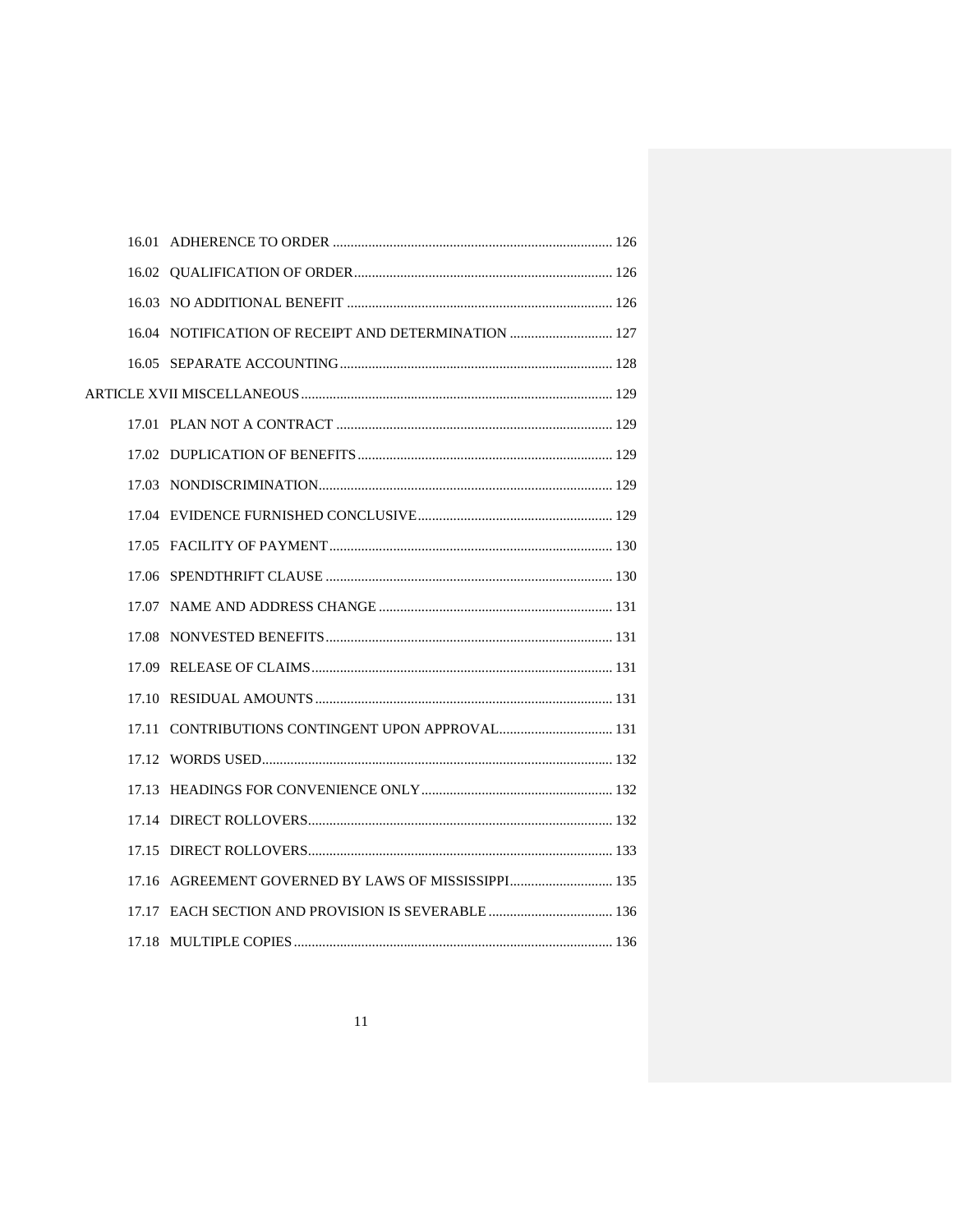#### ARTICLE I

#### DEFINITIONS

The terms defined in this Article shall, for all purposes of this Plan, have the meanings herein specified unless the context otherwise specifies or requires:

1.01 ACCRUED RETIREMENT BENEFIT: The term "Accrued Retirement Benefit," as of a given date, shall mean an annual amount of Retirement Benefit to which a Member would be entitled, determined pursuant to Section 5.01 hereof, commencing on his Normal Retirement Date using his Average Compensation and Credited Service determined as of such date in lieu of the corresponding amounts determined as of his Normal Retirement Date. In no event shall the amount of Accrued Retirement Benefit be less than the Member's Accrued Retirement Benefit on February 16, 1983, determined in accordance with the provisions of the Prior Plan in effect on such date. [**This Section is effective for all dates before and including September 30, 2011.12011**.**]**

1.01 ACCRUED RETIREMENT BENEFIT: The term "Accrued Retirement Benefit," as of a given date, shall mean an annual amount of Retirement Benefit to which a Member would be entitled, determined pursuant to Section 5.01 hereof, commencing on his Normal Retirement Date using his Average Compensation and Credited Service determined as of such date in lieu of the corresponding amounts determined as of his Normal Retirement Date. In no event shall the amount of Accrued Retirement Benefit be less than the Member's Accrued Retirement Benefit on February 16, 1983, determined in accordance with the provisions of the Prior Plan in effect on such date.

The Accrued Retirement Benefit of a Member who, as of September 30, 2011, has or had less than twenty (20) years of Credited Service, shall be limited to and not exceed Fifty Percent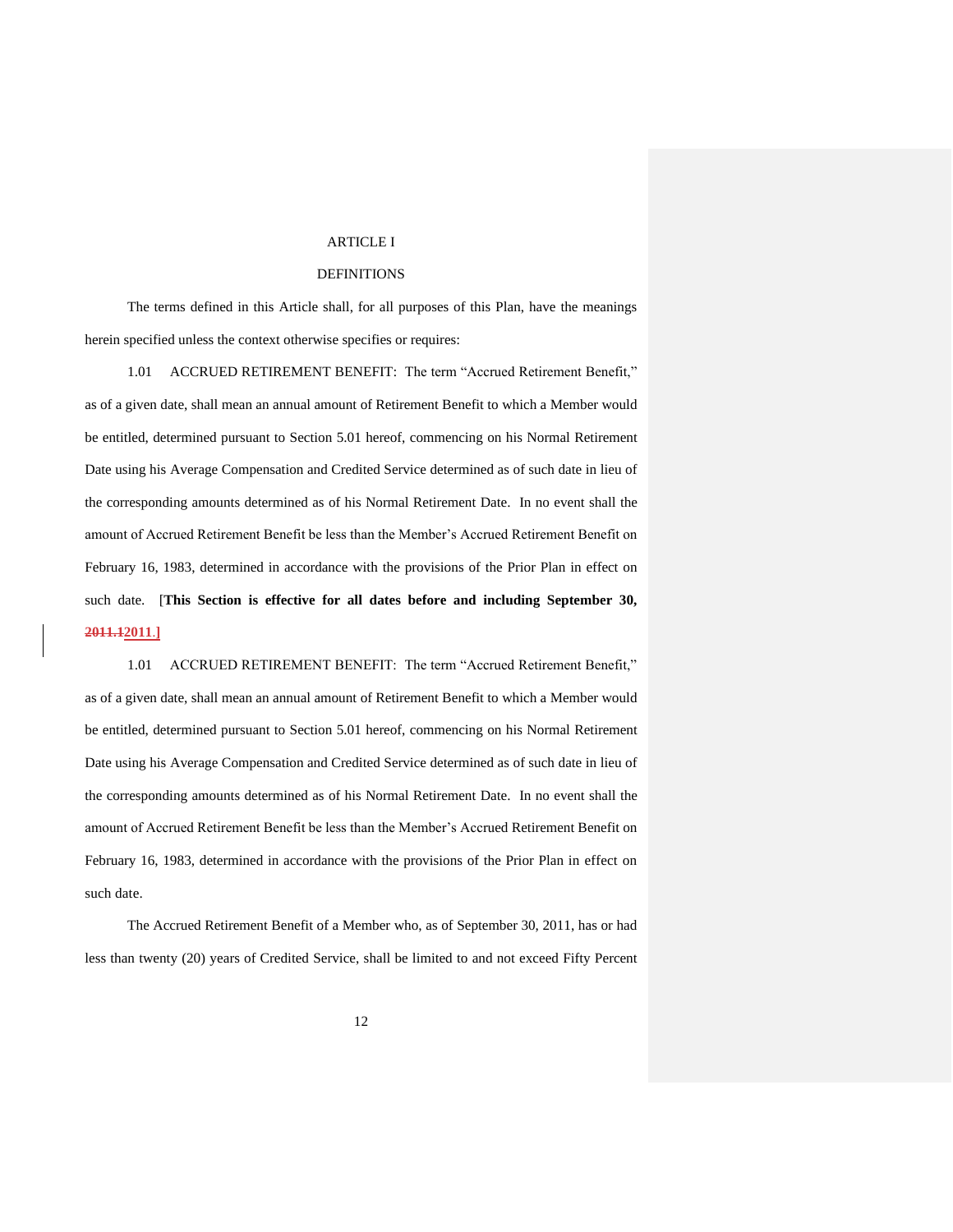(50%) of the Average Compensation of the Member determined as of his Normal Retirement Date or other Severance from Service Date related to retirement, disability or death." [**This Section is effective beginning October 1, 2011, and thereafter**.]

Notwithstanding any provisions of the Plan to the contrary, a Member's Accrued Retirement Benefit shall be fixed and determined as of the earlier of (a) the conclusion of the pay period which corresponds to paychecks distributed to Employees on December 4, 2014, or (b) the date the benefit accruals of the Member otherwise ceased under the provisions of the Plan. The date as of which the Member's Accrued Retirement Benefit is fixed and determined under the preceding sentence shall be the Member's "Accrued Retirement Benefit Freeze Date".

1.02 ACCRUED RETIREMENT BENEFIT DERIVED FROM EMPLOYER CONTRIBUTIONS: The term "Accrued Retirement Benefit Derived From Employer Contributions" shall mean the excess, if any, of the Accrued Retirement Benefit over the Accrued Retirement Benefit Derived From Member Contributions.

1.03 ACCRUED RETIREMENT BENEFIT DERIVED FROM MEMBER CONTRIBUTIONS: The term "Accrued Retirement Benefit Derived From Member Contributions" shall mean an annual amount of Retirement Benefit to which the Member would be entitled commencing at age sixty-five (65) in the mode of a single-life annuity equal to his Accumulated Contributions with interest compounded annually projected to his Normal Retirement Date at the rate of five percent (5%) per annum and multiplied by ten percent (10%), except that it shall not exceed the greater of (a) the annual benefit described above but determined as though no interest had been credited to the Member's contributions and (b) his Accrued Retirement Benefit.

13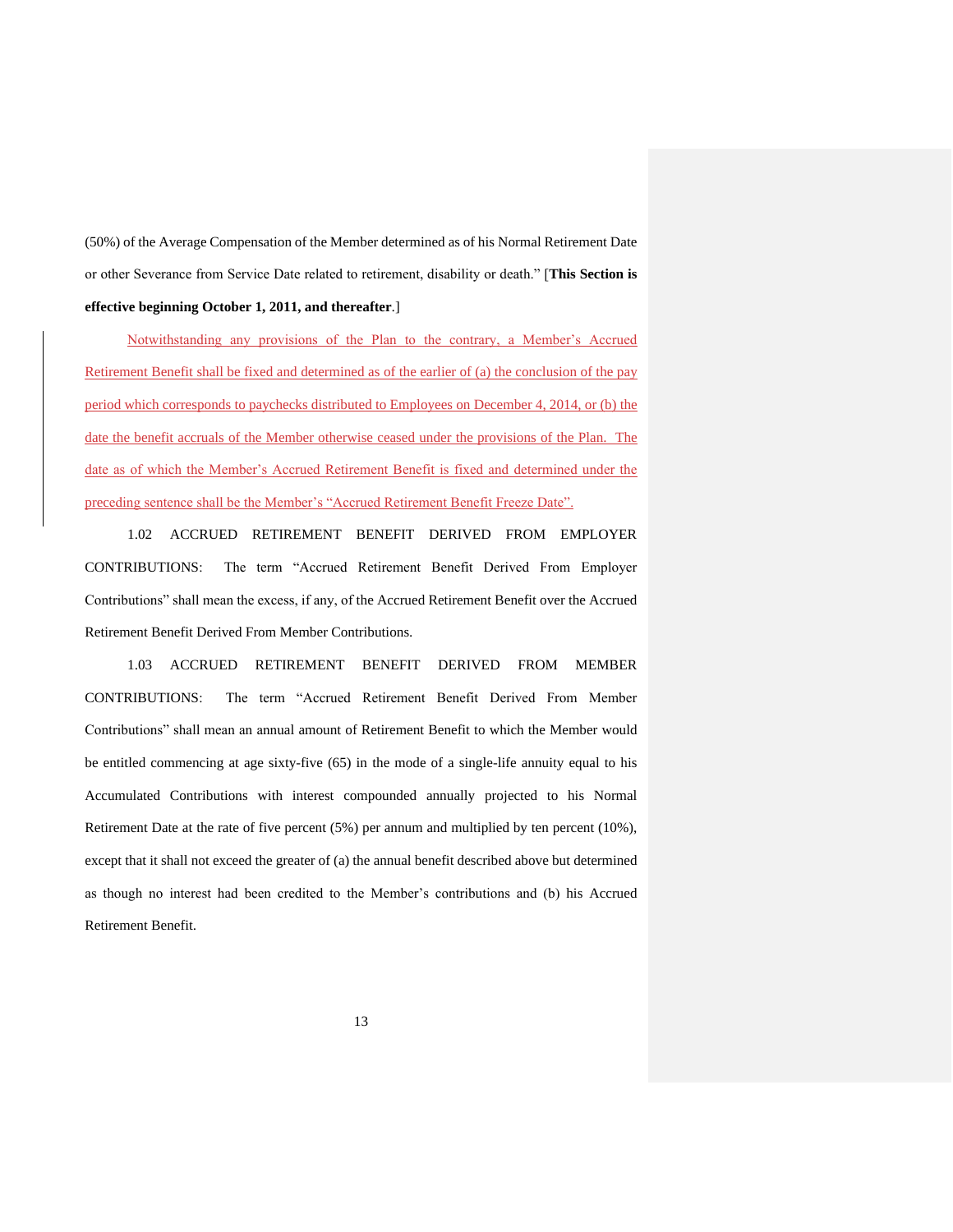1.04 ACCUMULATED CONTRIBUTIONS: The term "Accumulated Contributions" shall mean the aggregate of (a) a Member's contributions, if any, under the Prior Plan, with interest thereon as credited in accordance with the Prior Plan for years prior to the Effective Date, and compounded annually at the rate of interest determined below for Plan Years commencing on or after the Effective Date, plus (b) a Member's contributions made pursuant to Section 9.01 after the Effective Date with interest at the annual rate set forth above, compounded annually from the last day of the Plan Year during which such contributions were made. Interest shall cease to be credited on Accumulated Contributions as of the date on which payment of Retirement Benefits shall commence or the date on which such Accumulated Contributions shall be otherwise payable under the Plan, if earlier.

For purposes of this Section 1.04 the rate of interest shall be determined by the Committee, and shall be equal to the average rate of interest which is earned on the assets of the Plan for the Plan Year which contains the date of determination. In the case of a Member who terminates during the Plan Year, such interest rate shall be estimated based on the average annualized rate for the period from the first day of the Plan Year through the date of termination, minus two percent (2%). [**This paragraph is effective for all dates before and including September 30, 1991.**]

Employee Contributions shall accumulate at a rate of return, credited once annually as of the last day of the Plan Year, equal to the annualized monthly returns from an index of three-month U.S. Treasury Bills for the twelve-month period then ended. The rate shall be applied to the average balance in the Member's account during the preceding twelve-month period. In the case of a Member who terminates employment during the Plan Year, the account shall be credited based on the percentage used for the immediate Prior Year reduced by two percent (2%) and pro-rated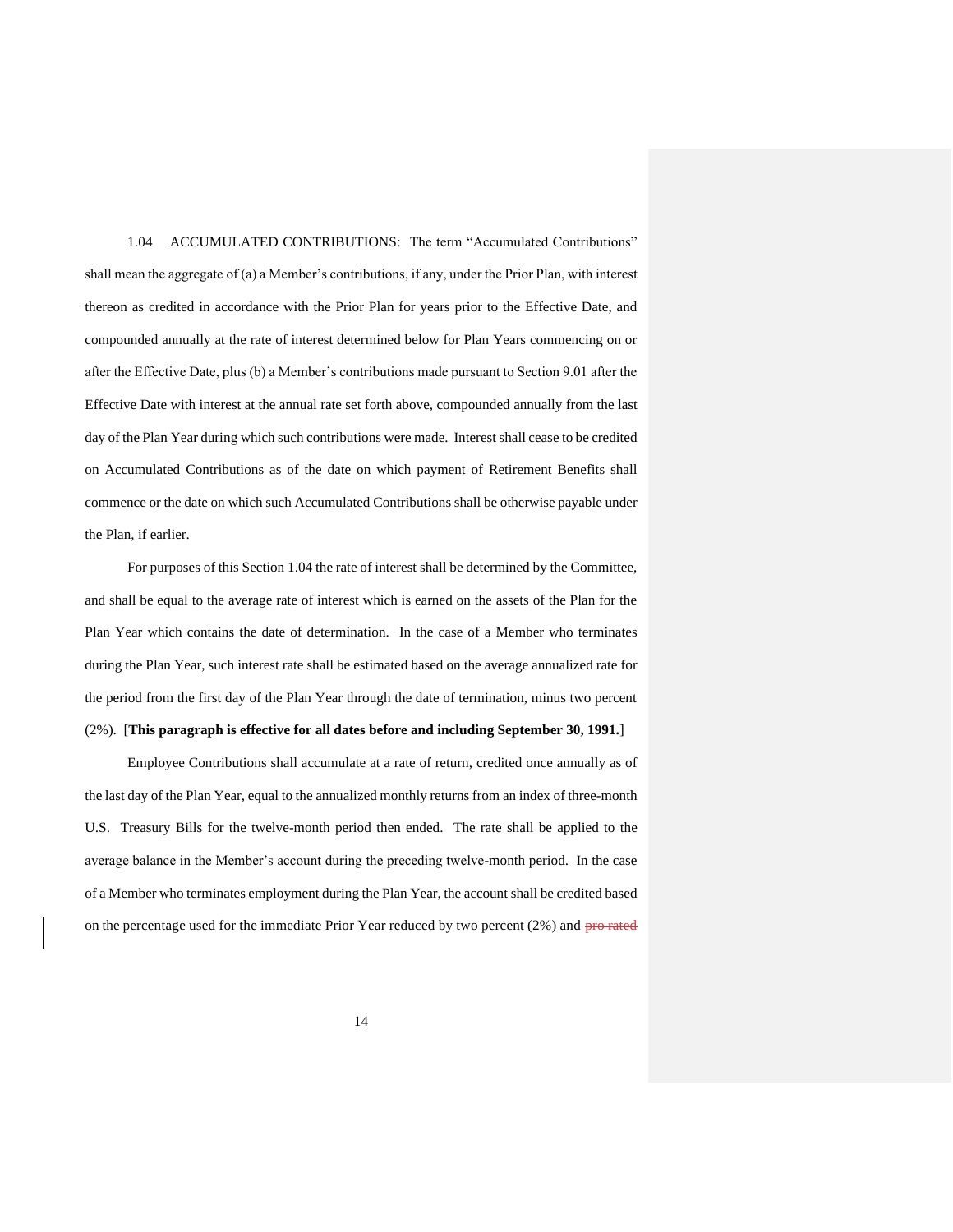prorated based on the number of days employed since the beginning of the then current Plan Year. [**This paragraph is effective beginning October 1, 1991, and thereafter**.]

1.05 ACTUARIAL EQUIVALENT: The term "Actuarial Equivalent" when used with respect to a specified Retirement Benefit shall mean the amount of Retirement Benefit of a different type or payable at a different age that has the same value as computed by the Actuary on the basis of interest and mortality tables. Mortality will be based on the UP-84 Mortality Table (set back five (5) years). The interest rate will be equal to nine percent (9%), compounded annually. [**This Section is effective for all dates before and including September 30, 2007**.]

1.05 ACTUARIAL EQUIVALENT: The term "Actuarial Equivalent" when used with respect to a specified. Retirement Benefit shall mean the amount of Retirement Benefit of a different type or payable at a different age that has the same value as computed by the Actuary on the basis of interest and mortality tables. Mortality will be based on the RP-2000 Mortality Table (using a blend of 50% male and 50% female combined healthy mortality rates). The interest rate will be equal to nine percent (9%), compounded annually. [**This Section is effective beginning** 

#### **October 1, 2007, and thereafter**.]

1.06 ACTUARY: The individual enrolled actuary, or firm including one or more enrolled actuaries, selected by the Employer to provide actuarial services in connection with the administration of the Plan.

1.07 ANNUITY COMMENCEMENT DATE: The term "Annuity Commencement Date" means the first day of the first period with respect to which an amount of Retirement Benefit is received pursuant to the provisions of the Plan.

1.08 AVERAGE COMPENSATION: The term "Average Compensation" shall mean a Member's highest average Compensation for the nineteen (19) consecutive quarters plus the last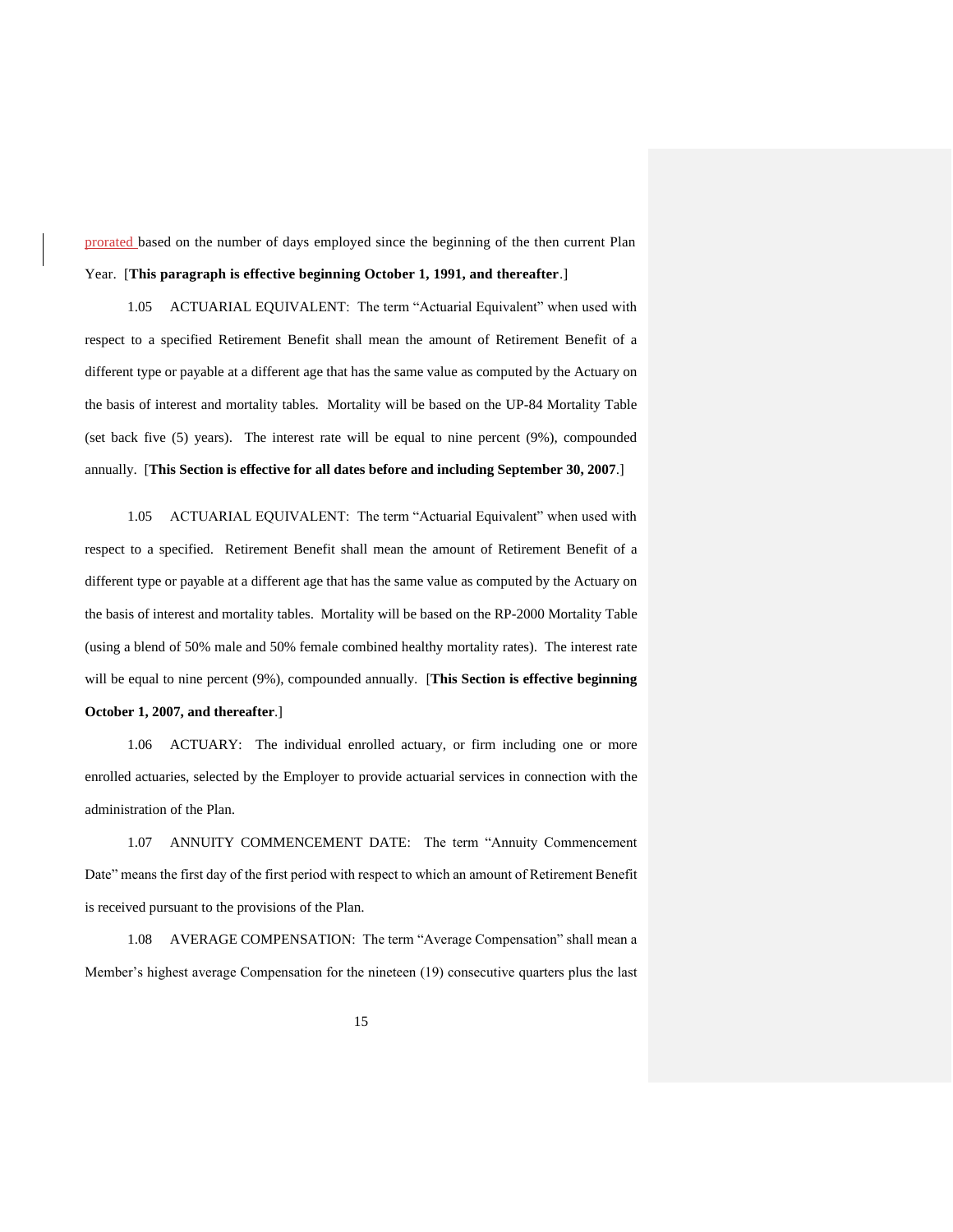quarter of employment during the forty (40) consecutive quarters of employment immediately preceding his Severance From Service date; Notwithstanding; provided, however, if a Member has a Severance From Service, and if the Member's Average Compensation for the nineteen (19) consecutive quarters plus the last quarter of employment including periods of service immediately prior to and following the Severance From Service during the last forty (40) calendar quarters of employment immediately preceding his last Severance From Service Date, results in a higher average, such Average Compensation shall be applicable.

Notwithstanding any provisions in the Plan to the contrary, a Member's Average Compensation will be fixed and determined as of the Member's Accrued Retirement Benefit Freeze Date as defined in Section 1.01.

1.09 CODE: The Internal Revenue Code of 1986, as presently or hereafter amended.

1.10 COMMITTEE: The term "Committee" shall mean the Retirement Plan Committee referred to as Committee in Article X, and elsewhere in the Plan. Effective October 19, 2015, the Special Fiduciary is the Committee, and all references to the Committee in the Plan shall be deemed to be references to the Special Fiduciary.

1.11 COMPENSATION: The term "Compensation" shall mean the remuneration paid to a Member by an Employer during any twelve consecutive month period including any amounts paid to him as overtime, bonus, commission, incentive compensation and any other authorized compensation, and excluding contributions to this or any other pension benefit plan to which the Employer contributes directly or indirectly; provided, however, that in no event shall compensation exceed \$90,000 for purposes of computing a Member's Accrued Retirement Benefit under the Plan. [**This Section is effective for all dates before and including February 28, 1994.**]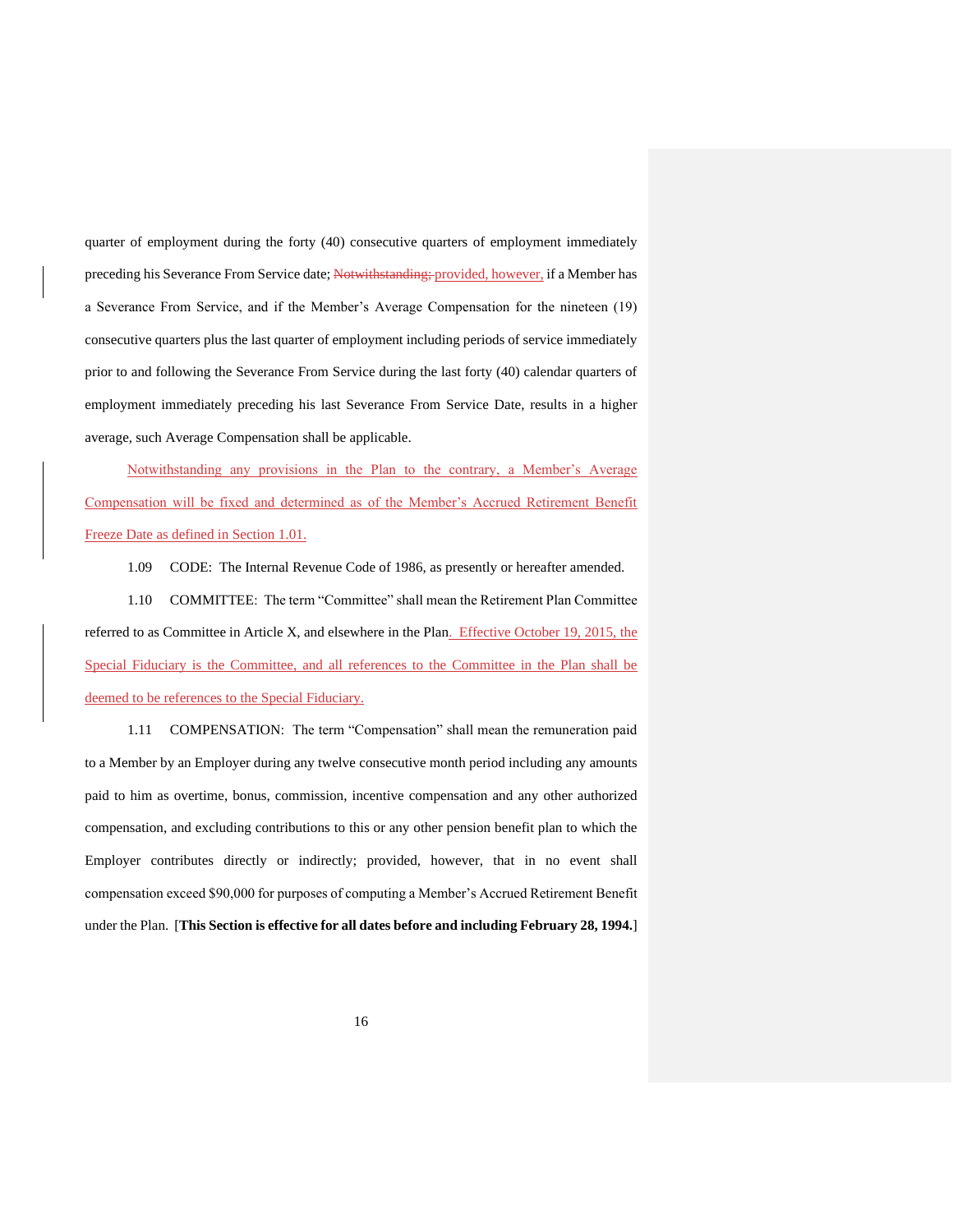1.11 COMPENSATION: The term "Compensation" shall mean the remuneration paid to a Member by an Employer during any twelve consecutive month period including any amounts paid to him as overtime, bonus, commission, incentive compensation, and any other authorized compensation and Member Contributions to this Plan, but excluding contributions to this or any other pension benefit plan by the Employer as Employer Contributions not related to pickup contributions.

For purposes of computing the Accrued Retirement Benefit under the Plan of a Member whose Severance From Service Date is on or after March 1, 1994, the Member's Compensation as used in computing the Member's Average Compensation under Section 1.08 shall not exceed \$150,000 for any twelve consecutive month period beginning prior to the Member's Severance From Service Date.

For purposes of computing the Contribution by a Member to the Plan for each month of employment, the Member's Compensation as used in computing the Member's Contribution under Section 9.02(c) shall not exceed  $$150,000150,000$  for any twelve consecutive month period beginning March 1, 1994, and thereafter. [**This Section is effective beginning March 1, 1994, and ending December 31, 1997.**]

1.11 COMPENSATION: The term "Compensation" shall mean the remuneration paid to a Member by an Employer during any twelve consecutive month period including any amounts paid to him as overtime, bonus, commission, incentive compensation, and any other authorized compensation, and Member Contributions to this Plan, but excluding contributions to this pension benefit plan by the Employer as Employer Contributions not related to pickup contributions. The term "Compensation" shall include elective contributions under a cafeteria plan described in Section 125 of the Code and elective contributions to any plan qualified under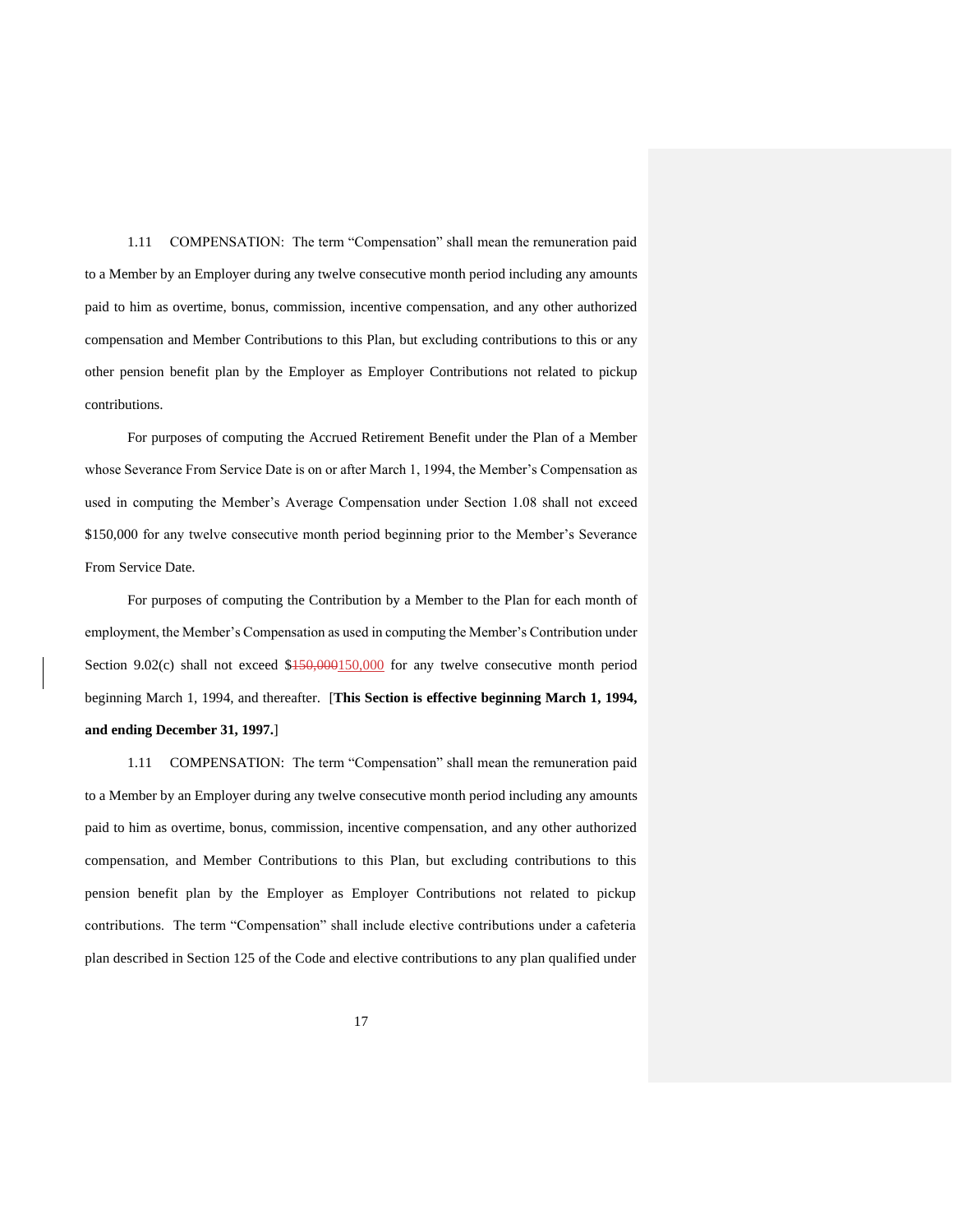Section  $401(k)$ ,  $403(b)$ ,  $408(k)$  and  $457$  of the Code. However, for years beginning before January 1, 1998, Compensation does not include any salary deferral contributions to a plan qualified under Section 401(k) of the Code or any amount that is deferred at the election of the Member and is not includible in the gross income of the Member by reason of Section 125 of the Code.

For purposes of computing the Accrued Retirement Benefit under the Plan of a Member whose Severance From Service Date is on or after March 1, 1994, the Member's Compensation as used in computing the Member's Average Compensation under Section 1.08 shall not exceed 150,000, or such larger amount in effect as indexed by statute or regulation, for any twelve consecutive month period beginning prior to the Member's Severance From Service Date, including Service prior to March 1, 1994.

For purposes of computing the Contribution by a Member to the Plan for each month of employment, the Member's Compensation as used in computing the Member's Contribution under Section 9.02(c) shall not exceed \$150,000, or such larger amount in effect as indexed by statute or regulation, for any twelve consecutive month period beginning March 1, 1994, and thereafter. [**This Section is effective beginning January 1, 1998, and ending September 30, 2001**.]

1.11 COMPENSATION: The term "Compensation" shall mean the remuneration paid to a Member by an Employer during any twelve consecutive month period including any amounts paid to him as overtime, bonus, commission, incentive compensation, and any other authorized compensation, and. Member Contributions to this Plan, but excluding contributions to this pension benefit plan by the Employer as Employer Contributions not related to pickup contributions. The term "Compensation" shall include elective contributions under a cafeteria plan described in Section 125 of the Code and elective contributions to any plan qualified under Section 132(f),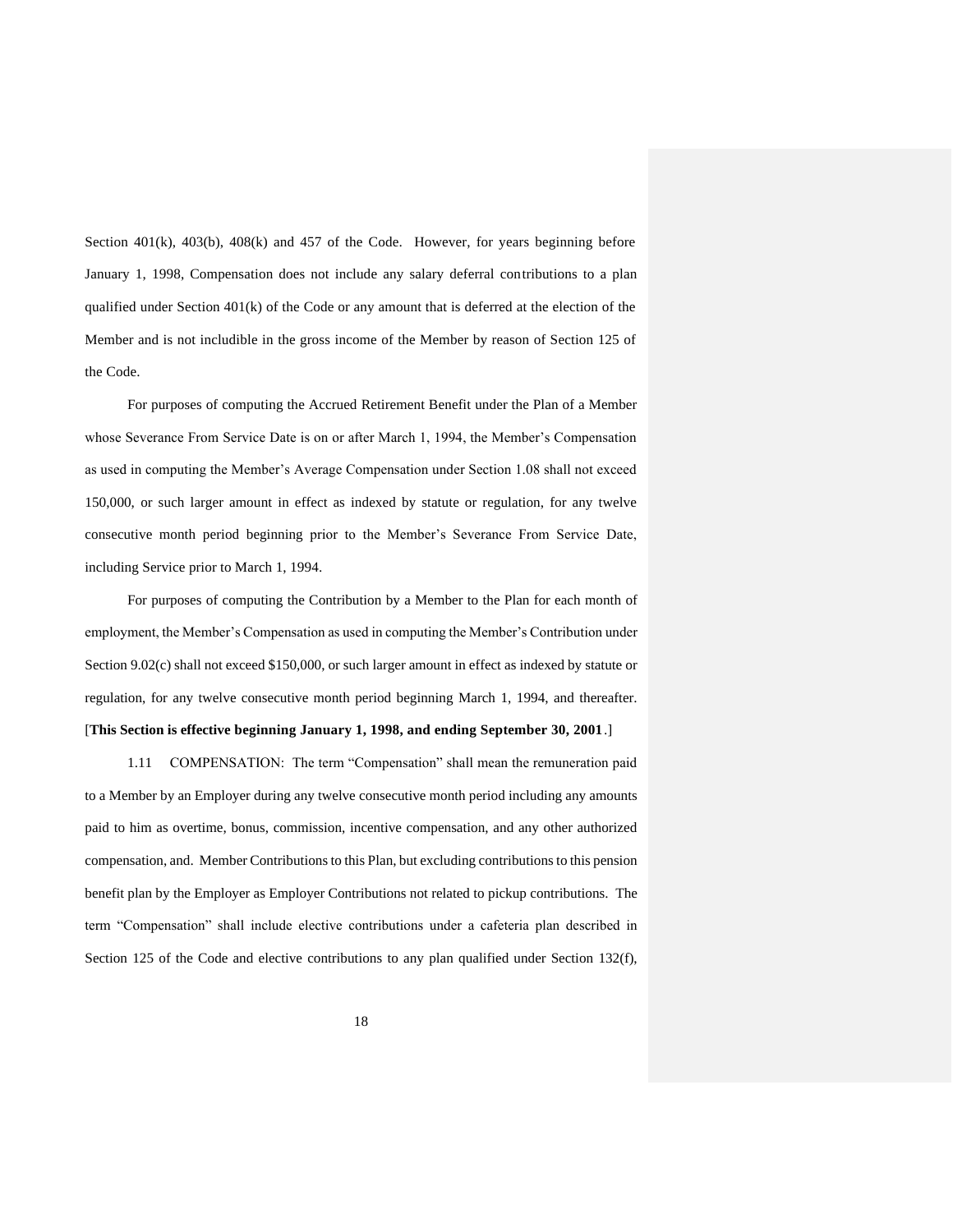401(k), 403(b) and 457 of the Code. However, for years beginning before January 1, 1998, Compensation does not include any salary deferral contributions to a plan qualified under Section 401(k) of the Code of any amount that is deferred at the election of the Member and is not includible in the gross income of the Member by reason of Section 125 of the Code.

For purposes of computing the Accrued Retirement Benefit under the Plan of a Member whose Severance From Service Date is on or after March 1, 1994, the Member's Compensation as used in computing the Member's Average Compensation under Section 1.08 shall not exceed \$150,000, or such larger amount in effect as indexed by statute or regulation, for any twelve consecutive month period beginning prior to the Member's Severance From Service Date, including Service prior to March 1, 1994.

For purposes of computing the Contribution by a Member to the Plan for each month of employment, the Member's Compensation as used in computing the Member's Contribution under Section 9.02(c) shall not exceed \$150,000, or such larger amount in effect as indexed by statute or regulation, for any twelve consecutive month period beginning March 1, 1994, and thereafter. [**This Section is effective beginning October 1, 2001, and ending September 30, 2007**.]

# 1.11 COMPENSATION: The term "Compensation" shall mean the remuneration paid

to a Member by an Employer during any twelve consecutive month period including any amounts paid to him as overtime, bonus, commission, incentive compensation, and any other authorized compensation, and Member Contributions to this Plan, but excluding contributions to this pension benefit plan by the Employer as Employer Contributions not related to pickup contributions. The term "Compensation" shall include elective contributions under a cafeteria plan described in Section 125 of the Code and elective contributions to any plan qualified under Section 132(f), 401(k), 403(b) and 457 of the Code. However, for years beginning before January 1, 1998,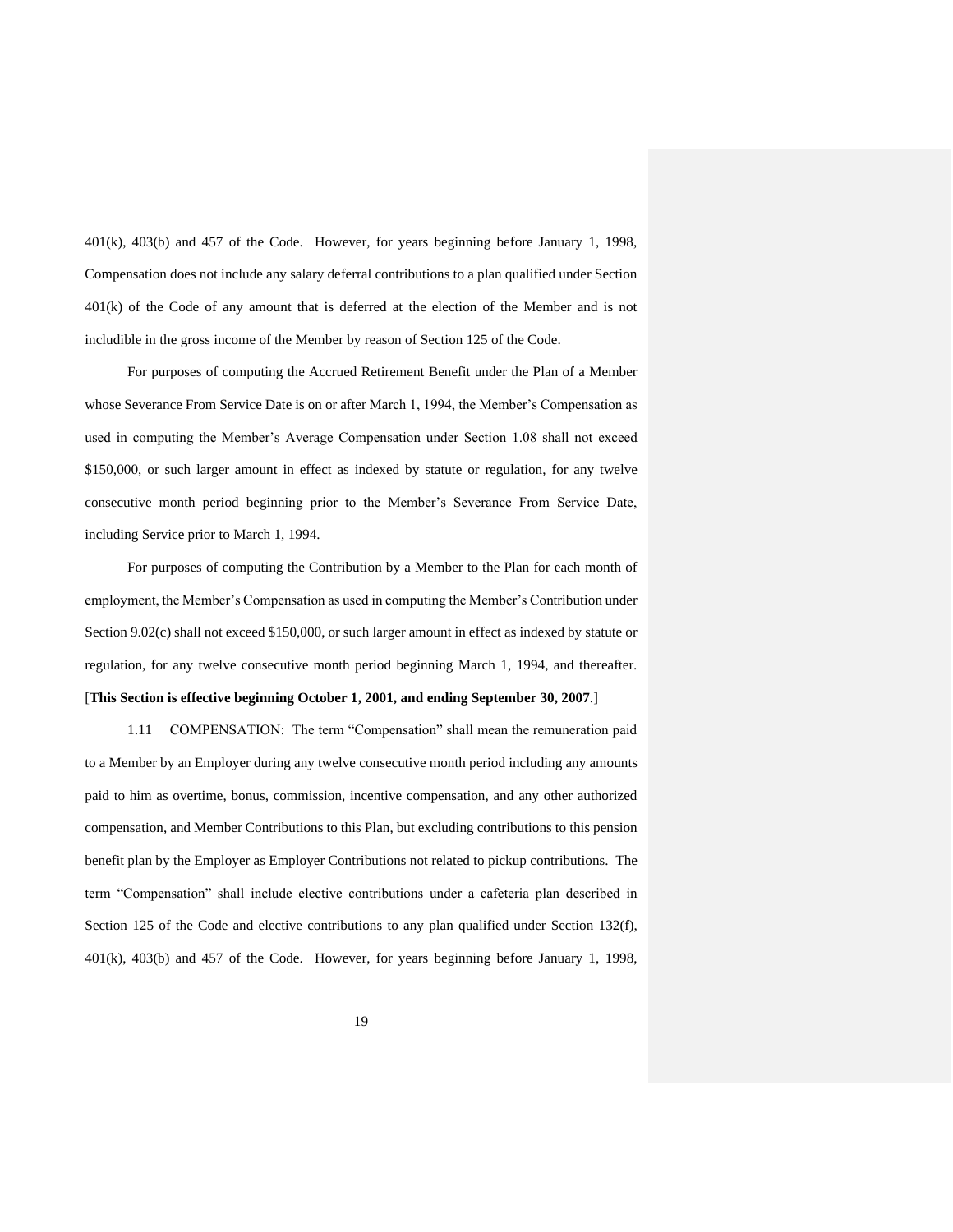Compensation does not include any salary deferral contributions to a plan qualified under Section 401(k) of the Code of any amount that is deferred at the election of the Member and is not includible in the gross income of the Member by reason of Section 125 of the Code.

For purposes of computing the Accrued Retirement Benefit under the Plan of a Member whose Severance From Service Date is on or after March 1, 1994, the Member's Compensation as used in computing the Member's Average Compensation under Section 1.08 shall not exceed \$150,000, or such larger amount in effect as indexed by statute or regulation, for any twelve consecutive month period beginning prior to the Member's Severance From Service Date, including Service prior to March 1, 1994.

For purposes of computing the Contribution by a Member to the Plan for each month of employment, the Member's Compensation as used in computing the Member's Contribution under Section 9.02(c) shall not exceed \$150,000, or such larger amount in effect as indexed by statute or regulation, for any calendar year period. [**This Section is effective beginning October 1, 2007, and thereafter**.]

Notwithstanding any provisions in the Plan to the contrary, a Member's Compensation shall be fixed and determined as of the Member's Accrued Retirement Benefit Freeze Date as defined in Section 1.01.

1.12 CREDITED SERVICE: The term "Credited Service" shall mean the period of a Member's employment considered in the determination of his eligibility for certain benefits and in the determination of the amount of benefit payable under the Plan to or on behalf of a Member in accordance with Section 2.02.

1.13 EFFECTIVE DATE: The term "Effective Date" shall mean February 17, 1983, or a later date as otherwise provided under applicable provisions of this Plan.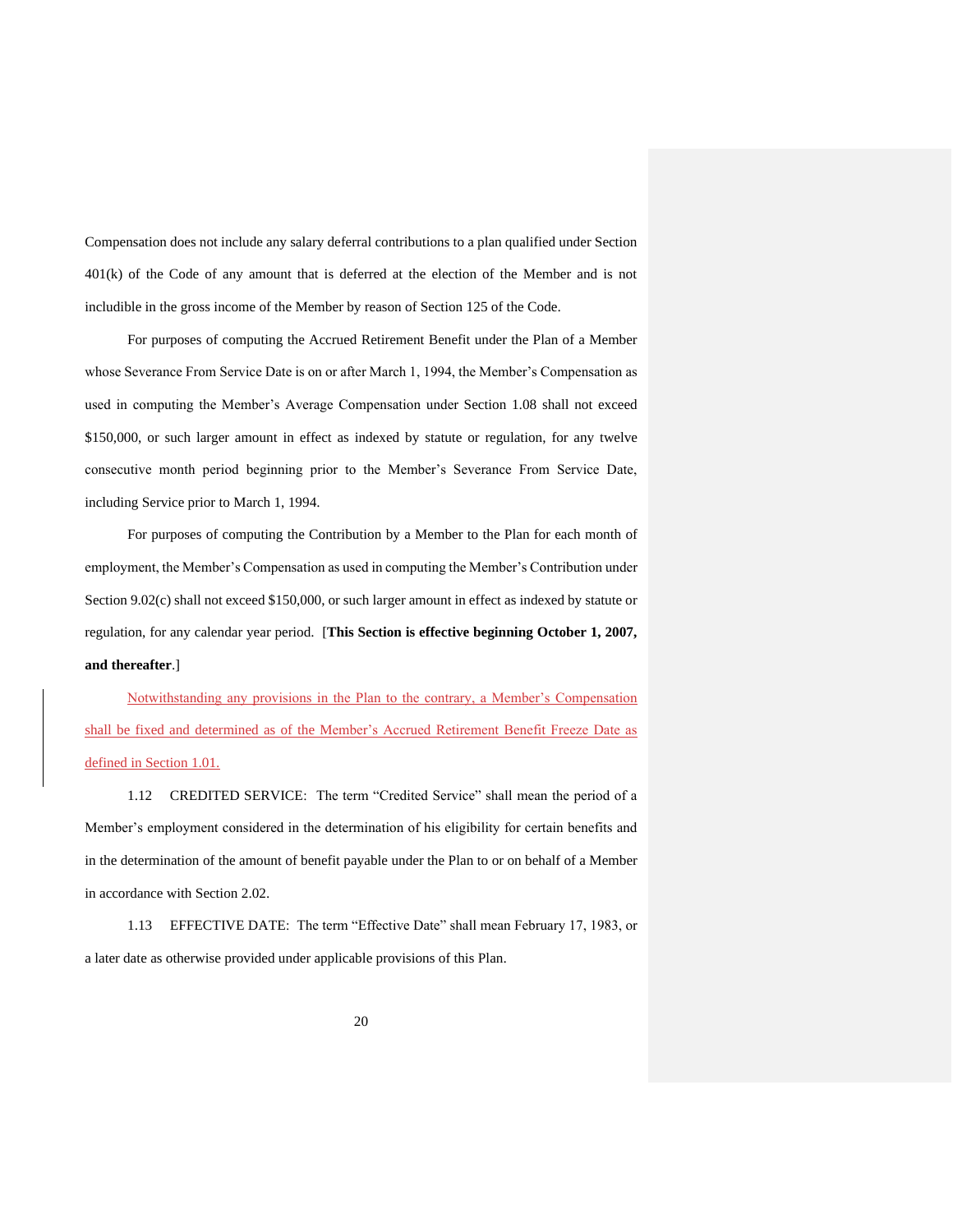1.14 EMPLOYEE: The term "Employee" shall mean a person, employed by the Employer on the basis of an employer-employee relationship, who receives remuneration for personal services rendered to the Employer. The term "Employee" shall not include any Employee who is a Part-time Employee. [**This Section is effective for all dates before and including September 30, 2011**.]

1.14 EMPLOYEE: The term "Employee" shall mean a person who is employed by the Employer on the basis of an Employer-Employee relationship, is classified as Full-time and typically is scheduled to work thirty-six (36) or more hours per week. Full-time Employees shall participate in the Plan after meeting the eligibility requirements. The term "Employee" shall not include regular Part-time Employees who are those employees scheduled typically to work less than thirty-six (36) hours per week on a regular basis. Regular Part-time Employees shall not be eligible to participate in the Plan. Temporary Part-time Employees shall not be eligible to participate in the Plan. [**This Section is effective beginning October** 

## **1, 2011, and thereafter**.]

1.15 EMPLOYER: The term "Employer" shall mean Singing River Health System, a non-profit, short term, acute, County owned and operated general hospital established and operated pursuant to the laws of the State of Mississippi, as set forth in Sections 41-13-1 et seq. of the Mississippi Code of 1972, as amended, concerning County hospitals, or any affiliate or subsidiary of Singing River Health System, which, with the approval of the Trustee and subject to such conditions as the Trustee may impose, hereafter adopts this Plan, and any successor or successors of any of them.

Effective October 19, 2015, all duties, responsibilities and authority of the Employer for the administration of the Plan shall instead be the duties, responsibilities and authority of the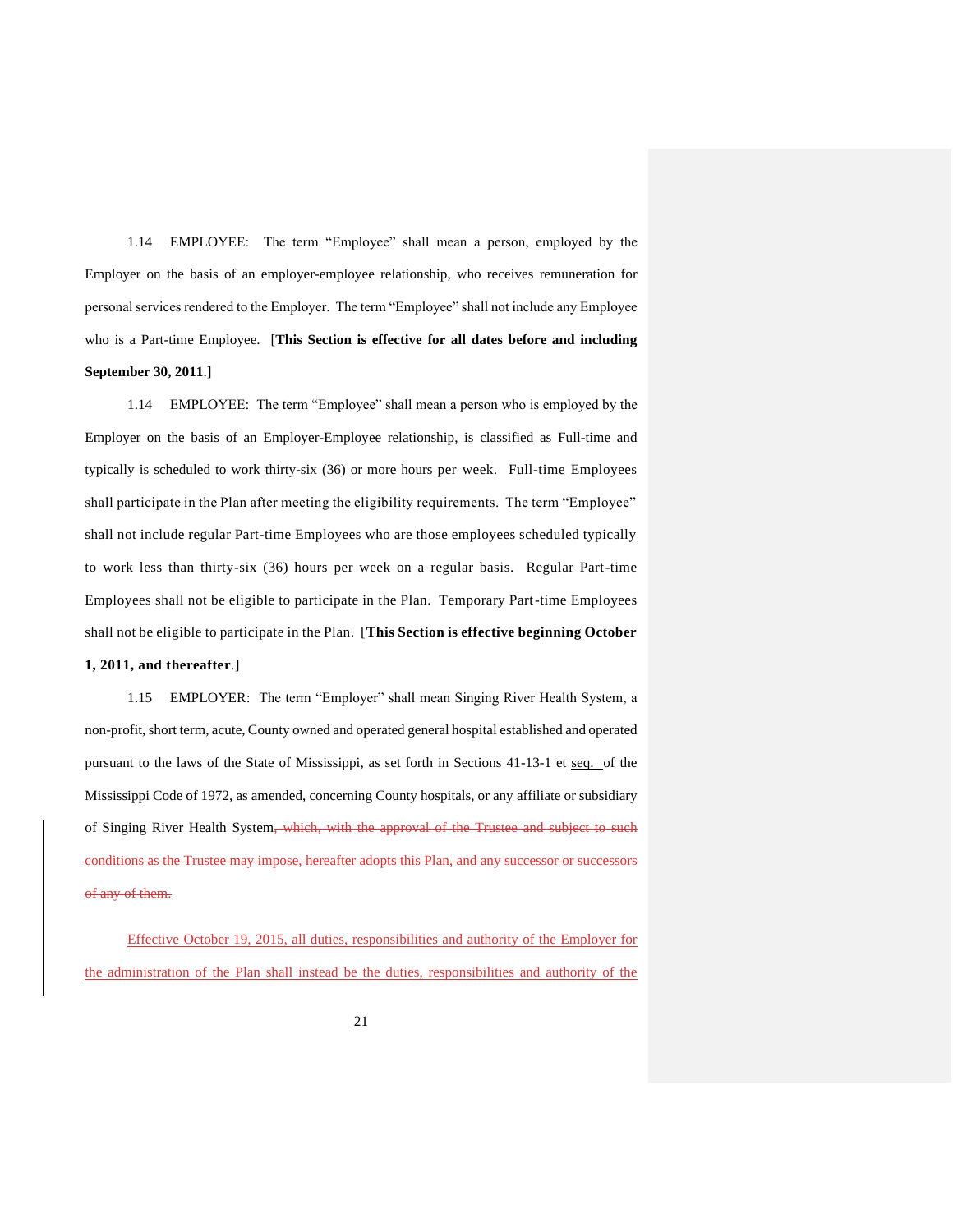Special Fiduciary, and the Special Fiduciary shall be the Plan Administrator. Effective December 22, 2015, the obligation of the Employer to make contributions to the Plan for the funding of benefits and administrative expenses and the amount of any such contributions shall be solely governed by the Stipulation and Agreement of Compromise and Pro Tanto Settlement entered into December 22, 2015 and approved by the Special Fiduciary.

1.16 EMPLOYMENT COMMENCEMENT DATE: The term "Employment Commencement Date" shall mean the date on which an Employee first performs an hour of service for the Employer.

1.17 LEAVE OF ABSENCE: The term "Leave of Absence" shall mean an absence authorized by the Employer under its standard personnel practices as applied in a uniform and nondiscriminatory manner to all persons similarly situated. For purposes of determining an Employee's Severance From Service Date, a Leave of Absence shall not exceed a period of twenty-four (24) consecutive months. Service in the Armed Forces of the United States of America shall constitute an authorized leave of absence provided (i) the Employee leaves the employ of the Employer to enter the service of the Armed Forces of the United States of America through the operation of a compulsory military service law or during a period of declared national emergency or pursuant to leave granted by the Employer, and (ii) the Employee returns to the employ of the Employer within the period provided by law for the protection of his re employment rights.

1.18 MARRIED MEMBER: The term "Married Member" shall mean a Member who is lawfully married on the date Retirement Benefits become payable pursuant to Article VIII.

1.19 MEMBER: The term "Member" shall mean an Employee who becomes a Member pursuant to Article III and who continues to be entitled to any benefits under the Plan.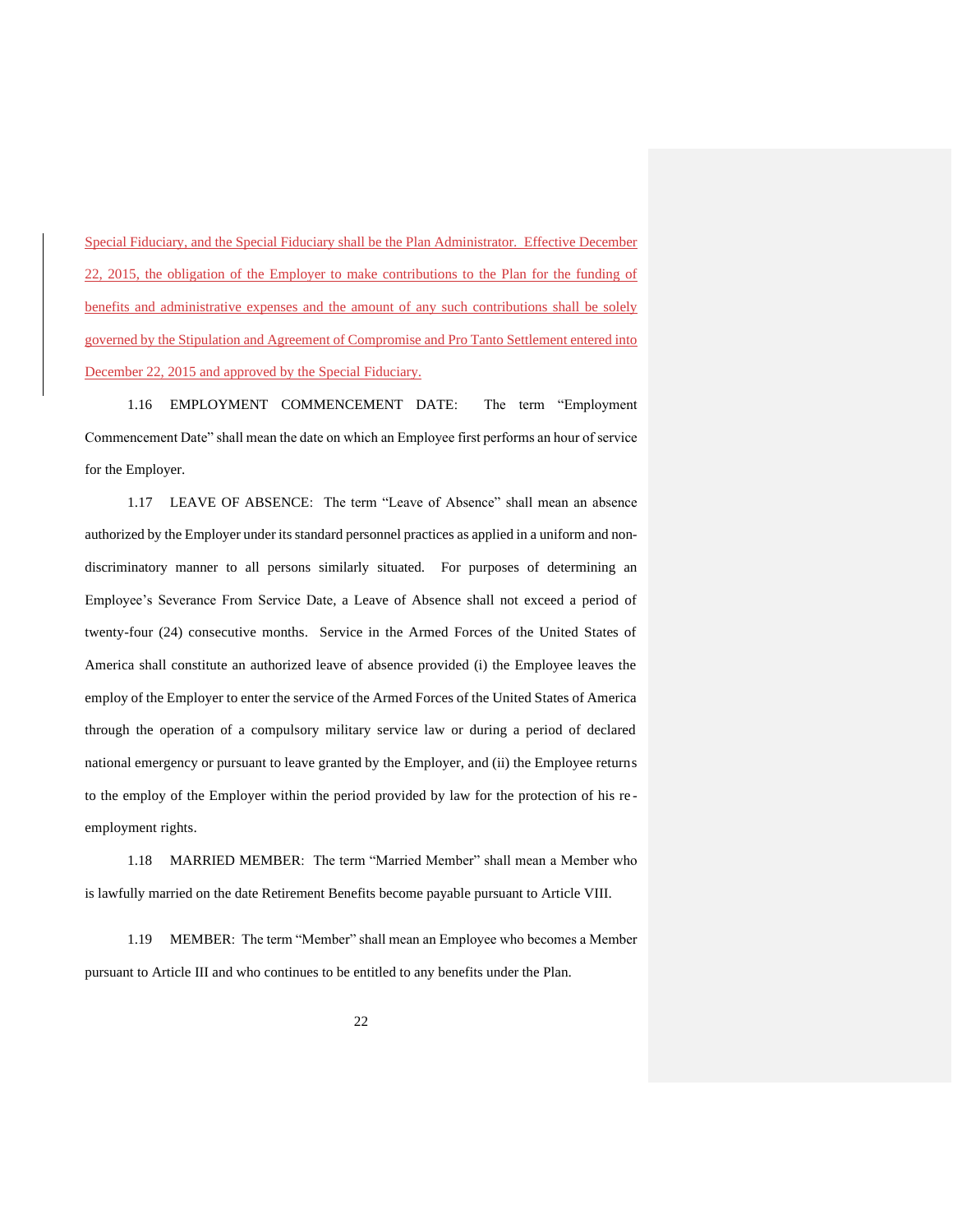1.20 MEMBERSHIP COMMENCEMENT DATE: The term "Membership Commencement Date" shall mean the date on which a Member first becomes a Member pursuant to Article III.

1.21 NORMAL RETIREMENT DATE: The term "Normal Retirement Date" shall have the meaning ascribed to it in Section 4.02.

1.22 PART-TIME EMPLOYEE: The term "Part-time Employee" shall mean a person, employed by the Employer on the basis of an employer-employee relationship, who receives remuneration for personal services rendered to the Employer, and who is designated as a Part-time employee by the Employer under its standard personnel practices as applied in a uniform and nondiscriminatory manner to all persons similarly situated.

1.23 PERIOD OF SEVERANCE: The term "Period of Severance" shall mean the period of time commencing on an Employee's Severance From Service Date and ending on the date on which the Employee again performs an hour of service for the Employer.

1.24 PLAN: The term "Plan" shall mean the Singing River Health System Employees' Retirement Plan and Trust as herein set forth and as hereafter amended from time to time.

1.25 PLAN YEAR: The tetraterm "Plan Year" shall mean the twelve (12) consecutive month period beginning October 1 of each year and ending on the subsequent September 30.

1.26 PREDECESSOR PLAN: The term "Predecessor Plan" shall mean any other retirement plan maintained by an Employer adopting this Plan subsequent to the Effective Date, which is designated as a Predecessor Plan by the Trustee.

1.27 PRIOR PLAN: The term "Prior Plan" shall mean the Public Employees' Retirement System of Mississippi as amended from time to time and as in effect on February 16, 1983.

23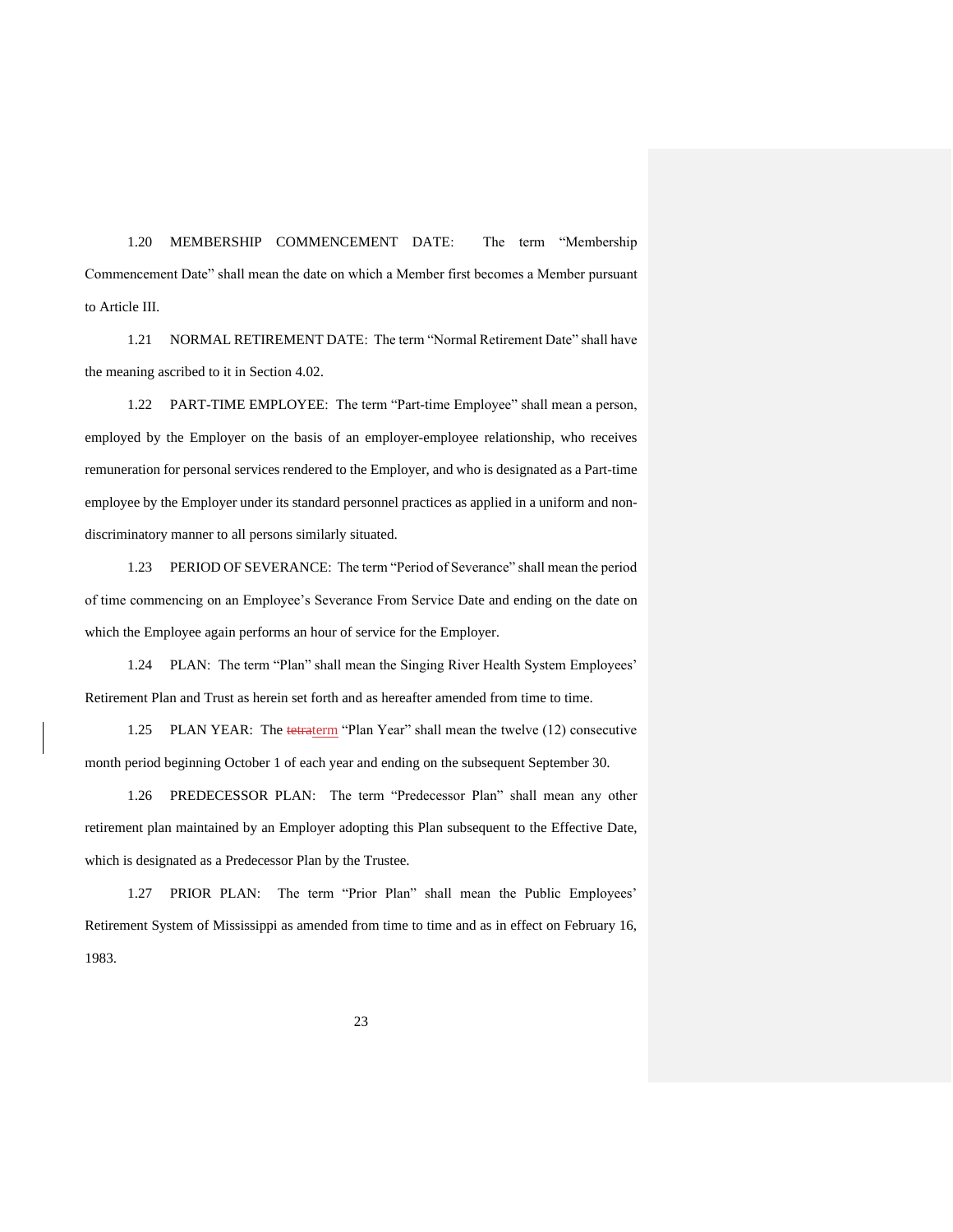1.28 RE-EMPLOYMENT COMMENCEMENT DATE: The term "Re-employment Commencement Date" shall mean the first day following a Period of Severance, which is not required to be taken into account under Section 2.03, on which an Employee performs an hour of service for the Employer.

1.29 RETIRED MEMBER: The term "Retired Member" shall mean a former Member of the Plan who is entitled to a Retirement Benefit under the Plan.

1.30 RETIREMENT BENEFIT: The term "Retirement Benefit" shall mean the retirement benefits provided to Members and their contingent annuitants and beneficiaries in accordance with the applicable provisions of Article V.

1.31 SERVICE: The term "Service" shall mean the period of an Employee's employment considered in the determination of his eligibility for membership and for certain benefits under the Plan, in accordance with Section 2.01.

1.32 SEVERANCE FROM SERVICE DATE: The term "Severance From Service Date" shall mean the earlier of

(a) the date on which an Employee quits, retires, is discharged or dies, and

(b) the last day of a period in which an Employee remains absent from service (with or without pay) with the Employer for any reason other than quitting, retirement, discharge or death, such as vacation, holiday, sickness, disability, leave of absence or layoff.

1.33 THIRTY (30) YEAR SERVICE RETIREMENT DATE: The term "Thirty (30) Year Service Retirement Date" shall have the meaning ascribed to it in Section 4.05. [**This Section is effective for all dates before and including September 30, 2007.**]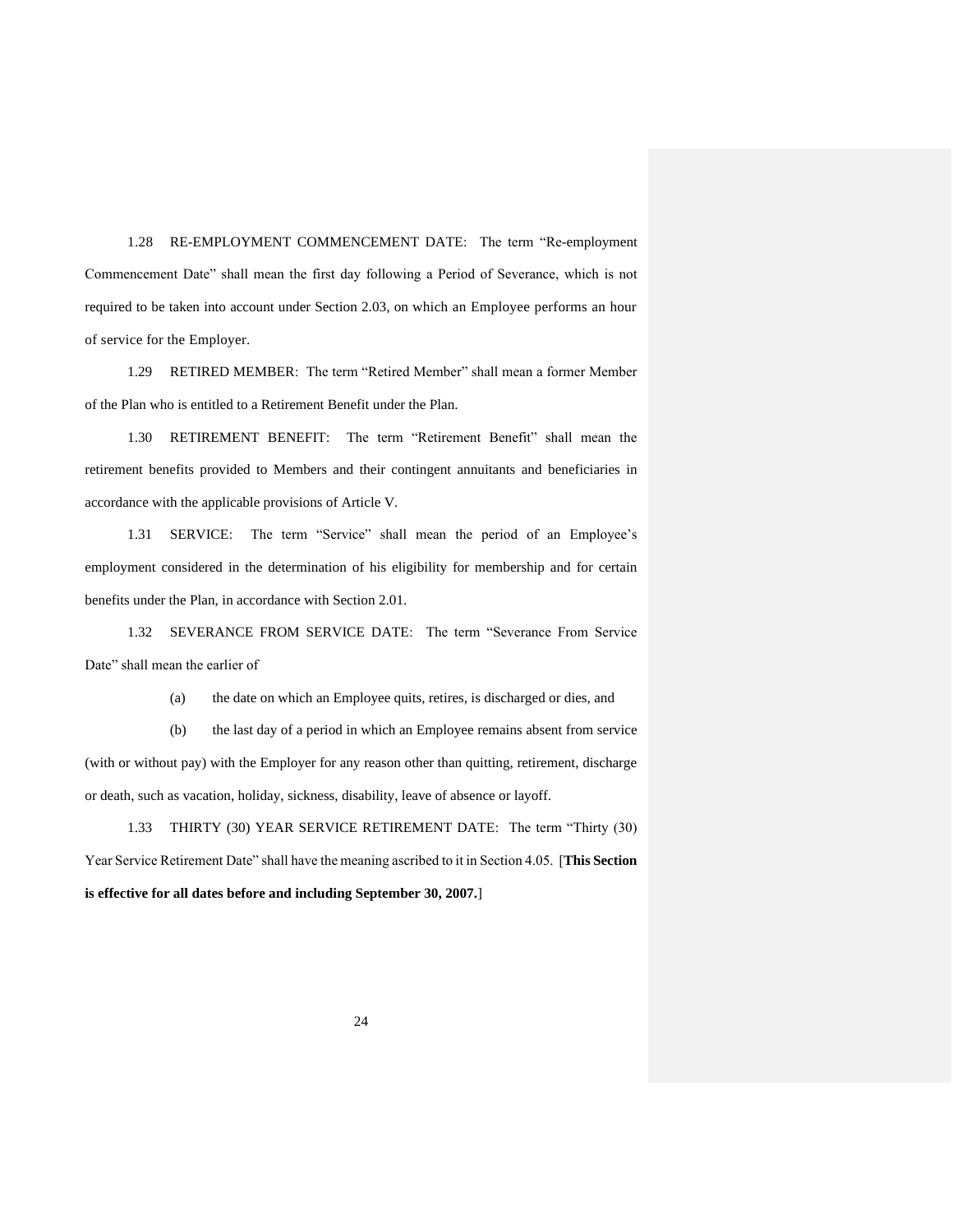1.33 THIRTY (30) YEAR SERVICE EARLY RETIREMENT DATE: The term "Thirty (30) Year Service Early Retirement Date" shall have the meaning ascribed to it in Section 4.05. [**This Section is effective beginning October 1, 2007, and thereafter.**]

1.34 TRUST: The term "Trust" shall mean the Singing River Health System Employees' Retirement Trust created to fund the Plan pursuant to Article XIV.

1.35 TRUST FUND OR FUND: The term "Trust Fund" or "Fund" shall mean the Trust Fund established pursuant to Article XIV.

1.36 TRUSTEE: The term "Trustee" shall mean the qualified and acting Trustee under this Plan, whether it be one or several individuals or a corporate institution or both, as appointed by the Employer from time to time, pursuant to Article XV. Effective October 19, 2015, the Special Fiduciary is the Trustee, and all references to the Trustee shall instead be references to the Special Fiduciary.

1.37 EGTRRA: The term "EGTRRA" means the Economic Growth and Tax Relief Reconciliation Act of 2001, which was enacted on June 7, 2001, as Public Law 107-16 and which amended the requirements for Minimum Distributions, Required Beginning Date and Annuity Distributions.

1.38 GUST: The term "GUST" is an acronym for four amendments affecting the Internal Revenue Code: GATT (the Uruguay Round Agreements Act, as Public Law 103-465); USERRA (see Section 1.39 below); SBJPA (the Small Business Job Protection Action of 1996, as Public Law 103-353); and TRA '97 (the Tax Relief Act of 1997, as Public Law 105-34).

1.39 USERRA: The term "USERRA" means the Uniformed Services Employment and ReeploymentReemployment Rights Act of 1994, which was enacted on October 13, 1994, as Public Law 103-353, and which amended Chapter 43 of Title 38 of the United States Code.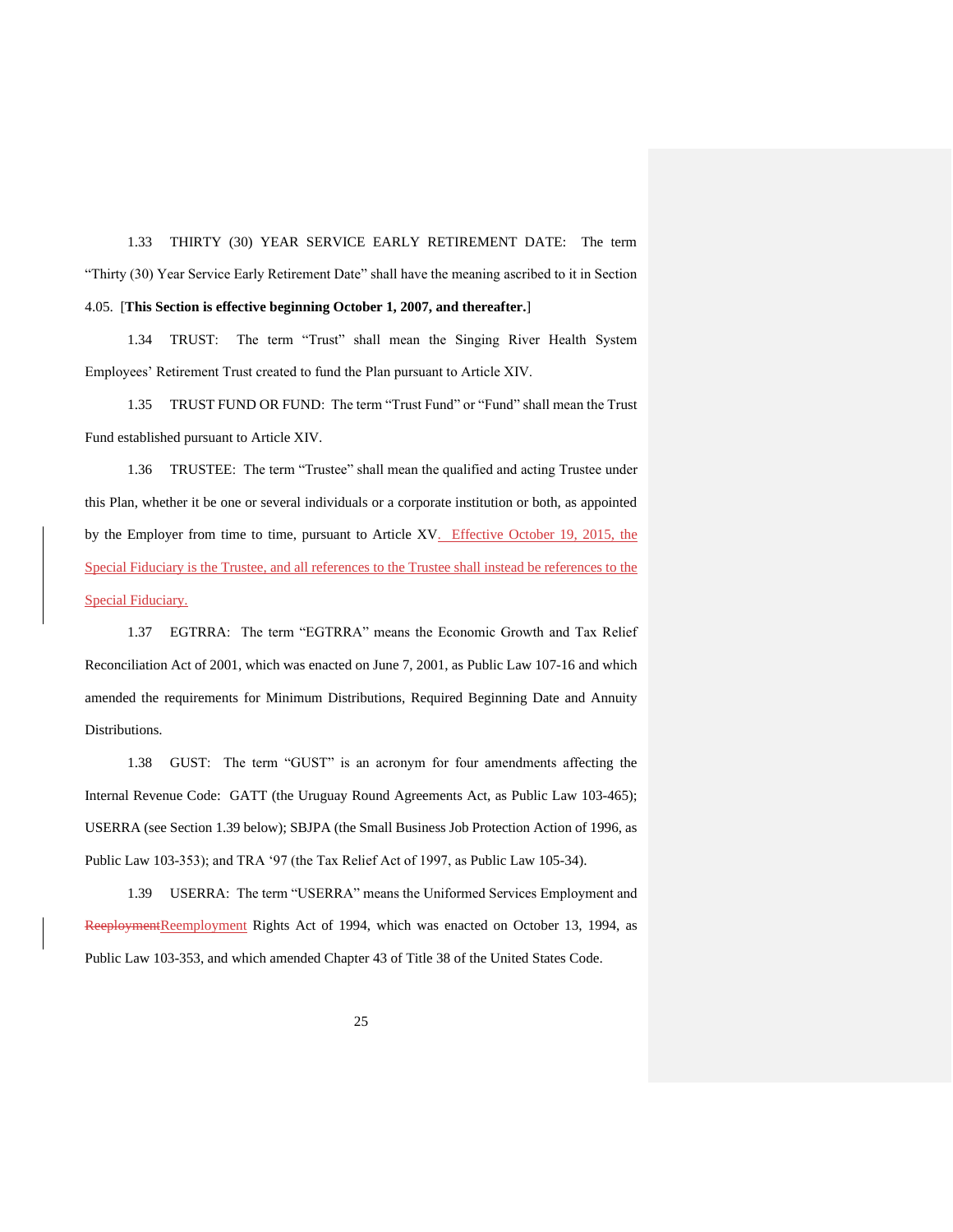1.40 HEART: The term "HEART" means the Heroes Earnings Assistance and Relief Tax Act" of 2008, which was enacted June 17, 2008, as Public Law 110-245, and which amended Chapter 1 of Title 26 of the United States Code.]

1.41 SPECIAL FIDUCIARY: The individual appointed at any particular time by the Chancery Court of Jackson County, Mississippi to serve as Trustee of the Plan, to administer the Plan, and to make recommendations to the Court regarding Plan benefits.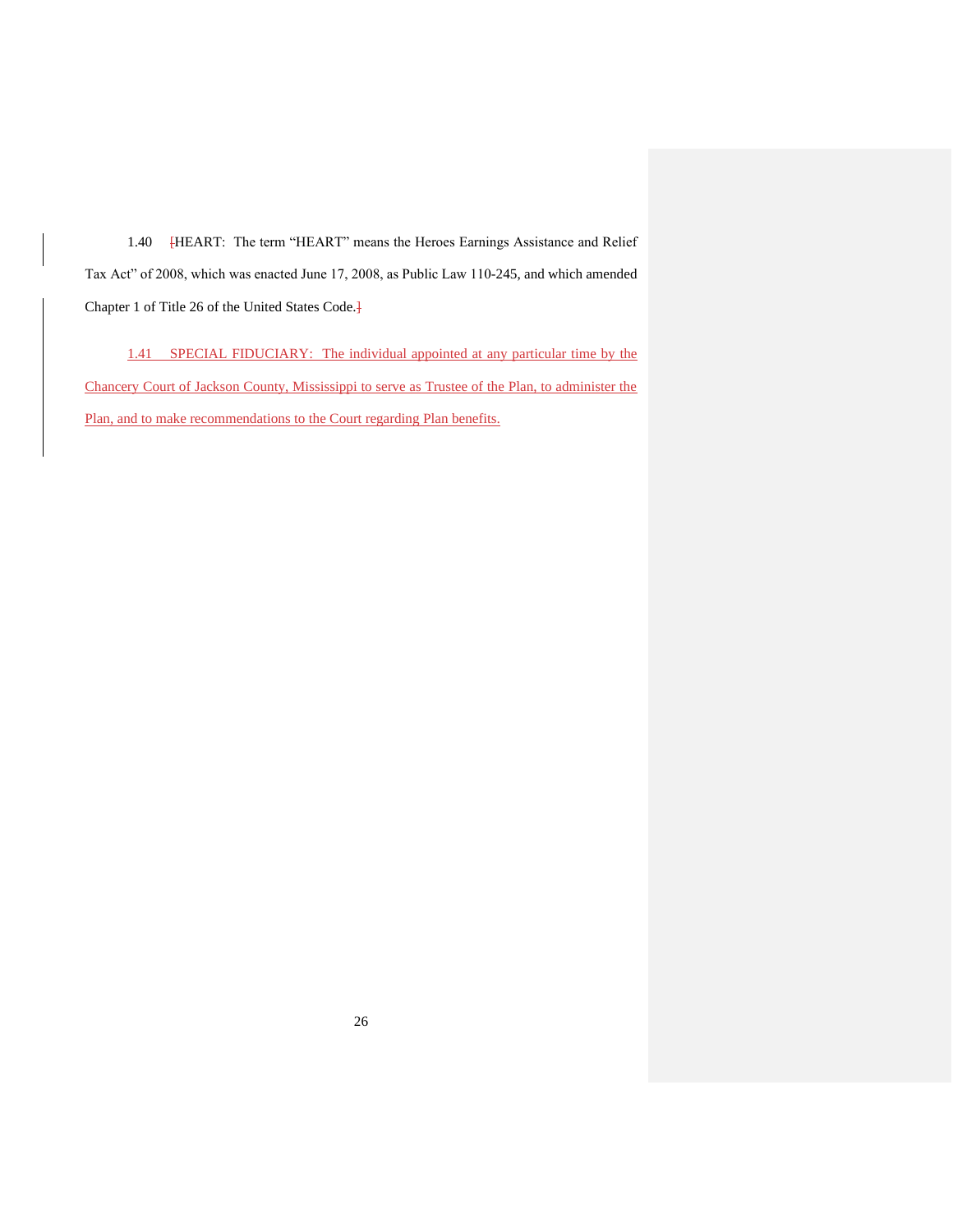#### ARTICLE II

## SERVICE

2.01 SERVICE: Service means a period of service commencing on an Employee's Employment Commencement Date or Re-employment Commencement Date, whichever is applicable, and ending on his Severance From Service Date; except that for purposes of determining a Member's non-forfeitable interest in his Accrued Retirement Benefit Derived From Employer Contributions, there shall be disregarded any period of service:

(a) during which the Employee had the opportunity to make mandatory contributions to the Plan, the Prior Plan, a Predecessor Plan, or any employee benefit pension plan maintained by a Predecessor Employer, but failed to make such contributions, or

(b) which is not required to be taken into account pursuant to Section 2.04 and Section 3.04, or

(c) completed before February 17, 1983, if such service would have been disregarded under the rules of the Prior Plan relating to breaks in service.

All Service, other than that disregarded in accordance with Section 2.04 and Section 3.04, shall be aggregated.

For purposes of determining an Employee's eligibility for membership in the Plan and vesting of benefits, Service shall also include periods of service with an organization or employer (herein "Predecessor Employer") heretofore or hereafter merged or consolidated or otherwise absorbed by the Employer, or all or a substantial part of the assets or business of which have been or shall be acquired by the Employer:

(1) if, the Employer continues to maintain an employee benefit pension plan of such Predecessor Employer; or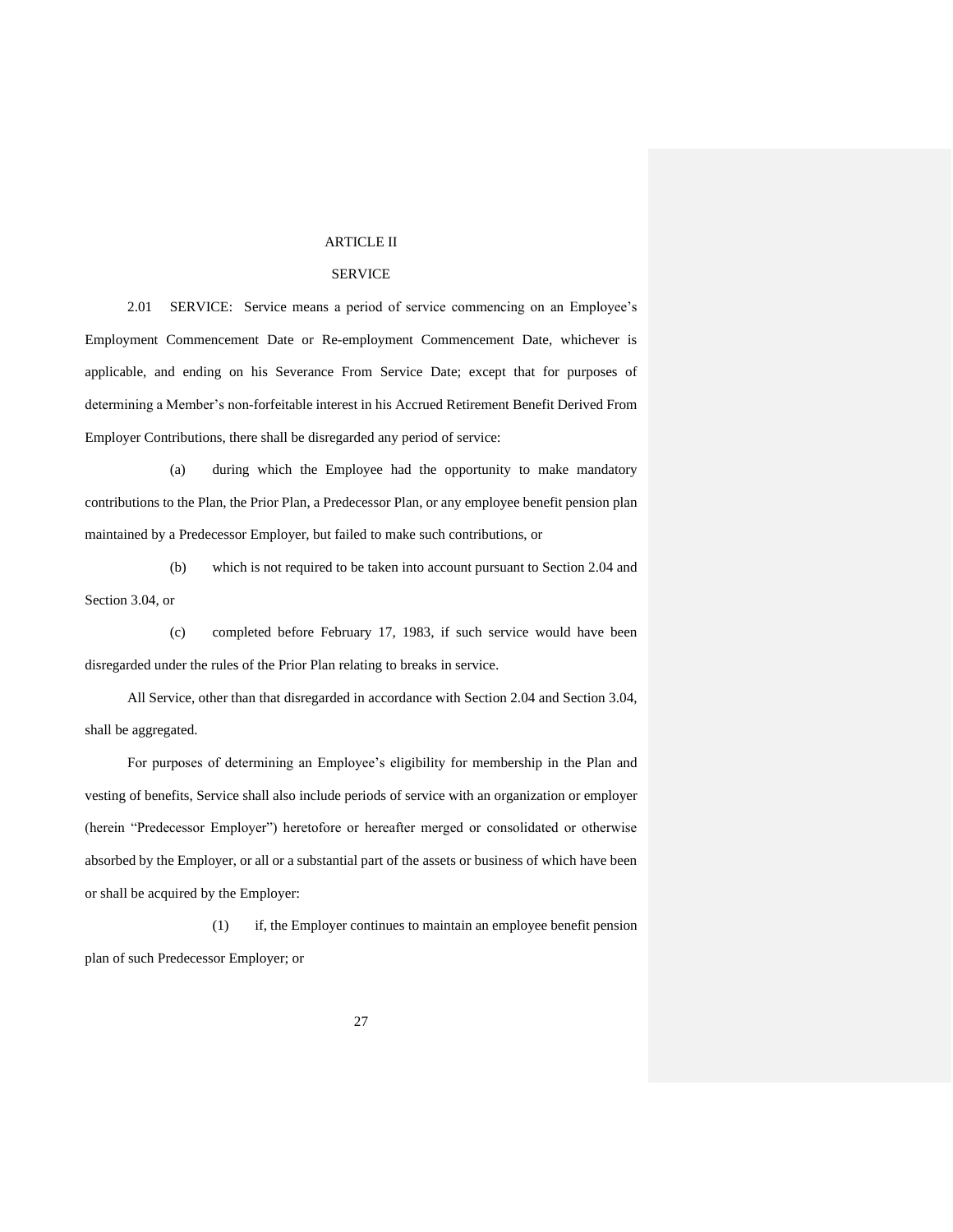(2) if, and to the extent, such employment with the Predecessor Employer is required to be treated as employment with the Employer under regulations prescribed by the Secretary of the Treasury; or

(3) if, and to the extent, granted by the Employer in its sole discretion, effected on a non-discriminatory basis as to all persons similarly situated.

For purposes of determining a Member's Accrued Retirement Benefit, Service may also include periods of service with a Predecessor Employer to the extent granted by the Employer in its sole discretion, effected on a non-discriminatory basis as to all persons similarly situated.

2.02 CREDITED SERVICE: The amount of a Member's Accrued Retirement Benefit shall be determined on the basis of his Credited Service, and, where provided in the Plan, the determination of eligibility for certain benefits shall be determined on the basis of the Member's Credited Service. Notwithstanding any provision in the Plan to the contrary, Credited Service for purposes of determining the amount of a Member's Accrued Retirement Benefit shall be fixed and determined as of the Member's Accrued Retirement Benefit Freeze Date as defined in Section 1.01. Credited Service means the following:

(a) employment prior to February 17, 1983 - a Member shall be credited with Credited Service for the number of years and partial years prior to February 17, 1983, for which he received credit for Retirement Benefits in accordance with the applicable provisions of the Prior Plan; and

(b) employment on or after February 17, 1983 - a Member shall receive credit for the number of whole years and quarters of his Service, whether or not such Service was completed consecutively, subsequent to February 17, 1983, and subsequent to his Membership Commencement Date while such Member is entitled to accrue Retirement Benefits. Such non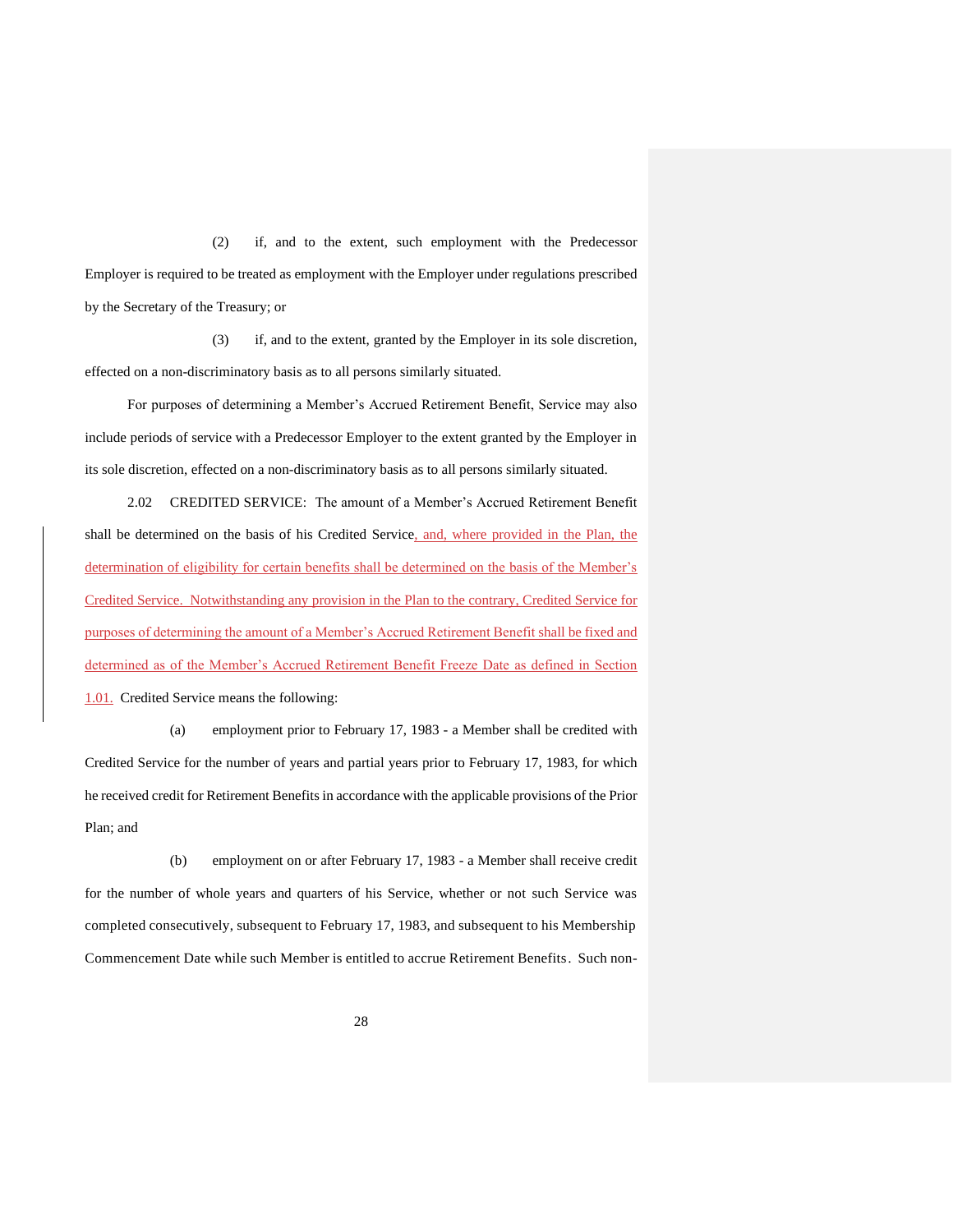consecutive service which is not disregarded in accordance with Section 2.04 and Section 3.04 shall be aggregated on the basis that four (4) calendar quarters equal a whole year. An Employee who is employed thirty-three (33) or more days in a calendar quarter shall receive credit for the entire quarter, while an Employee who is employed for less than thirty-three (33) days in a calendar quarter shall receive no credit for that quarter. The calendar quarters are defined as January through March, April through June, July through September, and October through December.

2.03 MILITARY SERVICE: The period for which an Employee is on an authorized Leave of Absence due to service in the Armed Forces of the United States of America, as defined in Section 1.17, shall constitute Service for purposes of vesting and benefit accruals. [**This Section is effective for all dates before and including September 30, 2000**.]

2.03 MILITARY SERVICE: The period during which a Member leaves the employ of the Employer to enter the armed services of the United States of America and is covered by USERRA; such Member shall not be deemed to have broken his continuous employment if he is reemployed under USERRA. Such Member shall also be awarded Active Service upon reemployment for each period served by him in the uniformed services for eligibility purposes. Notwithstanding any provision of this Plan to the contrary, contributions, benefits and Service credit with respect to qualified military service shall be provided in accordance with Section 414(u) of the Code. [**This Section is effective beginning October 1, 2000, and thereafter**.]

#### 2.04 HEART ACT PROVISIONS:

(a) Death Benefits. In the case of a death occurring on or after October 1, 2012, if a Member dies while performing qualified military service as defined in Code §414(u), the survivors of the Member are entitled to any additional benefits (other than benefit accruals relating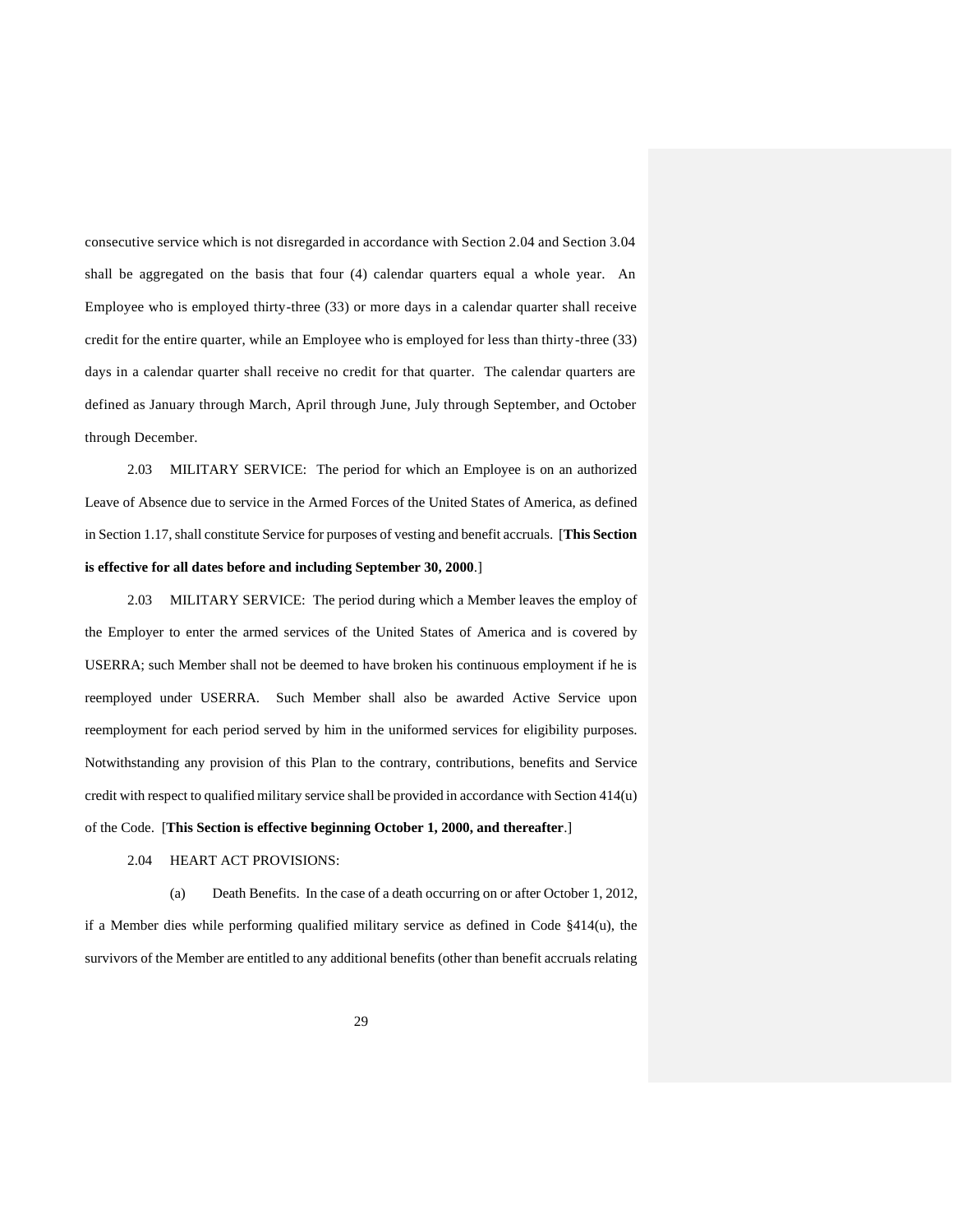to the period of qualified military service) provided under the Plan as if the Member had resumed and then terminated employment on account of death.

(b) Benefit Accrual. The Plan shall treat a Member who dies or becomes disabled on or after October 1, 2012 (as defined under the terms of the Plan) while performing qualified military service with respect to the Employer as if the Member had resumed employment in accordance with the Member's reemployment rights under USERRA, on the day preceding death or disability (as the case may be) and terminated employment on the actual date of death or disability.

(i) Determination of Benefits. The Plan will determine the amount of Member contributions of a Member treated as reemployed under this Section 2.04 for purposes of applying Code  $\frac{414(u)(8)(C)}{2}$  on the basis of the Member's average actual Member contributions for the lesser of: (i) the 12-month period of service with the Employer immediately prior to qualified military service; or (ii) if the service with the Employer is less than such 12-month period, the actual length of continuous service with the Employer.

(c) Differential Wage Payments. For years beginning on or after October 1, 2012, (i) a Member receiving a differential wage payment, as defined by Code  $\S 3401(h)(2)$ , is treated as an Employee of the Employer making the payment, (ii) the differential wage payment is treated as compensation, and (iii) the Plan is not treated as failing to meet the requirements of any provision described in Code §414(u)(1)(C) by reason of any contribution or benefit which is based on the differential wage payment.

(d) Severance from Employment. Notwithstanding Sub-section paragraph (c) preceding, for purposes of Code §401(k)(2)(B)(i)(I), a Member is treated as having been severed from employment during any period the Member is performing service in the uniformed services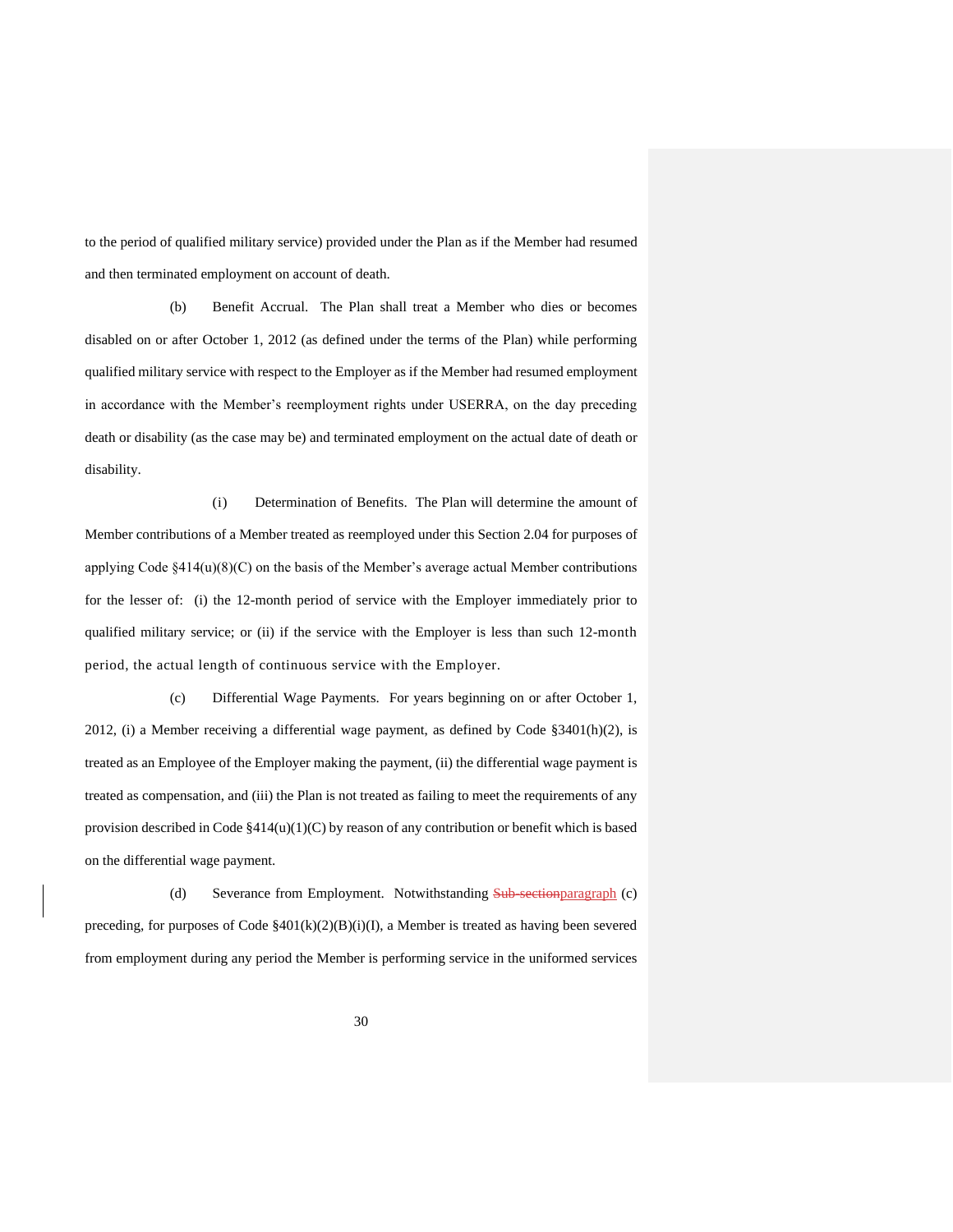described in Code §3401(h)(2)(A). [**This Section is effective beginning October 1, 2012 and thereafter.**]]

2.05 TERMINATION OF EMPLOYMENT: No provision herein contained shall be construed to authorize any accrual of Service and Credited Service after termination of employment unless explicitly provided by the applicable provisions of the Plan. If a Member's employment with the Employer is terminated for any reason at a time when such Member fails to qualify for either a retirement, death, or severance benefit under the provisions of this Plan, then he shall cease to be a Member of the Plan and shall be entitled to no benefits under the Plan, except as provided under Section 6.03.

2.06 EMPLOYMENT RECORDS CONCLUSIVE: The employment records of the Employer shall be conclusive for all determinations of Service and Credited Service.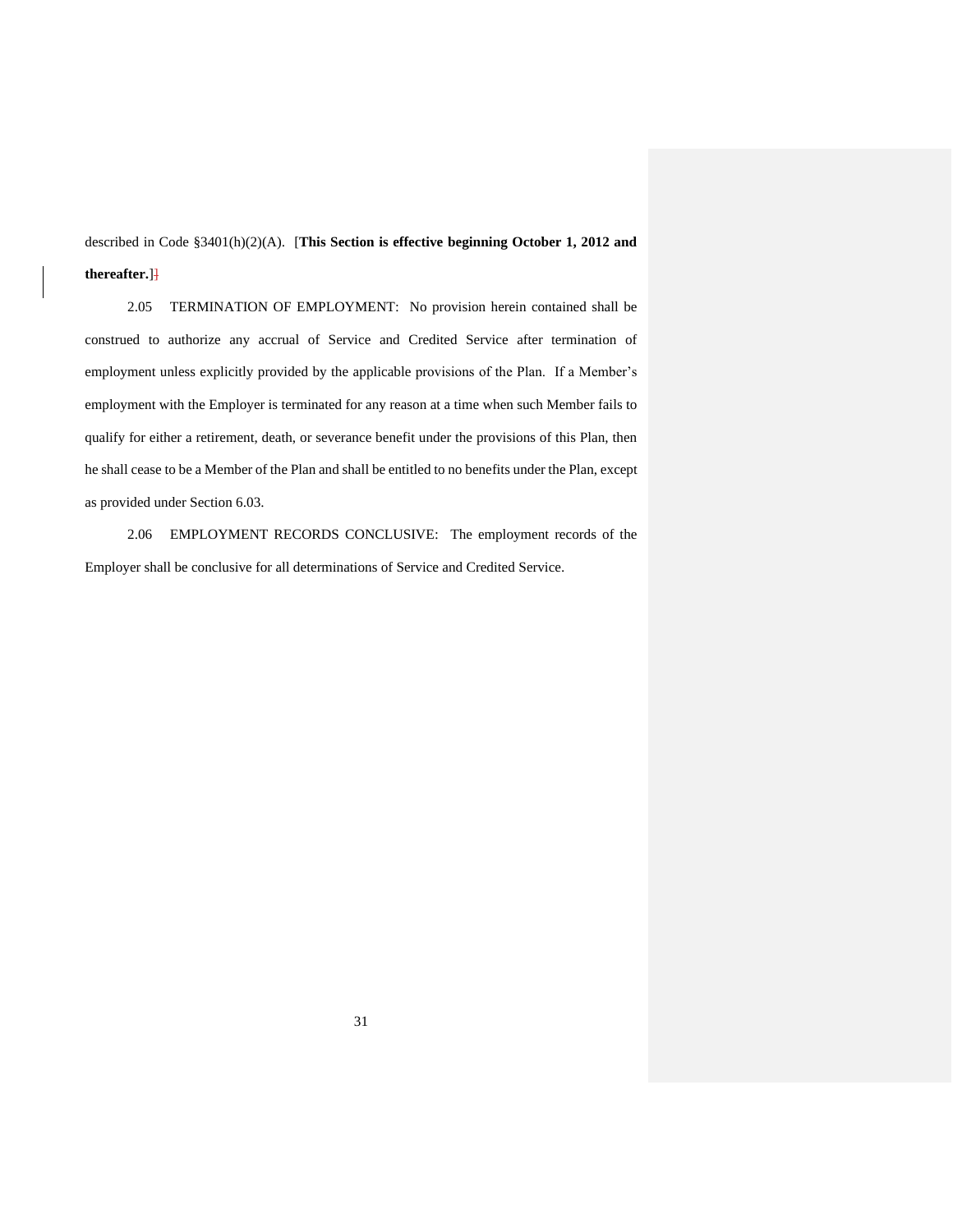#### ARTICLE III

#### MEMBERSHIP

3.01 MEMBERS IMMEDIATELY PRIOR TO THE EFFECTIVE DATE: Each Member of the Prior Plan on the day prior to the Effective Date shall become a Member in this Plan as of the Effective Date provided such Member elects to participate in the Plan.

3.02 EMPLOYEES ON OR AFTER THE EFFECTIVE DATE:

(a) Each Employee who completed the requirements specified in Section 3.03 on or before the Effective Date but was not a member of the Prior Plan shall become a Member on the Effective Date, provided such Member elects to participate in the Plan.

(b) Each Employee who completes the requirements specified in Section 3.03 after the Effective Date shall become a Member on the first day of the month coincident with or next following the date on which he completes such requirements (Membership Commencement Date); except that

(1) if such Membership Commencement Date shall occur within a period during which the Employee is absent from service for any reason other than quitting, discharge or retirement, then such Employee shall become a Member retroactively to such Membership Commencement Date as of the date he subsequently performs Service for the Employer, or

(2) if such Membership Commencement Date shall occur within a Period of Severance which is required to be included pursuant to Section 2.03, such Employee's Membership Commencement Date shall be the first day of the month during which the Member subsequently performs Service for the Employer within such Period of Severance.

32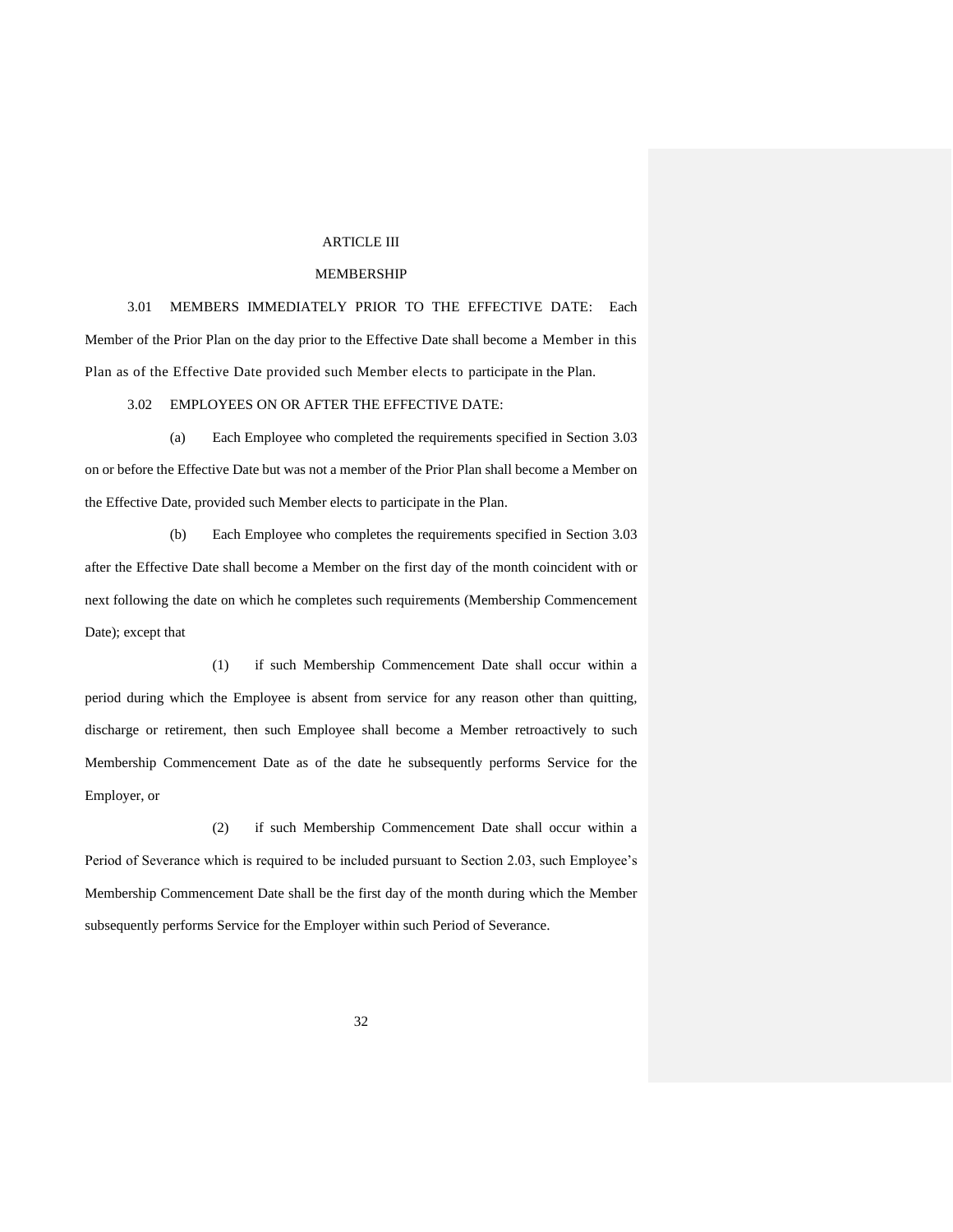(c) In no event, however, shall an Employee hired on or after the Effective Date, become a Member if he

(1) commenced employment with the Employer on a date that is within five (5) years of his Normal Retirement Date, or

(2) is a member of a collective bargaining agreement unless such agreement provides for coverage of such bargaining unit members in the Plan.

(d) For purposes of Articles V, VI and VII an Employee shall be deemed to be a Member entitled to accrue Retirement Benefits only during the period during which he continues to satisfy the above requirements. [**This Section is effective for all dates before and including September 30, 1991**.]

3.02 EMPLOYEES ON OR AFTER THE EFFECTIVE DATE:

(a)  $(e)$ Each Employee who completed the requirements specified in Section 3.03 on or before the Effective Date shall become a Member on the Effective Date, provided such Member elects to participate in the Plan.

(b)  $\leftarrow$  ( $\leftarrow$ )Each Employee who completes the requirements specified in Section 3.03 after the Effective Date shall become a Member on the first day of the month coincident with or next following the date on which he completes such requirements (Membership Commencement Date).

(c)  $\left(\frac{g}{g}\right)$ In no event shall an Employee employed on or after the Effective date become a Member if he commences employment with the Employer within five (5) years of Normal Retirement Age. Furthermore in no event shall an Employee employed on or after the Effective Date become a Member if he commences employment with the Employer at or after Normal Retirement Age.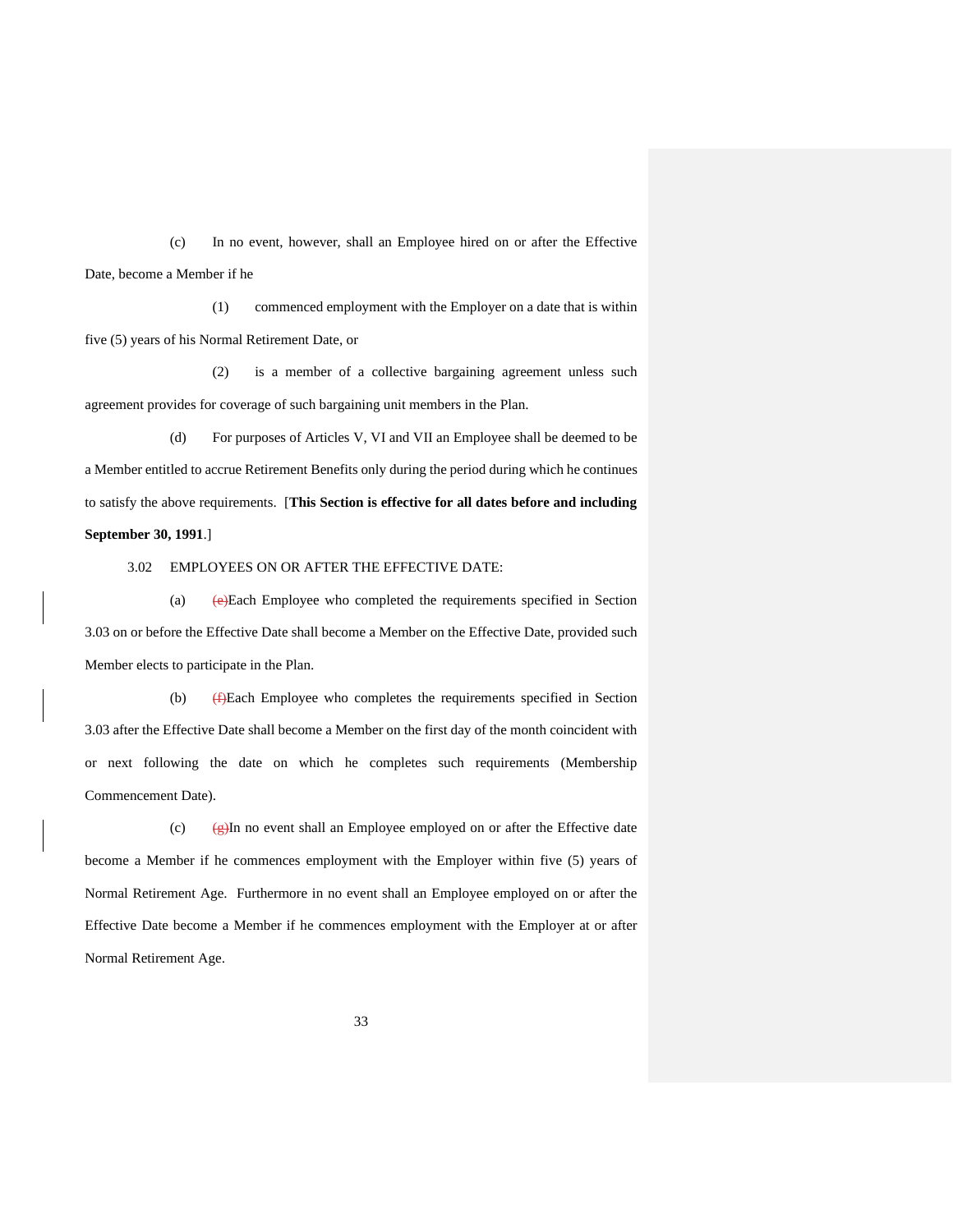(d)  $(h)$ For purposes of Articles V, VI and VII, an Employee shall be deemed to be a Member entitled to accrue Retirement Benefits only for the period during which he continues to satisfy the requirements of this Article III.[**This Section is effective beginning October 1, 1991, and including September 30, 2011**.]

3.02 EMPLOYEES ON OR AFTER THE EFFECTIVE DATE:

(a) (i)Each Employee who completed the requirements specified in Section 3.03 on or before the Effective Date shall become a Member on the Effective Date, provided such Member elects to participate in the Plan.

(b)  $\bigoplus$  Each Employee who completes the requirements specified in Section 3.03 after the Effective Date shall become a Member on the first day of the month coincident with or next following the date on which he completes such requirements (Membership Commencement Date).

(c)  $(k)$ In no event shall an Employee employed on or after the Effective Date become a Member if he commences employment with the Employer at age sixty (60) or later which is within five (5) years of Normal Retirement Age. Furthermore, in no event shall an Employee employed on or after the Effective Date become a Member if he commences employment with the Employer at or after Normal Retirement Age.

(d) (e)For purposes of Articles V, VI and VII, an Employee shall be deemed to be a Member entitled to accrue Retirement Benefits only for the period during which he continues to satisfy the requirements of this Article III.

(e) (m)No Employee who has an original Employment Commencement Date or a Re-Employment Commencement Date on or after October 1, 2011, shall become a Member

34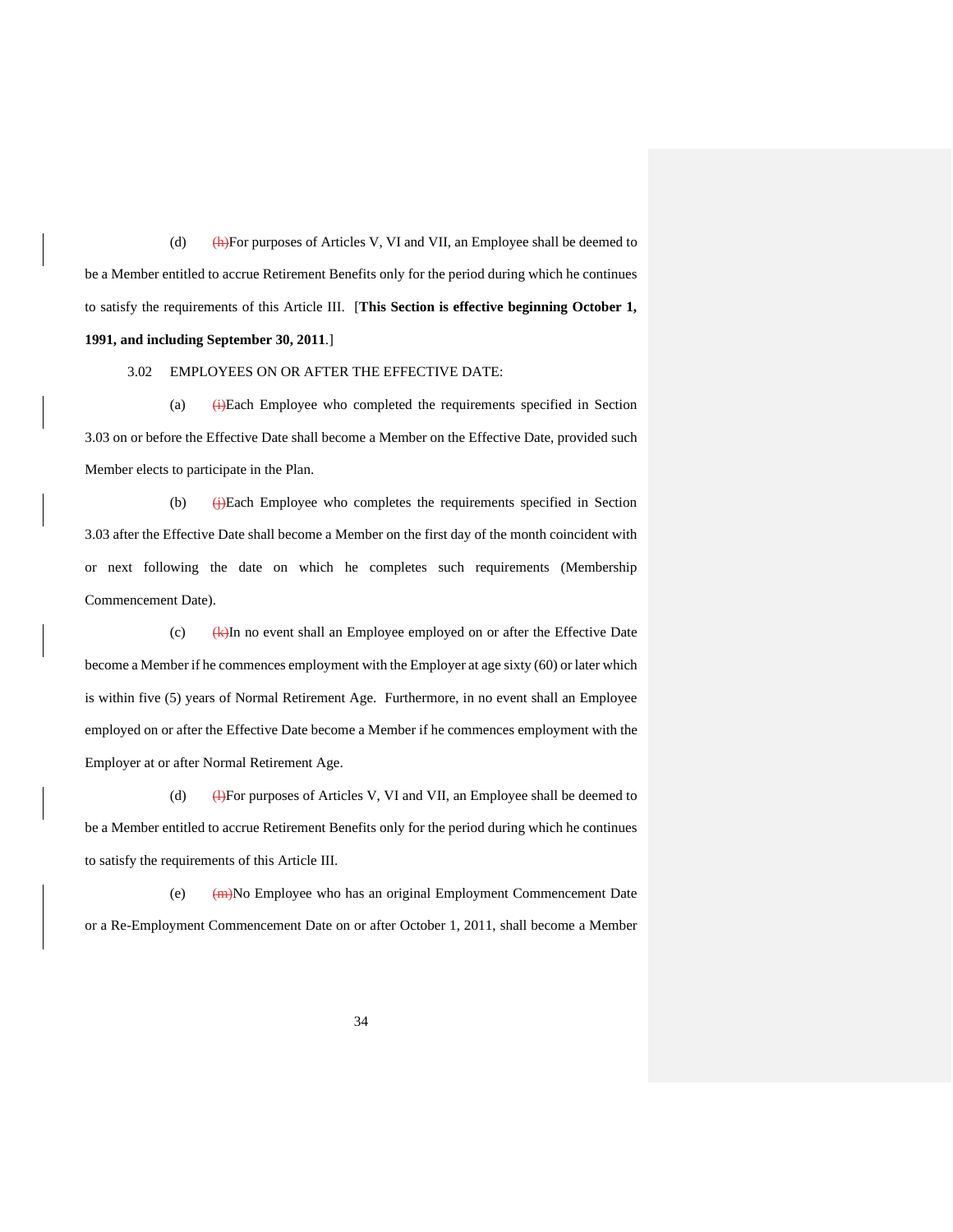#### eligible for the accrual of benefits under the Plan. [**This Section is effective beginning October**

## **1, 2011, and thereafter**.]

## 3.03 MEMBERSHIP REQUIREMENTS:

(a) An Employee shall be eligible to be a Member of the Plan following the completion of a three (3) month period beginning on his Employment Commencement Date.

(b) An Employee must have authorized, on a form prescribed by the Committee, the deduction from his pay of any contribution required under Section 9.02. [**This** 

## **Section is effective for all dates before and including September 30, 2011**.]

## 3.03 MEMBERSHIP REQUIREMENTS:

(a)  $\left\langle \Theta \right\rangle$ An employee with an original Employment Commencement Date before October 1, 2011, shall be eligible to be a Member of the Plan following the completion of a three (3) month period beginning on his Employment Commencement Date.

(a) (d)An Employee must have authorized, on a form prescribed by the Committee, the deduction from his pay of any contribution required under Section 9.02. [**This** 

## **Section is effective beginning October 1, 2011**.]

3.04 MEMBERSHIP UPON RE-EMPLOYMENT: The Membership of an Employee who ceases to be a Member in the Plan due to termination of employment and who subsequently is re-employed as an Employee, shall recommence following the completion of a three-month period beginning on his Re-Employment Commencement Date. [**The Section is effective for all dates before and including September 30, 2011**.]

3.04 MEMBERSHIP UPON RE-EMPLOYMENT: The Membership of an Employee who ceases to be a Member in the Plan due to termination of employment and who subsequently is re-employed as an Employee before October 1, 2011, shall recommence following the

**Formatted:** Heading 3, Outline numbered + Level: 3 + Numbering Style: a, b, c, … + Start at: 1 + Alignment: Left + Aligned at: 1" + Tab after: 1.5" + Indent at: 0"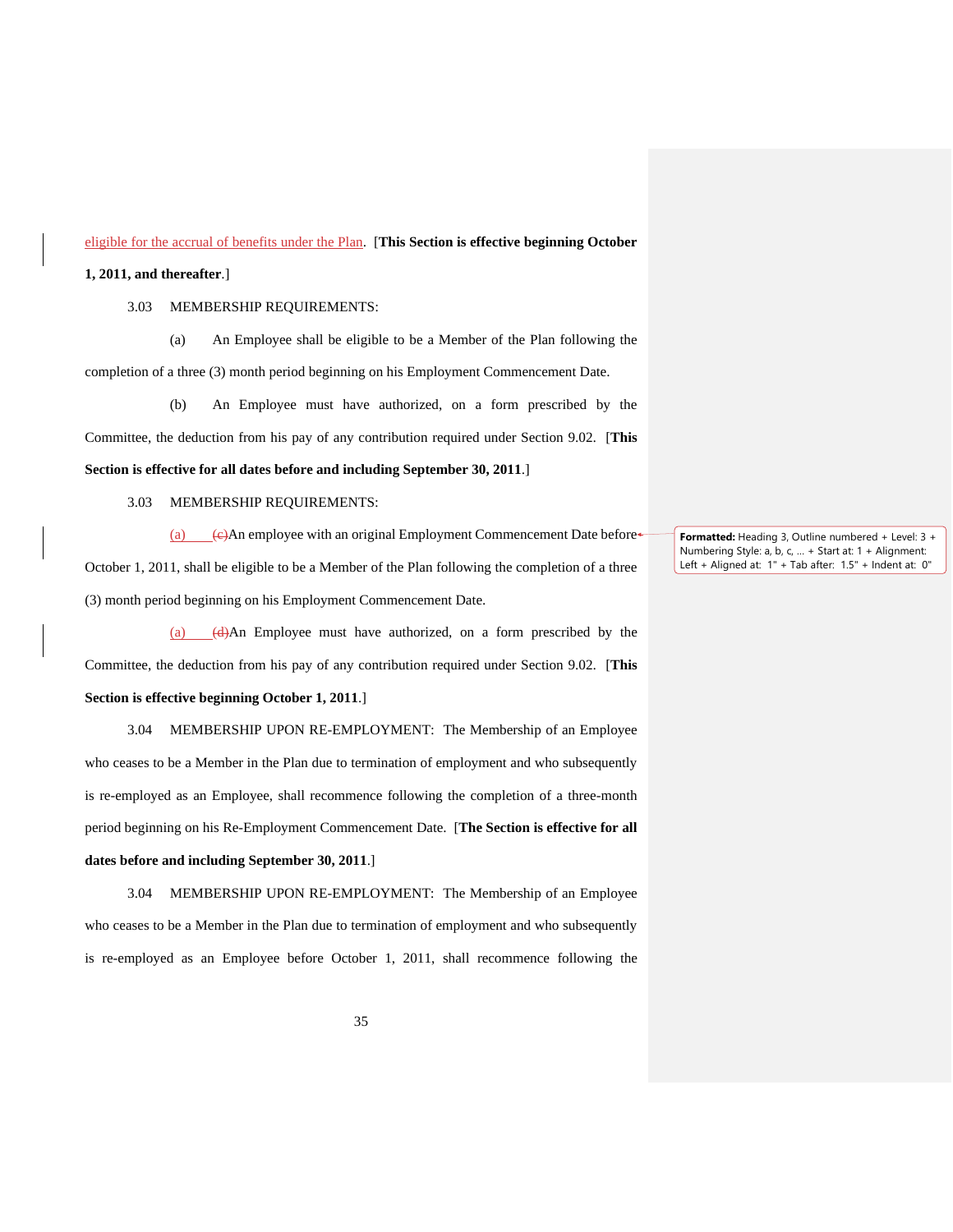completion of a three-month period beginning on his Re-Employment Commencement Date. Any such Employee who is re-employed as an Employee on or after October 1, 2011, shall not recommence active Membership in the Plan. [**This Section is effective beginning October 1, 2011, and thereafter**.]

3.05 WINDOW FOR IN-SERVICE LUMP SUM PAYMENT OF EMPLOYEE CONTRIBUTIONS: Notwithstanding any provisions hereunder to the contrary, a Member who is an Employee on the first day of the Employee Contributions Lump Sum Election Period described below may elect to receive the Member's Employee Contributions in an immediate lump sum payment. Upon payment to an electing Member under this Section 3.05 of the Member's Employee Contributions, the Member's Accrued Retirement Benefit Derived from Employer Contributions will be cancelled and the Member will cease to be a Member and neither the Member nor any beneficiary of the Member will be entitled to any further benefits under the Plan and no further benefits will be paid under the Plan with respect to the Member. The following provisions apply to an election under this Section 3.05:

(a) Lump Sum Payment Amount. The lump sum payment made to a Member under this Section 3.05 in 2018 will equal the Member's Employee Contributions adjusted for interest through December 31, 2017, as provided in Section 1.04 and increased by interest for the period from January 1, 2018, through the payment date at an annual rate of 1.74% ("final year interest rate").

(b) Time and Method of Election. A Member eligible to make an election under this Section 3.05 may make the election only during the Employee Contributions Lump Sum Election Period except as otherwise provided below. The Employee Contributions Lump Sum Election Window is the period of time that commences on August 15, 2018, and ends on December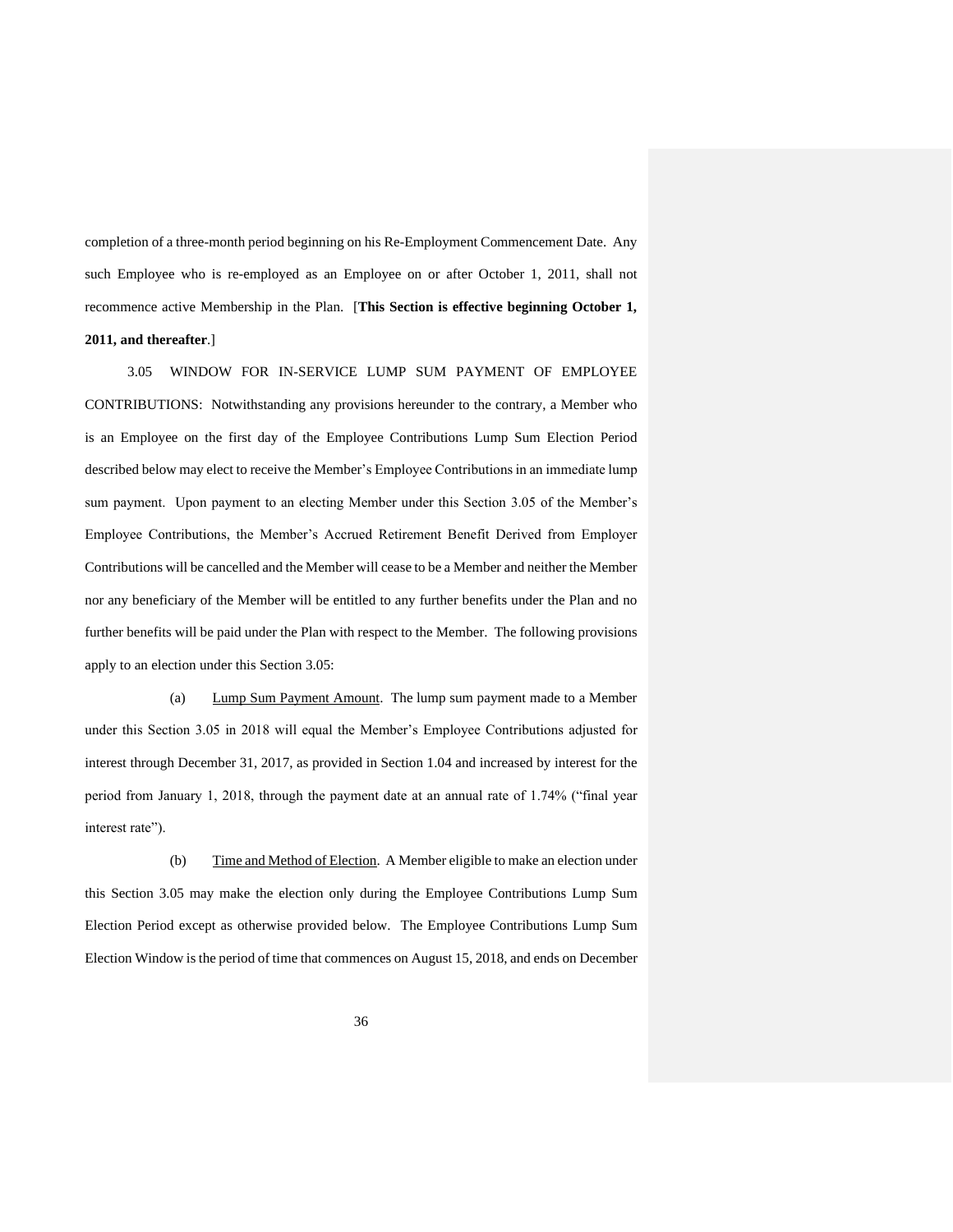31, 2018. A Member's election under this Section 3.05 will be valid only if it is made in compliance with this Section 3.05 and in the manner specified in the Employee Contributions Lump Sum Election materials provided to the Member by the Special Fiduciary. The Special Fiduciary may extend the Employee Contributions Lump Sum Election Window with respect to a Member only if an election was not timely made by the Member due to circumstances beyond the control of the Member as determined by the Special Fiduciary.

(c) Election Irrevocable. A Member's election to receive the Member's Employee Contributions in a lump sum under this Section 3.05 is revocable until the payment date, at which time the election becomes irrevocable.

(d) Future Windows. The Special Fiduciary in its discretion may establish an Employee Contributions Lump Sum Election Window in one or more future years with provisions in accordance with this Section 3.05, but with the final year interest rate and election period determined by the Special Fiduciary at the applicable time or times taking into account circumstances at such time or times.

#### ARTICLE IV

#### RETIREMENT DATES

4.01 RETIREMENT DATE: A Member's Retirement Date shall be his date of actual retirement, which may be his Normal, Late, Early, Thirty (30) Year, or Disability Retirement Date, whichever is applicable to him pursuant to the following Sections of this Article IV.

4.02 NORMAL RETIREMENT DATE: The Normal Retirement Date of a Member shall be the first day of the month coincident with or next following the date a Member attains his Normal Retirement Age. A Member's Normal Retirement Age shall be the later of (a) his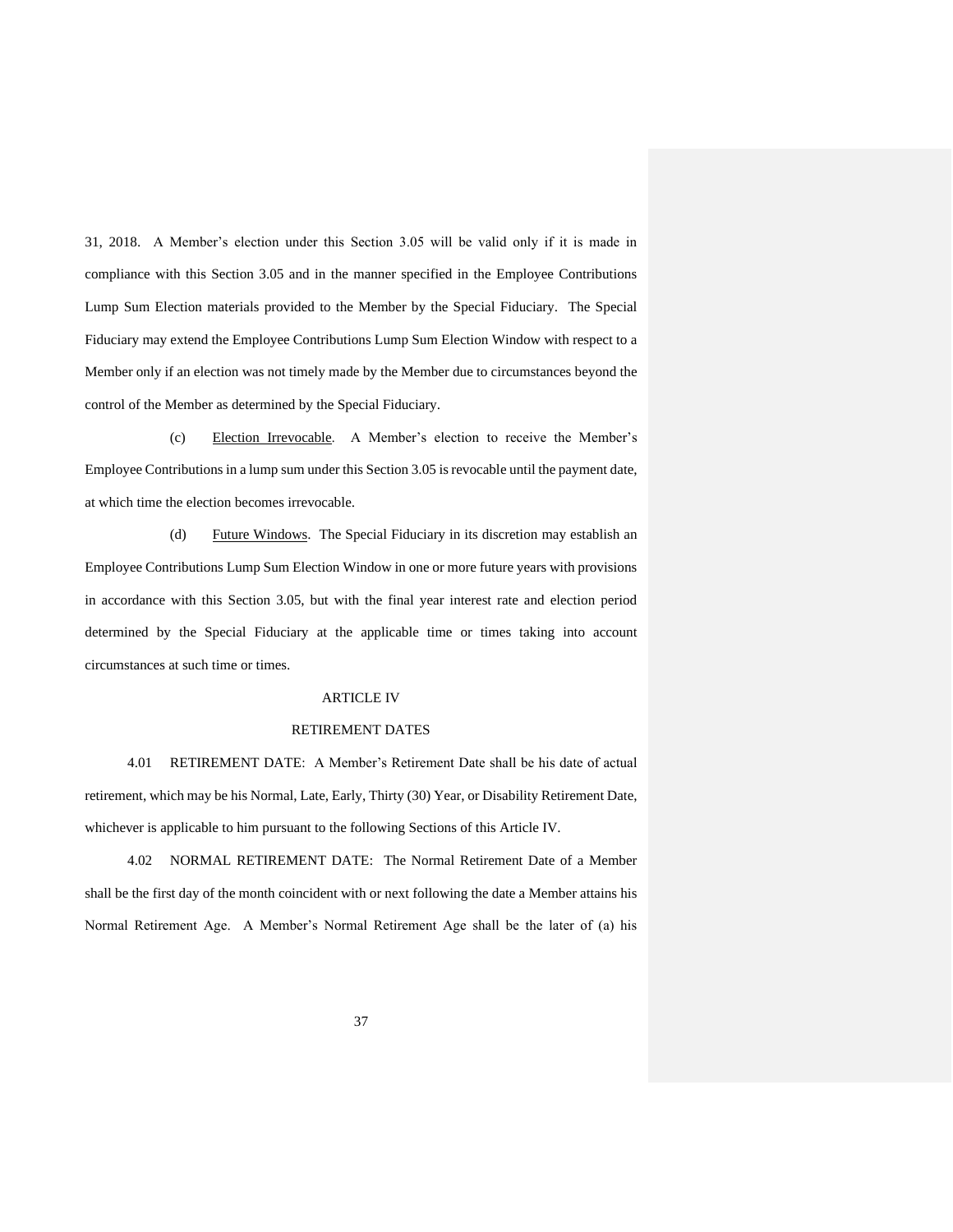attainment of age sixty-five (65) or (b) the completion of ten (10) years of Credited Service. [**This Section is effective for all dates before and including September 30, 1991**.]

4.02 NORMAL RETIREMENT DATE AND AGE: The Normal Retirement Date of a Member shall be the first day of the month coincident with or next following the date a Member: (1) attains Normal Retirement Age and (2) completes ten (10) years of Credited Service. Normal Retirement Age is sixty-five (65) years of age. [**This Section is effective beginning October 1, 1991, and thereafter**.]

4.03 LATE RETIREMENT DATE: The Late Retirement Date of a Member shall be the first day of the month coincident with or next following actual retirement after his Normal Retirement Date.

4.04 EARLY RETIREMENT DATE: The Early Retirement Date of a Member shall be the first day of any month coincident with or next following actual retirement on or after both (a) his attainment of age sixty (60) and (b) his completion of ten (10) or more years of Credited Service.

4.05 THIRTY (30) YEAR SERVICE RETIREMENT DATE: The Thirty (30) Year Service Retirement Date of a Member shall be the first day of any month coincident with or next following actual retirement after his completion of thirty (30) or more years of Credited Service. [**This Section is effective for all dates before and including September 30, 2007**.]

4.05 THIRTY (30) YEAR SERVICE EARLY RETIREMENT DATE: The Thirty (30) Year Service Early Retirement Date of a Member shall be the first day of any month coincident with or next following actual retirement after his completion of thirty (30) or more years of Credited Service. [**This Section is effective beginning October 1, 2007, and thereafter**.]

38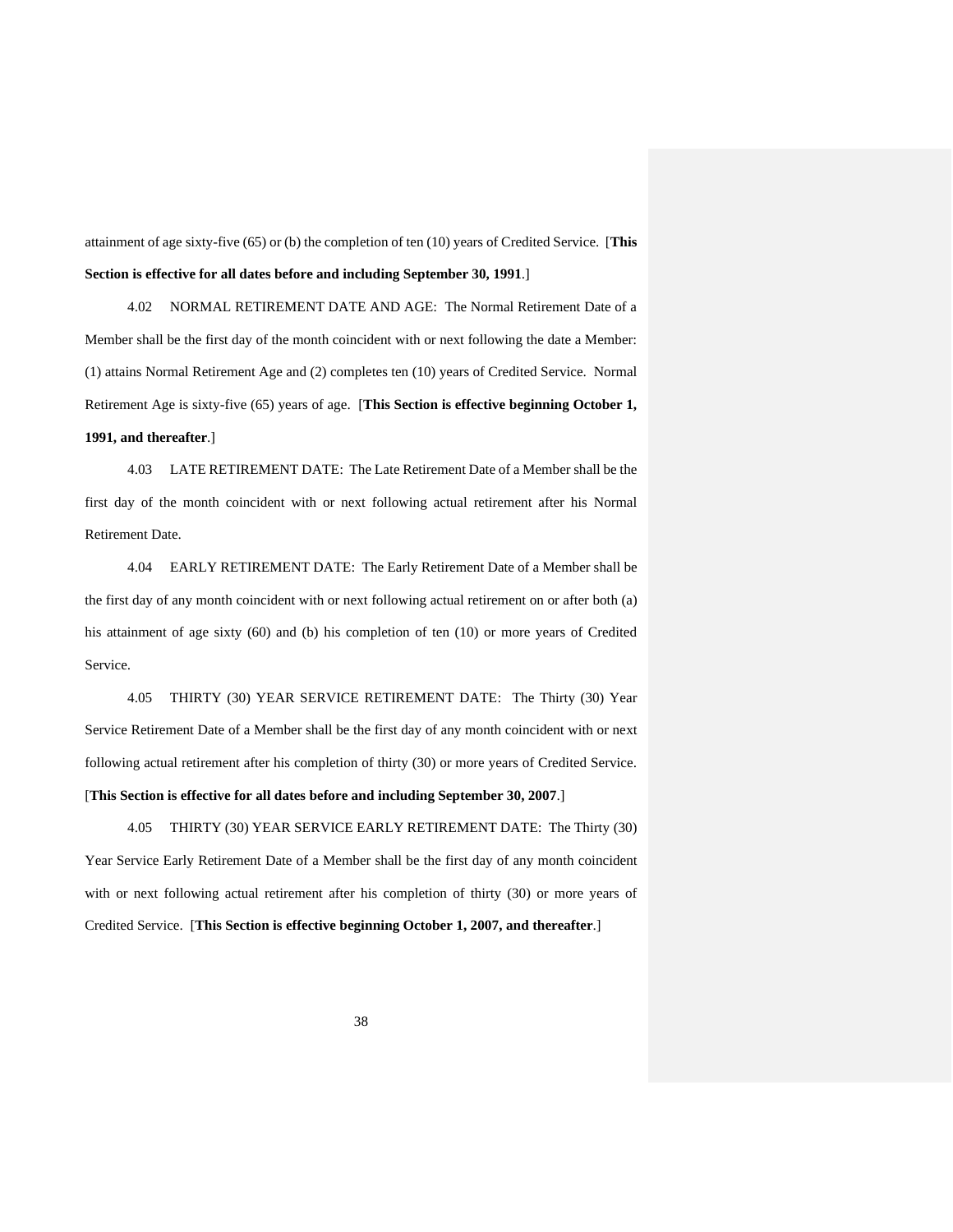4.06 DISABILITY RETIREMENT DATE: The Disability Retirement Date of a Member shall be the first day of the month coincident with or next following actual retirement after his completion of ten (10) years of Credited Service where the Committee has deemed the Member to be permanently Disabled as defined in Section 5.05(b) as of the Member's actual retirement. Determination of Disability will be in accordance with rules and procedures to be established by the Committee, and similarly situated employees will be treated uniformly; the determination of disability shall be in accordance with the definition of "disabled" as it is set forth in Section 5.05(b). A Member will not have a Disability Retirement Date, and will not be Disabled for purposes of the Plan, unless the Member is in the active employ of the Employer on the date such Member becomes Disabled.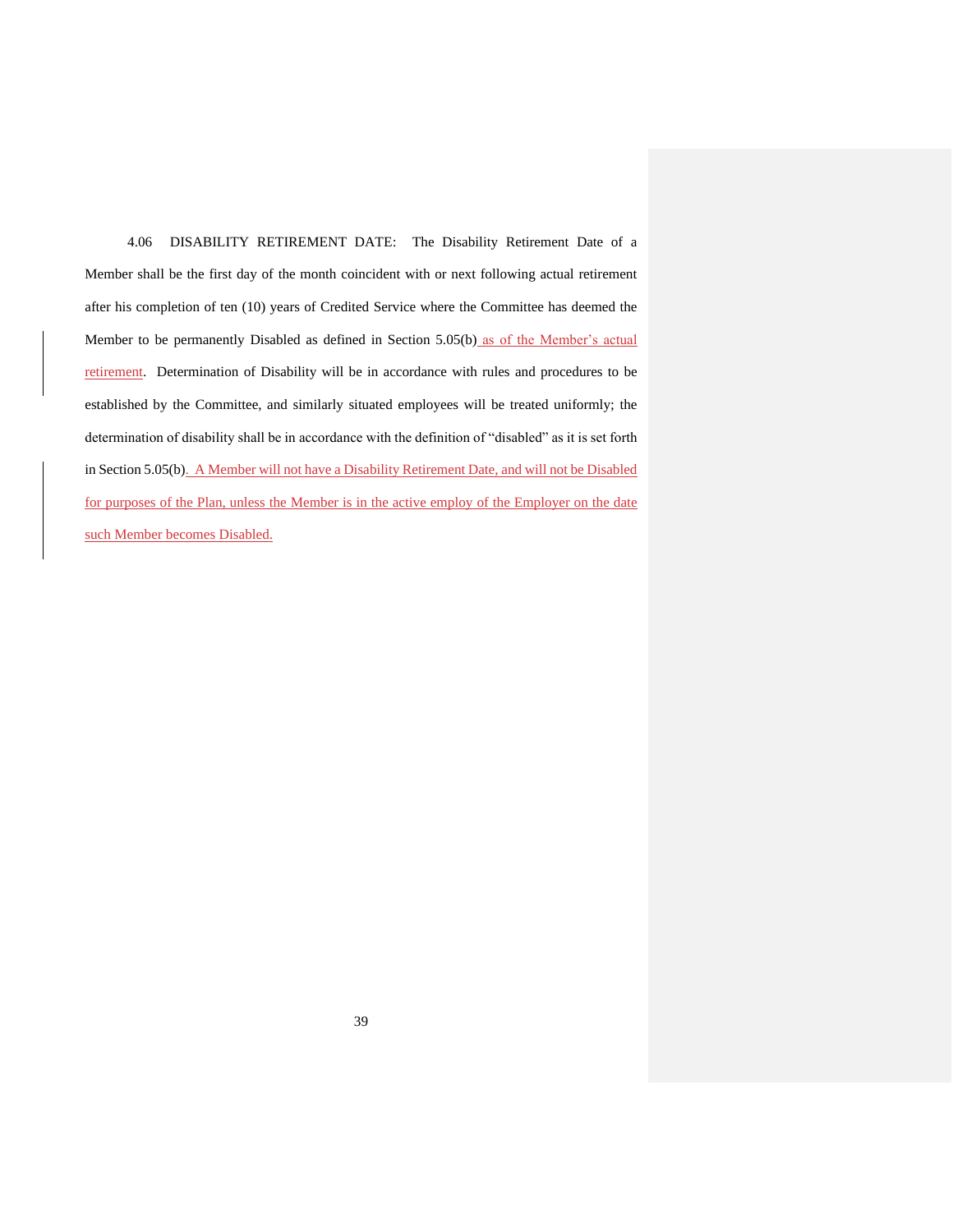#### ARTICLE V

### RETIREMENT BENEFITS

Notwithstanding any provisions of this Article V to the contrary, for purposes of determining the amount of a Member's Normal Retirement Benefit, Late Retirement Benefit, Early Retirement Benefit, Thirty (30) Year Service Early Retirement Benefit, and Disability Retirement Benefit, the Member's Compensation will be fixed and determined as of the Member's Accrued Retirement Benefit Freeze Date as provided in the last paragraph of Section 1.11, and the Member's Credited Service will be fixed and determined as of the Member's Accrued Retirement Benefit Freeze Date as provided in the first paragraph of Section 2.02.

5.01 NORMAL RETIREMENT BENEFIT: A Member's annual amount of Normal Retirement Benefit commencing on his Normal Retirement Date shall be equal to the greater of:

(a) An amount computed as follows:

(1) One and five-eighths percent (1-5/8%) of his Average Compensation multiplied by his Credited Service up to a maximum of twenty (20) years, plus

(2) One and three-quarters percent (1-3/4%) of his Average Compensation multiplied by his Credited Service over twenty (20) years up to a maximum of ten (10) years, plus

(3) Two percent (2%) of his Average Compensation multiplied by his Credited Service over thirty (30) years; or

(b) \$60 multiplied by his Credited Service.

In no event shall the annual amount of Retirement Benefit payable to a Member on his Normal Retirement Date be less than his Accrued Retirement Benefit determined as of his Normal Retirement Date.

40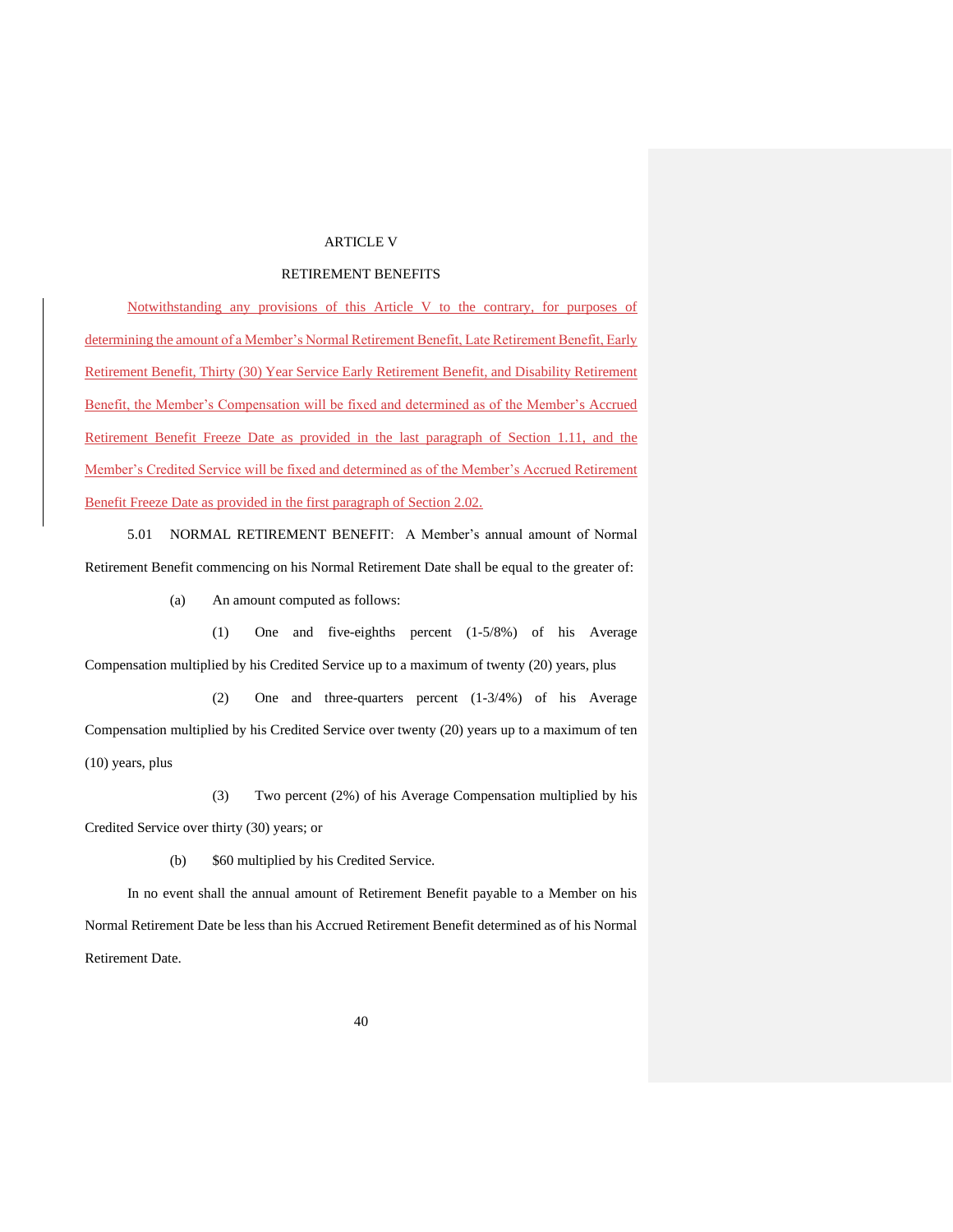In no event shall a Member under the Prior Plan receive an annual amount of Retirement Benefit at his Normal Retirement Date in an amount less than his Accrued Retirement Benefit as of the Effective Date determined in accordance with the provisions of the Prior Plan in effect as of such date.

In no event shall the annual amount of Retirement Benefit payable to a Member, who has or had less than twenty (20) years of Credited Service as of September 30, 2011, commencing on his Normal Retirement Date or other Severance from Service Date due to retirement, disability or death, be greater than Fifty Percent (50%) of his Average Compensation at his Normal Retirement Date or other Severance from Service Date due to retirement, disability or death. [**This Paragraph is effective beginning October 1, 2011, and thereafter**.]

5.02 LATE RETIREMENT BENEFIT: A Member's annual amount of Late Retirement Benefit commencing on his Late Retirement Date shall be an amount computed in accordance with Section 5.01 of this Article based on the Member's Credited Service and Average Compensation as of his Late Retirement Date.

5.03 EARLY RETIREMENT BENEFIT: A Member's annual amount of Early Retirement Benefit commencing on his Early Retirement Date shall be an amount equal to his Accrued Retirement Benefit determined as of his Early Retirement Date in accordance with Section 5.01 of this Article based on the Member's Credited Service and Average Compensation as of his Early Retirement Date, reduced by three percent (3%) for each year, if any, that the Early Retirement Date precedes the first day of the month coincident with or next following the Member's attainment of age sixty-five (65).

5.04 THIRTY (30) YEAR SERVICE RETIREMENT BENEFIT: A Member's annual amount of thirty (30) year service retirement benefit commencing on his Thirty (30) Year Service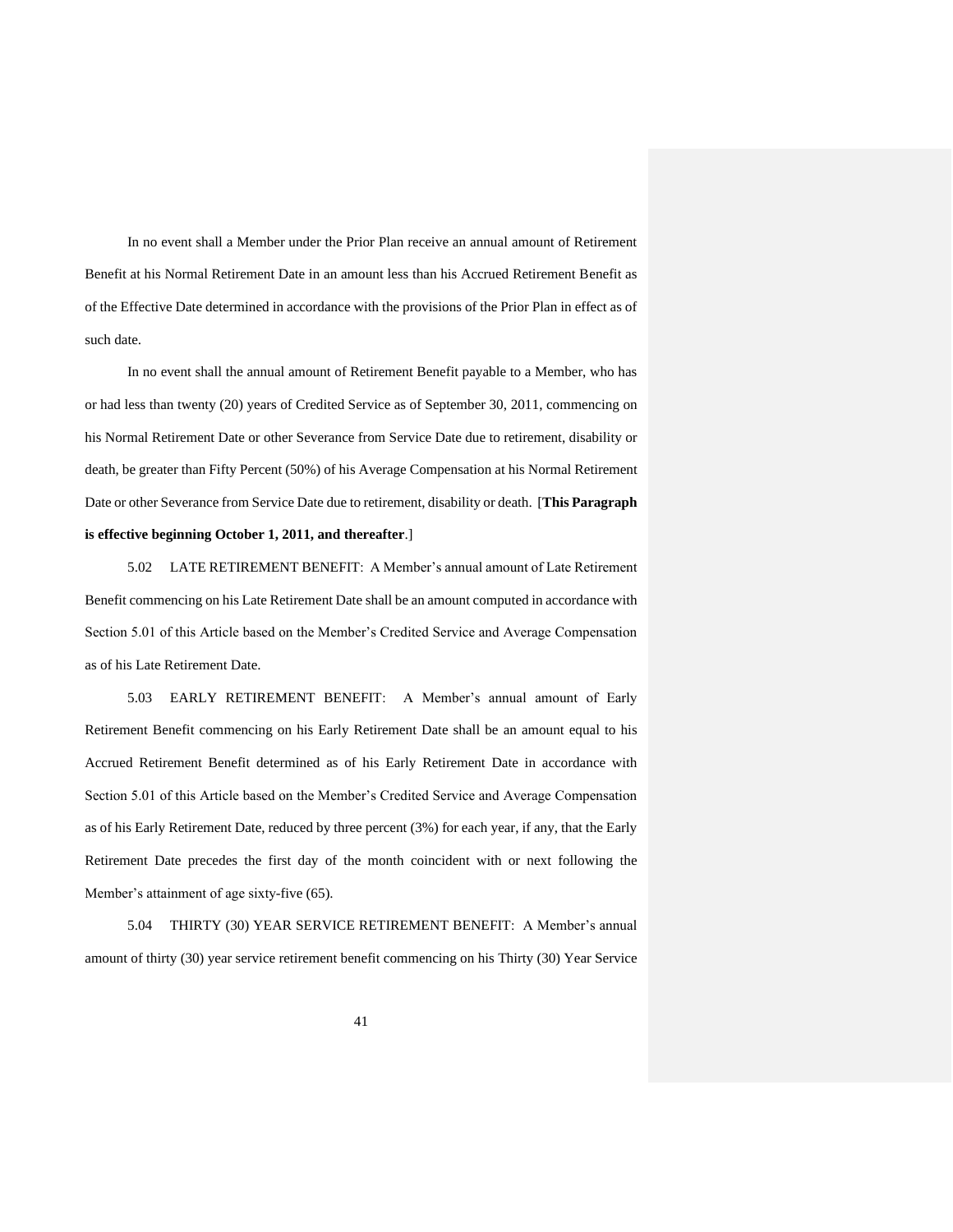Retirement Date shall be an amount equal to his Accrued Retirement Benefit determined as of his Thirty (30) Year Service Retirement Date in accordance with Section 5.01 of this Article based on the Member's Credited Service and Average Compensation as of his Thirty (30) Year Service Retirement Date without any reduction. [**This Section is effective for all dates before and including September 30, 2007**.]

5.04 THIRTY (30) YEAR SERVICE EARLY RETIREMENT BENEFIT: A Member's annual amount of thirty (30) year service early retirement benefit commencing on his Thirty (30) Year Service Early Retirement Date shall be an amount equal to his Accrued Retirement Benefit determined as of his Thirty (30) Year Service Early Retirement Date in accordance with Section 5.01 of this Article based on the Member's Credited Service and Average Compensation as of his Thirty (30) Year Service Early Retirement Date without any reduction. [**This Section is effective beginning October 1, 2007, and thereafter**.]

5.05 DISABILITY RETIREMENT BENEFIT: A Member's annual amount of Disability Retirement Benefit shall be an amount commencing on his Disability Retirement Date computed in accordance with Section 5.01 of this Article based on the Member's Average Compensation as of his Disability Retirement Date but based on the Member's Credited Service as of his attainment of age 60 as if the Member were to continue to accrue Credited Service with the Employer. Such amount shall be reduced by three percent (3%) for each year that the Disability Retirement Date, or age 60, if later, precedes the first day of the month coincident with or next following the Member's attainment of age sixty-five (65).

(a) The Employer may require that a Member receiving Disability Retirement Benefits submit to a re-examination by a qualified physician selected by the Committee at reasonable times prior to age sixty (60) in order to determine whether such Member continues to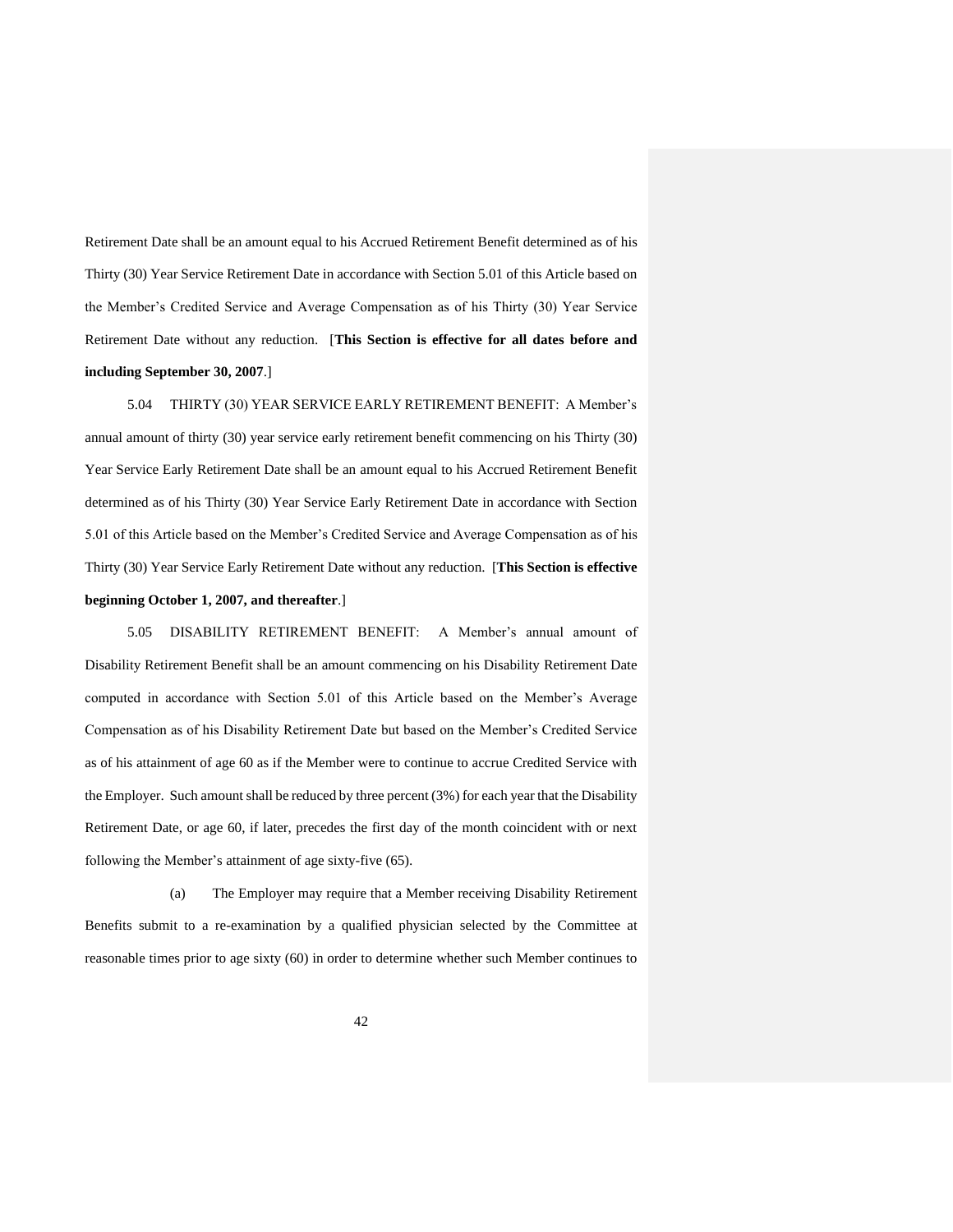be Disabled. If such Member (i) is found to be no longer Disabled or (ii) refuses to submit to such re-examination, his Disability Retirement Benefits shall cease. After attainment of his Normal Retirement Date or age sixty (60), a Member's right to his Retirement Benefit shall not be affected by the fact that he is not Disabled. If a Member's Disability Retirement Benefit shall cease pursuant to the foregoing and:

(1) Such Member does not return to active employment with the Employer and if his Disability Retirement Benefit ceases, such Member shall be considered to have terminated employment as of his Disability Retirement Date, and his status under the Plan shall be determined pursuant to Articles V and VI;

(2) Such Member again becomes an Employee, then as of his subsequent Retirement Date or termination of service, such Member shall be entitled to receive Retirement Benefits, if any, based on his Accrued Retirement Benefit pursuant to Articles V and VI with respect to his Credited Service prior to his Disability Retirement Date and subsequent to his Re-employment Commencement Date.

(b) "Disabled" means a Member's permanent physical or mental incapacity, based on medical certification by a physician selected by the Committee, to perform the duties of his occupation with the Employer. [**This Section is effective for all dates before and including September 30, 1991**.]

5.05 DISABILITY RETIREMENT BENEFIT: A Member's annual amount of Disability Retirement Benefit shall be an amount commencing on his Disability Retirement Date computed in accordance with Section 5.01 of this Article based on the Member's Average Compensation as of his Disability Retirement Date but based on the Member's Credited Service as of his attainment of age sixty (60), as if the Member were to continue to accrue Credited Service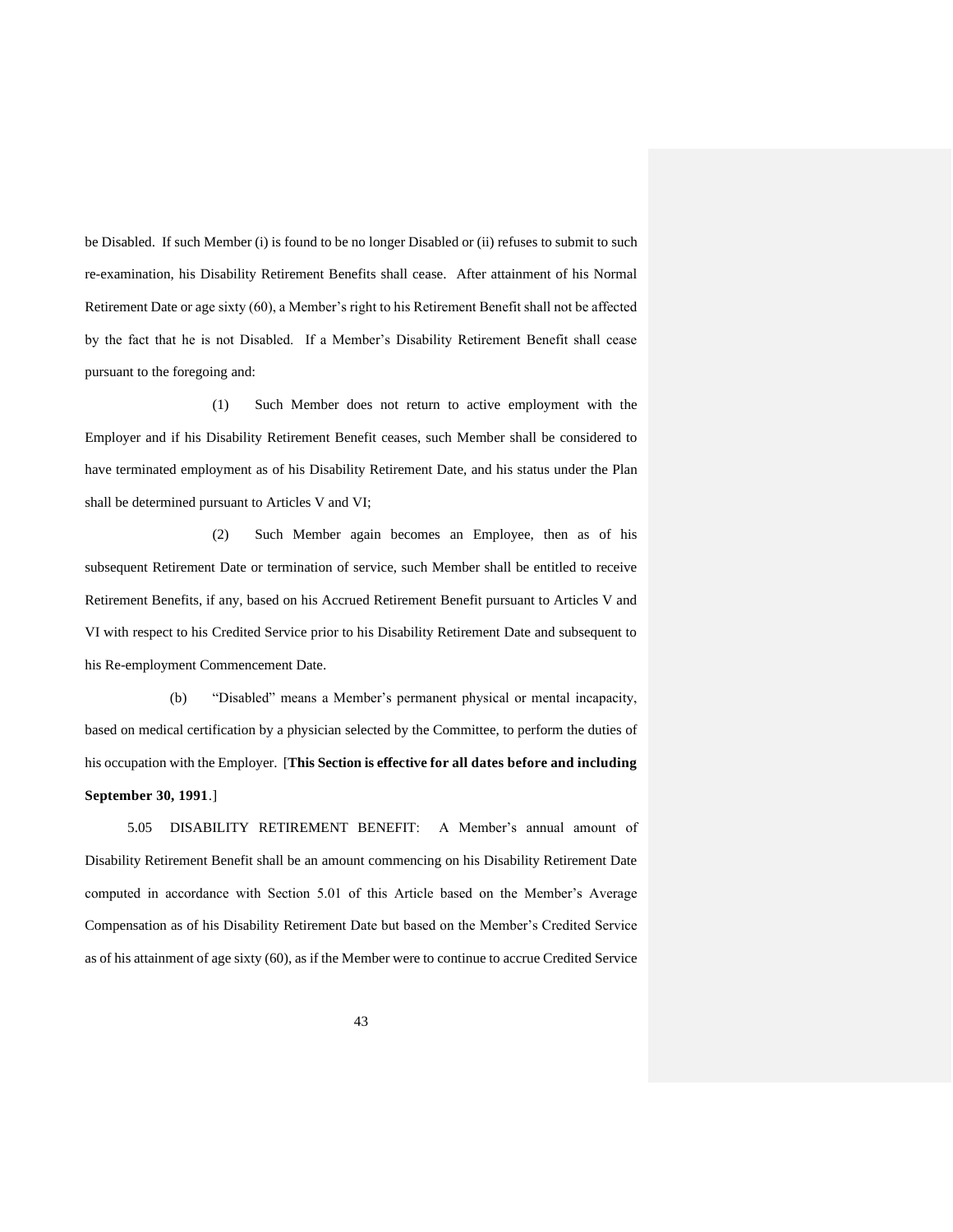with the Employer. Such amount shall be reduced by three percent (3%) for each year that the Disability Retirement Date, or age sixty (60), if later, precedes the first day of the month coincident with or next following the Member's attainment of age sixty-five (65).

(a) The Employer may require that a Member receiving Disability Retirement Benefits submit to a re-examination by a qualified physician selected by the Committee at reasonable times prior to age sixty (60) in order to determine whether such Member continues to be Disabled. If such Member (i) is found to be no longer Disabled or (ii) refuses to submit to such re-examination, his Disability Retirement Benefit shall cease. After attainment of his Normal Retirement Date or age sixty (60), a Member's right to his Retirement Benefit shall not be affected by the fact that he is not Disabled. If a Member's Disability Retirement Benefit shall cease pursuant to the foregoing and:

(1) such Member does not return to active employment with the Employer and if his Disability Retirement Benefit ceases, such Member shall be considered to have terminated employment as of his Disability Retirement Date, and his status under the Plan shall be determined pursuant to Articles V and VI;

(2) such Member again becomes an Employee, then as of his subsequent Retirement Date or termination of service, such Member shall be entitled to receive Retirement Benefits, if any, based on his Accrued Retirement Benefit pursuant to Articles V and VI with respect to his Credited Service prior to his Disability Retirement Date and subsequent to his Re-employment Commencement Date.

(b) "Disabled" means the "inability to engage in any substantial gainful activity by reason of any medically determinable physical or mental impairment which can be expected to result in death or has lasted or can be expected to last for a continuous period of not less than 12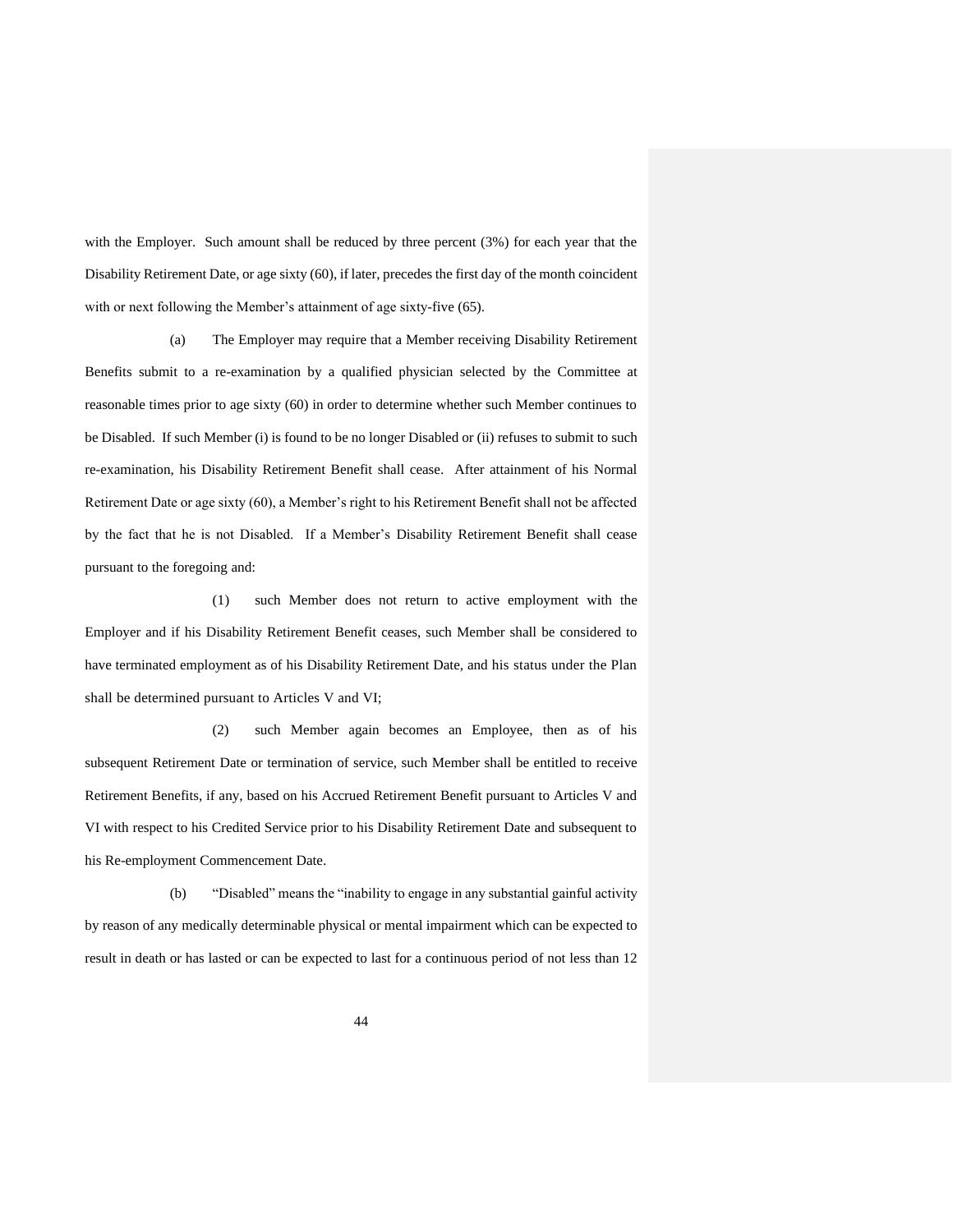months," as defined by the Social Security Administration in  $\S 416(i)(1)(A)$  of Title 42 of the United States Code, as presently or hereafter amended. **[This Section is effective for all dates** before and including November 30, 2009.] A Member who is not in the active employ of the Employer on the date the Member becomes disabled will not be Disabled for purposes of the Plan.

5.06 COST OF LIVING INCREASES TO RETIRED MEMBERS AND CONTINGENT ANNUITANTS AND BENEFICIARIES: Subject to the limitations under Section 5.07, retired Members who retired on their Normal, Late, Early, Thirty (30) Year Service or Disability Retirement Date who, or whose contingent annuitants or beneficiaries thereof, on December 1 of each year are receiving Retirement Benefits shall receive in one (1) additional payment an amount equal to one-half (1/2) of the annual percentage change in each Plan Year (from October 1 to September 30) of the "Revised Consumer Price Index, All Cities, All Items for All Urban Consumers (1982-84 = 100)," published by the Bureau of Labor Statistics of the United States Department of Labor, but not to exceed two and one-half percent (2-1/2%), of the Retired Member's, contingent annuitant's, or beneficiary's annual retirement benefit, as the case may be, multiplied by the number of full Plan Years since retirement. The percentages determined under this Section 5.06 shall be based on each full Plan Year that a Retired Member, contingent annuitant or beneficiary has actually received Retirement Benefits from the Retired Member's Retirement Date, or from his last Retirement Date if there is more than one Retirement Date.

In the event the annual percentage change in the 'Revised Consumer Price Index,' as defined in the preceding paragraph, in any Plan year (from October 1 to September 30) is calculated to be zero or less, there shall be an additional payment in December following such Plan Year to each and every Retired Member, contingent annuitant and beneficiary who is receiving Retirement Benefits in an amount equal to a percentage to be recommended by the Plan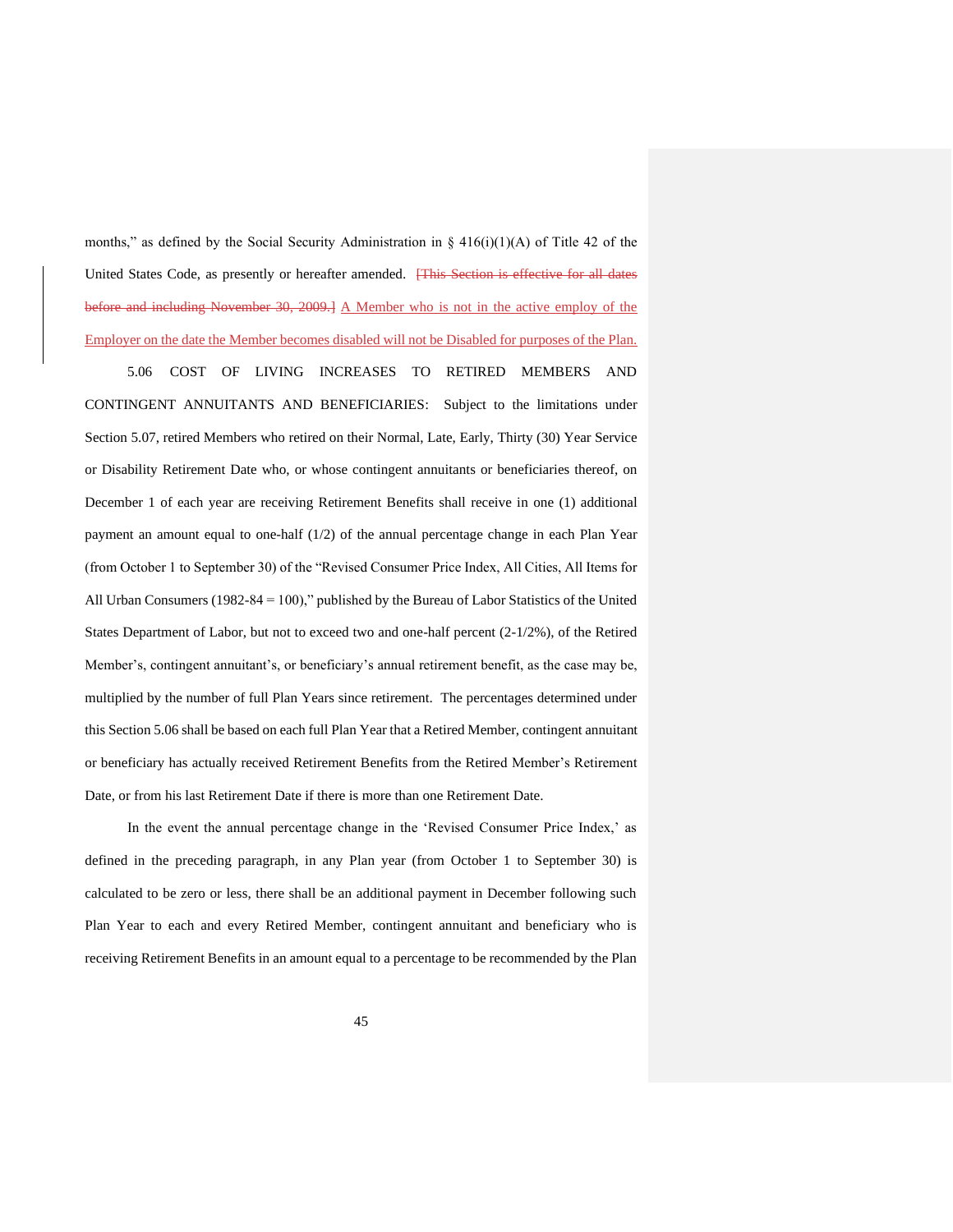Trustees and approved by the Employer of the last additional payment received in a December by each Retired Member, contingent annuitant and beneficiary where there was an increase in the annual percentage change in the Revised Consumer Price Index for the immediately preceding Plan Year (from October 1 to September 30) before that December. Advance notice in writing shall be given before December 1 following such Plan Year, when there is a change in the Consumer Price Index calculated to be zero or less, by the Plan Administrator to all Retired Members, contingent annuitants and beneficiaries who are receiving Retirement Benefits to the effect that there will be an additional payment equal to the recommended and approved percentage of the last additional payment received in a December following a Plan Year ending in which there was an increase in the annual percentage change in the Revised Consumer Price Index for that preceding Plan Year, in lieu of the formula amount defined in the preceding paragraph, due to there being no increase in the annual percentage change in the Revised Consumer Price Index from the beginning to the end of the most recently preceding Plan Year. [**This Paragraph is effective for periods beginning before December 1, 2009.**]

5.06 COST OF LIVING INCREASES TO RETIRED MEMBERS AND CONTINGENT ANNUITANTS AND BENEFICIARIES: Subject to the limitations under Section 5.07, retired Members who retired on their Normal, Late, Early, Thirty (30) Year Service or Disability Retirement Date who, or whose contingent annuitants or beneficiaries thereof and the beneficiaries of pre-retirement deceased Members, on December 1 of each year are receiving Retirement Benefits shall receive in one (1) additional payment an amount equal to one-half (1/2) of the annual percentage change in each Plan Year (from October 1 to September 30) of the "Revised Consumer Price Index, All Cities, All Items for All Urban Consumers (1982-84 = 100)," published by the Bureau of Labor Statistics of the United States Department of Labor, but not to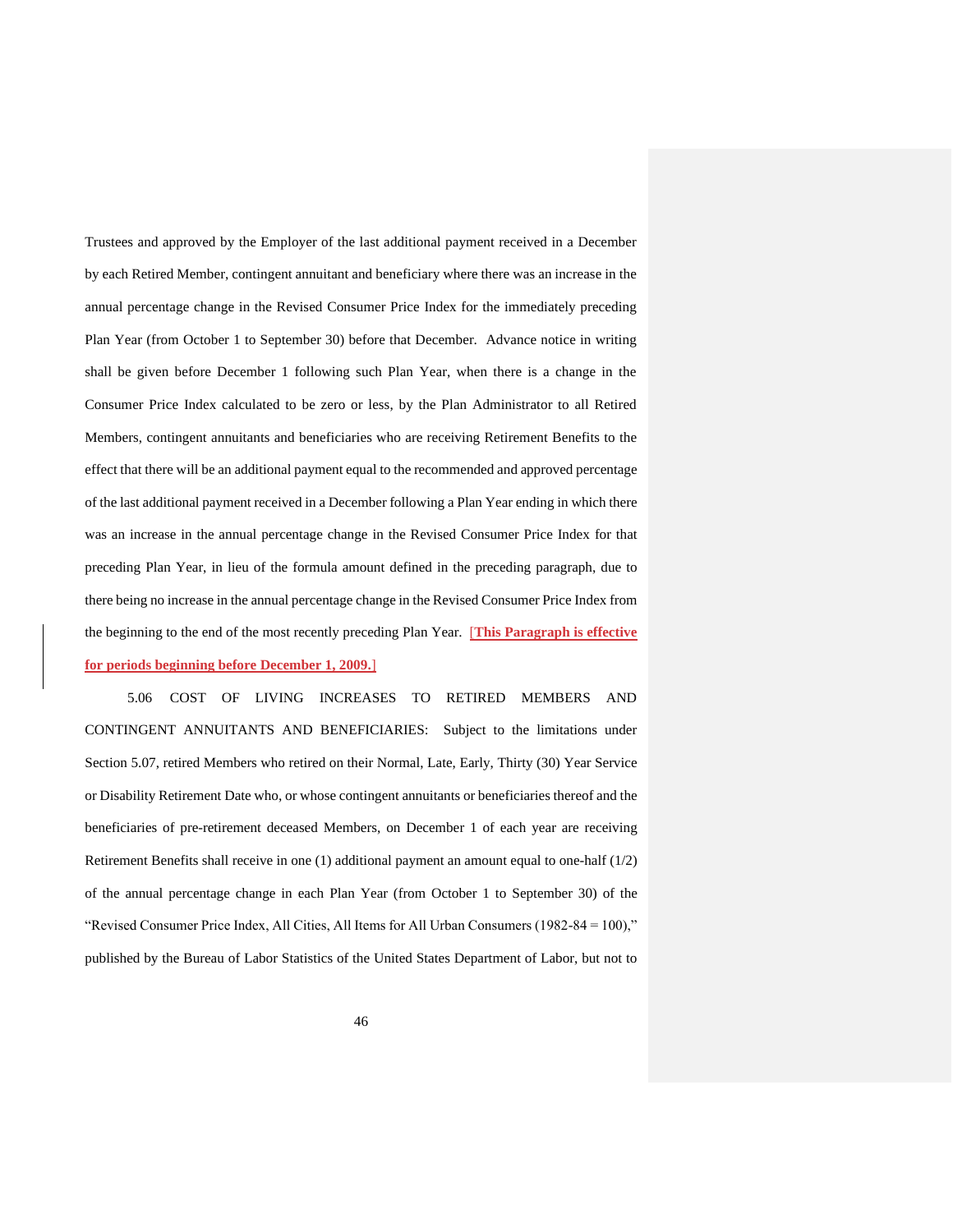exceed two and one-half percent (2-1/2%), of the Retired Member's, contingent annuitant's, or beneficiary's annual retirement benefit, as the case may be, multiplied by the number of full Plan Years since retirement. The percentages determined under this Section 5.06 shall be based on each full Plan Year that a Retired Member, contingent annuitant or beneficiary has actually received Retirement Benefits from the Retired Member's Retirement Date, or from his last Retirement Date if there is more than one Retirement Date.

In the event the annual percentage change in the 'Revised Consumer Price Index,' as defined in the preceding paragraph, in any Plan year (from October 1 to September 30) is calculated to be zero or less, there shall be an additional payment in December following such Plan Year to each and every Retired Member, contingent annuitant and beneficiary who is receiving Retirement Benefits in an amount equal to a percentage to be recommended by the Plan Trustees and approved by the Employer of the last additional payment received in a December by each Retired Member, contingent annuitant and beneficiary where there was an increase in the annual percentage change in the Revised Consumer Price Index for the immediately preceding Plan Year (from October 1 to September 30) before that December. Advance notice in writing shall be given before December 1 following such Plan Year, when there is a change in the Consumer Price Index calculated to be zero or less, by the Plan Administrator to all Retired Members, contingent annuitants and beneficiaries who are receiving Retirement Benefits to the effect that there will be an additional payment equal to the recommended and approved percentage of the last additional payment received in a December following a Plan Year ending in which there was an increase in the annual percentage change in the Revised Consumer Price Index for that preceding Plan Year, in lieu of the formula amount defined in the preceding paragraph, due to there being no increase in the annual percentage change in the Revised Consumer Price Index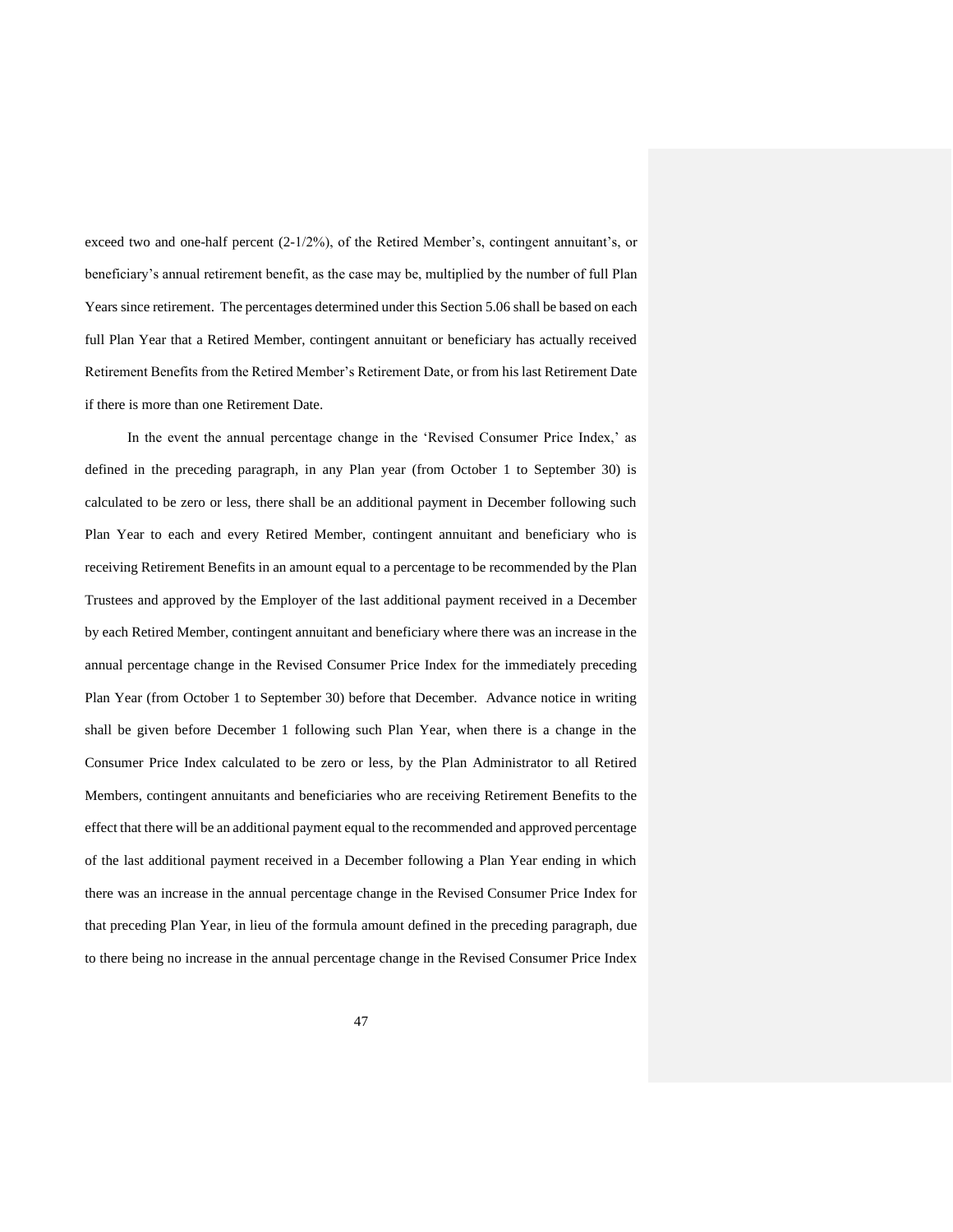from the beginning to the end of the most recently preceding Plan Year. [**This Paragraph is effective beginning December 1, 2009,** and thereafter except as provided below. **until and including December 31, 2017**.]

This Section 5.06 shall cease to apply effective January 1, 2018, regardless of whether benefits have or have not then commenced and regardless of whether an individual has received a payment under this Section 5.06 for prior years.

5.07 MAXIMUM RETIREMENT BENEFIT PROVISION: Notwithstanding any provision of the Plan to the contrary, in no event shall the maximum annual Retirement Benefit attributable to Employer contributions payable to a Member commencing on his Normal, Late, Early, Thirty (30) Year Service or Disability Retirement Date exceed the following:

When expressed as an annual Retirement Benefit, a Retirement Benefit shall not exceed Ninety Thousand Dollars (\$90,000.00) (the "Dollar Limitation"). If there is any discrepancy between the provisions of this Section 5.07 and the provisions of Section 415 of the Internal Revenue Code and regulations thereunder, such discrepancy shall be resolved in such a way as to give full effect to the provisions of Section 415 of the Code and Regulations. [**This Section is effective beginning December 1, 2009, and thereafter**.]

5.07 MAXIMUM RETIREMENT BENEFIT PROVISION: Notwithstanding any provision of the Plan to the contrary, in no event shall the maximum annual Retirement Benefit attributable to Employer contributions payable to a member commencing on his Normal, Late, Early, Thirty (30) Year Service or Disability Retirement Date exceed the following:

When expressed as an annual Retirement Benefit, a Retirement Benefit shall not exceed. One Hundred Sixty Thousand Dollars ( 160,000.00)(the "Dollar Limitation"). If there is any discrepancy between the provisions of this Section 5.07 and the provisions of §415 of the Code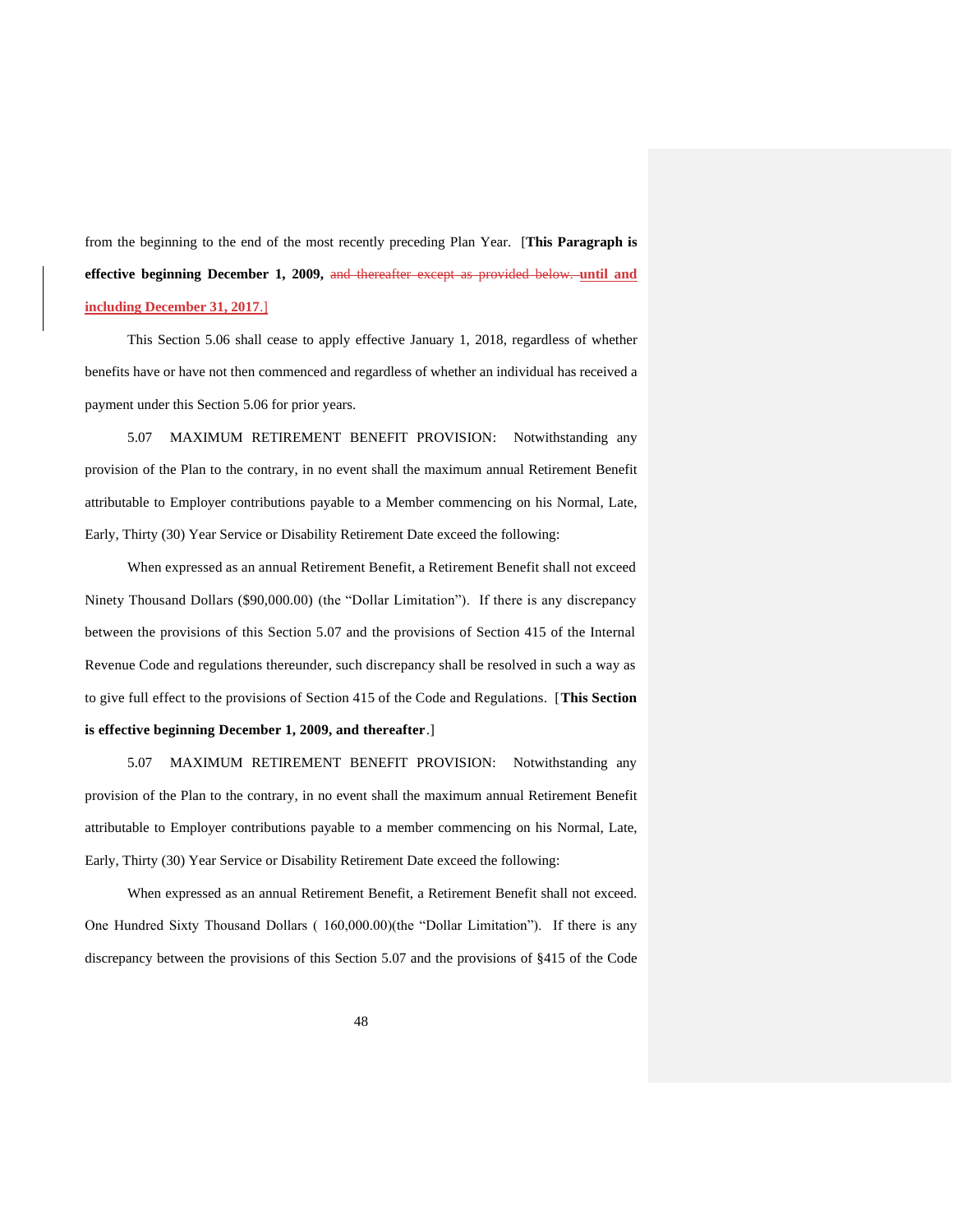and the regulations thereunder, such discrepancy shall be resolved in such a way as to give full effect to the provisions of §415 of the Code and Regulations. [**This Section is effective beginning October 1, 2001, and ending September 30, 2007**.]

5.07 MAXIMUM ANNUAL RETIREMENT BENEFIT PROVISION: Notwithstanding any provision of the Plan to the contrary, in no event shall the maximum annual Retirement Benefit attributable to Employer contributions payable to a member commencing on his Normal, late, early, thirty (30) Year Service or Disability Retirement Date exceed the following:

When expressed as an annual Retirement Benefit, a Retirement Benefit shall not exceed One Hundred Sixty Thousand Dollars (\$160,000.00) (the "Dollar Limitation"), subject to the following:

(a) The maximum shall apply to the Retirement Benefit payable to the Member either as a Joint and Survivor Benefit described in Article VIII or pursuant to an option described in Article VIII where the Contingent Annuitant is the Member's spouse; but if the Retirement Benefit is payable in a form other than the foregoing and other than the single-life Retirement Benefit, the maximum shall apply to the single-life Retirement Benefit which is the Actuarial Equivalent of such Retirement Benefit as determined below.

If benefits are paid in any other form (other than a form to which Code Section 417(e)(3) applies), the Dollar Limitation payable as an actuarially equivalent straight life annuity benefit shall be adjusted such that it is the greater of:

(1) the actuarial equivalent straight life annuity commencing at the same benefit commencement date as the form of benefit payable to the Member using the Plan's factors for determining Actuarial Equivalence.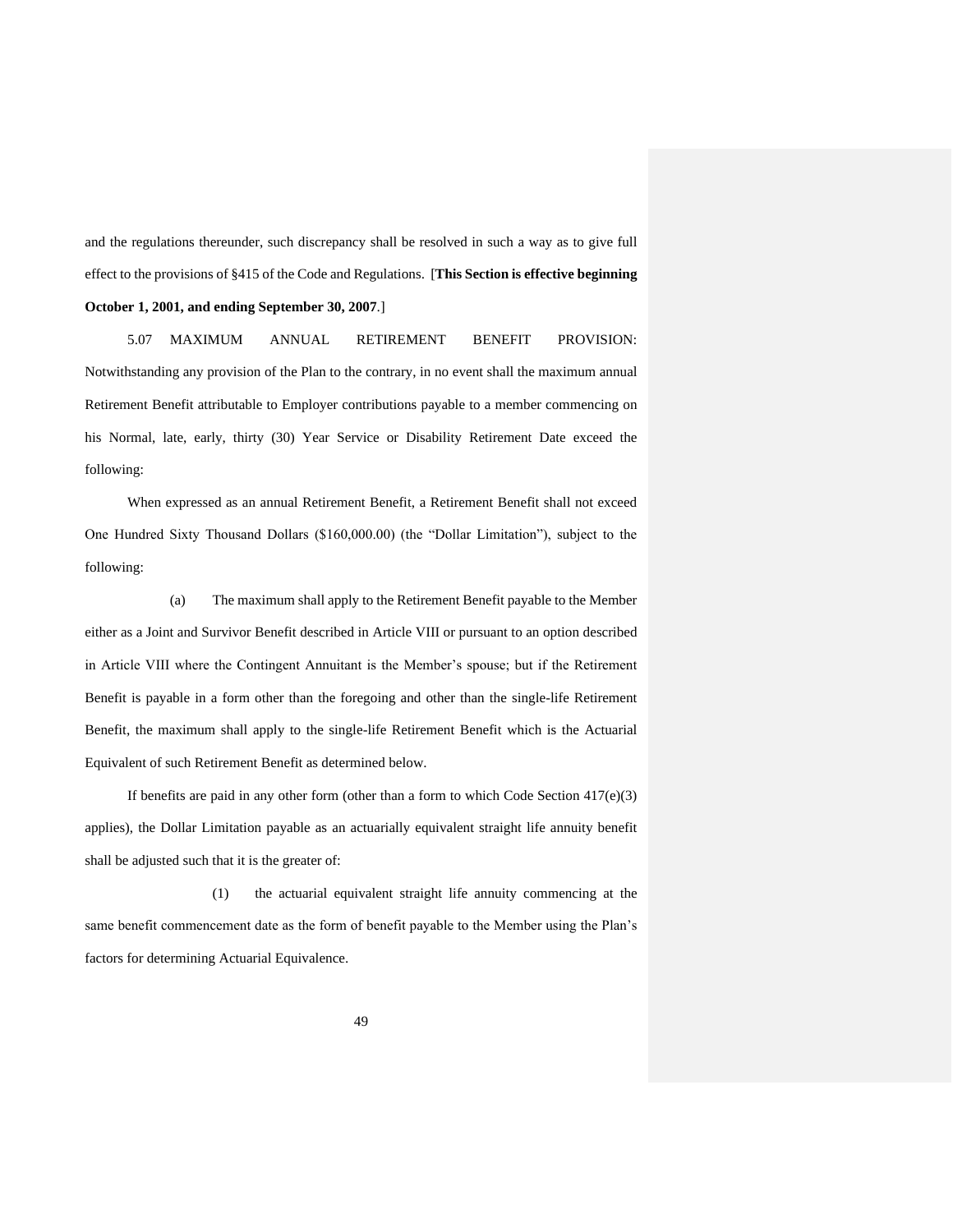(2) the actuarial equivalent straight life annuity commencing at the same benefit commencement date as the form of benefit payable to the Member using an interest rate of 5% and the mortality table prescribed in Revenue Ruling 2001-62.

If the benefit is payable in a form to which Code Section  $417(e)(3)$  applies, the Dollar Limitation payable as an actuarially equivalent straight life annuity benefit is the greatest of:

(1) the annual amount of the straight life annuity commencing at the benefit commencement date that has the same actuarial present value as the particular form of benefit payable, computed using the Plan's factors for Actuarial Equivalence. For Limitation Years prior to October 1, 2007, the applicable interest rate shall be the annual rate of interest on 30-year Treasury Securities for the month prior to the first month of the Plan Year,

(2) the annual amount of the straight life annuity commencing at the benefit commencement date that has the same actuarial present value as the particular form of benefit payable, computed using a 5.5% interest assumption and the mortality table prescribed in Treas. Reg. Section  $1.417(e)-1(d)(2)$ ; or

(3) the annual amount of the straight life annuity commencing at the benefit commencement date that has the same actuarial present value as the particular form of benefit payable (computed using the applicable interest rate for the distribution under Treas. Reg. Section  $1.417(e)-1(d)(3)$  and the applicable mortality table for the distribution under Treas. Reg. Section 1.417(e)-1(d)(2)), divided by 1.05.

Notwithstanding the foregoing, for a benefit that has a benefit commencement date in the Plan Year beginning October 1, 2004 or October 1, 2005, the Dollar Limitation payable as an actuarially equivalent straight life annuity benefit is the greater of: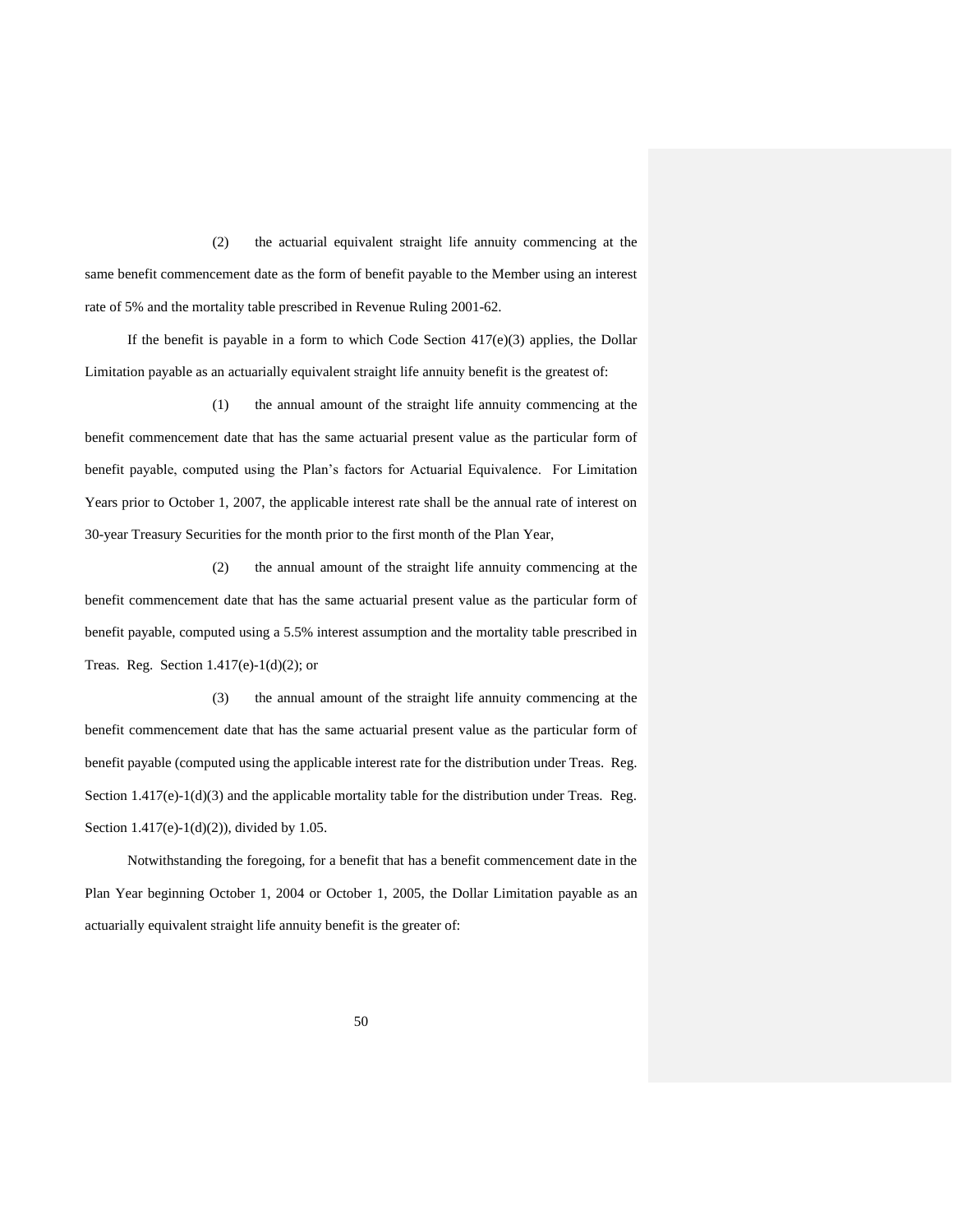(1) The annual amount of the straight life annuity commencing at the benefit commencement date that has the same actuarial present value as the particular form of benefit payable, computed using the Plan's factors for Actuarial Equivalence.

(2) The annual amount of the straight life annuity commencing at the benefit commencement date that has the same actuarial present value as the particular form of benefit payable, computed using a 5.5% interest assumption and the mortality table prescribed under Treas. Reg. Section  $1.417(e)-1(d)(2)$ .

(b) If a Retirement Benefit for a Member commences before age 62, the Dollar Limitation will be the lesser of: (A) the Dollar Limitation multiplied by the ratio of the annual amount of the straight life annuity commencing at his benefit commencement date, over the annual amount of the straight life annuity commencing at age 62 (both determined without regard to the Code Section 415 limits), or (B) an actuarial equivalent reduction from age 62 to his age as of his benefit commencement date, using a 5 percent interest rate assumption and the mortality table prescribed under Treas. Reg. Section  $1.417(e)-1(d)(2)$ . No adjustment will be made to reflect the probability of a Member's death after the benefit commencement date and before age 62.

(c) If a Retirement Benefit for a Member commences after his attainment of age 65, the Dollar Limitation at such age will be the lesser of: (A) the Dollar Limitation at age 65 multiplied by the ratio of the annual amount of the immediately commencing straight life annuity payable to the Member (ignoring accruals after age 65) using the actuarial adjustments in Article I over the annual amount of the straight life annuity that would have been payable at age 65, or (B) the Dollar Limitation at age 65 actuarially increased using a 5 percent interest rate assumption and the mortality table prescribed under Treas. Reg. Section  $1.417(e)-1(d)(2)$ . For these purposes, mortality between age 65 and the age at which benefits commence shall be ignored.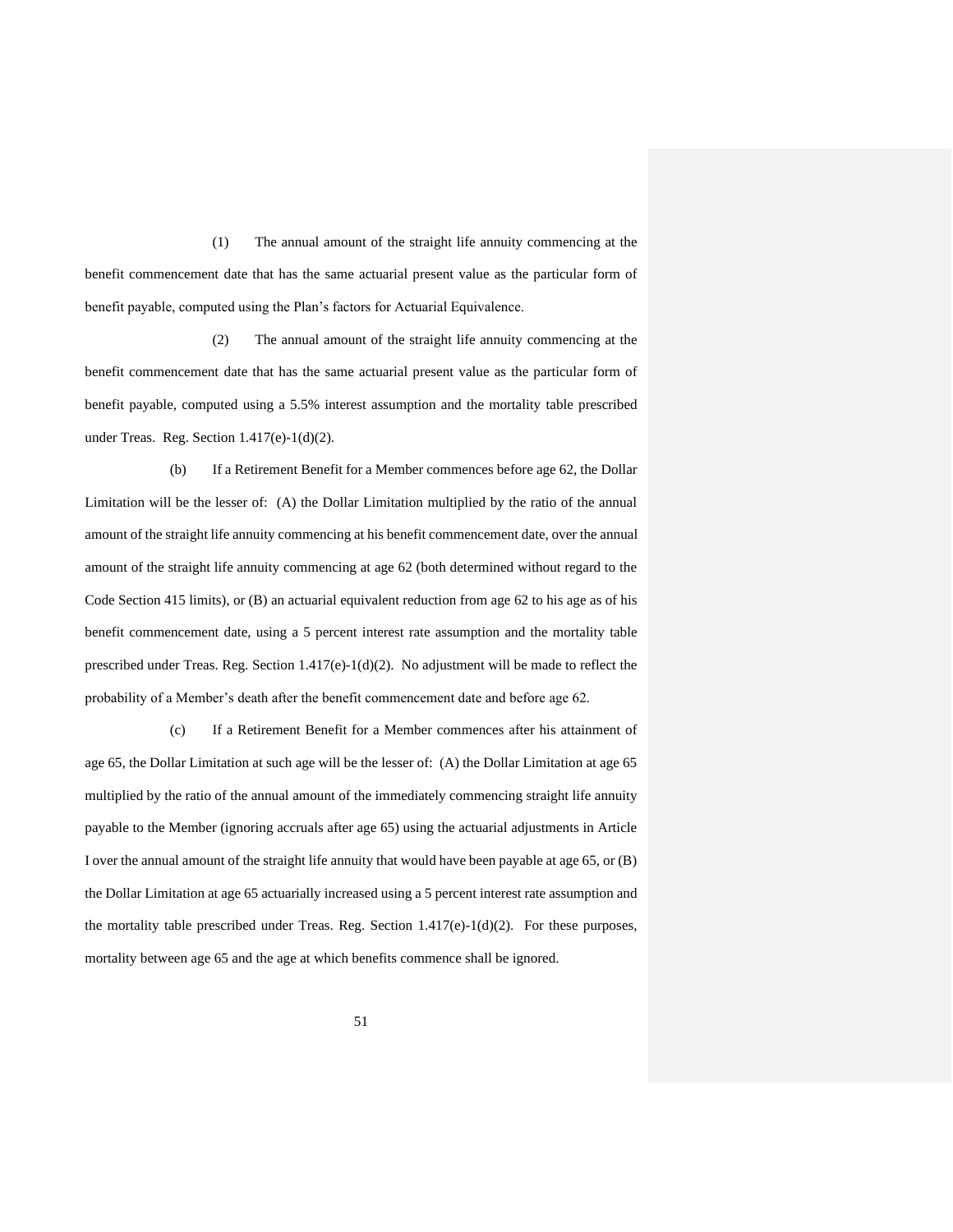(d) If the Member has fewer than ten years of Service at Retirement, the applicable maximum shall be multiplied by a fraction, of which the numerator is his Service (in whole and partial years) and the denominator is 10.

(e) For all purposes of this Plan, the maximum Dollar Limitation shall be automatically increased as permitted by Treasury Department regulations to reflect cost-of-living adjustments. As a result of such an adjustment, a Retirement Benefit which had been limited by the provisions of this Section in a previous Plan Year may be increased with respect to future payments to the lesser of the adjusted Dollar Limitation amount or the amount of Retirement Benefit which would have been payable under this Plan without regard to the provision of this Section 5.07.

(f) For purposes of applying the limitations described in this Section, all defined benefit plans maintained by the Employer or a Controlled Group member (as defined in Section 414(b) and (c), as modified by Section 415(h) of the Code) (whether or not terminated) will be treated as one defined benefit plan.

If there is any discrepancy between the provisions of this Section 5.07 and the provisions of Section 415 of the Code and the regulations thereunder, such discrepancy shall be resolved in such a way as to give full effect to the provisions of Section 415 of the Code and Regulations. [**This Section is effective beginning October 1, 2007, and thereafter**.]

5.08 RE-EMPLOYMENT OF MEMBERS AFTER COMMENCEMENT OF RETIREMENT BENEFITS: If a Member returns as an Employee to the employ of the Employer, his Retirement Benefit shall cease for so long as he continues to be employed. Upon his subsequent retirement, his Retirement Benefit shall be recomputed, pursuant to Section 5.01 based on his Credited Service prior to and subsequent to such return to employment and his subsequent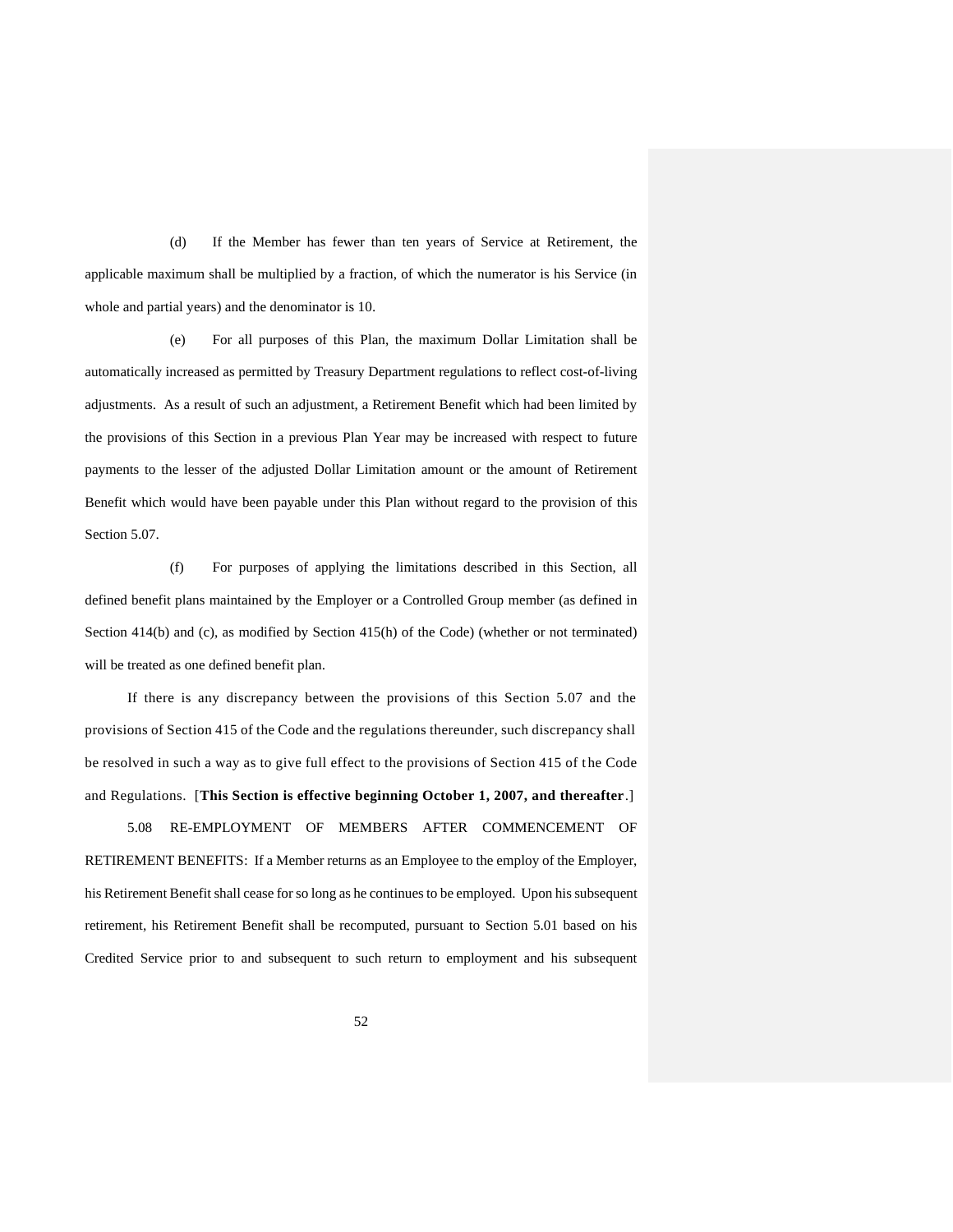Retirement Date. Such Retirement Benefit shall then be actuarially reduced to reflect the Retirement Benefit which has previously been paid to the Member; such Retirement Benefit shall also be actuarially adjusted, if necessary, to preserve the nonforfeitability of the Normal Retirement Benefit under Section 2530.203-3 of the Department of Labor regulations. [**This Section is effective for all dates before and including September 30, 2007**.]

5.08 RE-EMPLOYMENT OF MEMBERS AFTER COMMENCEMENT OF RETIREMENT BENEFITS: If a Member returns as an Employee to the employ of the Employer, his Retirement Benefit shall cease for so long as he continues to be employed. Upon his subsequent retirement, his Retirement Benefit shall be recomputed, pursuant to Section 5.01 based on his Credited Service prior to and subsequent to such return to employment and his subsequent Retirement Date. Such Retirement Benefit shall then be actuarially reduced to reflect the Retirement Benefit which has previously been paid to the Member; such Retirement Benefit shall also be actuarially adjusted, if necessary, to preserve the nonforfeitability of the Normal Retirement Benefit under Section 2530.203-3 of the Department of Labor regulations. [**This Section is effective beginning October 1, 2007, and including September 30, 2011**.]

5.08 RE-EMPLOYMENT OF MEMBERS AFTER COMMENCEMENT OF RETIREMENT BENEFITS: No Retired Member shall return to employment as a Full-time Employee. If a Retired Member is re-hired as a Part-time Employee, his Retirement Benefit shall be continued during re-employment on a monthly basis, and the Member shall neither participate in the Plan nor accrue any additional Credited Service as a Part-time Employee." [**This Section was supercededsuperseded by the next Section 5**.**08 on October 1, 2011**.]

5.08 RE-EMPLOYMENT OF MEMBERS AFTER COMMENCEMENT OF RETIREMENT BENEFITS: If a Retired Member is re-hired as an Employee, whether Full-time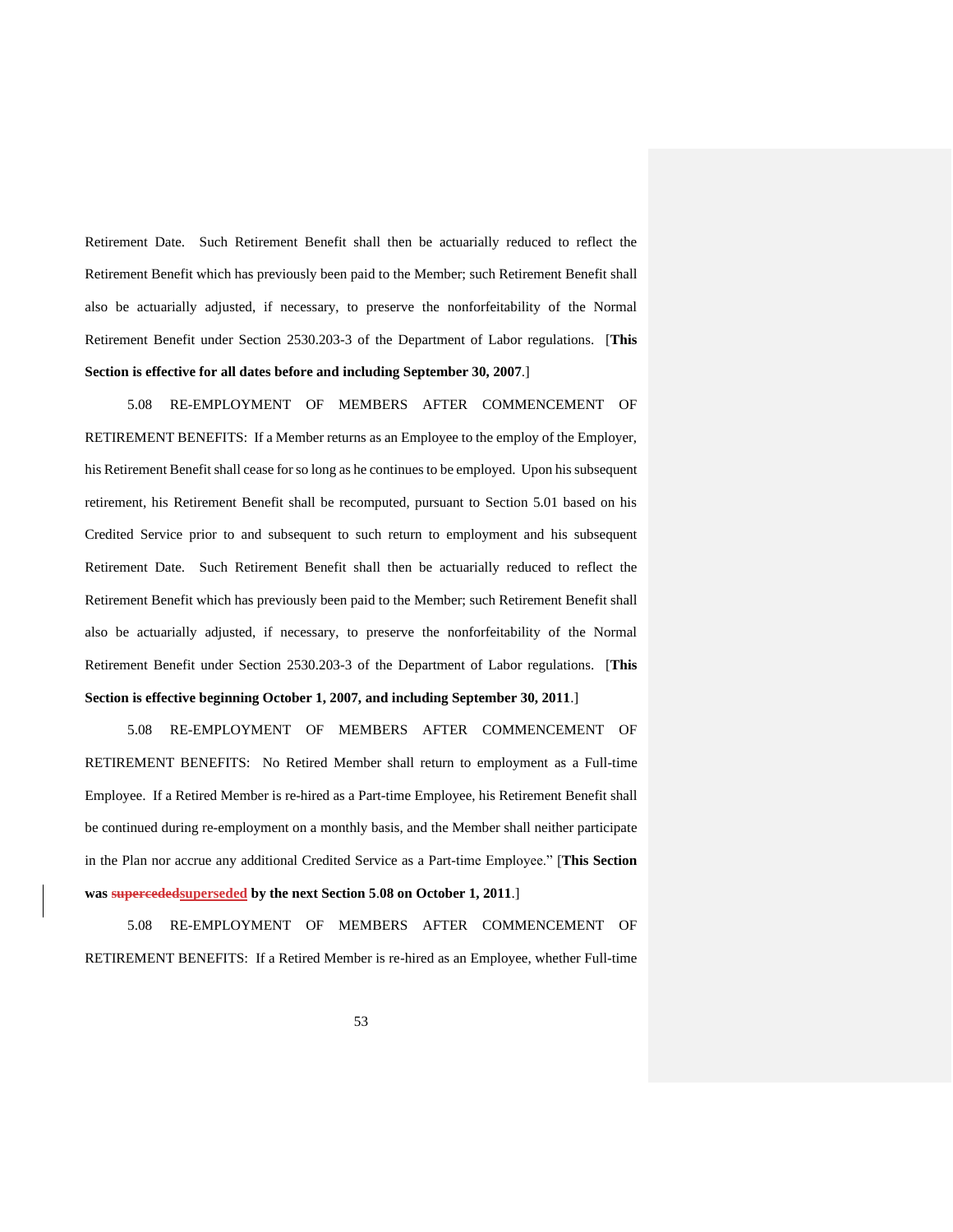or Part-time, his Retirement Benefit shall be continued during reemployment on a monthly basis, and the Member shall neither participate in the Plan nor accrue any additional Credited Service as an Employee.

A Member, who has attained the age of sixty (60) or sixty-one (61) years with ten (10) or more Years of Service and who elects to take Early Retirement and begin to receive distribution of his Early Retirement Benefit as defined in Sections 4.04 and 5.03 and a Member who is less than sixty (60) years of age and is eligible for and elects to take Thirty (30) Year Service Early Retirement as defined in Section 5.04 and begin to receive distribution of his Thirty (30) Year Service Early Retirement Benefit, must terminate employment with the Employer on his Early Retirement Date or his Thirty (30) Year Service Early Retirement Date for a period of not less than thirty (30) consecutive days from and after his Early Retirement Date or his Thirty (30) Year Service Early Retirement Date. After the Member has been retired for not less than thirty (30) consecutive days from and after his Early Retirement Date or his Thirty (30) Year Service Early Retirement Date, he may be re-employed as an Employee, whether Full-time or Part-time, and continue to receive his monthly Retirement Benefit. While re-employed as an Employee, he shall neither participate in the Plan nor accrue any additional Credited Service as an Employee. This Paragraph shall be interpreted and administered in coordination with the second Paragraph of Section 6.07. [**This Section is effective beginning October 1, 2011, and thereafter.**]

5.09 COORDINATION OF RETIREMENT BENEFIT CREDITS: Notwithstanding any provisions of the Plan to the contrary, any Retirement Benefits payable pursuant to Articles V, VI or VII, if applicable, shall be reduced by any pension benefit paid to a Member under the terms of any other defined benefit plan including the Prior Plan to which the Employer contributes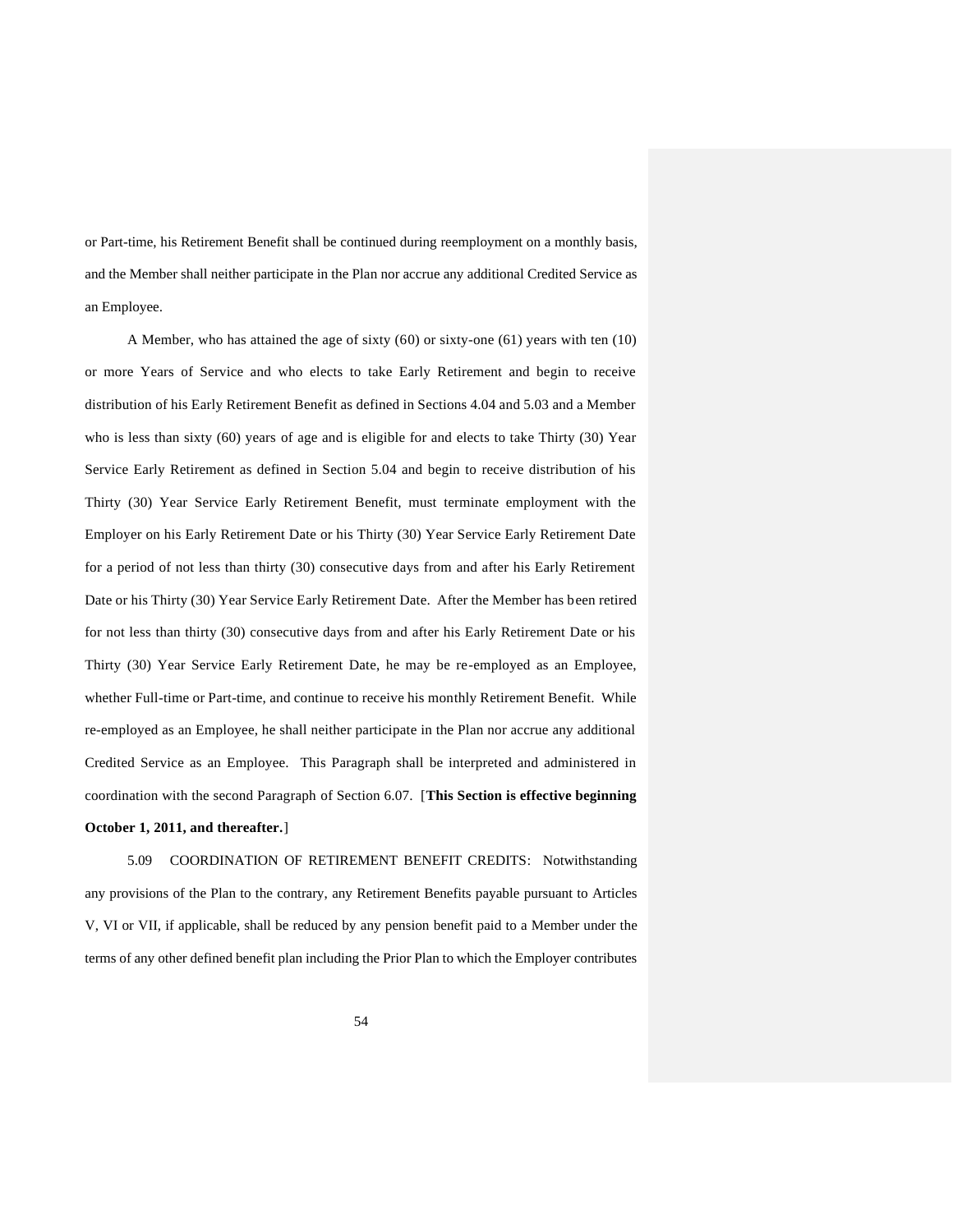or has contributed, directly or indirectly, other than by payment of taxes, to the extent that such pension benefit is based on a period of employment with the Employer for which a Member also receives credit for Retirement Benefits under this Plan.

5.10 MODE OF RETIREMENT BENEFIT PAYMENTS: The form of payment of Retirement Benefits payable pursuant to this Article V shall be determined pursuant to the applicable provisions of Article VIII. Retirement Benefits will be paid in monthly installments, except that if the payments amount to less than than \$20.00 a month, the Committee may cause payments to be made at such intervals as will make the payments amount to at least \$20.00 each, or may make a single lump sum payment equal to the commuted value of such Retirement Benefit. However, no single lump sum payment in excess of \$5,000 shall be payable hereunder without the written consent of the Member, contingent annuitant, or beneficiary who is to receive such payment. The Committee may without the consent of the Member, contingent annuitant or beneficiary pay in a single sum any benefit whose single sum value is \$5,000 or less.

5.11 REINSTATEMENT OF SERVICE: If a Member has received a distribution of his entire non-forfeitable interest pursuant to Section 5.10 and subsequently resumes employment covered under the Plan, his non-forfeitable interest in his Retirement Benefit based on his Credited Service completed prior to such distribution shall not be increased based on any Credited Service completed following his reemployment unless such Member repays to the Plan the full amount of such distribution with interest, compounded annually at a rate of not less than five percent (5%) per annum, from the date of receipt of the distribution to the date of repayment of such sum. Such Credited Service shall not include Service accrued under the Prior Plan for any Employee who was not an Employee of the Employer on September 30, 1984.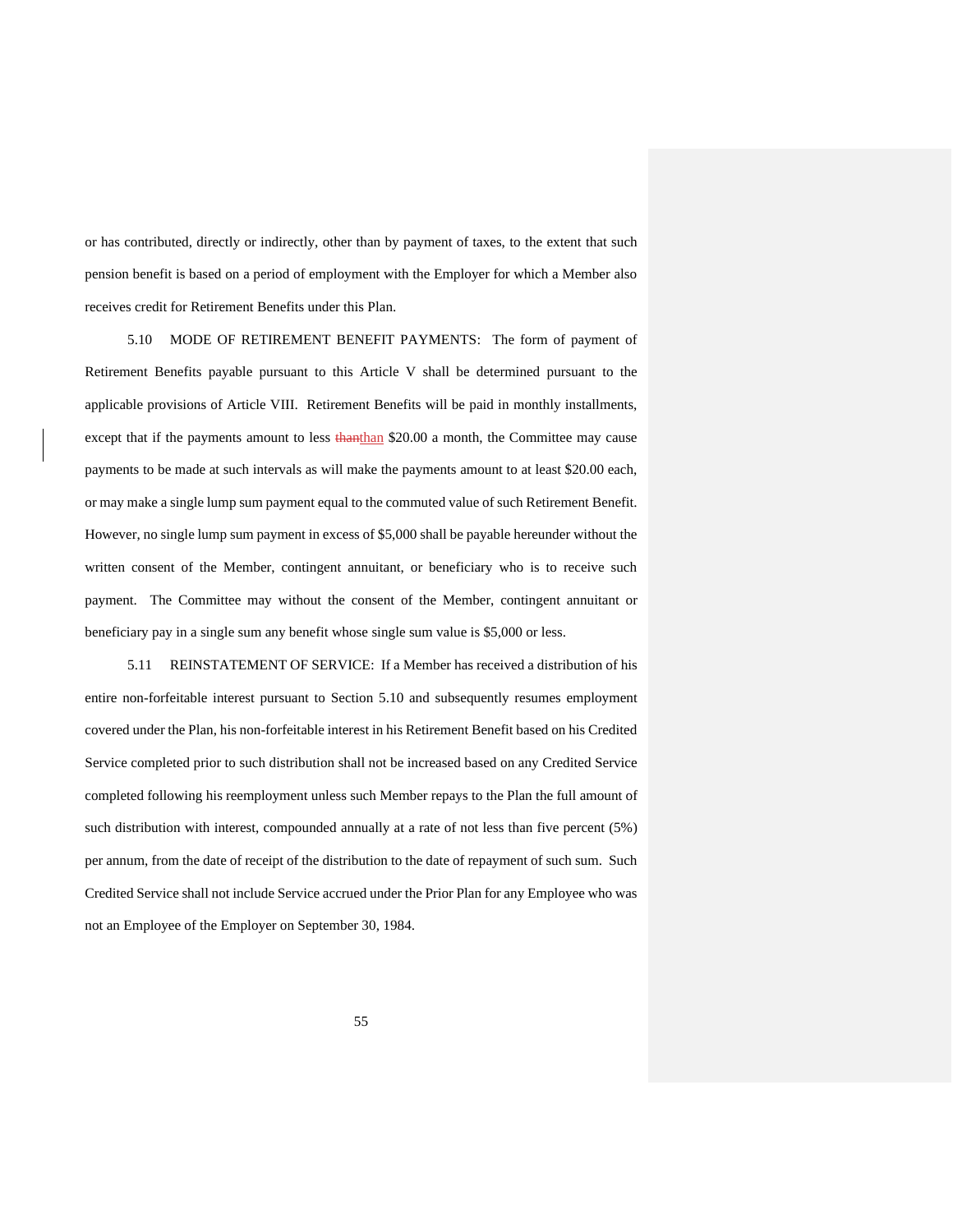Such Credited Service shall not include Service accrued under the Plan or the Prior Plan unless such amount was repaid to the Plan prior to September 30, 1985. [**This Section is effective for all dates before and including September 30, 2007**.]

5.11 REINSTATEMENT OF SERVICE: If a vested Member who has received a lump sum distribution of his Retirement Benefit or Accumulated Contributions, pursuant to Sections 5.10, 6.02 or 8.09, subsequently resumes Membership after a Period of Severance, his Retirement Benefit based on his Credited Service shall not include any period of the Member's employment completed prior to his Re-Employment Commencement Date unless such Member repays to the Plan, within the first year after Member's Re-Employment Commencement Date, the full amount of such distribution with interest, compounded annually at a rate of not less than five percent (5%) per annum, from the date of receipt of the distribution to the date of repayment of such sum. Such Credited Service shall not include Service accrued under the Prior Plan for any Employee who was not an Employee of the Employer on September 30, 1984. Such Credited Service shall not include Service accrued under the Prior Plan unless such amount was repaid to the Plan prior to September 30, 1985. This Section 5.11 shall cease to apply effective January 1, 2021, regardless of whether an Employee ceases employment before or on or after such date and regardless of whether an Employee is reemployed before or on or after such date. [**This Section is effective beginning October 1, 2007, and thereafter**.]

5.12 AUTOMATIC ROLLOVER OF INVOLUNTARY CASH-OUT: In the event of a mandatory distribution or involuntary cash-out which is greater than \$1,000\$1,000, but not greater than \$5,000, in accordance with the provisions of Section 5.10, and in such event there is an absence of a Member's election for a period of 90 days after severance from service to (i) have such distribution paid directly to an eligible retirement plan specified by the Member in a direct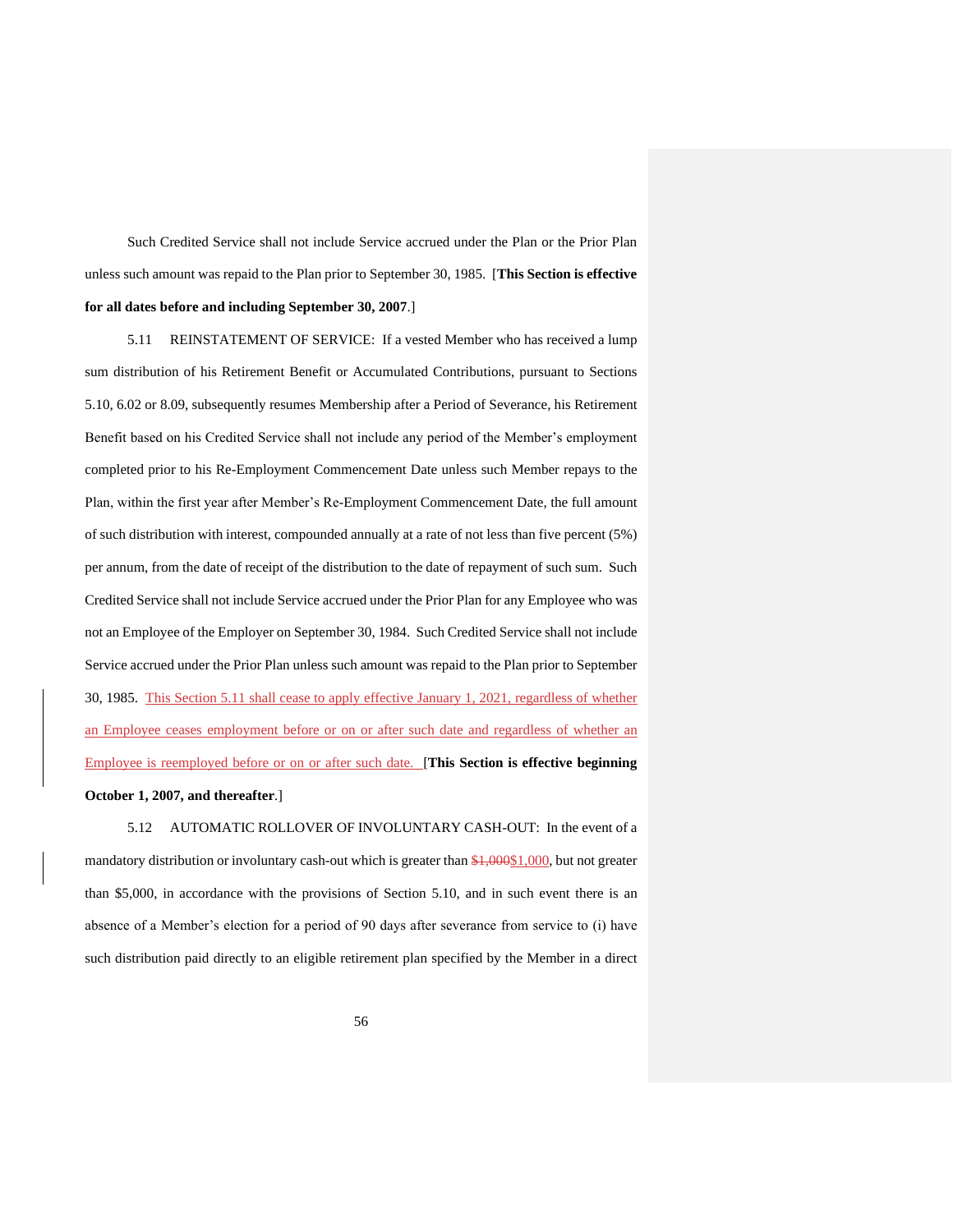rollover, (ii) receive the distribution directly, in accordance with the provisions of Section 6.03, or (iii) leave the amount of his Accumulated Contributions in the Plan, in accordance with the provisions of Section 6.03, then the Committee will pay the distribution in a direct rollover to an individual retirement plan designated by the Committee. The Committee will provide notice in writing to the Member that the distribution has been paid in a direct rollover to such individual retirement plan. [**This Section is effective beginning September 30, 2005, and thereafter**.]

5.13 REDUCTION IN BENEFIT PAYMENTS: Effective May 1, 2018, all Plan benefits then in pay status and all Plan benefits commencing payment after May 1, 2018, will be reduced by 25%, such that the amount of each separate benefit payment under the Plan, whether to a Member or to a person entitled to receive payments on account of the Member's death, will be 25% less than the amount such payment would be absent the provisions of this Section 5.13; provided, however, the provisions of this Section 5.13 will not apply to a payment under the Plan consisting solely of a Member's Accumulated Contributions, and the provisions of this Section 5.13 will not apply to a payment under Section 3.05 ("Window for In-Service Lump Sum Payment of Employee Contributions").

5.14 FUNDING CORRIDOR/BENEFIT CHANGES: Effective April 12, 2018, as of each Plan valuation date (meaning the annual date as of which the Actuary values the Plan assets and liabilities and determines the funding status of the Plan) the Special Fiduciary will consider the funding level of the Plan as determined by the Actuary. If the funding level of the Plan as determined by the Actuary is less than 90% or more than 110%, then the Special Fiduciary will make a recommendation to the Court regarding a change in Plan benefits as follows. If the Actuary determines that the Plan is less than 90% funded, the Special Fiduciary will make a recommendation to the Court for a decrease in Plan benefits with a target of returning the Plan to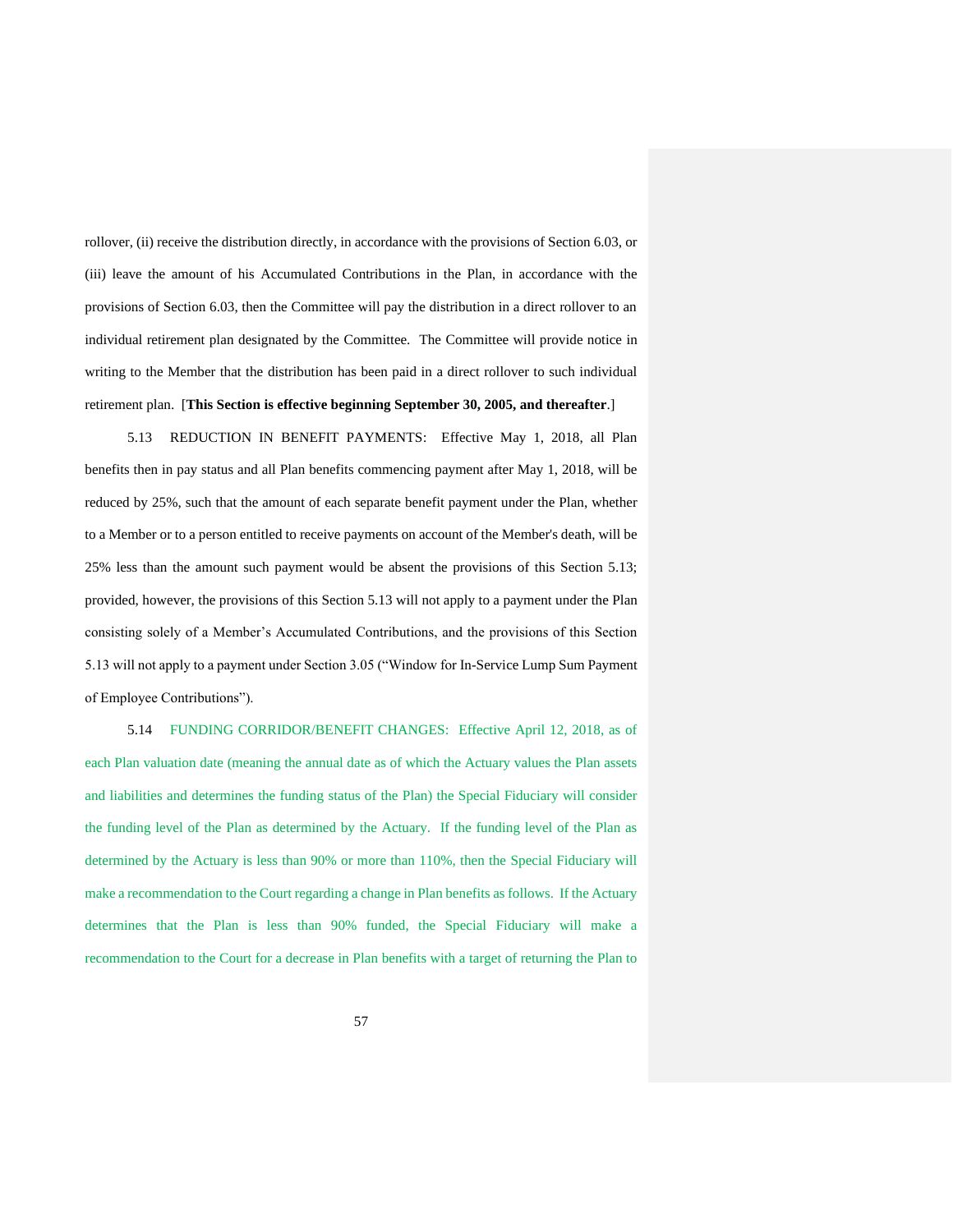a funding level of 100%. If the Actuary determines that the Plan is more than 110% funded, the Special Fiduciary will make a recommendation to the Court for an increase in Plan benefits with a target of returning the Plan to a funding level of 100%.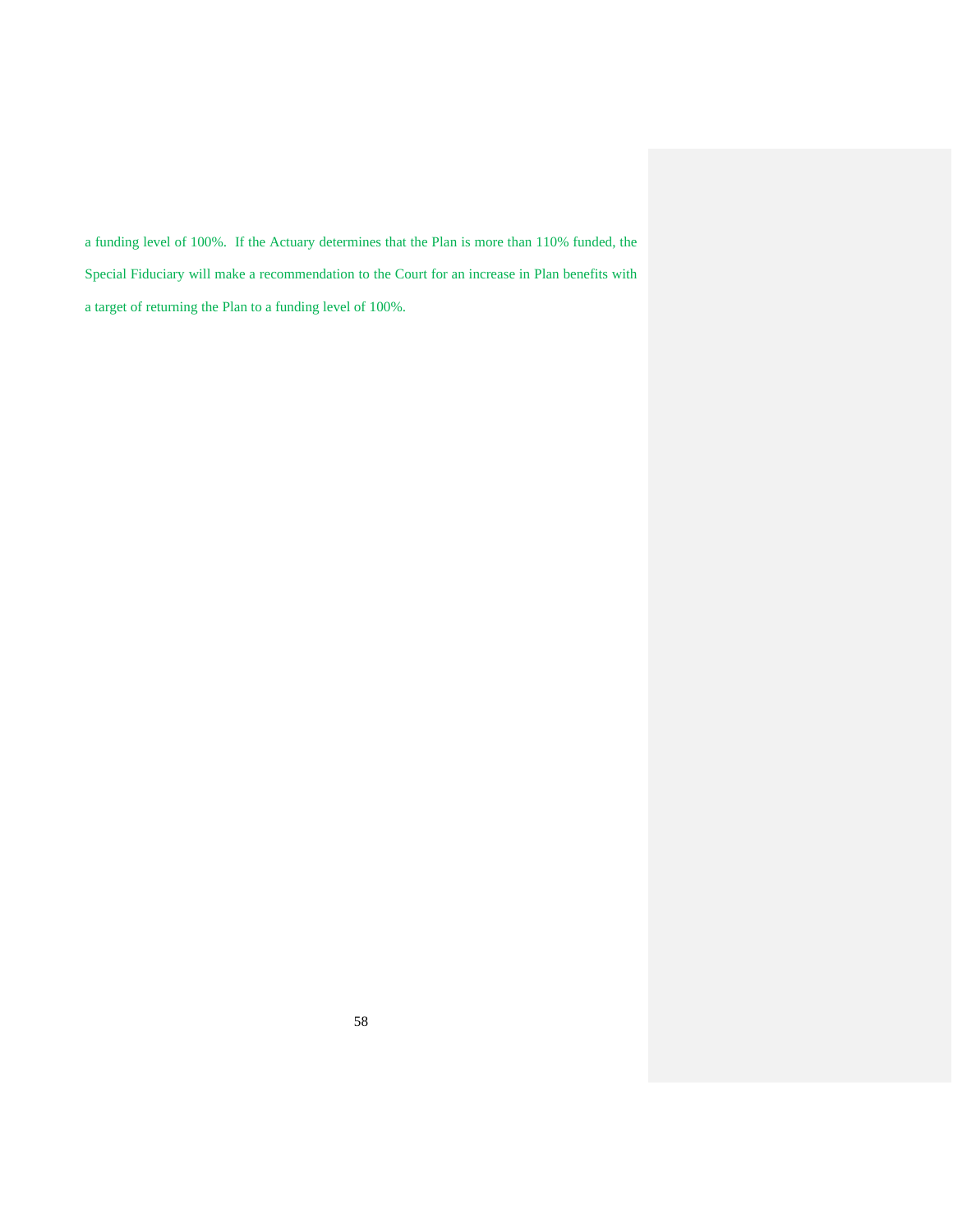## ARTICLE VI

## TERMINATION OF EMPLOYMENT PRIOR TO RETIREMENT

Notwithstanding any provisions of this Article VI to the contrary, for purposes of determining the amount of a Member's benefit under this Article VI, the Member's Compensation will be fixed and determined as of the Member's Accrued Retirement Benefit Freeze Date as provided in the last paragraph of Section 1.11, and the Member's Credited Service will be fixed and determined as of the Member's Accrued Retirement Benefit Freeze Date as provided in the first paragraph of Section 2.02.

6.01 TERMINATION OF EMPLOYMENT WITH TEN (10) OR MORE YEARS OF SERVICE: A Member shall have a non-forfeitable right to his Accrued Retirement Benefit Derived From Employer Contributions provided he has completed ten (10) or more years of Service, except as provided in Section 8.09. For purposes of this Section 6.01, a Member shall be credited with a number of years of Service equal to the number of whole years of his Service, whether or not such Service were completed consecutively. Non-consecutive years of Service, which are not disregarded in accordance with Section 2.03, shall be aggregated on the basis that 365 days of service equal a whole year. [**This Section is effective for all dates before and including September 30, 2007**.]

6.01 TERMINATION OF EMPLOYMENT WITH TEN (10) OR MORE YEARS OF SERVICE: A Member shall have a non-forfeitable right to his Accrued Retirement Benefit Derived From Employer Contributions provided he has completed ten (10) or more years of Service, except as provided in Section 8.09. For purposes of this Section 6.01, a Member shall be credited with a number of years of Service equal to the number of whole years of his Service, whether or not such Service were completed consecutively. Non-consecutive years of Service,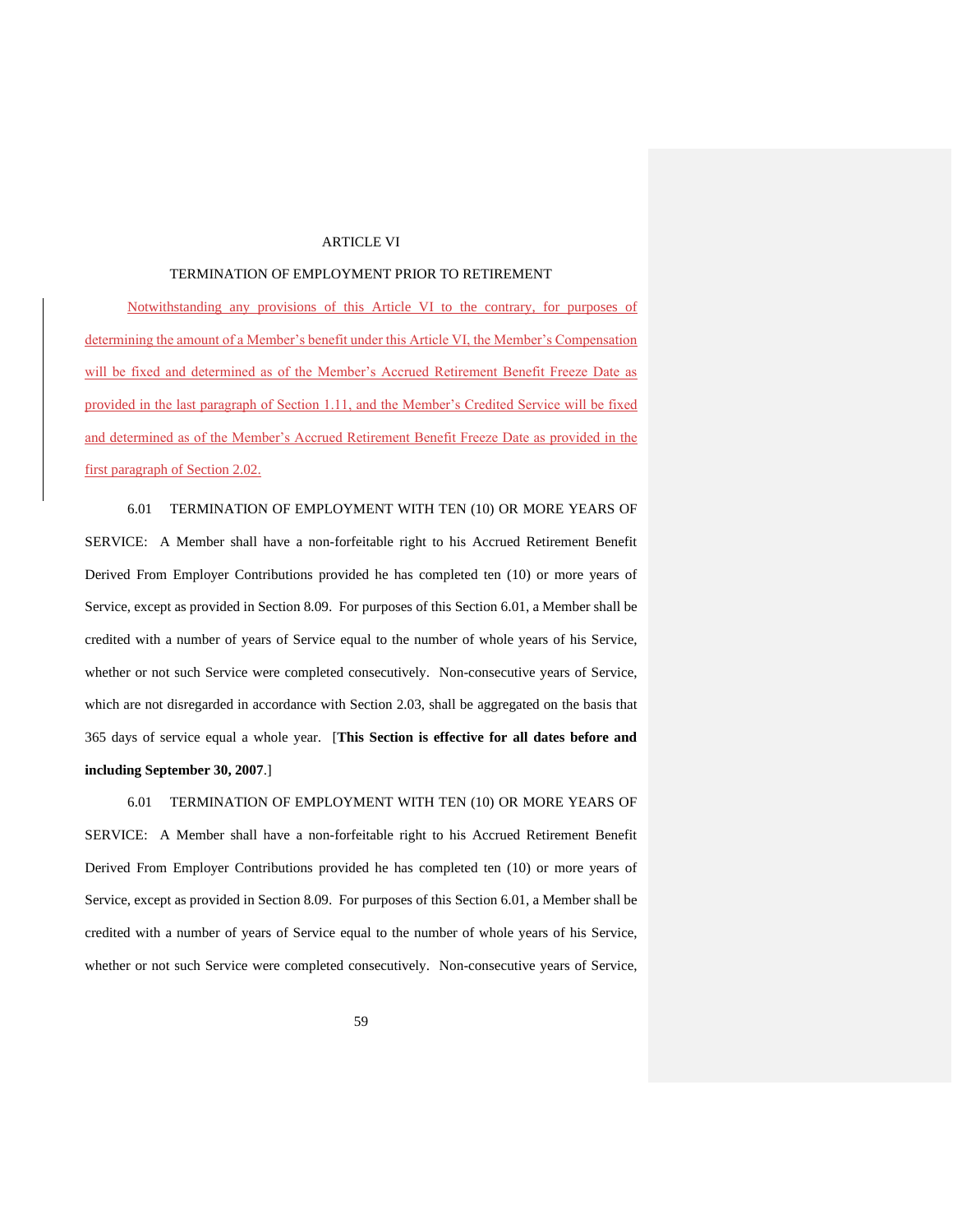which are not disregarded in accordance with Section 2.04, shall be aggregated on the basis that four calendar quarters equal a whole year. [**This Section is effective beginning October 1, 2007 and thereafter**.]

6.02 AMOUNT OF BENEFIT UPON TERMINATION OF EMPLOYMENT PRIOR TO RETIREMENT: If a Member who has a non-forfeitable right pursuant to Section 6.01 above, shall have a Severance From Service Date prior to his Retirement Date and other than by reason of death, he shall be entitled to receive either:

(a) Commencing on his Normal Retirement Date, one hundred percent (100%) of his Accrued Retirement Benefit, determined in accordance with Section 5.01, and based upon his Average Earnings and Credited Service on his Severance From Service Date; or

(b) Commencing on his Early Retirement Date, as selected by the Member, the Retirement Benefit calculated in accordance with the foregoing Paragraph (a), reduced by three (3) percent for each year, if any, that the commencement date of such benefit precedes the Member's Normal Retirement Date. [**This Section is effective for all dates before and including September 30, 2007**.]

6.02 AMOUNT OF BENEFIT UPON TERMINATION OF EMPLOYMENT PRIOR TO RETIREMENT: If a Member who has a non-forfeitable right pursuant to Section 6.01 above, shall have a Severance From Service Date prior to his Retirement Date and other than by reason of death, he shall be entitled to receive either:

(a)  $\epsilon$ Commencing on his Normal Retirement Date, one hundred percent (100%) of his Accrued Retirement Benefit, determined in accordance with Section 5.01, and based upon his Average Earnings and Credited Service on his Severance From Service Date;

**Formatted:** Heading 3, Outline numbered + Level: 3 + Numbering Style: a, b, c, … + Start at: 1 + Alignment: Left + Aligned at: 1" + Tab after: 1.5" + Indent at: 0"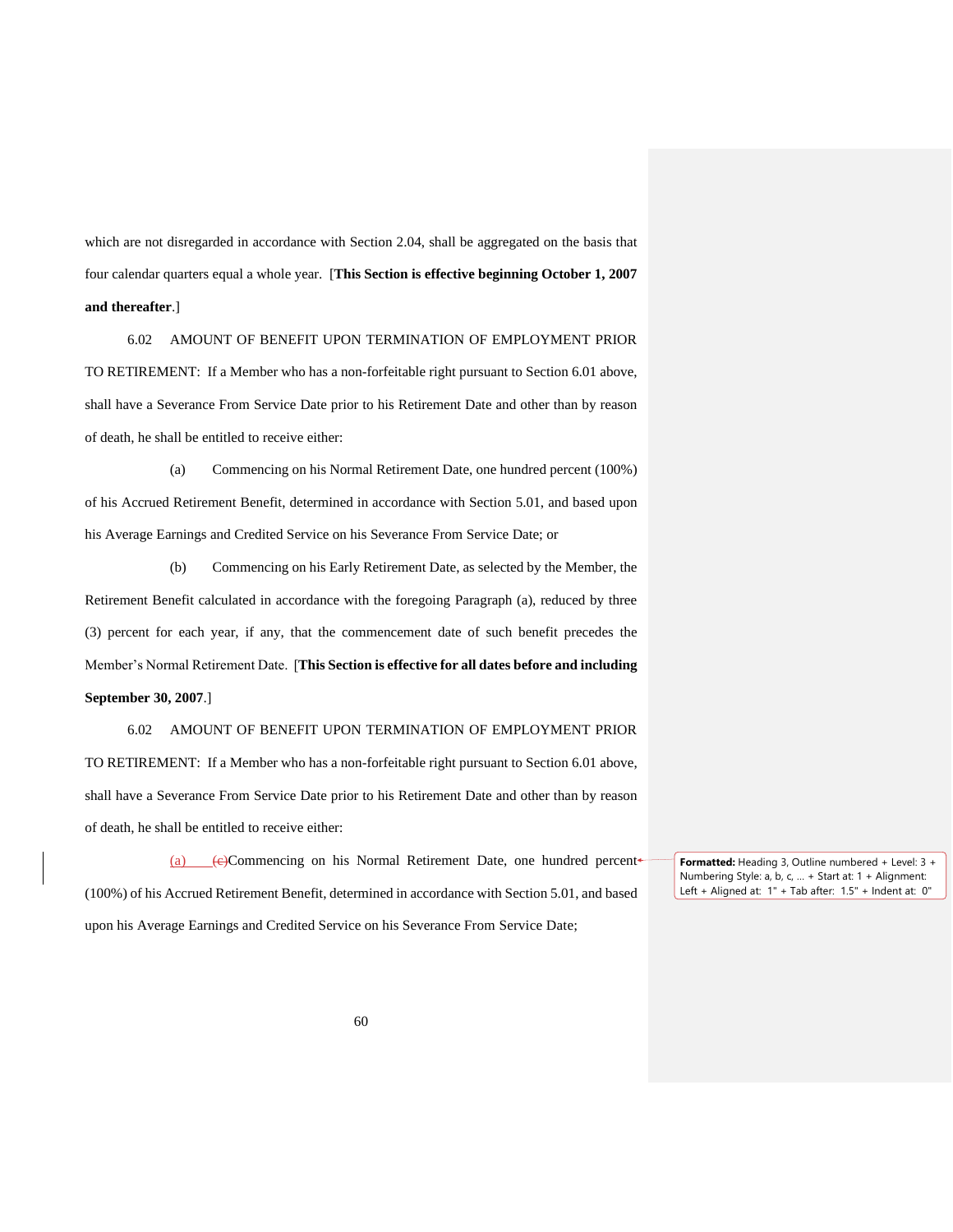**Formatted:** Heading 3

(b) (d)Commencing on his Early Retirement Date, as selected by the Member, $\triangleleft$ the Retirement Benefit calculated in accordance with the foregoing Paragraph (a), reduced by three (3) percent for each year, if any, that the commencement date of such benefit precedes the Member's Normal Retirement Date; or

 $(c)$  (e)As of his Severance From Service Date, a lump sum payment of his Accumulated Contributions if elected by the Member in accordance with the provisions of Section 8.09, in which case his Accrued Retirement Benefit Derived from Employer Contributions shall be cancelled, and he shall not be entitled to any further benefits under the Plan. [**This Section is effective beginning October 1, 2007, and thereafter**.]

6.03 TERMINATION OF EMPLOYMENT WITH LESS THAN TEN (10) YEARS OF SERVICE: A Member whose employment shall become terminated before the completion of ten (10) years of Service may receive the amount of his Accumulated Contributions in a lump sum payment and shall cease to be a Member; his Accrued Retirement Benefit Derived from Employer Contributions shall be cancelled, and he shall not be entitled to any further benefits under the Plan.

### [**This Section is effective for all dates before and including September 30, 2007**.]

6.03 TERMINATION OF EMPLOYMENT WITH LESS THAN TEN (10) YEARS OF SERVICE: A Member whose employment shall become terminated before the completion of ten (10) years of Service may leave the amount of his Accumulated Contributions in the Plan and retain his Credited Service before termination. Alternatively, he may request a direct rollover of his Accumulated Contributions to an eligible retirement plan or elect to receive the amount of his Accumulated Contributions in a lump sum payment and, in either case, he shall cease to be a Member; his Accrued Retirement Benefit Derived from Employer Contributions shall be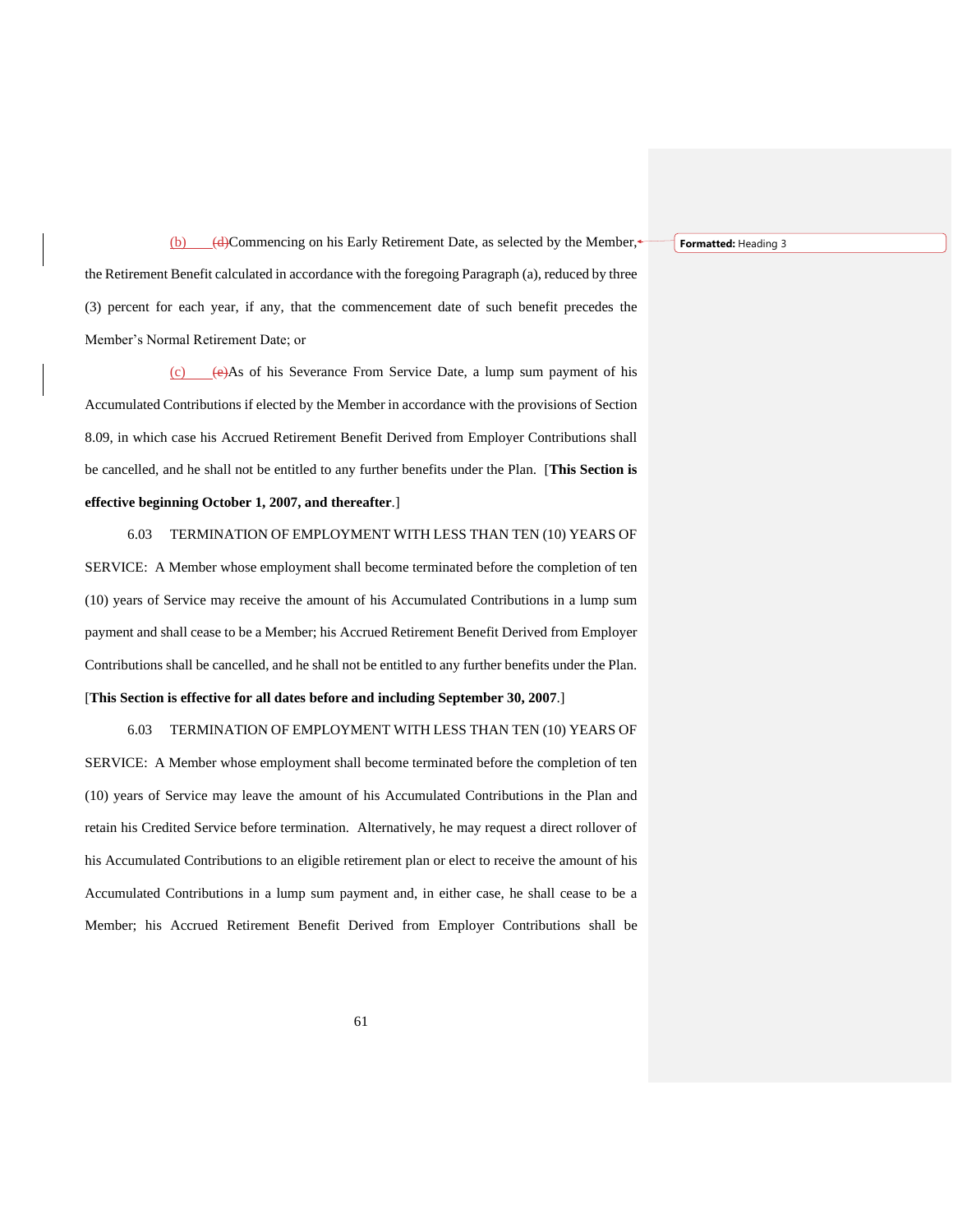cancelled, and he shall not be entitled to any further benefits under the Plan. [**This Section is effective beginning October 1, 2007, and ending September 30, 2011**.]

6.03 TERMINATION OF EMPLOYMENT WITH LESS THAN TEN (10) YEARS OF SERVICE: A Member whose employment shall become terminated before the completion of ten (10) Years of Service shall receive the amount of his Accumulated Contributions in a lump sum payment or have his Accumulated Contributions rolled over to an eligible retirement plan, and shall cease to be a Member, his Accrued Retirement Benefit Derived from Employer Contributions shall be cancelled, and he shall not be entitled to any further benefits under the Plan. A Member whose employment became terminated before the completion of ten (10) Years of Service and before October 1, 2011, and who left the amount of his Accumulated Contributions in the Plan shall be distributed the amount of his Accumulated Contributions in a lump sum payment or have his Accumulated Contributions rolled over to an eligible retirement plan, as soon as administratively feasible after October 1, 2011, and shall cease to be a Member. His Accrued Retirement Benefit Derived from Employer Contributions shall be cancelled, and he shall not be entitled to any further benefits under the Plan. [**This Section is effective beginning October 1, 2011, and thereafter**.]

6.04 RE-EMPLOYMENT PRIOR TO COMMENCEMENT OF BENEFITS: If a Member terminates his employment prior to retirement on his Retirement Date, and if he shall thereafter again become an Employee prior to attainment of what would otherwise have been his Normal Retirement Date, his total number of years of Service for purposes of determining his right to a Retirement Benefit under Section 6.01 shall be determined in accordance with the applicable provisions of Article II.[**This Section is effective for all dates before and including September 30, 2007**.]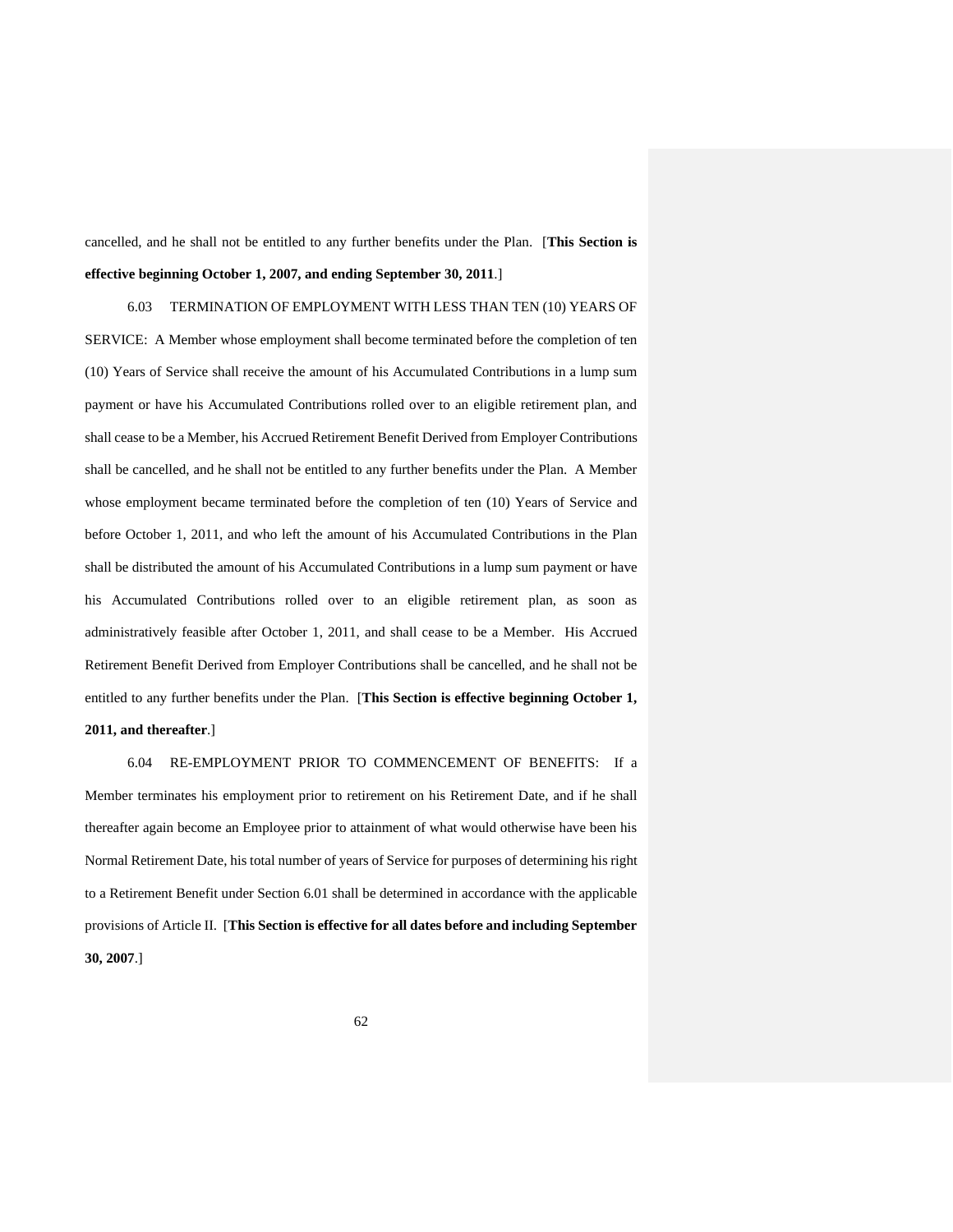6.04 RE-EMPLOYMENT PRIOR TO COMMENCEMENT OF BENEFITS: If a Member terminates his employment prior to retirement on his Retirement Date, and if he shall thereafter again become an Employee prior to attainment of what would otherwise have been his Normal Retirement Date, his total number of years of Service for purposes of determining his right to a Retirement Benefit under Section 6.01 shall be determined in accordance with the applicable provisions of Article II, provided that the Member shall not have received a distribution of either his Accumulated Contributions or Retirement Benefit. [**This Section is effective for all dates beginning October 1, 2007, and thereafter**.]

6.05 FORFEITURES UPON TERMINATION OF EMPLOYMENT: Any forfeiture resulting from the operation of this Article, or any other provision of the Plan, shall be used to reduce future Employer contributions.

6.06 PAYMENT OF DEFERRED VESTED SEVERANCE BENEFITS: Unless a lump sum payment of a Deferred Vested Severance Benefit is required under Article 8VIII, all Deferred Vested Severance Benefits payable pursuant to the provisions of this Article VI shall be paid in monthly installments. Payment of a Member's Deferred Vested Severance Benefit in a lump sum as provided in Section 5.10 shall be made within 60 days following the end of the Plan Year in which such Member incurs a Severance From Service. Should a former Member who is entitled to a Deferred Vested Severance Benefit receive a lump sum payment of his entire Deferred Vested Severance Benefit, such Member's Credited Service for benefit accrual shall be disregarded unless the Member repays to the Plan the full amount of such distribution with interest, compounded annually at a rate of not less than 5% per annum from the date of receipt of the distribution to the date of repayment of such sum. Such Credited Service shall not include service accrued under the Prior Plan for any Employee who was not an Employee of the Employer on September 30, 1984.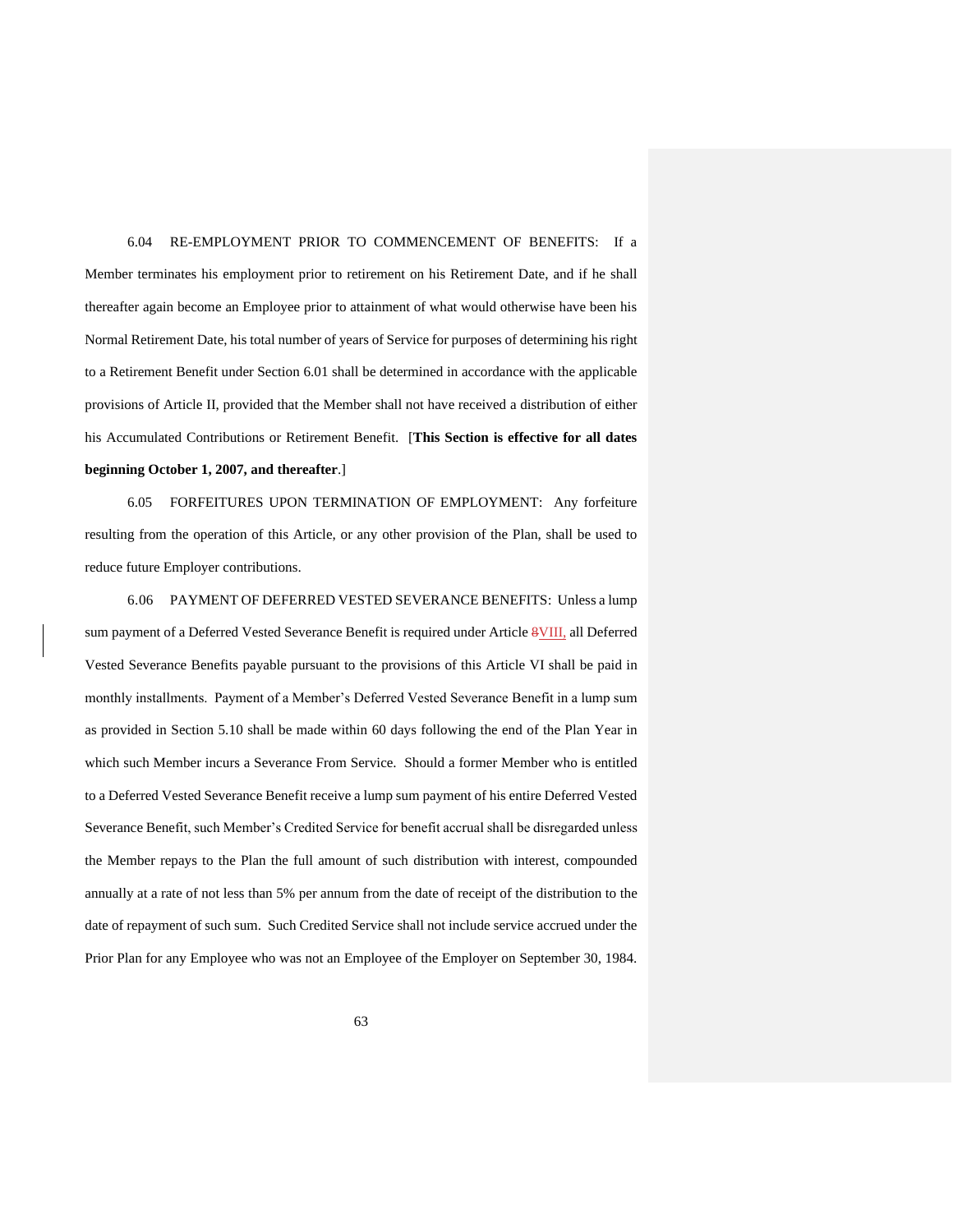Further, such Credited Service shall not include amounts repaid to the Plan after September 30, 1985. When monthly Deferred Vested Severance Benefits are required, they shall commence on the Member's Normal Retirement Date unless the Member elects pursuant to filing a claim in accordance with Article XIII to receive the Deferred Vested Severance Benefit (reduced as for early retirement) on his Early Retirement Date which is later than age sixty (60) and which is prior to his Normal Retirement Date. The Deferred Vested Severance Benefit shall be paid in the form set out in Article VIII. If a Member who terminated employment dies after becoming eligible for a Deferred Vested Severance Benefit but prior to the payment of benefits as set out in Article 8, then the Member's Accumulated Contributions shall be paid in a lump sum payment to his designated beneficiary or to his estate as provided in Section 7.04. [**This Section is effective for all dates before and including September 30, 2007**.]

6.06 PAYMENT OF DEFERRED VESTED SEVERANCE BENEFITS: Unless a lump sum payment of a Deferred Vested Severance Benefit is required under Article VIII, or elected to be received by a Member in accordance with the provisions of Section 8.09, all Deferred Vested Severance Benefits payable pursuant to the provisions of this Article VI shall be paid in monthly installments. Payment of a Member's Deferred Vested Severance Benefit in a lump sum involuntarily, as permitted in Section 5.10, shall be made within 60 days following the end of the Plan Year in which such Member incurs a Severance From Service. Should a former Member who is entitled to a Deferred Vested Severance Benefit elect to receive a lump sum payment of his Accumulated Contributions in accordance with the provisions of Section 8.09, such Member's Credited Service for benefit accrual shall be disregarded unless the Member repays to the Plan the full amount of such distribution with interest, compounded annually at a rate of not less than 5%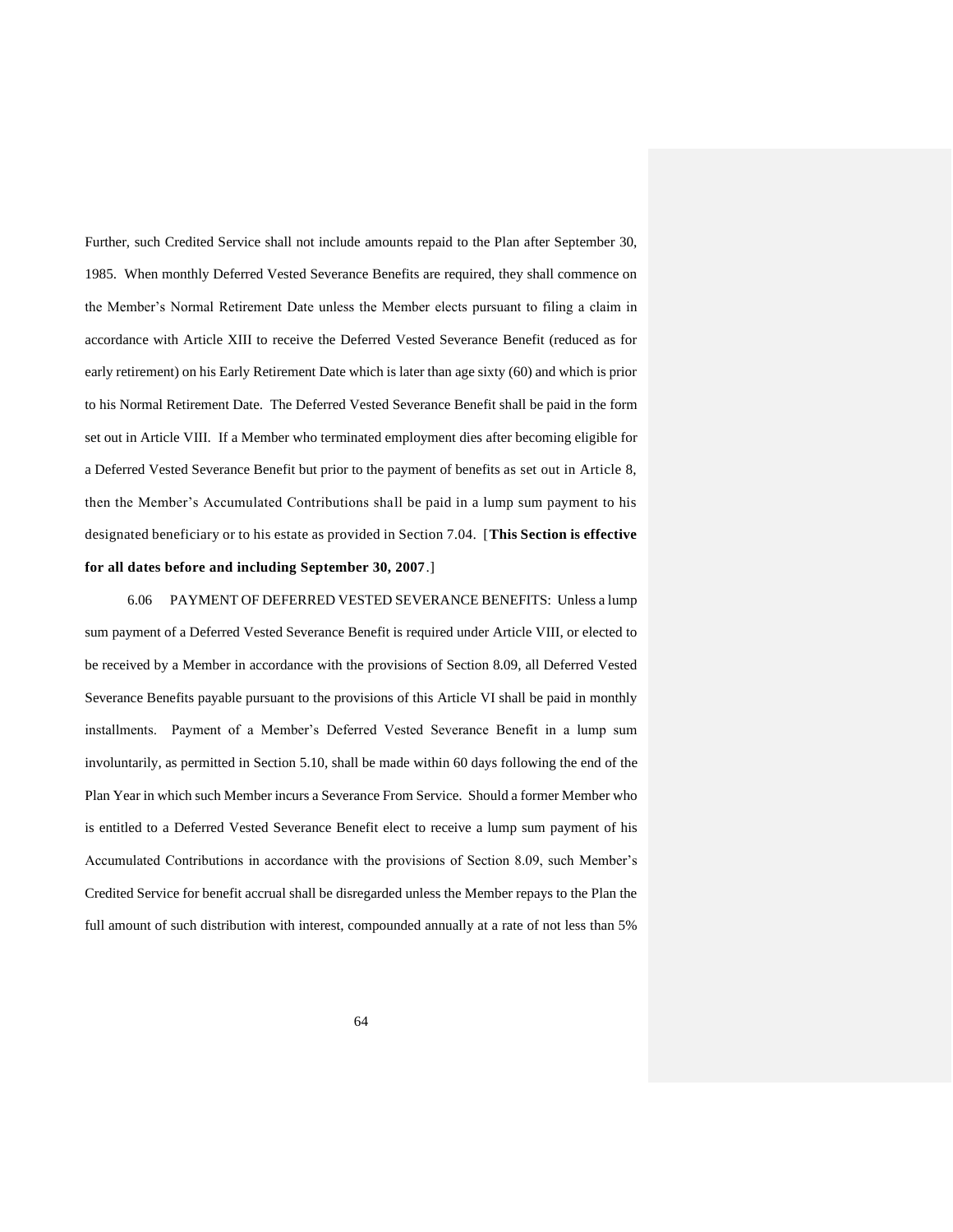per annum from the date of receipt of the distribution to the date of repayment of such sum in accordance with the provisions of Section 5.11.

Such Credited Service shall not include service accrued under the Prior Plan for any Employee who was not an Employee of the Employer on September 30, 1984. Such Credited Service shall not include Service accrued under the Prior Plan unless such amount was repaid to the Plan prior to September 30, 1985. When monthly Deferred Vested Severance Benefits are required, they shall commence on the Member's Normal Retirement Date unless the Member elects pursuant to filing a claim in accordance with Article XIII to receive the Deferred Vested Severance Benefit (reduced as for early retirement) on his Early Retirement Date which is later than age sixty (60) and which is prior to his Normal Retirement Date. The Deferred Vested Severance Benefit shall be paid in the form set out in Article VIII. If a Member who terminated employment dies after becoming eligible for a Deferred Vested Severance Benefit but prior to the payment of benefits as set out in Article VIII, then the Member's Accumulated Contributions shall be paid in a lump sum payment to his designated beneficiary or to his estate as provided in Section 7.04. [**This Section is effective beginning October 1, 2007 and thereafter**.]

6.07 CHANGE OF EMPLOYMENT STATUS FROM FULL-TIME TO PART-TIME: In the event a Member ceases to be a Full-time Employee and becomes a Part-time Employee, he shall cease to accrue benefits in the Plan. If the Member has less than ten (10) Years of Service upon the change in employment status, he shall be distributed his Accumulated Contributions in the Plan in a lump sum payment or he may request that his Accumulated Contributions be rolled over to an eligible retirement plan and shall cease to be a Member. If the Member has ten (10) or more Years of Service upon the change in employment status, he may leave his Accumulated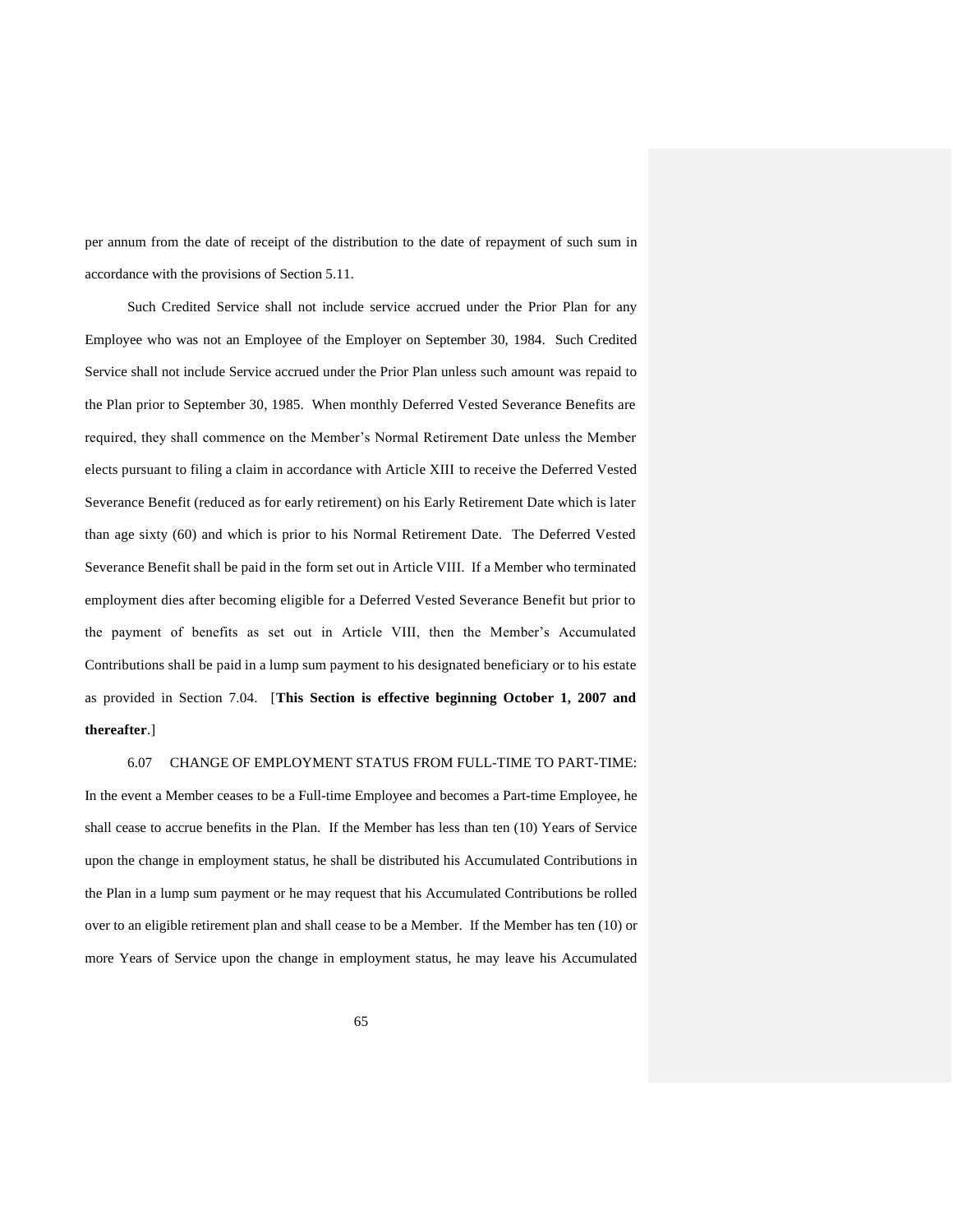Contributions in the Plan until his Normal Retirement Date; or he may elect to receive the amount of his Accumulated Contributions in a lump sum payment, or he may request that his Accumulated Contributions be rolled over to an eligible retirement plan, and shall cease to be a Member. If he ceases to be a Member, his Accumulated Retirement Benefit Derived from Employer Contributions shall be cancelled, and he shall not be entitled to any further benefits under the Plan. [**This Section was supercededsuperseded by the next Section 6**.**07 on October 1, 2011**.]

6.07 CHANGE OF EMPLOYMENT STATUS FROM FULL-TIME TO PART-TIME: In the event a Member ceases to be a Full-time Employee and becomes a Part-time Employee, he shall cease to accrue benefits in the Plan. If the Member has less than ten (10) Years of Service upon the change in employment status, he shall be distributed his Accumulated Contributions in the Plan in a lump sum payment or he may request that his Accumulated Contributions be rolled over to an eligible retirement plan and shall cease to be a Member. If the Member has ten (10) or more Years of Service upon the change in employment status, he may leave his Accumulated Contributions in the Plan until his Normal Retirement Date; or he may elect to receive the amount of his Accumulated Contributions in a lump sum payment, or he may request that his Accumulated Contributions be rolled over to an eligible retirement plan, and shall cease to be a Member. If he ceases to be a Member, his Accrued Retirement Benefit Derived from Employer Contributions shall be cancelled, and he shall not be entitled to any further benefits under the Plan.

A Member, who has attained the age of sixty (60) or sixty-one (61) years with ten (10) or more Yearsyears of Service and who elects to take Early Retirement and begin to receive distribution of his Early Retirement Benefit as defined in Sections 4.04 and 5.03 and a Member who is less than sixty (60) years of age and is eligible for and elects to take Thirty (30) Year Service Early Retirement as defined in Section 5.04 and begin to receive distribution of his Thirty (30)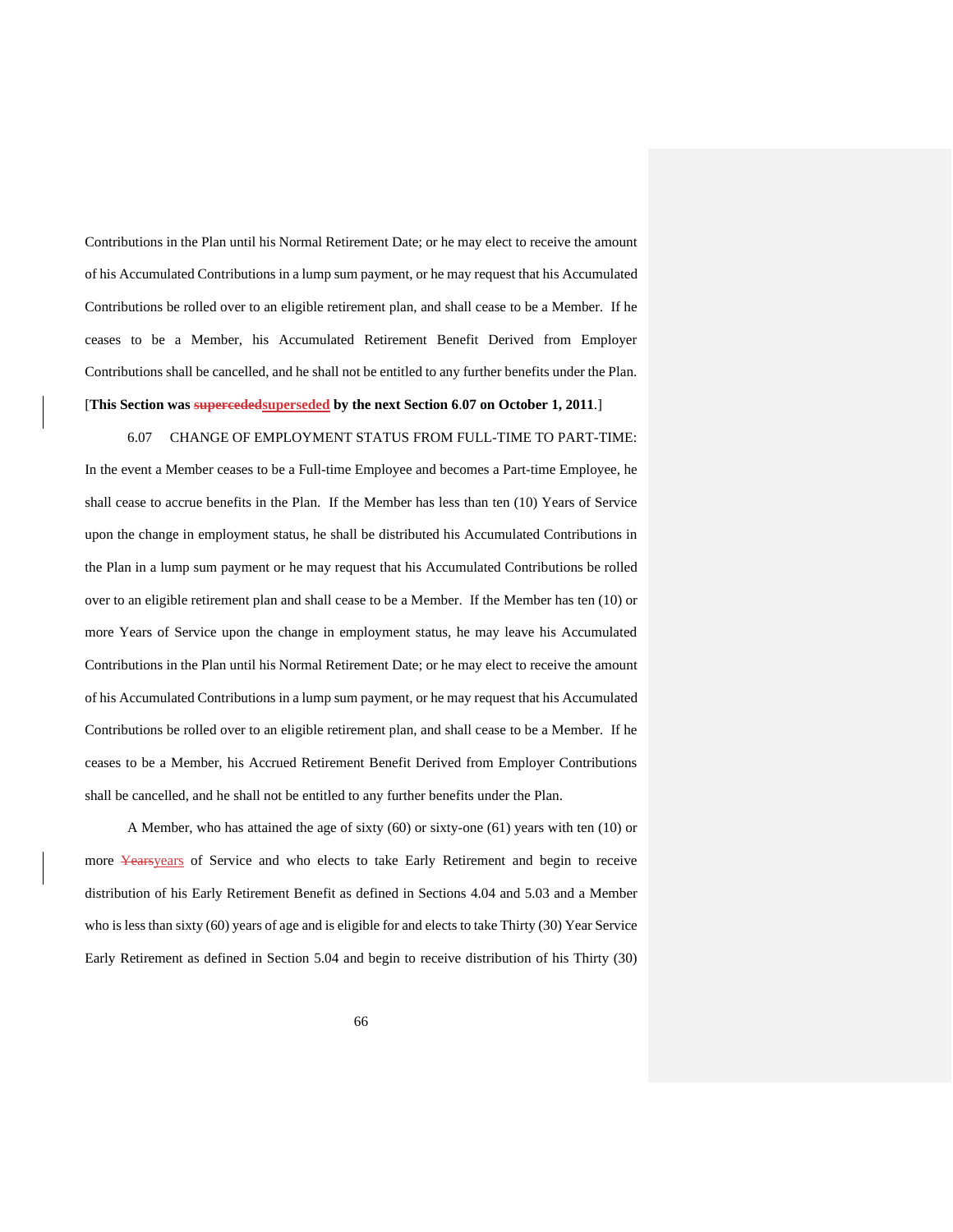Year Service Early Retirement Benefit, must terminate employment with the Employer on his Early Retirement Date or his Thirty (30) Year Service Early Retirement Date for a period of not less than thirty (30) consecutive days from and after his Early Retirement Date or his Thirty (30) Year Service Early Retirement Date. After the Member has been retired for not less than thirty (30) consecutive days from and after his Early Retirement Date or his Thirty (30) Year Service Early Retirement Date, he may be re-employed as an Employee, whether Full-time or Part-time, and continue to receive his monthly Retirement Benefit. While re-employed as an Employee, he shall neither participate in the Plan nor accrue any additional Credited Service as an Employee. This Paragraph shall be interpreted and administered in coordination with the second Paragraph of Section 5.08.

Even though he is not separated from employment as a Part-time Employee, a Member, who ceases to be a Full-time Employee and becomes a Part-time Employee and who has attained the age of sixty-two  $(62)$  years or more with ten  $(10)$  or more Yearyears of Service upon the change in employment status, may elect to have the date on which the change in his employment status occurs treated as his Retirement Date as defined in Section 4.01, *et seq.,* and begin receiving his monthly Retirement Benefit in accordance with Section 8.01, *et seq.* The monthly Retirement Benefit shall then be calculated and be funded using both the Member's Accumulated Contributions as well as the Accrued Retirement Benefit Derived from Employer Contributions. While continuing employment as a Part-time Employee, he shall cease to accrue benefits in the Plan. If the change in employment status occurs after the Member attains sixty-two (62) years of age but before he is sixty-five (65) years of age, his monthly Retirement Benefit shall be reduced as prescribed in Section 5.03, depending on his age at the time of the change. [**This Section is effective beginning October 1, 2011, and thereafter**.]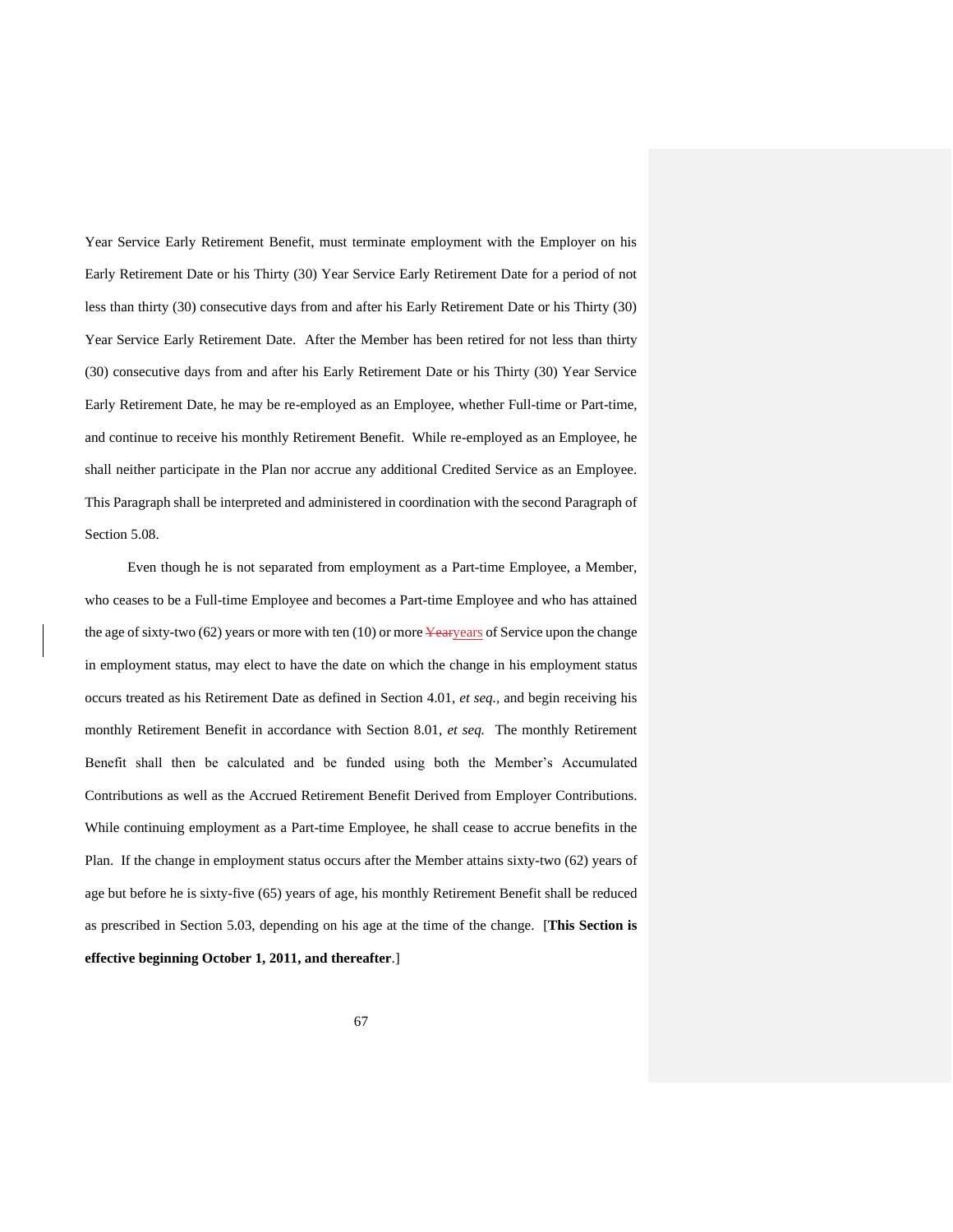### ARTICLE VII

# DEATH BENEFIT

Notwithstanding any provisions of this Article VII to the contrary, for purposes of determining the amount of a Death Benefit under this Article VII, the Member's Compensation will be fixed and determined as of the Member's Accrued Retirement Benefit Freeze Date as provided in the last paragraph of Section 1.11, and the Member's Credited Service will be fixed and determined as of the Member's Accrued Retirement Benefit Freeze Date as provided in the first paragraph of Section 2.02.

7.01 PRE-RETIREMENT DEATH BENEFIT: If a Married Member who has completed ten (10) or more years of Credited Service dies in the active employ of the Employer prior to his Retirement Date, then there shall be payable to the Member's spouse a Death Benefit beginning on the first day of the month coincident with or next following the date of his death. The Death Benefit shall be an amount equal to the survivor portion of the 100% joint and survivor annuity which is the Actuarial Equivalent at the date of the Member's death of his Accrued Retirement Benefit reduced by 3% per year from his age at the Member's Normal Retirement Date to his age at date of death.

The Death Benefit shall be a monthly benefit and shall be payable for the life of the spouse, with no minimum number of payments guaranteed.

Notwithstanding the immediately preceding paragraph, the Member's spouse, at the spouse's election, may receive the Member's Accumulated Contributions at date of death in lieu of the monthly Death Benefit. [**This Section is effective for all dates before and including September 30, 2011**.]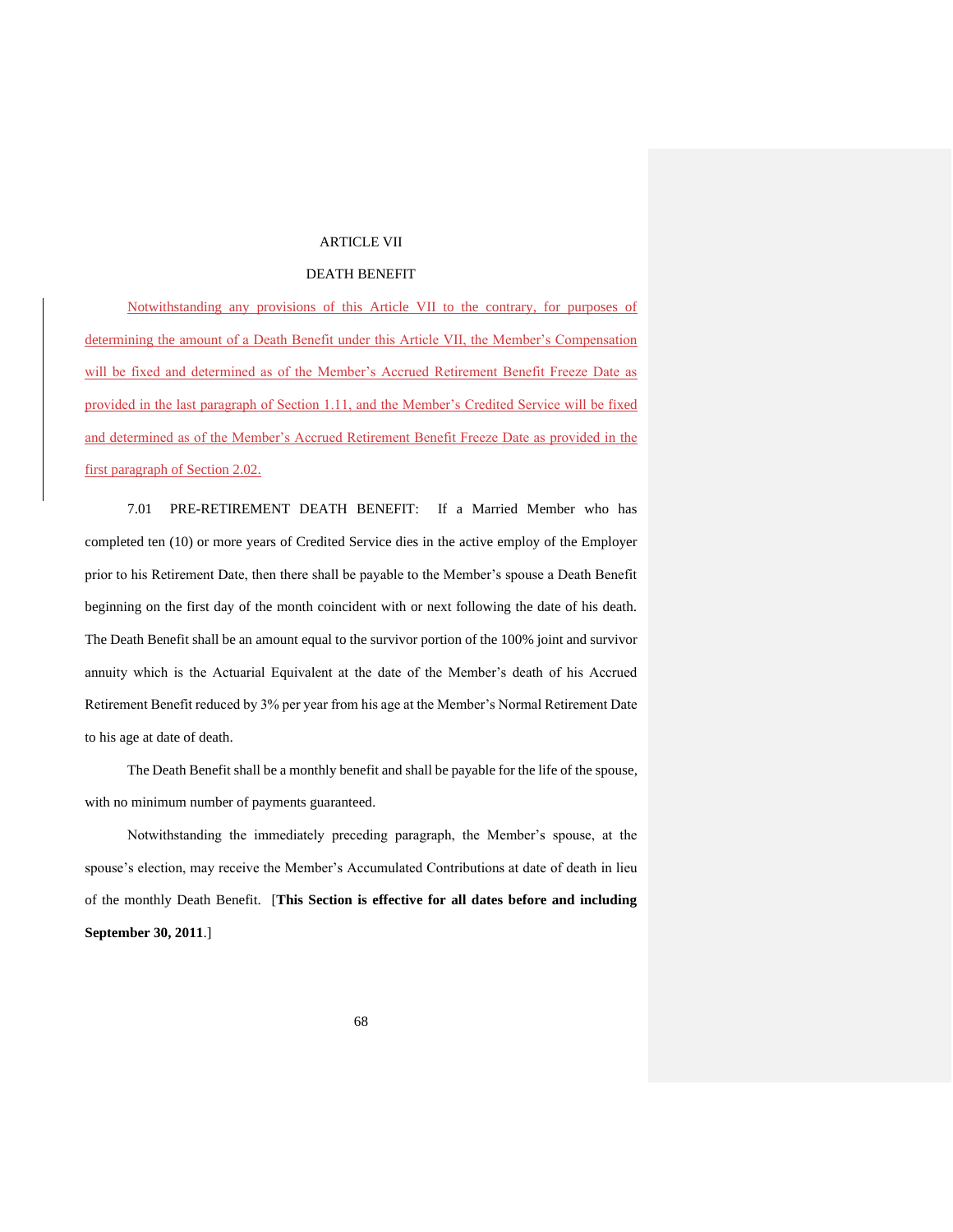7.01 PRE-RETIREMENT DEATH BENEFIT: If a Married or Single Member who has completed ten (10) or more years of Credited Service dies in the active employ of the Employer prior to his Retirement Date, then there shall be payable to the Member's spouse if Married or designated beneficiary if Single a Death Benefit beginning on the first day of the month coincident with or next following the date of his death. The Death Benefit shall be an amount equal to the survivor portion of the one hundred percent (100%) joint and survivor annuity which is the Actuarial Equivalent at the date of the Member's death of his Accrued Retirement Benefit reduced by three percent (3%) per year from the year during which the Member's Normal Retirement Date would otherwise occur back to the year in which the Member's date of death occurs.

The Death Benefit shall be a monthly benefit and shall be payable for the life of the spouse or the designated beneficiary, with no minimum number of payments guaranteed.

Notwithstanding the immediately preceding paragraph, the Married Member's spouse, at the spouse's election, or the Single Member's designated beneficiary, at the designated beneficiary's election, may receive the Member's Accumulated Contributions at date of death in lieu of the monthly Death Benefit.

The Death Benefit for a Single Member who terminates his employment as provided for in Section 6.02 and who dies before his Normal Retirement Date shall be an amount equal to the survivor portion of the fifty percent (50%) joint and survivor annuity which is the Actuarial Equivalent at the date of the Member's death of his Accrued Retirement Benefit reduced by three percent (3%) per year from the year during which the Member's Normal Retirement Date would otherwise occur back to the year in which the Member's date of death occurs. [**This Section is effective beginning October 1, 2011, and thereafter**.]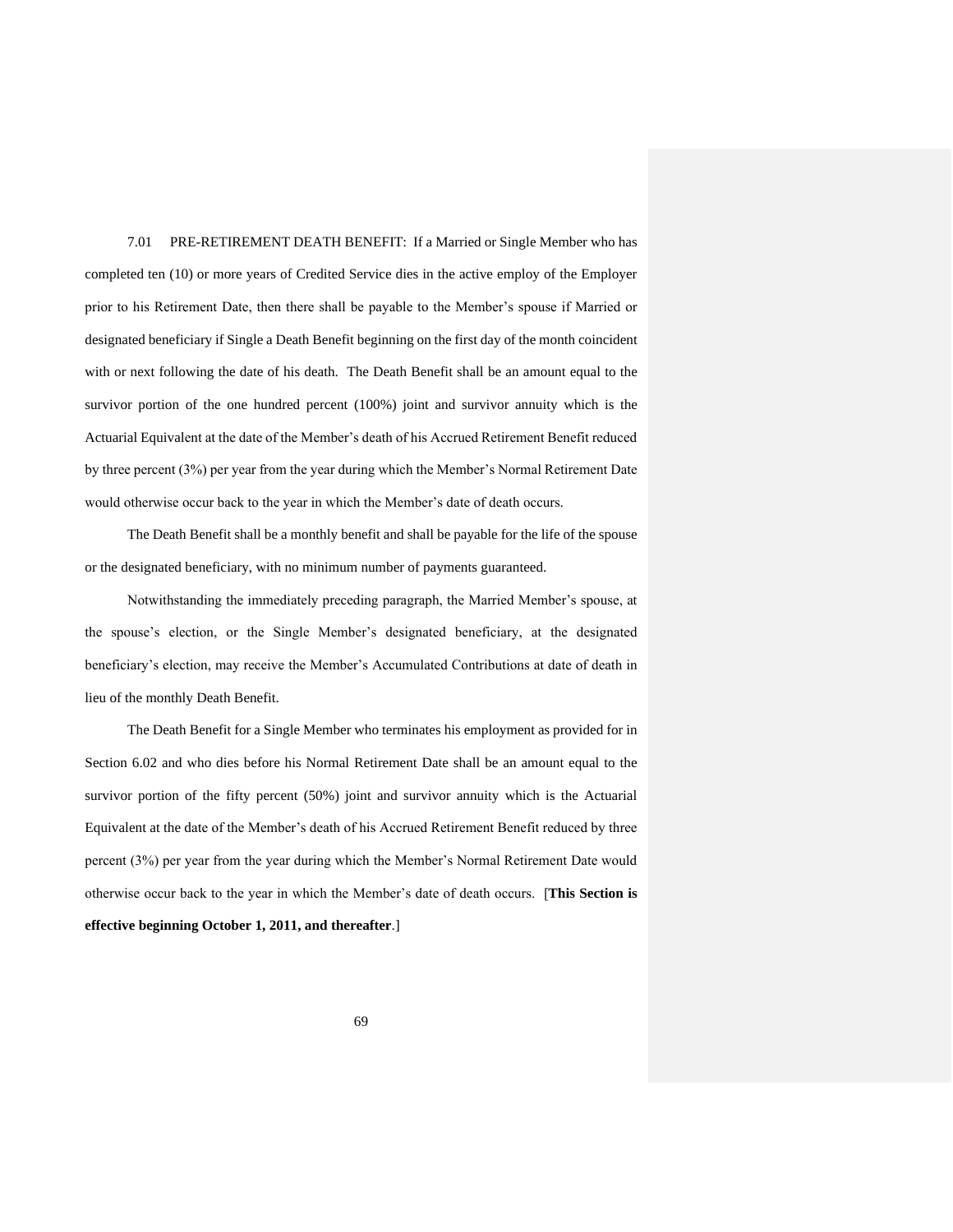7.02 ELECTION OF PRE-RETIREMENT JOINT AND SURVIVOR BENEFIT: Notwithstanding the provisions of Section 7.01, a Member who elects the Pre-Retirement Joint and Survivor Annuity Benefit for Married Members in accordance with Section 8.03 shall have a Pre-Retirement Death Benefit payable under the provisions of that Section in lieu of any death benefits payable under Section 7.01.

7.03 POST-RETIREMENT DEATH BENEFIT: If a Member is receiving at his death a Retirement Benefit whether a Normal Retirement Benefit, Late Retirement Benefit, Early Retirement Benefit, Disability Retirement Benefit or Deferred Vested Severance Benefit, each of which pays a Retirement Benefit for the life of the Member in accordance with Section 8.01, then no death benefit shall be payable hereunder by reason of a Member's death unless the total Member Contributions exceed the total Retirement Benefit received by the Member. If Retirement Benefits are being made to a Member in accordance with Section 8.02, or in aan optional form as permitted under Section 8.04, the Member's spouse, designated contingent annuitant or beneficiary shall receive Retirement Benefit payments as may be payable under the terms of the applicable form or option.

If a Married Member dies while in the employ of the Employer after his Normal Retirement Date, his spouse shall be entitled to a lifetime Retirement Benefit determined in accordance with the terms of Article VIII regardless of the form of payment elected by the Member before his death.

If a single Member dies while in the employ of the Employer after his Normal Retirement Date, his beneficiary shall be entitled to a lifetime Retirement Benefit determined in accordance with the terms of Article VIII regardless of the form of payment elected by the Member before his death.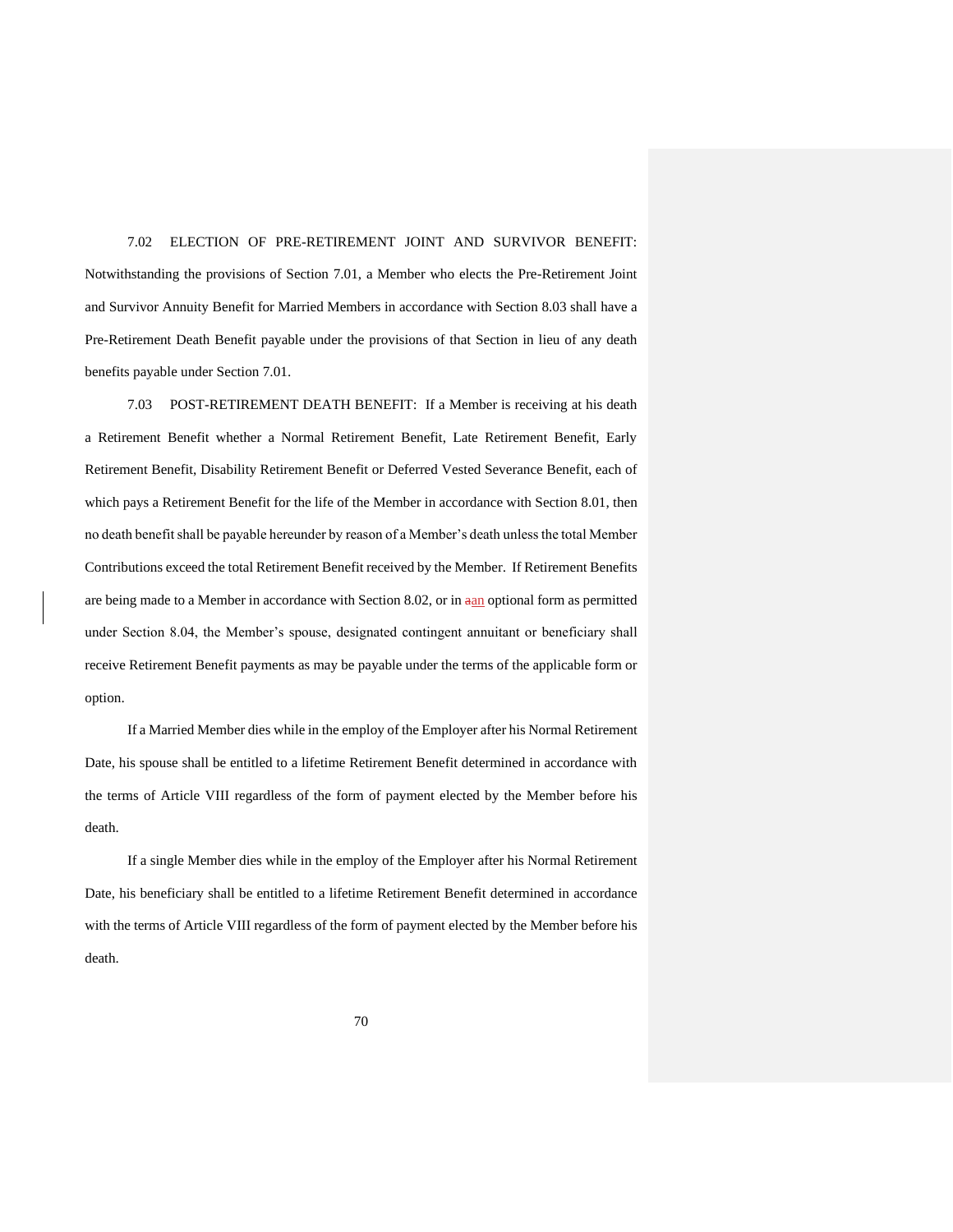7.04 BENEFICIARY DESIGNATIONS: Each Member shall have the right to designate (and thereafter at any time to rescind or change his designation of) a primary beneficiary or beneficiaries who, upon his death, shall be entitled to receive any death benefit that may be payable under the terms of this Plan. He shall also have the right to designate (and thereafter at any time to rescind or change his designation of) a contingent beneficiary or beneficiaries who, upon his death after the death of the named primary beneficiary or beneficiaries, shall be entitled to receive any death benefit that may be payable under the terms of this Plan. If the Member designates no beneficiary, or if no designated beneficiary is living at the time any such benefit is to be paid, such benefit shall be paid to the Member's surviving spouse, but if the Member has no surviving spouse living at the time of payment then to the Member's children living at the time of payment in equal shares, but if the Member has no child living at the time of payment then to the Member's parents living at the time of payment in equal shares or to only one parent if only one parent is living at the time of payment, but if the Member has no parent living at the time of payment then to the Member's siblings living at the time of payment in equal shares, but if the Member has no siblings living at the time of payment then to the Member's estate. Neither the Employer nor the Trustee shall be named as beneficiary. The method of, and the forms for, designating, rescinding, or changing beneficiaries shall be established by the Committee, and designations, rescissions and changes of beneficiaries shall be registered on the beneficiary records maintained by the Committee.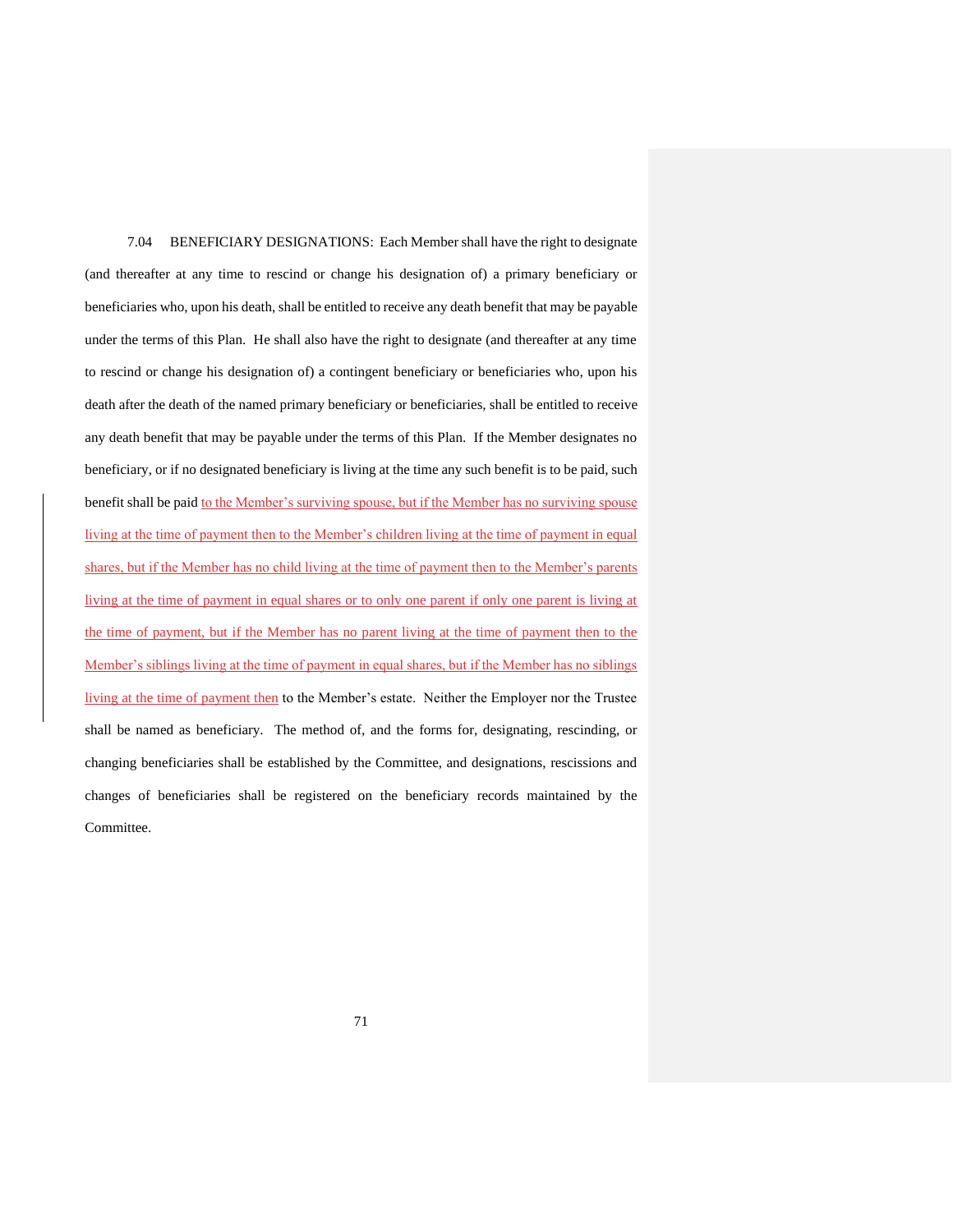### ARTICLE VIII

### MODES OF RETIREMENT BENEFIT PAYMENT

8.01 PAYMENT OF RETIREMENT BENEFIT: Except as otherwise provided for Married Members pursuant to Section 8.02, or unless an optional mode of Retirement Benefit as provided for in Section 8.04 is duly elected by a Member, the Retirement Benefit, Disability Retirement Benefit, or Deferred Vested Severance Benefit provided pursuant to the applicable Section(s) of Article V, or Section 6.01, shall be payable as provided in the following paragraph of this Section.

Each member shall receive the Retirement Benefit calculated in accordance with the applicable Section(s) of Article V, or Section 6.02 providing a monthly Retirement Benefit commencing upon his Retirement Date and terminating with the last monthly payment due prior to his death except that in the event that the Member's total Retirement Benefit payments under this Plan do not equal his total Member Contributions, his annuitant or named beneficiary shall receive the difference, in cash, between the total Member's Contributions and total Retirement Benefit payments at the Member's date of death.

8.02 PAYMENT OF RETIREMENT BENEFIT FOR MARRIED MEMBER: Solely with respect to Married Members, unless an optional mode of Retirement Benefit as provided in Section 8.04 is duly elected, or an election is made in accordance with paragraph (d) of this Section, the Retirement Benefit provided pursuant to the applicable Section(s) of Article V, or Section 6.01, shall be payable as provided under Paragraph (a), (b), or (c) following, whichever is applicable.

(a) The mode of payment to a Married Member whose Retirement Benefit commences upon his retirement on a Retirement Date, as provided for in Article IV, shall be the Actuarial Equivalent of the Retirement Benefit provided under Section 8.01 payable as an adjusted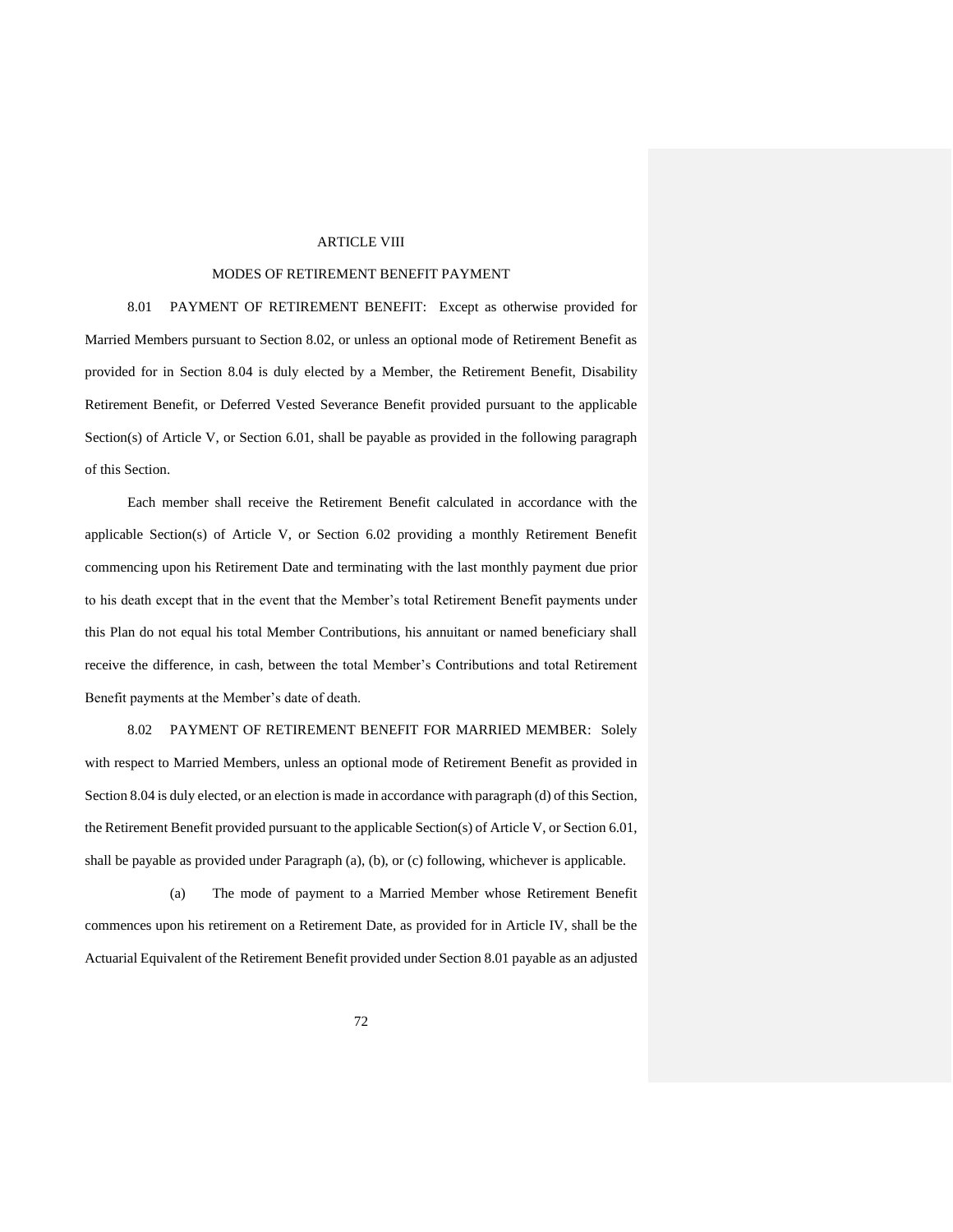monthly Retirement Benefit for such Married Member for life commencing on his Retirement Date, with the provision that fifty percent (50%) of such adjusted Retirement Benefit shall be continued to and, during the life of, his spouse, if such spouse be living at the time of death of such retired Married Member, and terminating with the last monthly payment due prior to the spouse's death.

(b) In the event of the death of a Married Member while in the employ of the Employer, following his Normal Retirement Date, the provisions of Section 7.01 and 7.02 shall apply. The Retirement Benefit shall be paid to, and during the life of, the deceased Married Member's spouse, terminating with the last monthly payment due prior to the spouse's death.

(c) The mode of payment to a Married Member who terminates his employment as provided for in Section 6.02, shall be the Actuarial Equivalent of the Retirement Benefit provided under Section 8.01, payable as an adjusted monthly Retirement Benefit for such Married Member for life commencing on a date determined in accordance with Section 8.01, with the provision that fifty percent (50%) of such adjusted Retirement Benefit shall be continued to and during the life of his spouse, if such spouse be living at the time of death of such Married Member, terminating with the last monthly payment due prior to the spouse's death. If the Married Member hereunder is not living on what would otherwise be the date a benefit is to commence under this Paragraph (c), no benefit shall be payable hereunder to the spouse. [**This Paragraph is effective for all dates before and including September 30, 2011**.]

(c) The mode of payment to a Married Member who terminates his employment as provided for in Section 6.02, shall be the Actuarial Equivalent of the Retirement Benefit provided under Section 8.01, payable as an adjusted monthly Retirement Benefit for such Married Member for life commencing on a date determined in accordance with Section 8.01, with the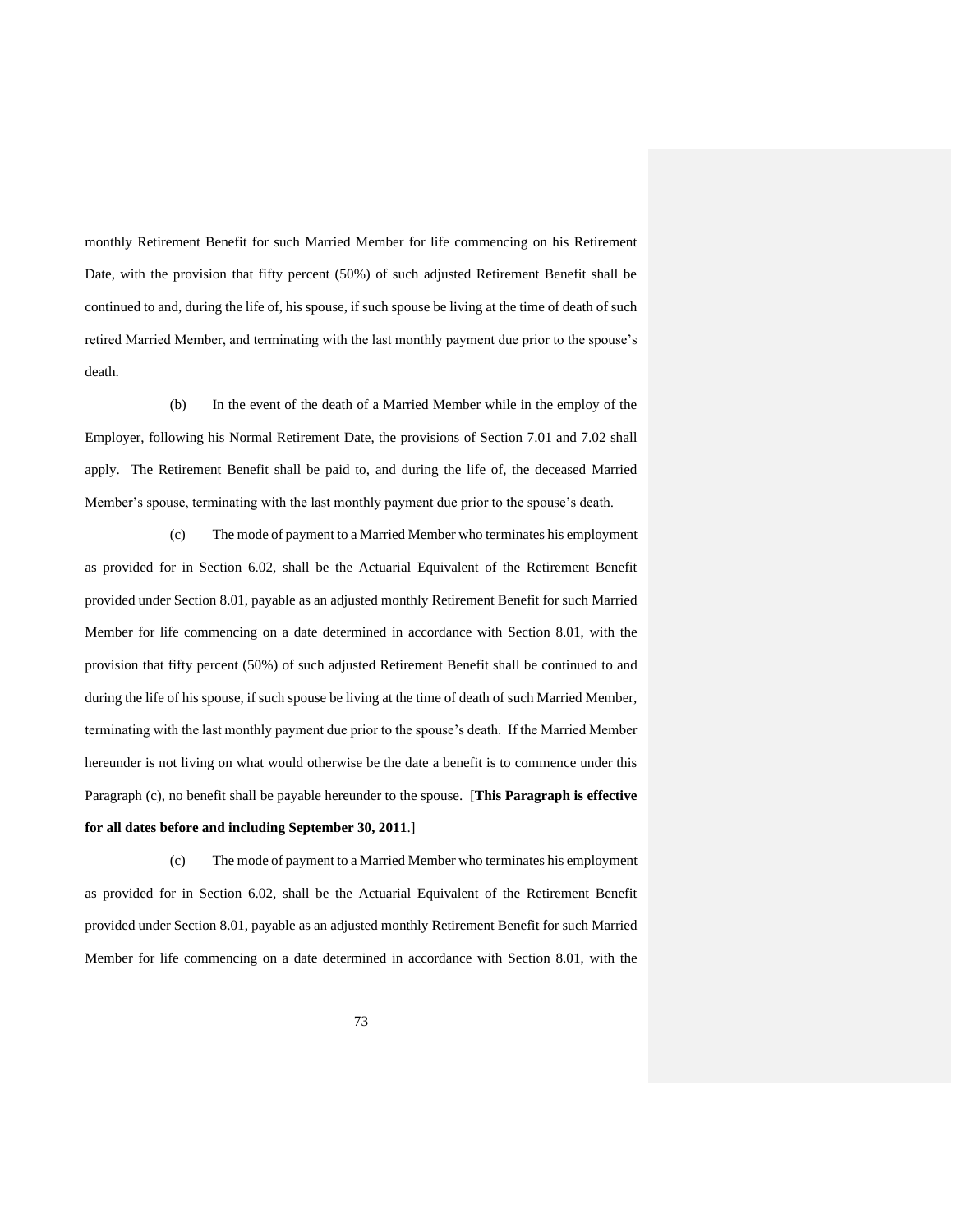provision that fifty percent (50%) of such adjusted Retirement Benefit shall be continued to and during the life of his spouse, if such spouse be living at the time of death of such Married Member, terminating with the last monthly payment due prior to the spouse's death. If the Married Member hereunder is not living on what would otherwise be the date a benefit is to commence under this Paragraph (c), then there shall be payable to the Member's spouse a Death Benefit beginning on the first day of the month coincident with or next following the date of his death. The Death Benefit shall be an amount equal to the survivor portion of the fifty percent (50%) joint and survivor annuity which is the Actuarial Equivalent at the date of the Member's death of his Accrued Retirement Benefit reduced by three percent (3%) per year from the year during which the Member's Normal Retirement Date would otherwise occur back to the year in which the Member's date of death occurs.

The Death Benefit shall be a monthly benefit and shall be payable for the life of the spouse, with no minimum number of payments guaranteed.

Notwithstanding the immediately preceding paragraph, the Member's spouse, at the spouse's election, may receive the Member's Accumulated Contributions at date of death in lieu of the monthly Death Benefit. [**This Paragraph is effective beginning October 1, 2011, and thereafter**.]

(d) The Committee shall provide the Member with the general information required pursuant to Treasury Regulation  $1.401(a)-11(c)(3)(i)$  at least one (1) year prior to the earliest date the Member will be entitled to retire on an Early Retirement Date and shall specify that any request by such Member for the more specific information required pursuant to Treasury Regulation  $1.401(a)-11(c)(3)(iii)$  must be received by the Committee prior to the Member's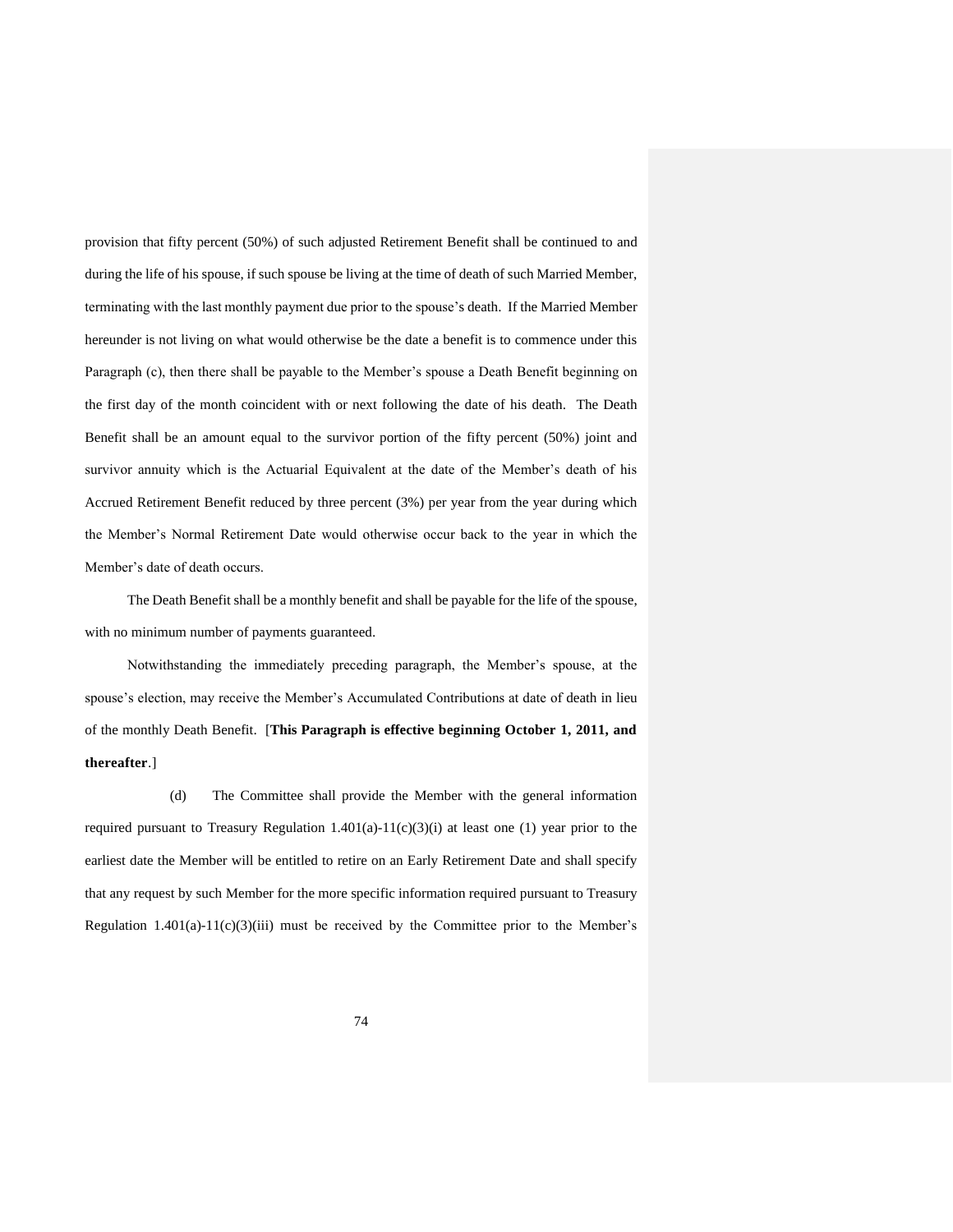Annuity Commencement Date. The Committee shall provide such specific information to the Member within thirty (30) days following receipt of the Member's request.

The Member shall have the right to elect, by written notice to the Committee at any time subsequent to receipt of the general information or specific information, to convert the Retirement Benefit otherwise payable in accordance with whichever of the foregoing Paragraphs (a), (b), (c) or (d) of this Section 8.02 is applicable to him, into an Actuarially Equivalent monthly Retirement Benefit, as provided for in the foregoing Section 8.01. Said election may, however, be revoked by such Married Member, by means of a written notice to the Committee, at any time prior to the date commencement of such payments would otherwise have begun, which revocation shall become effective on the commencement of payment of Retirement Benefits in accordance with this Section.

8.03 PRE-RETIREMENT JOINT AND SURVIVOR ANNUITY BENEFIT FOR MARRIED MEMBERS: A Married Member may elect, by written notice to the Committee at any time prior to the earliest date on which he would be eligible to retire on an Early Retirement Date, an optional Pre-Retirement Joint and Survivor Annuity Benefit, as provided for in this Section. This election shall be in addition to any election relating to the mode of Retirement Income benefit payable pursuant to Section 8.02 or Section 8.04.

The Pre-Retirement Joint and Survivor Annuity Benefit provides that in the event the death of a Married Member occurs while in the employ of the Employer following the date such benefit becomes effective as hereafter provided, and before his Normal Retirement Date, the first day of the month coincident with or next following the date on which his death occurs shall be regarded as his Retirement Date, and payment for the surviving spouse's Retirement Benefit provided for in Paragraph (a) of Section 8.02, actuarially reduced for early commencement, shall be made to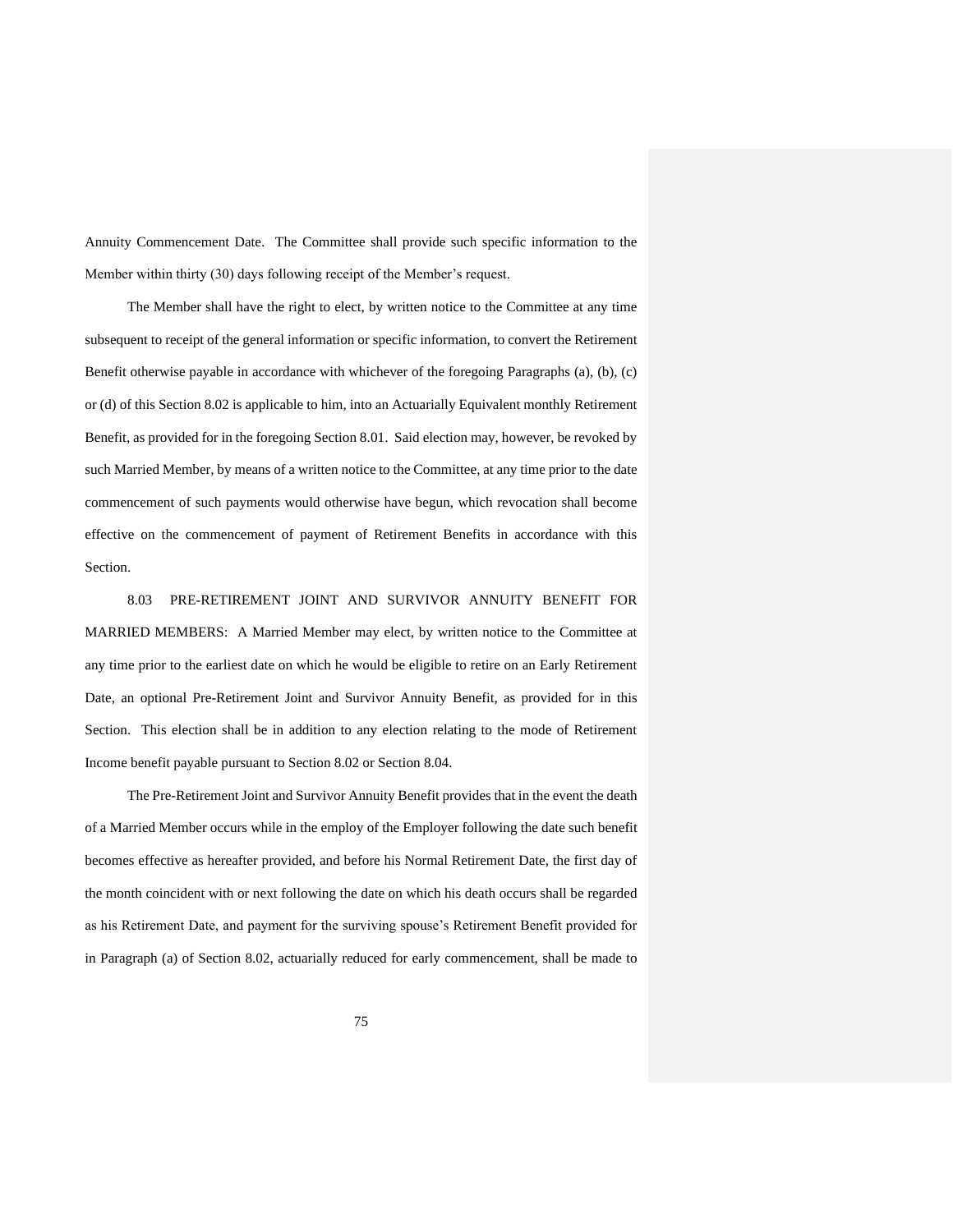and during the life of the deceased Married Member's spouse terminating with the last monthly payment due prior to the spouse's death.

If a Married Member who duly elects the Pre-Retirement Joint and Survivor Annuity Benefit herein provided retires on his Retirement Date, his Retirement Income Benefit shall be payable in accordance with the applicable provisions of Section 8.02 or Section 8.04.

Election of the Pre-Retirement Joint and Survivor Annuity Benefit by an eligible Married Member shall become effective on the earliest date on which he would be eligible to retire on an Early Retirement Date. Election of the Pre-Retirement Joint and Survivor Annuity Benefit as herein provided may be revoked by an eligible Married Member at any time by written notice to the Committee.

In the event that a Married Member who has duly elected the Pre-Retirement Joint and Survivor Annuity Benefit provided herein ceases to remain married, due to divorce or the death of his spouse subsequent to the effective date of such election, but prior to such Married Member's death or retirement on his Retirement Date, whichever shall first occur, the election of such benefit shall be cancelled as of such date, and the Member shall receive, upon retirement on his Retirement Date, the Retirement Benefit payable in accordance with Section 8.01 or Section 8.04. If such Member shall again become a Married Member, he shall be entitled to elect a Pre-Retirement Joint and Survivor Annuity Option with respect to his new spouse in accordance with the foregoing paragraphs of this Section 8.03.

8.04 OPTIONAL MODES OF RETIREMENT INCOME BENEFIT: In lieu of the applicable mode of Retirement Benefit provided for in Section 8.01 or 8.02, a Member shall have the right, to the extent provided in the following paragraph, to convert his Retirement Benefit into one of the optional forms of benefit provided below. Notwithstanding the option selected, in the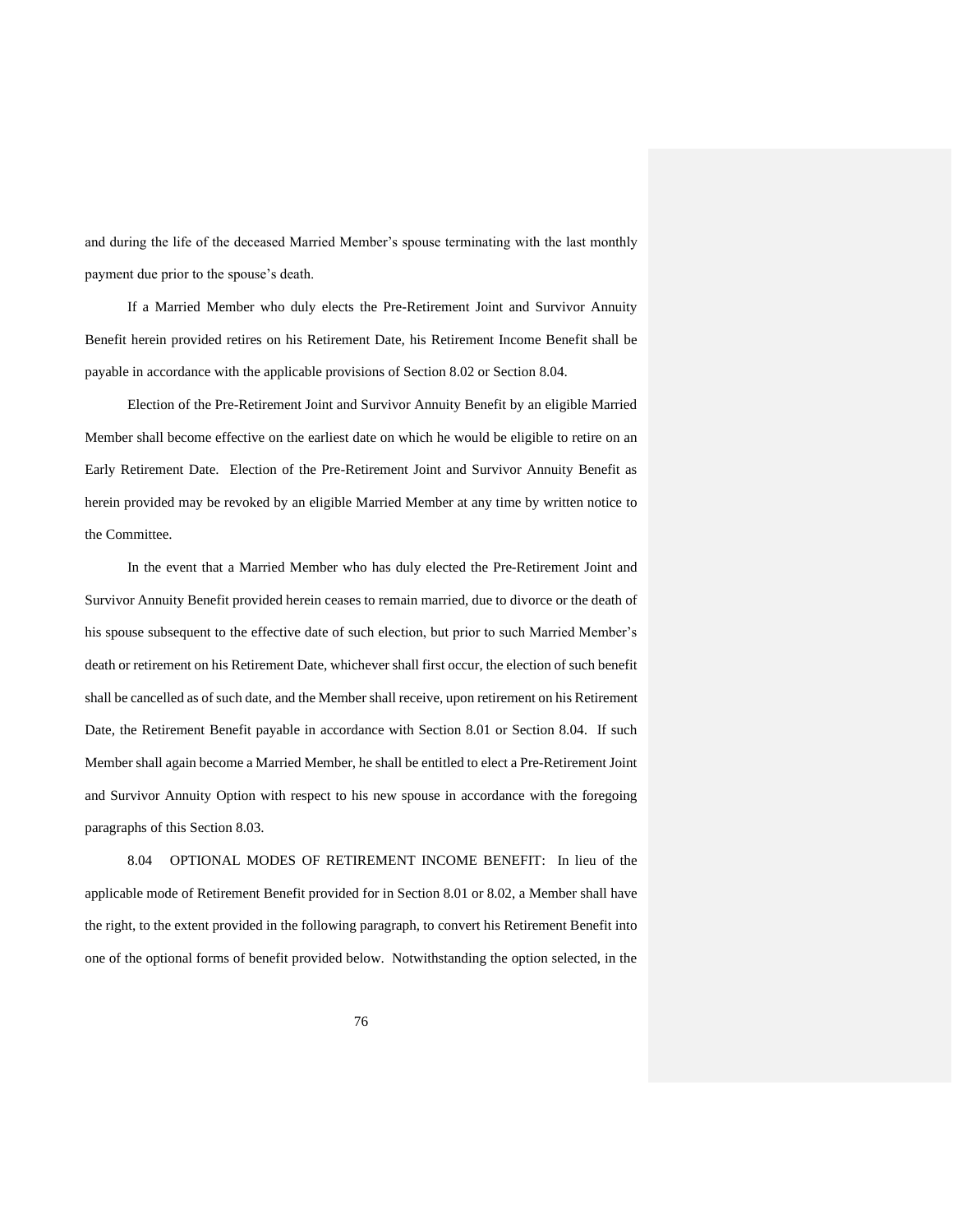event that the total Retirement Benefit payments under this plan do not equal his total Member Contributions, then his named beneficiary, or his estate, if his named beneficiary is not surviving, shall receive the difference in cash, between the Member's Contributions and the total benefit payments at the Member's date of death.

To become effective, the election of an Option must be approved by the Committee. An Option may be elected by a Member prior to the earlier of the first payment of his Retirement Benefit to him or his Normal Retirement Date, by the proper application of the Member, subject to such rules and conditions uniformly and consistently applied as the Committee may prescribe. In the event that an Option has been duly elected, a Member may rescind the election, and may make any change he desires to be made in the terms of the Option or the effective date of the Option, with the written consent of the Committee. At the time a Member elects an Option, or any later date, the Committee may require evidence of the date of birth of the designated contingent annuitant.

Option 1: An adjusted monthly Retirement Benefit commencing upon his Retirement Date and terminating with the last monthly payment due prior to his death.

Option 2: An adjusted monthly Retirement Benefit for himself with the provision that one hundred percent (100%) of such adjusted Retirement Benefit shall be continued to and during the life of his designated contingent annuitant, if such designated contingent annuitant be living at the time of death of the Retired Member.

Option 3: An adjusted monthly Retirement Benefit for himself with the provision that seventy-five percent (75%), sixty-six and two-thirds percent (66-2/3%) or fifty percent (50%) of such adjusted Retirement Benefit shall be continued to and during the life of his designated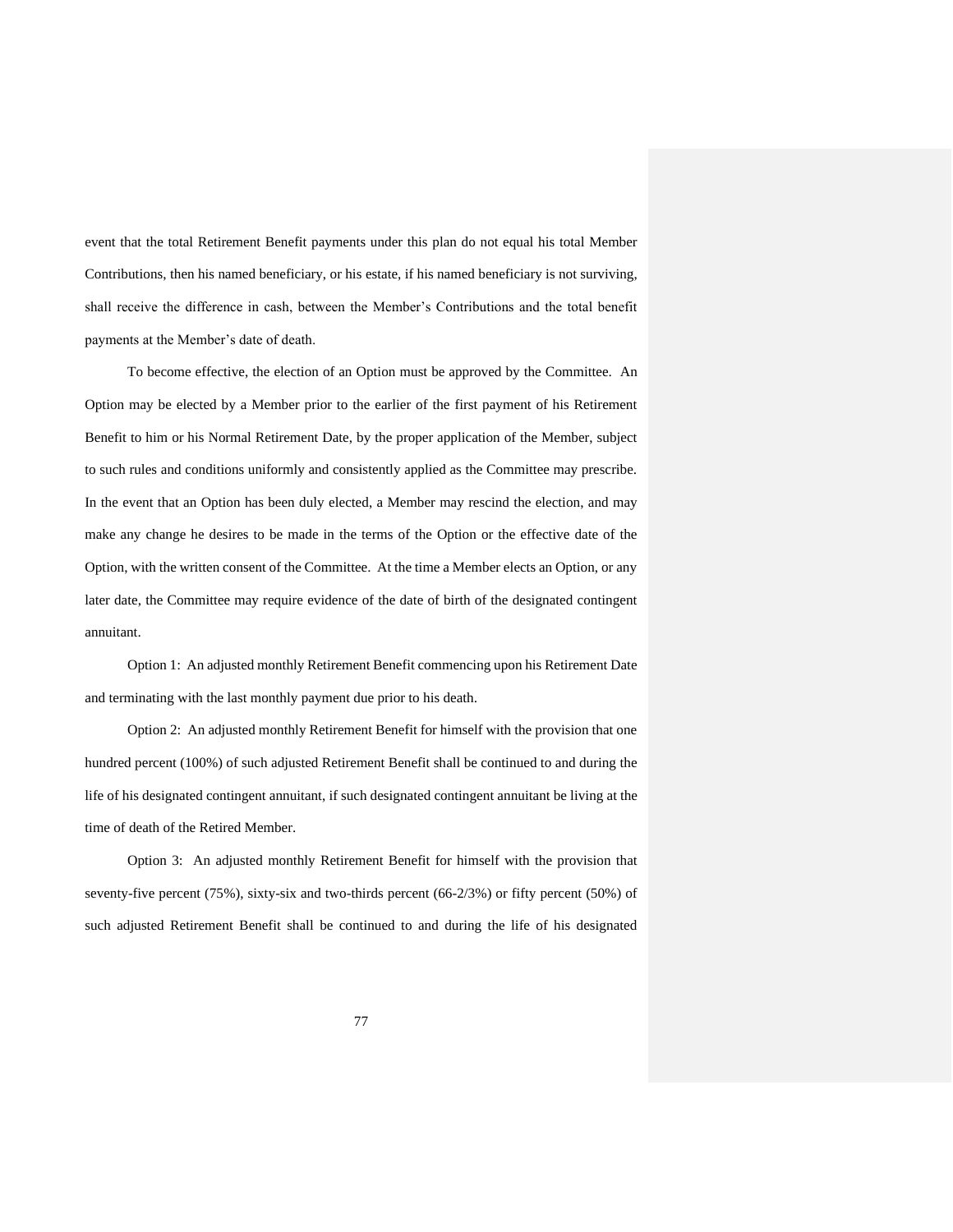contingent annuitant, if such designated contingent annuitant be living at the time of death of the Retired Member.

Option 4: An adjusted monthly Retirement Benefit for himself payable as long as he lives, but guaranteed for a period of five (5), ten (10), fifteen (15), or twenty (20) years beginning on the date Retirement Benefit payments commence. If a Retired Member dies before the expiration of the period certain, payment shall be continued to a designated beneficiary.

Option 5: An adjusted monthly Retirement Benefit for himself with the provision that one hundred percent (100%) of such adjusted Retirement Benefit shall be continued to and during the life of his designated contingent annuitant, if such designated contingent annuitant be living at the time of death of the Retired Member; provided however, that in the event that the designated contingent annuitant predeceases the Retired Member, then commencing effective as of the date the Retired Member both (a) notifies the Plan Administrator of the death of the contingent annuitant and (b) provides to the Plan Administrator such documentation of the death of the contingent annuitant as the Plan Administrator requires, the amount of the monthly Retirement Benefit payable to the Retired Member shall be increased to an amount commencing after the death of the contingent annuitant which shall be equal to the Retirement Benefit which would have been payable to the Retired Member had the Retired Member not elected this Option 1.

8.05 ACTUARIAL EQUIVALENCE: The Retirement Benefit payable under any Option shall be of Actuarial Equivalent value to the Retirement Benefit otherwise payable pursuant to Section 8.01. Equivalent actuarial value shall be based on the percentage of Retirement Benefit to be continued to the surviving contingent annuitant and the ages of both the Member and his designated contingent annuitant, or on the period certain elected and the age of the Member, and shall be as defined in Section 1.05.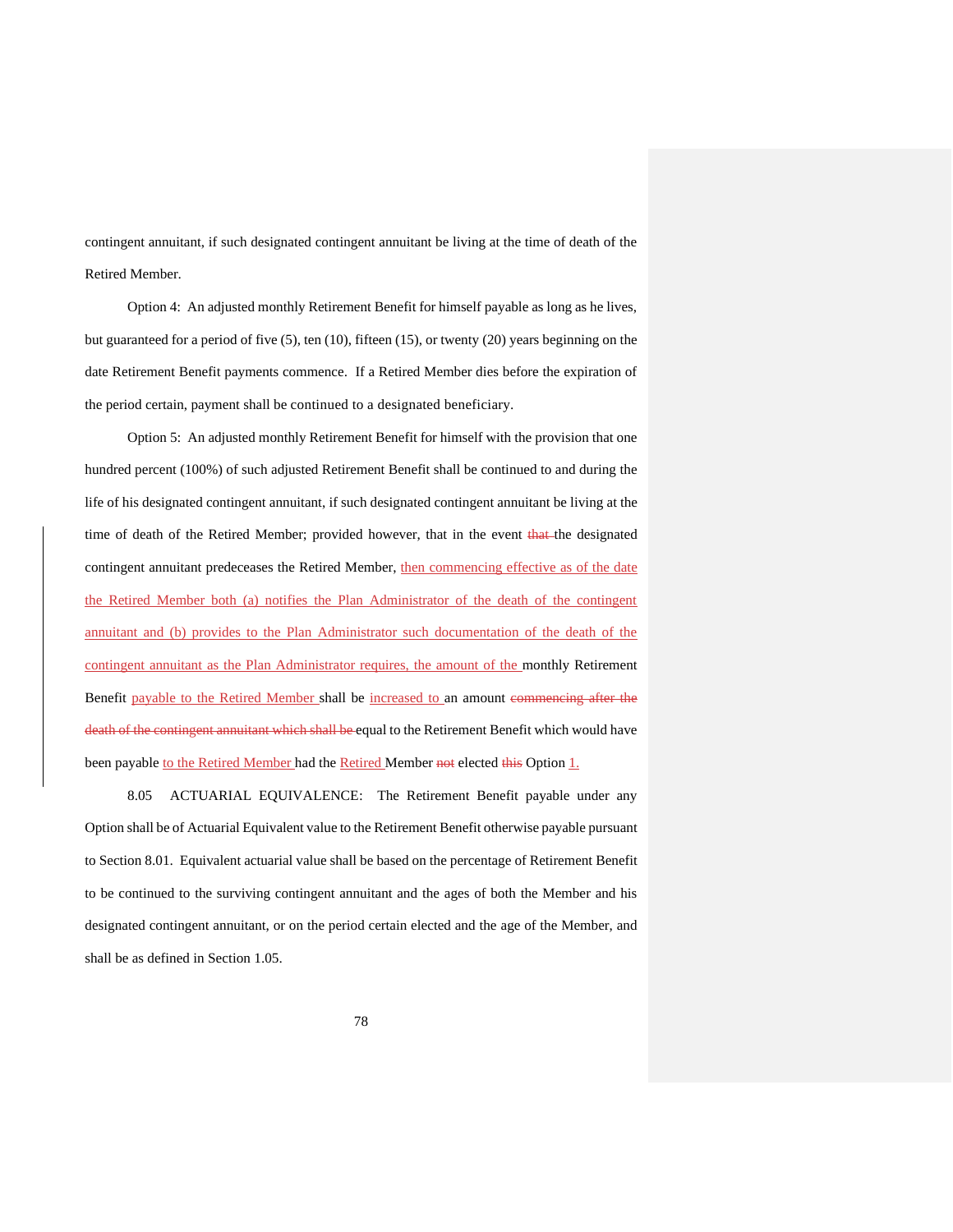8.06 EFFECT OF DEATH UPON CERTAIN OPTIONS: Election of Options 1, 2, 3, and 5 shall be null and void in the event the death of either the Member or his designated contingent annuitant precedes the Member's Normal Retirement Date or the date on which his Retirement Benefit is to commence, if earlier. Election of Option 4 shall be null and void in the event the death of the Member precedes his Normal Retirement Date or the date on which his Retirement Benefit is to commence, if earlier.

8.07 LATE RETIREMENT: A Member who defers retirement in accordance with the provision of Section 4.03, shall, beginning on his Late Retirement Date, receive the Retirement Benefit payable under Options 1, 2, 3, 4 or 5, if duly elected, calculated in accordance with Section 5.03.

If a Member who has elected Option 1, 2, 3, or 5 should die after his Normal Retirement Date but before his Late Retirement Date, payment of the Retirement Benefit shall commence to be made to the designated contingent annuitant, if surviving, or the designated beneficiary (as the case may be, in accordance with the terms of the Member's election) commencing on the first day of the month next following the Member's death.

If the death of the designated contingent annuitant under Option 1, 2, 3, or 5 occurs subsequent to the Member's Normal Retirement Date but prior to his Late Retirement Date, the election of the Option shall be deemed to be still in effect if another option has not been elected, and the Member shall receive, commencing at his Late Retirement Date, the adjusted Retirement Benefit payable in accordance with his election of such Option.

In the event the election of an Option is made after the Member has attained his Normal Retirement Age, the Actuarial Equivalent value shall be based as if the Member elected the Option on his Normal Retirement Age.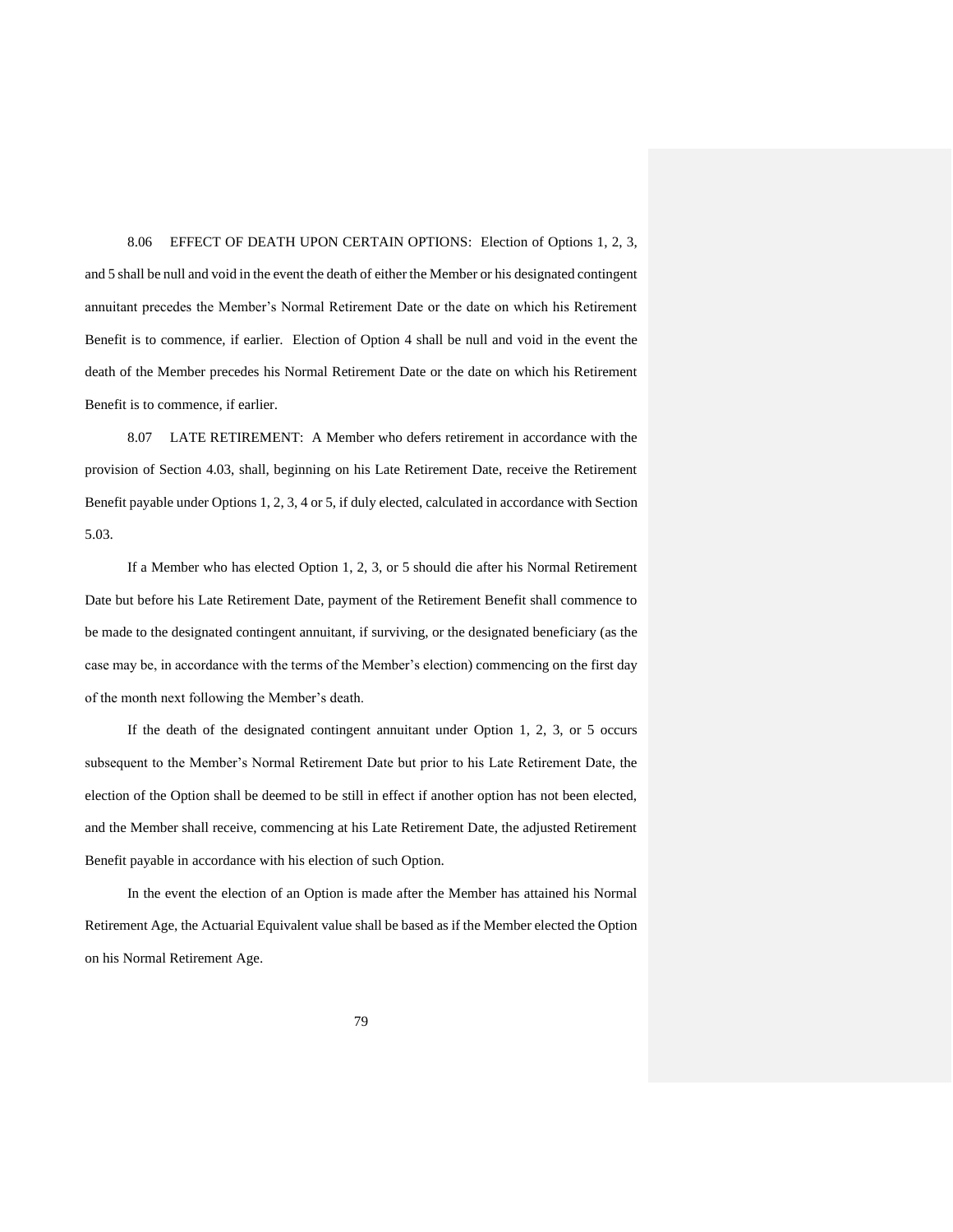8.08 COMMITTEE CONSENT ON BENEFIT PAYOUT: The Committee may consent to the payment of Retirement Benefits on any basis provided under this Article VIII provided that such payment shall be of Actuarial Equivalent value to the Retirement Benefit otherwise payable pursuant to Section 8.01. Under no circumstances, however, shall consent be given to the election of any Option whereby the present value of payments to a beneficiary, other than a Member's spouse, equal fifty (50%) percent or more of the present value of the benefits payable to both the Member and his beneficiary.

8.09 LUMP SUM PAYOUT PROHIBITED: No member shall receive payment of his benefit in a lump sum amount, except as provided in Sections 5.10 and 6.03. However, a Member whose employment shall become terminated for reasons other than retirement, disability or death after the completion of ten (10) years of Service may elect to receive the amount of his Accumulated Contributions in a lump sum payment upon termination of Service. If the Member elects to receive such lump sum payment upon termination, any Accrued Retirement Benefit Derived from Employer Contributions shall be cancelled, and he shall not be entitled to any further benefits under the Plan. [**This Section effective before and including September 30, 2007**.]

8.09 LUMP SUM PAYOUT PROHIBITED: No Member shall receive payment of his benefit in a lump sum amount, except as provided in Sections 5.10, 6.02 and 6.03. However, a Member whose employment shall become terminated for reasons other than retirement, disability or death after the completion often (10) years of Service may elect to receive the amount of his Accumulated Contributions in a lump sum payment upon termination of Service. If the Member elects to receive such lump sum payment upon termination, any Accrued Retirement Benefit Derived from.--Employer Contributions shall be cancelled, and he shall not be entitled to any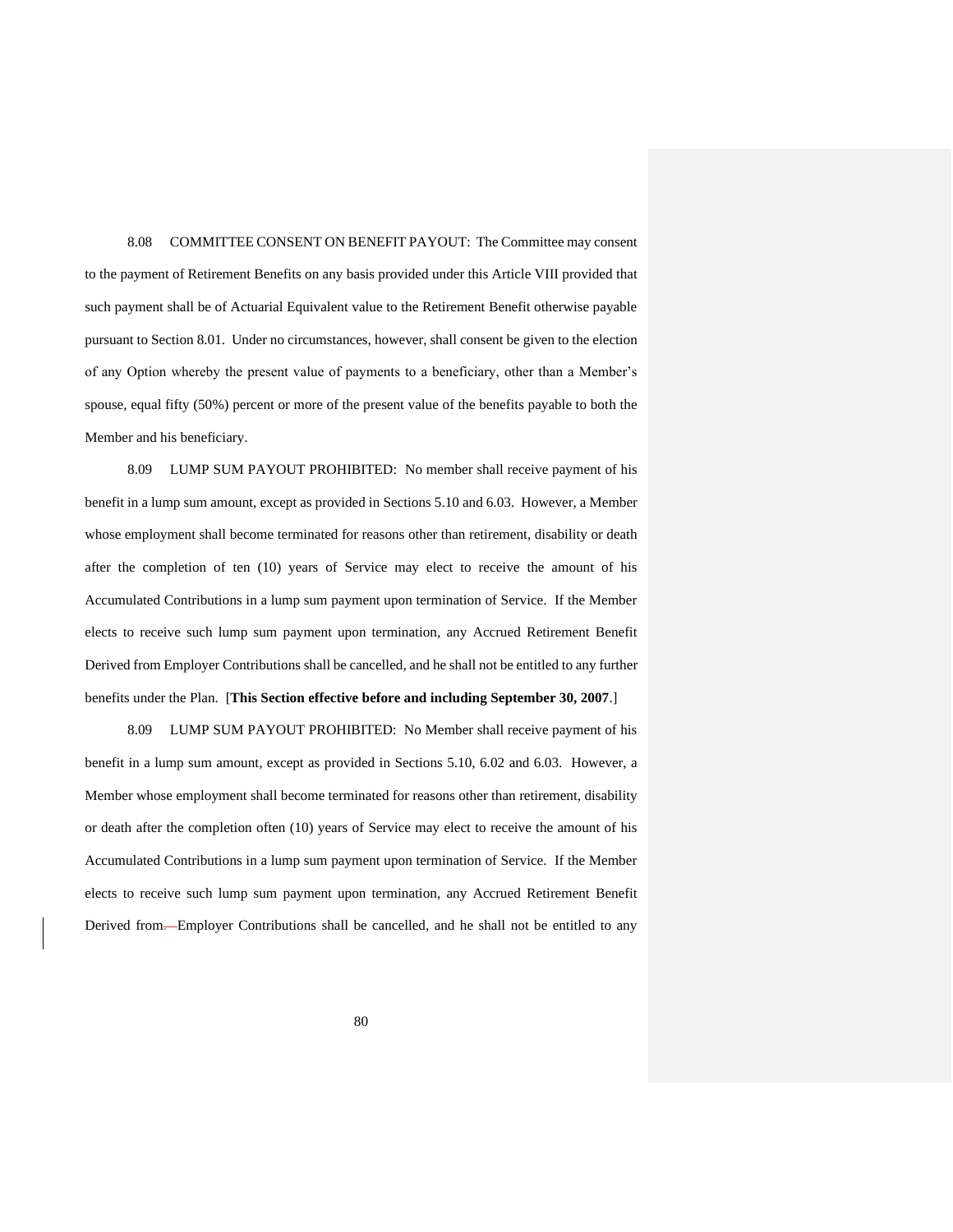further benefits under the Plan. [**This Section is effective beginning October 1, 2007, and thereafter**.]

8.10 REQUIRED DISTRIBUTIONS: The entire interest of each Member (i) shall be distributed not later than the Required Beginning Date, or (ii) shall be distributed, beginning not later than the required beginning date, in accordance with regulations prescribed by the Secretary of the Treasury, over the life of such Member or over the lives of such Member and a designated beneficiary (or over a period not extending beyond the life expectancy of such Member or the life expectancy of such Member and a designated beneficiary). The "Required Beginning Date" means April 1 of the calendar year following the later of (i) the calendar year in which the Member attains age seventy and one-half  $(70<sup>1</sup>/2)$ , or (ii) the calendar year in which the Member retires.

Where distributions have begun over the life of a Member or over the lives of such Member and a designated beneficiary (or over a period not extending beyond the life expectancy of such Member or the life expectancy of such Member and a designated beneficiary) and the Member dies before his entire interest has been distributed to him, the remaining portion of such interest will be distributed at least as rapidly as under the method of distribution being used as of the date of his death. If a Member dies before distributions (as described in the preceding sentence) have begun, the entire interest of the Member shall be distributed within five (5) years after the death of such Member.

The last sentence of the preceding paragraph shall not apply if any portion of the Member's interest is payable to (or for the benefit of) a designated beneficiary; such portion will be distributed over the life of such designated beneficiary (or over a period not extending beyond the life expectancy of such beneficiary), and such distributions begin  $\frac{1}{100}$  later than one (1) year after the date of the Member's death or such later date as the Secretary of the Treasury may by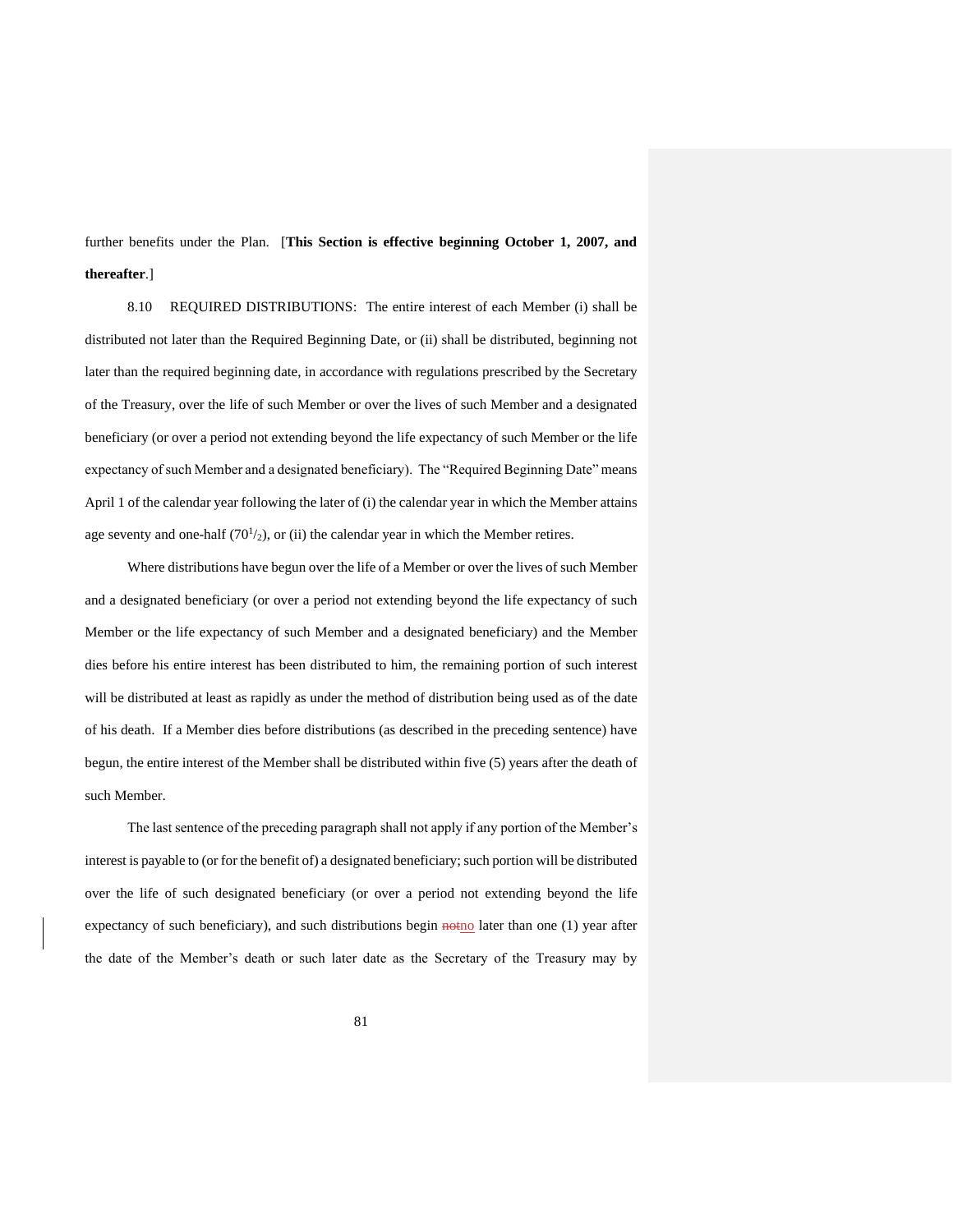regulations prescribe. If the designated beneficiary referred to in this paragraph is the surviving spouse of the Member, distributions shall begin on a date no later than the date on which the Member would have attained age seventy and one-half  $(70<sup>1</sup>/2)$ . If such surviving spouse dies before payments are required to commence, then this paragraph shall be applied as if the surviving spouse were the Member. [**This Section is effective for all dates before and including December 31, 1998**.]

8.11 TIME LIMIT FOR REQUIRED DISTRIBUTIONS: All distributions must comply with  $\S\S 401(a)(9)$  and  $401(a)(14)$  of the Code and their Regulations. The distribution must be made no later than the EARLIER of the date required by subsectionparagraph (a) or (b) if the Member has not died.

(a) SECTION 401(a)(9): Commencing January 1, 1999, each Member must begin receiving a distribution under the Plan on or before April 1st of the calendar year following the later of the calendar year in which the Member retires or attains age  $70<sup>-1</sup>/2$  in the amount required by §401(a)(9) of the Code and its Regulations. Until that date, a Member may elect to begin receiving distributions or receive his distribution on the April 1st of the calendar year following the calendar year in which he attains age 70 $\frac{1}{2}$ , even though he has not retired, in the amount required by  $\S 401(a)(9)$  of the Code and its Regulations. Without regard to the above rules, if a member made a designation before January 1, 1984, which complied with §401(a)(9) of the Code before its amendment by the Tax Reform Act of 1984, the distribution does not have to be made until the time described in the designation, if later.

(b) SECTION 401(a)(14): The distribution must be made to the Member on or before the 60th day after the latest of the end of the Plan Year in which the Member attains his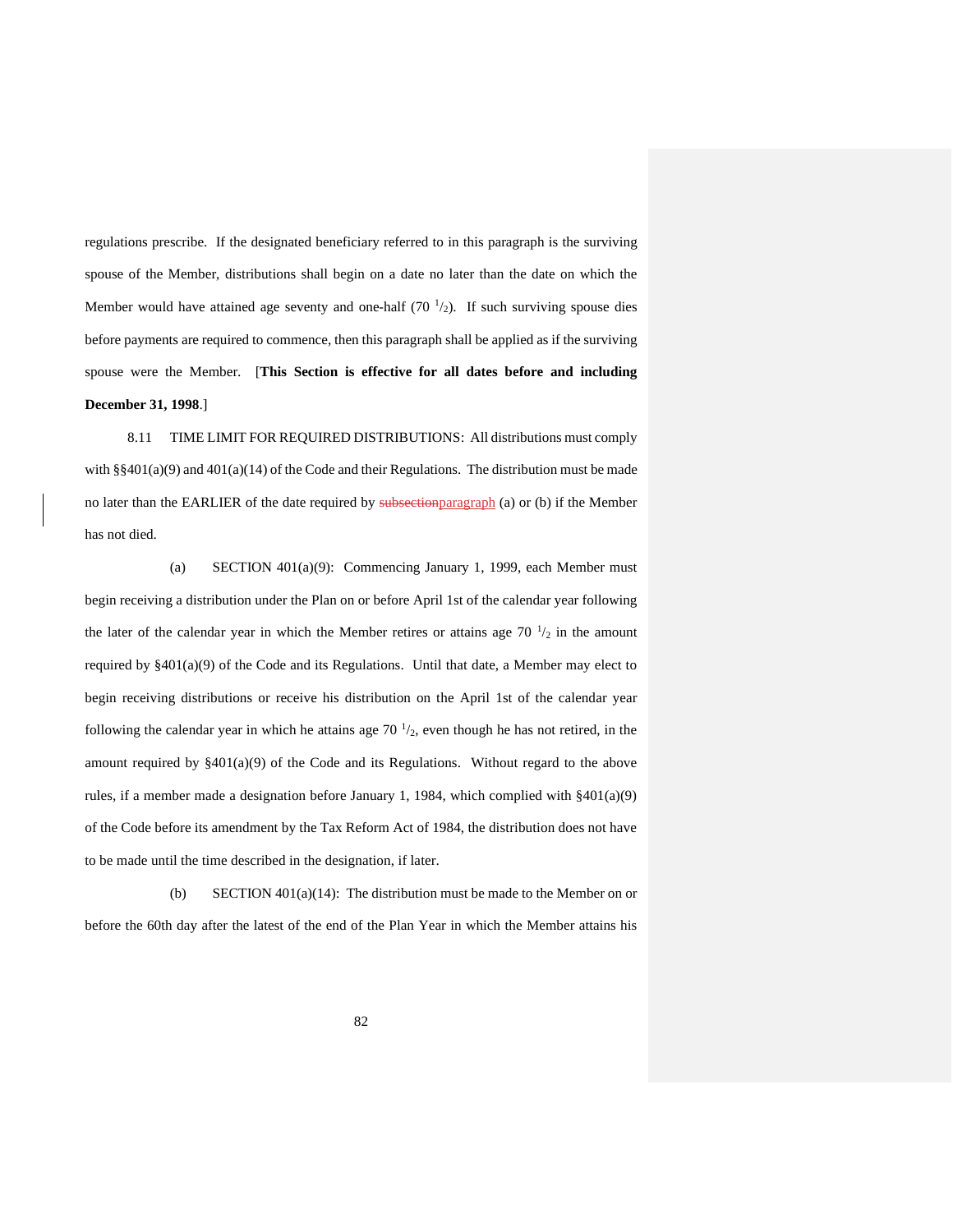Normal Retirement Age, attains the 10th anniversary of the year in which he began participation or terminates employment with the Employer unless the Member consents to a later time.

If the Member has died and a portion of the Member's benefit is payable to a designated Beneficiary, the payment must be made not later than one year after the Member's death. If the surviving spouse is the Beneficiary, the payment may be delayed so as to be made on the date on which the Member would have attained age  $70<sup>1</sup>/2$ . If payment is postponed and the surviving spouse dies before payment is made, the surviving spouse shall be treated as the Member for purposes of this Section. [**This Section is effective beginning January 1, 1999, and thereafter**.]

8.12 MINIMUM DISTRIBUTION REQUIREMENTS:

GENERAL RULES:

(a) Effective Date. The provisions of this Section shall apply for purposes of determining required minimum distributions for calendar years beginning with the 2003 calendar year.

(b) Precedence. The requirements of this Section will take precedence over any inconsistent provisions of the Plan.

(c) Requirements of Treasury Regulations Incorporated. All distributions required under this Section will be determined and made in accordance with the Treasury Regulations under Section 401(a)(9) of the Internal Revenue Code of 1986, as amended.

(d) TEFRA Section 242(b)(2) Elections. Notwithstanding the other provisions of this Section, other than Section 8.12(c), distributions may be made under a designation made before January 1, 1984, in accordance with Section  $242(b)(2)$  of the Tax Equity and Fiscal Responsibility Act (TEFRA), and the provisions of the Plan that relate to Section 242(b)(2) of TEFRA. [**This Section is effective beginning January 1, 2003, and thereafter**.]

83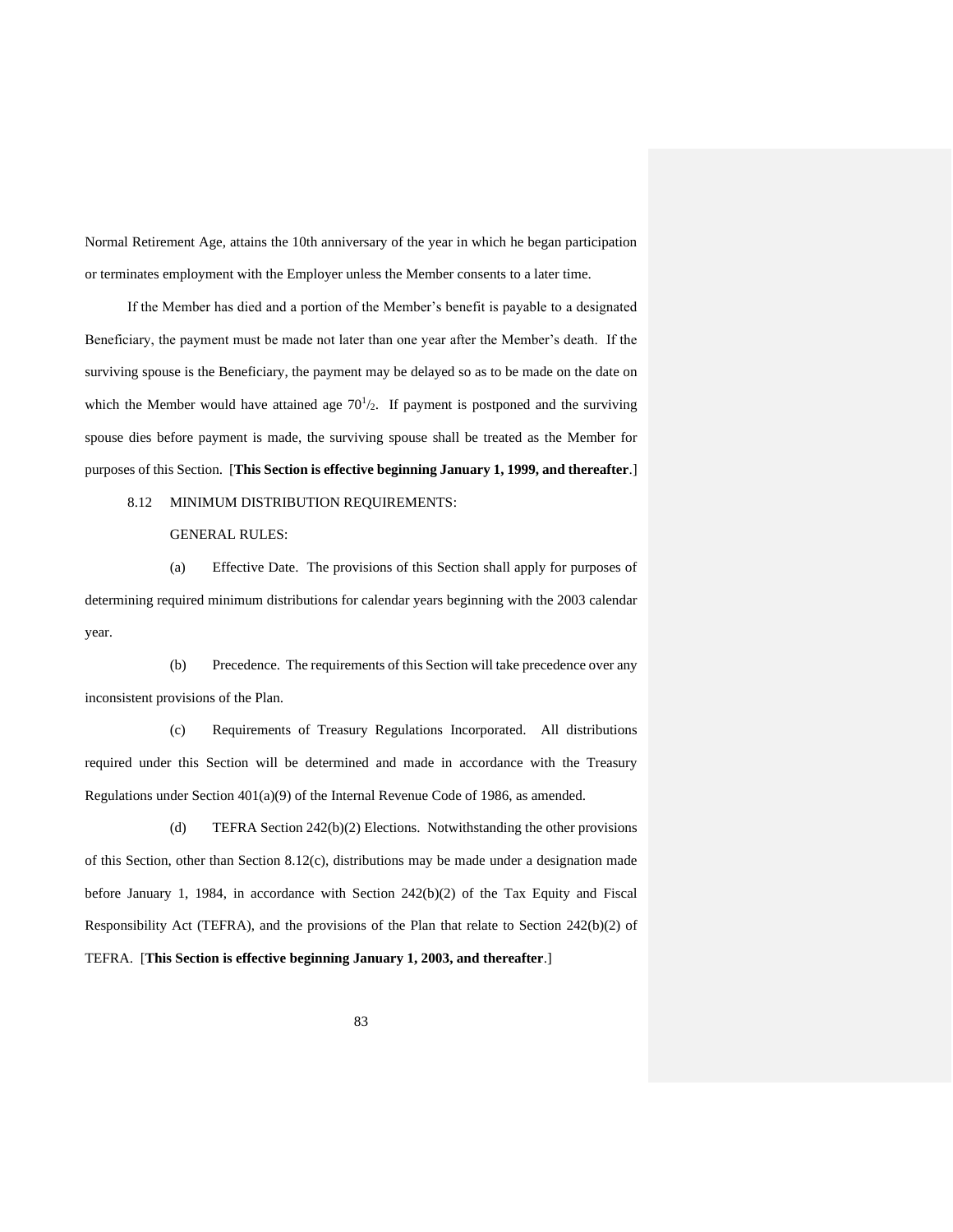#### 8.13 TIME AND MANNER OF DISTRIBUTION:

(a) REQUIRED BEGINNING DATE: The Member's entire interest will be distributed, or begin to be distributed, to the Member no later than the Member's required beginning date.

(b) DEATH OF MEMBER BEFORE DISTRIBUTIONS BEGIN: If the Member dies before distributions begin, the Member's entire interest will be distributed, or begin to be distributed, no later than as follows:

(1) If the Member's surviving spouse is the Member's sole designated beneficiary, then distributions to the surviving spouse will begin by December 31 of the calendar year immediately following the calendar year in which the Member died, or by December 31 of the calendar year in which the Member would have attained age 70 IA, if later.

(2) If the Member's surviving spouse is not the Member's sole designated beneficiary, then distributions to the designated beneficiary will begin by December 31 of the calendar year immediately following the calendar year in which the Member died.

(3) If there is no designated beneficiary as of September 30 of the year following the year of the Member's death, the Member's entire interest will be distributed by December 31 of the calendar year containing the fifth anniversary of the Member's death.

(4) If the Member's surviving spouse is the Member's sole designated beneficiary and the surviving spouse dies after the Member but before distributions to the surviving spouse begin, this Section 8.13 will apply as if the surviving spouse were the Member.

For purposes of this Section and Section 8.16, distributions are considered to begin on the Member's required beginning date (or, if Section 8.13 (b)(4) applies, the date distributions are required to begin to the surviving spouse under Section 8.13 (b)(1).) If annuity payments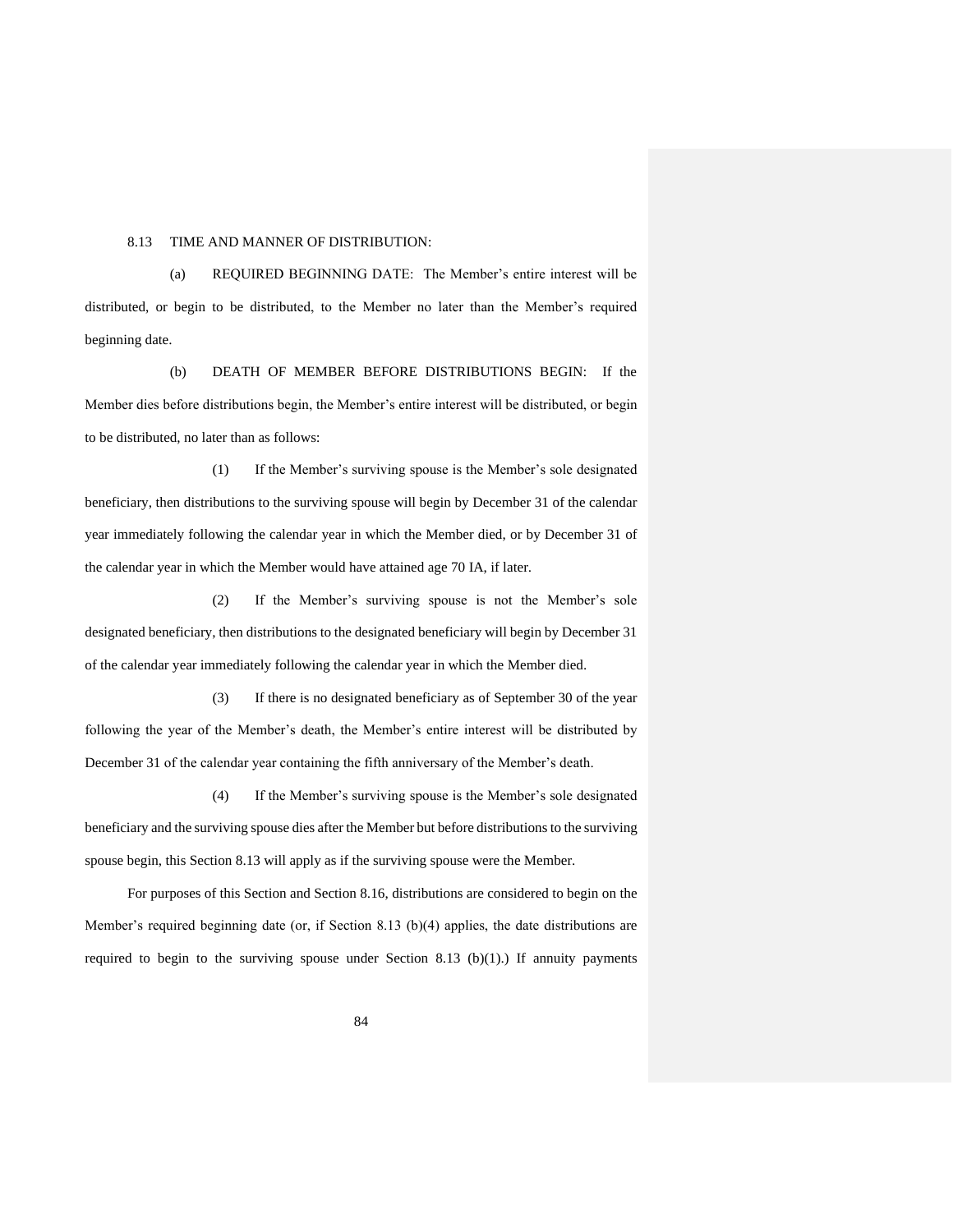irrevocably commence to the Member before the Member's required beginning date (or to the Member's surviving spouse before the date distributions are required to begin to the surviving spouse under Section 8.13(b)(1)), the date distributions are considered to begin is the date distributions actually commence.

(c) FORM OF DISTRIBUTION: Unless the Member's interest is distributed in the form of an annuity purchased from an insurance company or in a single sum on or before the required beginning date, as of the first distribution calendar year distributions will be made in accordance with Sections 8.14, 8.15 and 8.16. If the Member's interest is distributed in the form of an annuity purchased from an insurance company, distributions thereunder will be made in accordance with the requirements of Section  $401(a)(9)$  of the Internal Revenue Code and the Treasury Regulations. Any part of the Member's interest which is in the form of an individual account described in Section  $414(k)$  of the Code will be distributed in a manner satisfying the requirements of Section  $401(a)(9)$  of the Code and the Treasury Regulations that apply to individual accounts. [**This Section is effective beginning January 1, 2003, and thereafter**.]

## 8.14 DETERMINATION OF AMOUNT TO BE DISTRIBUTED EACH YEAR:

(a) GENERAL ANNUITY REQUIREMENTS: If the Member' s interest is paid in the form of annuity distributions under the Plan, payments under the annuity will satisfy the following requirements:

(1) The annuity distributions will be paid in periodic payments made at intervals not longer than one (1) year;

(2) The distribution period will be over a life (or lives) or over a period certain not longer than the period described in Section 8.15 or 8.16;

85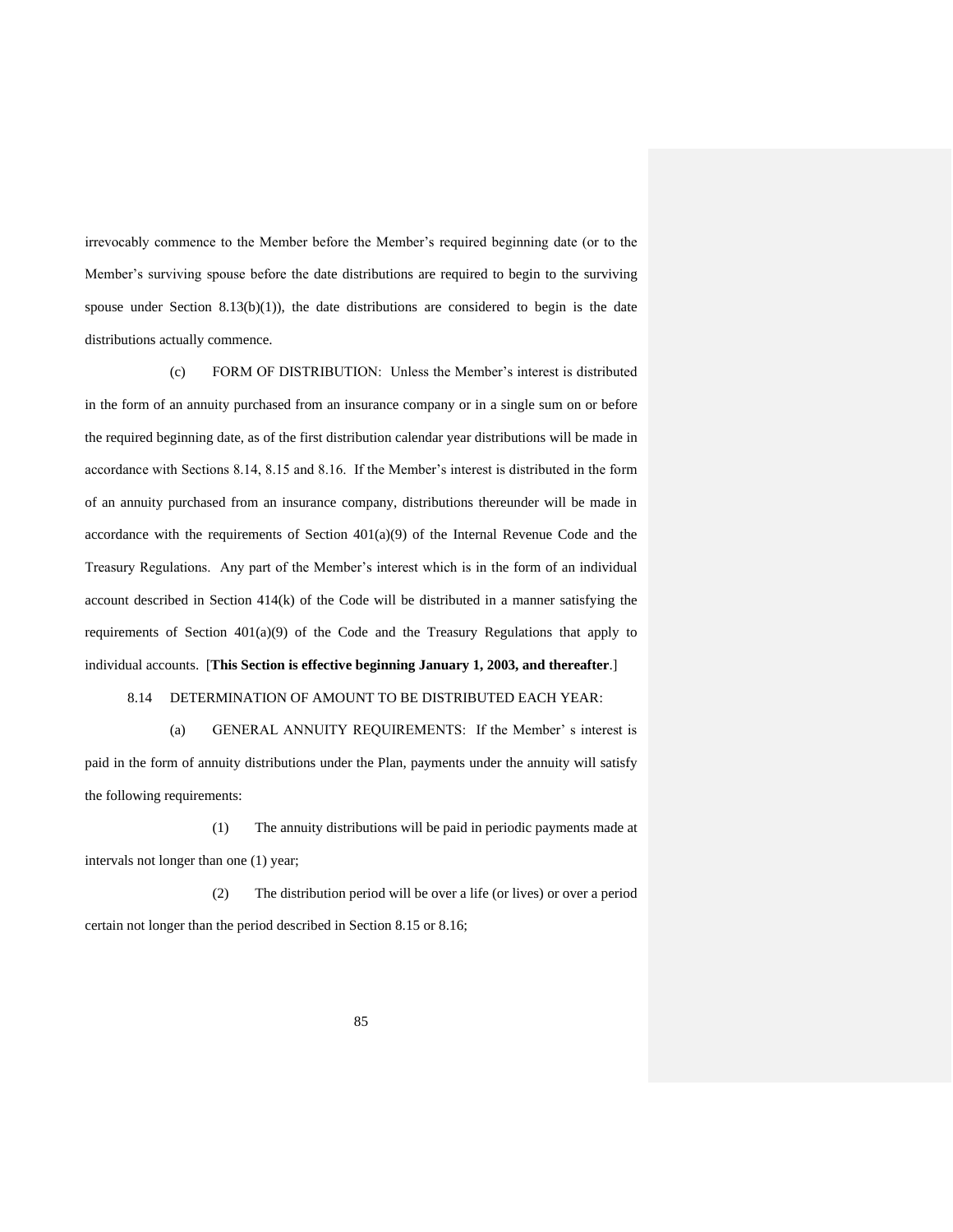(3) Once payments have begun over a period certain, the period certain will not be changed even if the period certain is shorter than the maximum permitted;

(4) Payments will either be non -increasing or increase only as follows: ((a)) by an annual percentage increase that does not exceed the annual percentage increase in a cost-of-living index that is based on prices of all items and issued by the Bureau of Labor Statistics;

((b)) to the extent of the reduction in the amount of the Member's payments to provide for a survivor benefit upon death, but only if the beneficiary whose life was being used to determine the distribution period described in Section 8.15 dies or is no longer the Member's beneficiary pursuant to a Qualified Domestic Relations Order (QDRO) within the meaning of Section 414(p) of the Internal Revenue Code;

((c)) to provide cash refunds of employee contributions upon the Member's death; or

((d)) to pay increased benefits that result from a Plan amendment.

(b) AMOUNT REQUIRED TO BE DISTRIBUTED BY REQUIRED BEGINNING DATE: The amount that must be distributed on or before the Member's required beginning date (or, if the Member dies before distributions begin, the date distributions are required to begin under Section 8.13 (a) or (b)) is the payment that is required for one payment interval. The second payment need not be made until the end of the next payment interval ends in the next calendar year. Payment intervals are the periods for which payments are received, e.g., bi-monthly, monthly, semi-annually or annually. All of the Member's benefit accruals as of the last day of the first distribution calendar year will be included in the calculation of the amount of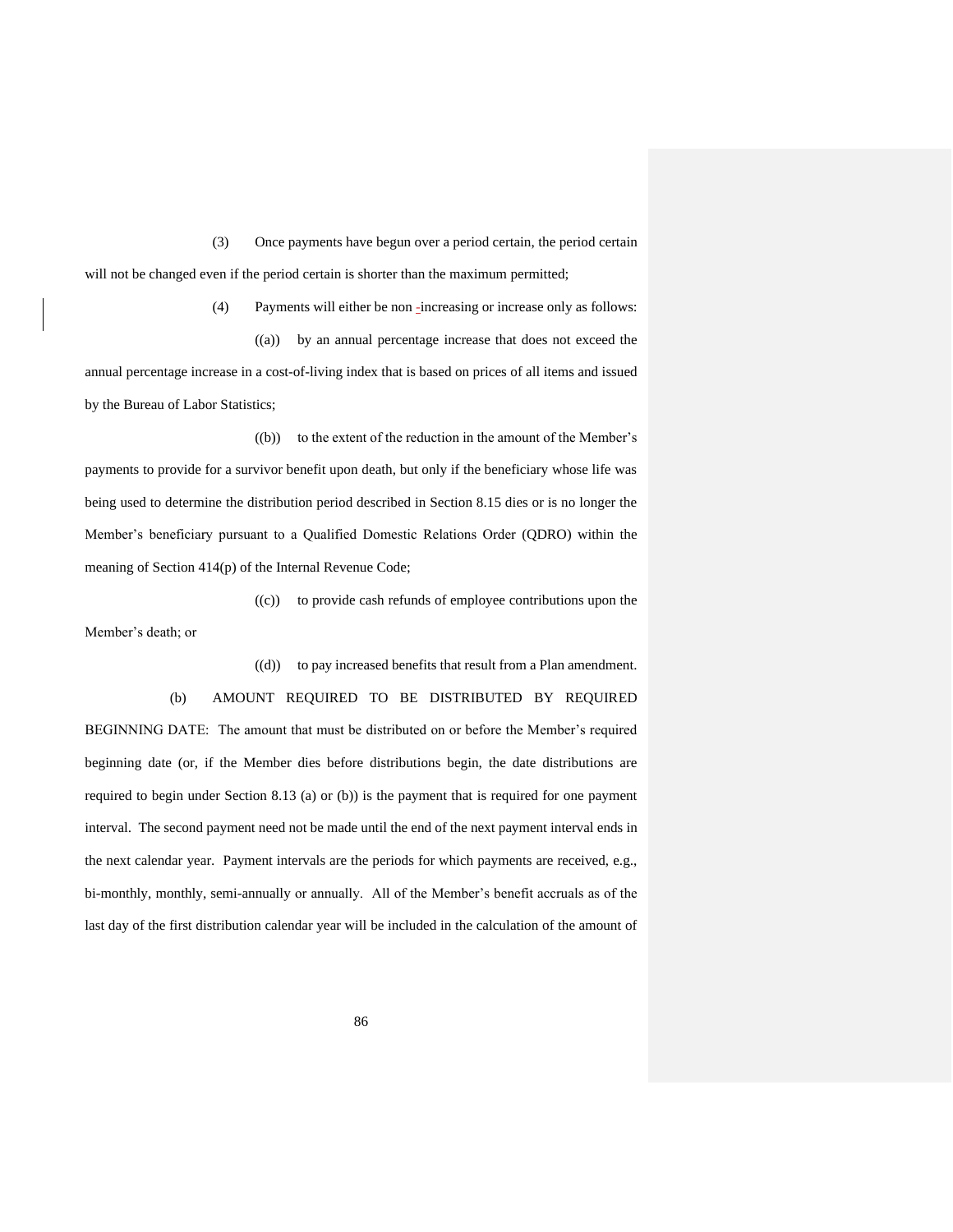the annuity payments for payment intervals ending on or after the Member's required beginning date.

(c) ADDITIONAL ACCRUALS AFTER FIRST DISTRIBUTION CALENDAR YEAR: Any additional benefits accruing to the Member in a calendar year after the first distribution calendar year will be distributed beginning with the first payment interval ending in the calendar year immediately following the calendar year in which such amount accrues. [**This Section is effective beginning January 1, 2003, and thereafter**.]

8.15 REQUIREMENTS FOR ANNUITY DISTRIBUTIONS THAT COMMENCE DURING MEMBER'S LIFETIME:

(a) JOINT LIFE ANNUITIES WHERE THE BENEFICIARY IS NOT THE MEMBER'S SPOUSE: If the Member's interest is being distributed in the form of a joint and survivor annuity for the joint lives of the Member and a nonspouse beneficiary, annuity payments to be made on or after the Member's required beginning date to the designated beneficiary after the Member's death must not at any time exceed the applicable percentage of the annuity payment for such period that would have been payable to the Member using the table set forth in  $Q&A-2$  of Section 1.401(a)(9)-6T of the Treasury Regulations. If the form of distribution combines a joint and survivor annuity for the joint lives of the Member and a nonspouse beneficiary and a period certain annuity, the requirement in the preceding sentence will apply to annuity payments to be made to the designated beneficiary after the expiration of the period certain.

(b) PERIOD CERTAIN ANNUITIES : Unless the Member's spouse is the sole designated beneficiary and the form of distribution is a period certain and no life annuity, the period certain for an annuity distribution commencing during the Member's lifetime may not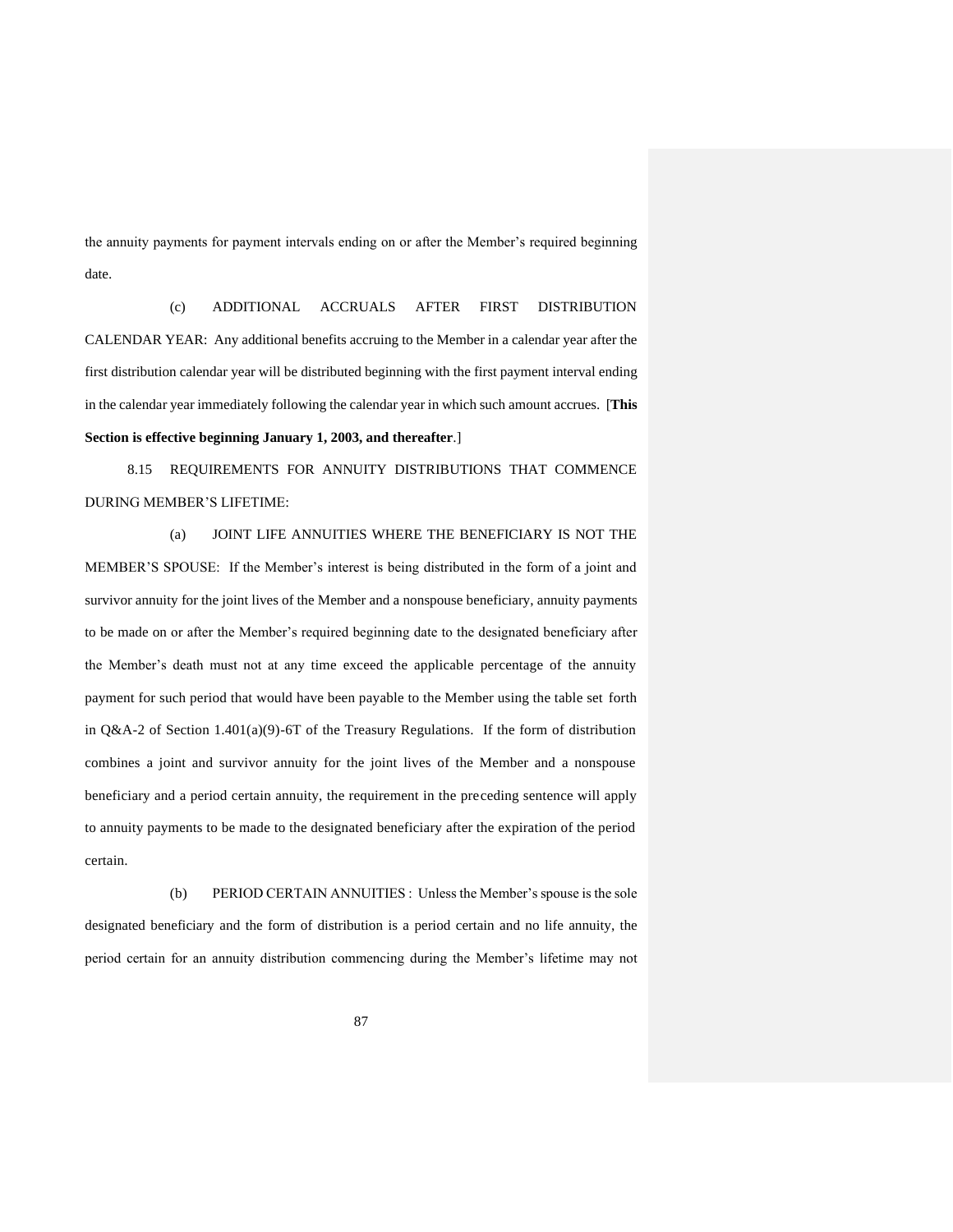exceed the applicable distribution period for the Member under the Uniform Lifetime Table set forth in Section 1.401(a)(9)-9 of the Treasury Regulations for the calendar year that contains the annuity starting date. If the annuity starting date precedes the year in which the Member reaches age 70, the applicable distribution period for the Member is the distribution period for age 70 under the Uniform Lifetime Table set forth in Section 1.401(a)(9)-9 of the Treasury Regulations plus the excess of 70 over the age of the Member as of the Member's birthday in the year that contains the annuity starting date. If the Member's spouse is the Member's sole designated beneficiary and the form of distribution is a period certain and no life annuity, the period certain may not exceed the longer of the Member's applicable distribution period, as determined under this Section 8.15 or the joint life and last survivor expectancy of the Member and the Member's spouse as determined under the Joint and Last Survivor Table set forth in Section  $1.401(a)(9)$ -9 of the Treasury Regulations, using the Member's and spouse's attained ages as of the Member's and spouse's birthdays in the calendar year that contains the annuity starting date. [**This Section is effective beginning January 1, 2003, and thereafter**.]

8.16 REQUIREMENTS FOR MINIMUM DISTRIBUTIONS WHERE MEMBER DIES BEFORE DATE DISTRIBUTIONS BEGIN:

(a) PARTICIPANT SURVIVED BY DESIGNATED BENEFICIARY: If the Member dies before the date distribution of his or her interest begins and there is a designated beneficiary, the Member's entire interest will be distributed, beginning no later than the time described in Section 8.13 (b)(1) or (2), over the life of the designated beneficiary or over a period certain not exceeding:

(1) Unless the annuity starting date is before the first distribution calendar year, the life expectancy of the designated beneficiary determined using the beneficiary's

88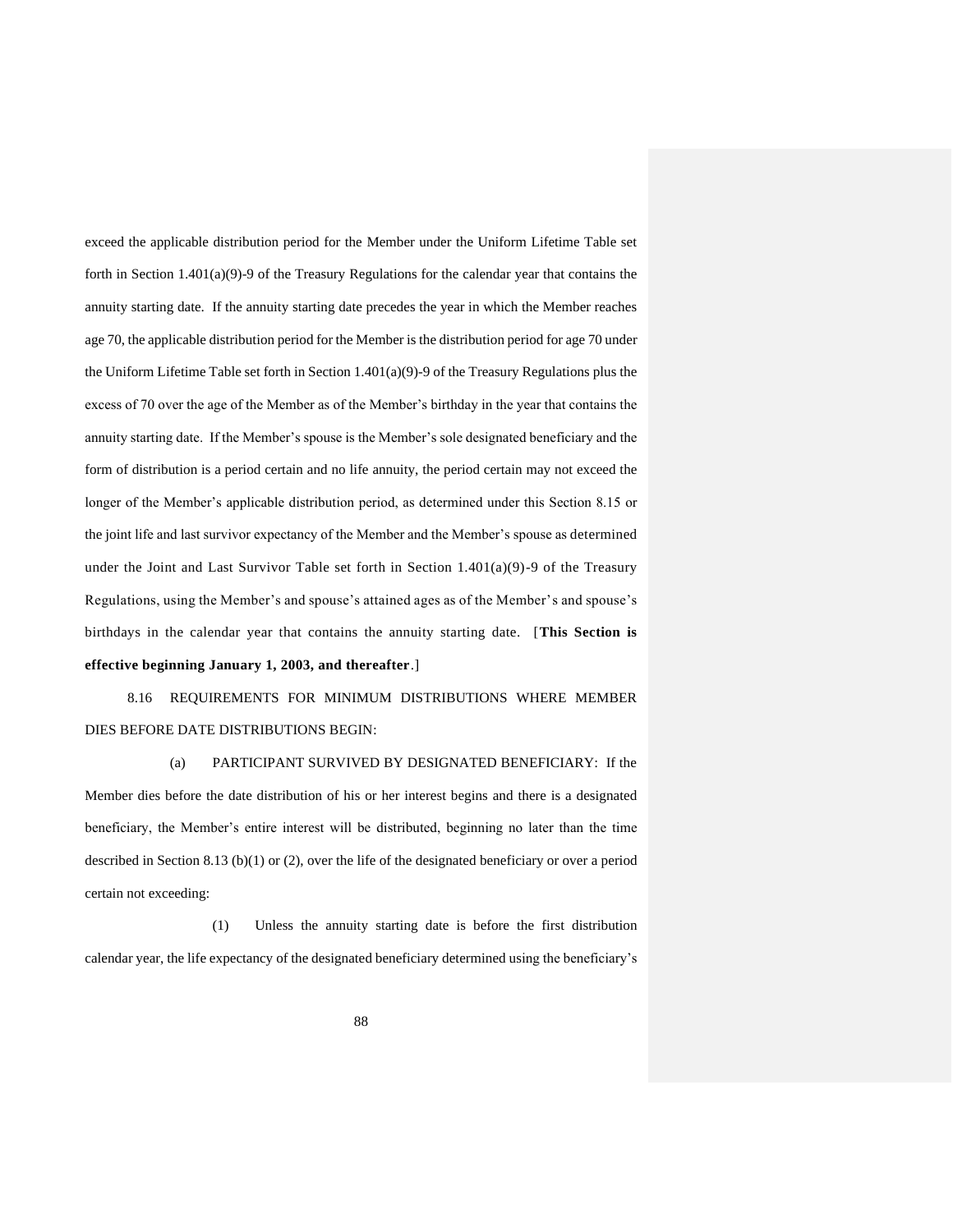age as of the beneficiary's birthday in the calendar year immediately following the calendar year of the Member's death; or

(2) If the annuity starting date is before the first distribution calendar year, the life expectancy of the designated beneficiary determined using the beneficiary's age as of the beneficiary's birthday in the calendar year that contains the annuity starting date.

(b) NO DESIGNATED BENEFICIARY: If the Member dies before the date distributions begin and there is no designated beneficiary as of September 30 of the year following the year of the Member's death, distribution of the Member's entire interest will be completed by December 31 of the calendar year containing the fifth anniversary of the Member's death.

(c) DEATH OF SURVIVING SPOUSE BEFORE DISTRIBUTIONS TO SURVIVING SPOUSE BEGIN: If the Member dies before the date of distribution of his or her interest begins, the Member's surviving spouse is the Member's sole designated beneficiary, and the surviving spouse dies before distributions to the surviving spouse begin, this Section 8.16 will apply as if the surviving spouse were the Member, except that the time by which distributions must begin will be determined without regard to Section 8.13(b)(1). [**This Section is effective beginning January 1, 2003, and thereafter**.]

8.17 DEFINITIONS:

(a) DESIGNATED BENEFICIARY: The individual who is designated as the beneficiary under Section 7.04 of the Plan and is the designated beneficiary under Section  $401(a)(9)$  of the Internal Revenue Code and Section 1.401(a)(9)-1, Q&A-4, of the Treasury Regulations.

(b) DISTRIBUTION CALENDAR YEAR: A calendar year for which a minimum distribution is required. For distributions beginning before the Member's death, the first

89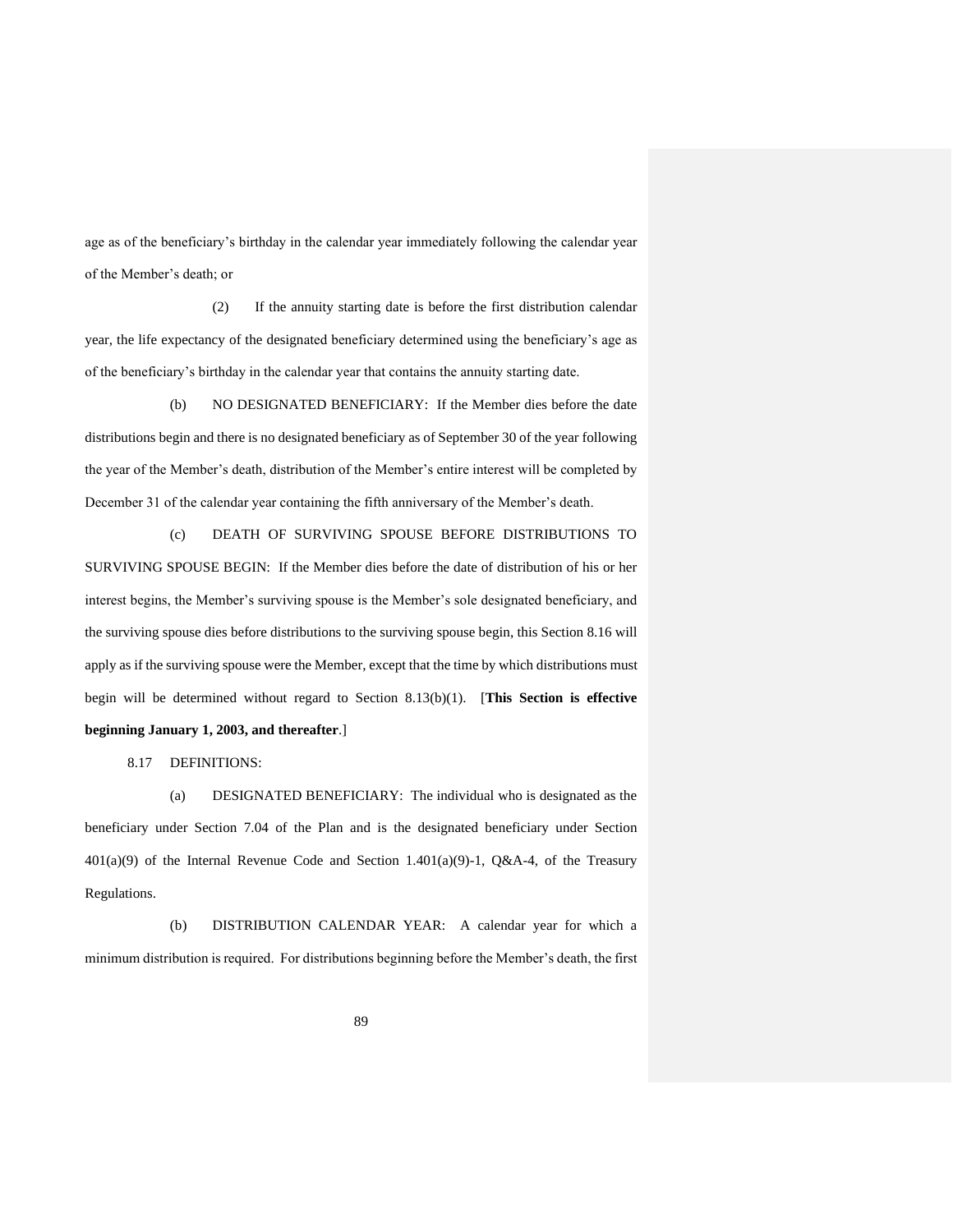distribution calendar year is the calendar year immediately preceding the calendar year which contains the Member's required beginning date. For distributions beginning after the Member's death, the first distribution calendar year is the calendar year in which distributions are required to begin pursuant to Section 8.13(b).

(c) LIFE EXPECTANCY: Life expectancy as computed by use of the Single Life Table in Section 1.401(a)(9)-9 of the Treasury Regulations.

(d) REQUIRED BEGINNING DATE: The date specified in Section 8.11 of the Plan. [**This Section is effective beginning January 1, 2003, and thereafter**.]

8.18 LOST MEMBER OR BENEFICIARY: In the event (a) a Retirement Benefit is payable to a Member or the Member's Beneficiary, and (b) the value of the entire Retirement Benefit does not exceed \$25, and (c) the Plan is unable to locate the individual then entitled to receive such Retirement Benefit after the Plan has made a diligent search to locate such individual, then such Retirement Benefit shall be permanently forfeited.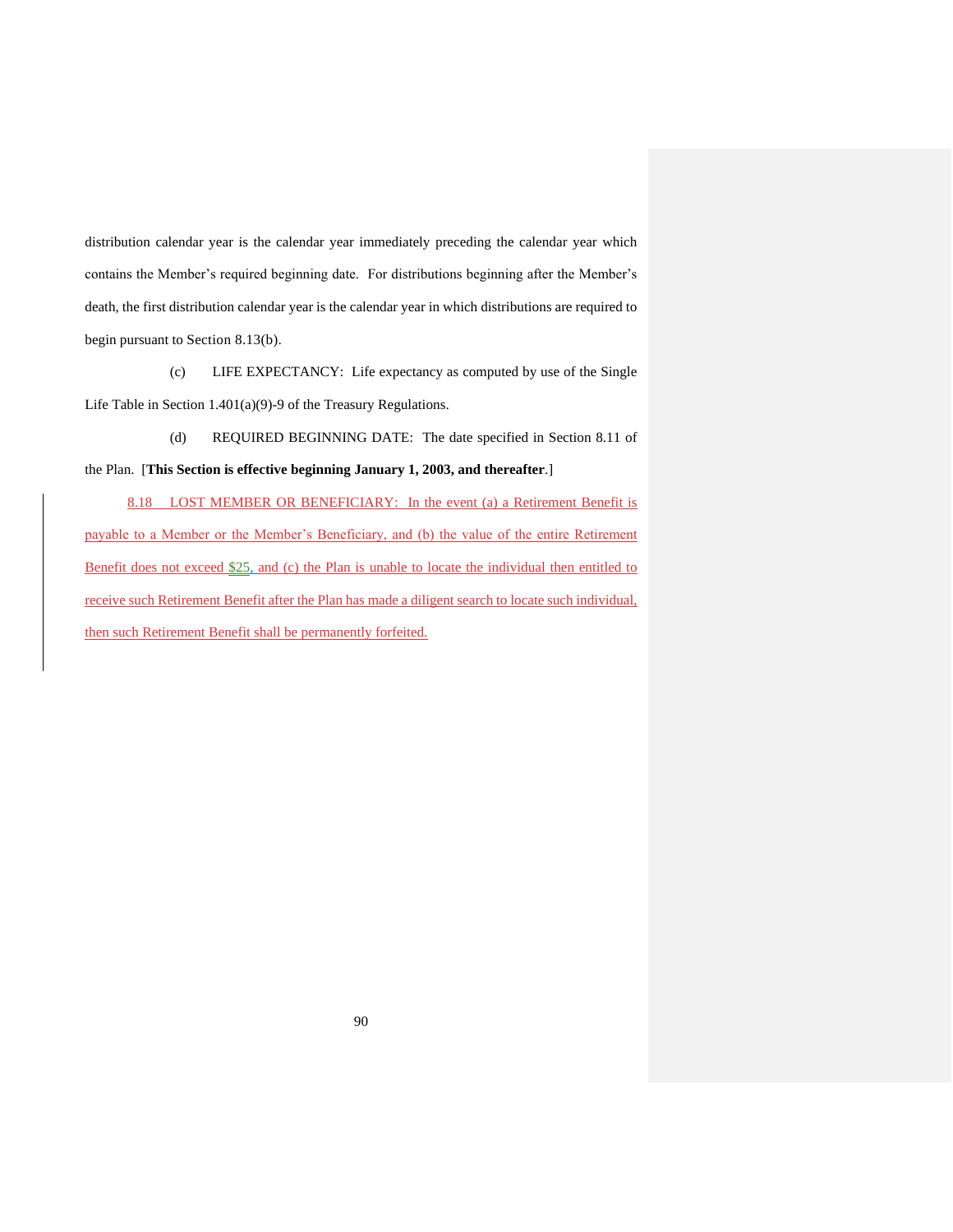#### ARTICLE IX

## FINANCING THE PLAN

9.01 PICKUP OF MEMBER CONTRIBUTIONS: Pursuant to Section 25-11-124 of the Mississippi Code, and a subsequent resolution of the Board of Trustees of the Employer dated January 28, 1985, the Member Contributions described in Section 9.02 were picked up by the Employer, as described in Section 414(h)(2) of the Internal Revenue Code of 1986. Pursuant to such actions, Member Contributions made after the effective dates thereof, whether made before or after the withdrawal of the Employer from the Prior Plan, have been and shall continue to be made by the Employer in lieu of the requirements of Section 9.02. No Member shall be required to make any contributions required by Section 9.02 until such time as the Board of Trustees may rescind its resolution of January 28, 1985, nor shall any Member have an election to receive the picked-up Member Contributions in cash in lieu of having such contributions made directly to the Trust. [**This Section is effective for all dates before and including September 30, 2007**.]

9.01 PICKUP OF MEMBER CONTRIBUTIONS: Pursuant to Section 25-11124 of the Mississippi Code, and a subsequent resolution of the Board of Trustees of the Employer dated January 28, 1985, the Member Contributions described in Section 9.02 were picked up by the Employer, as described in Section 414(h)(2) of the Internal Revenue Code of 1986. Pursuant to such actions, Member Contributions made after the effective dates thereof, whether made before or after the withdrawal of the Employer from the Prior Plan, have been and shall continue to be made by the Employer. No Member shall have an election to receive the picked-up Member Contributions in cash in lieu of having such contributions made directly to the Trust. [**This Section is effective beginning October 1, 2007, and thereafter**.]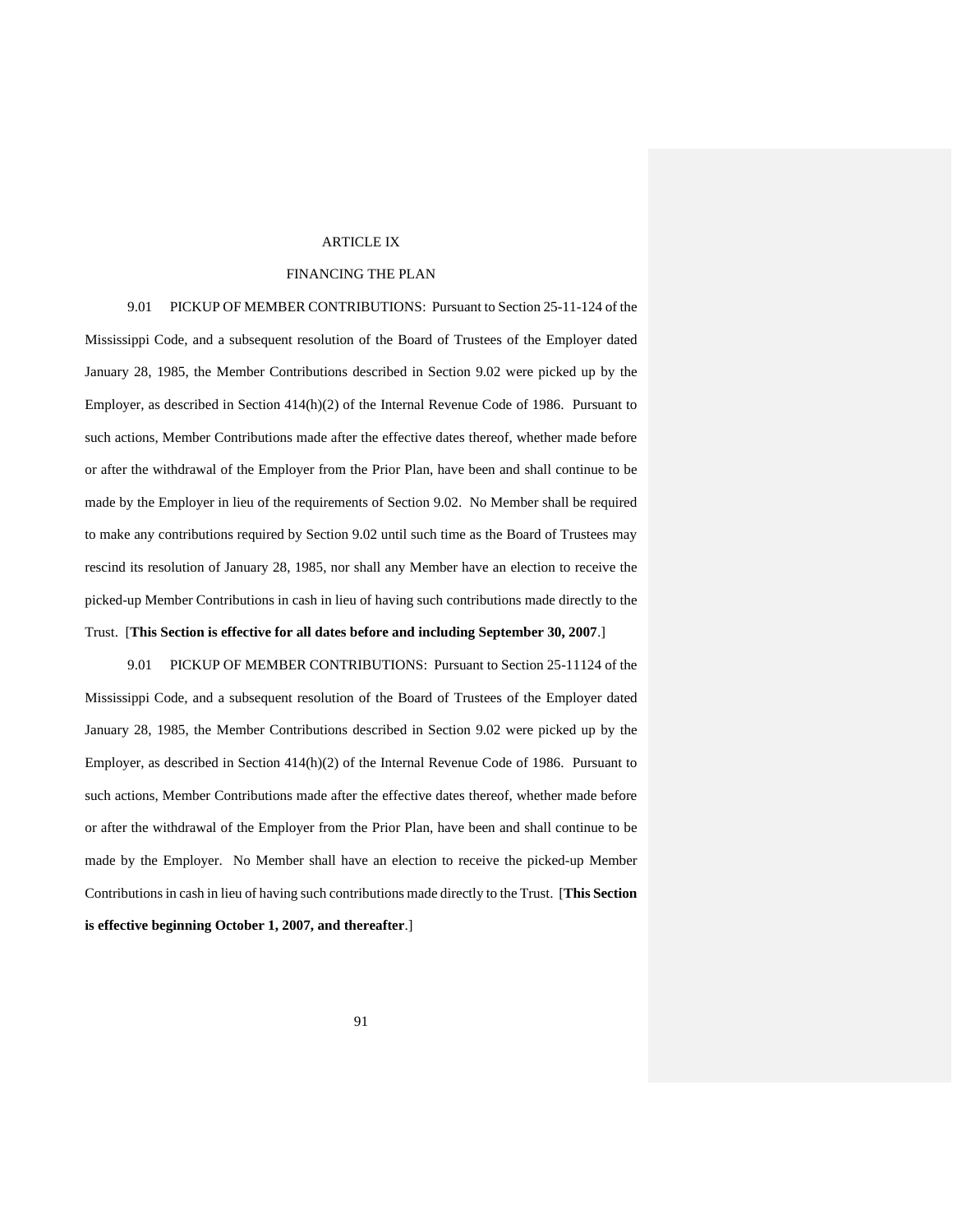9.02 CONTRIBUTION BY MEMBERS: Each Member shall contribute, by regular payroll deductions, to the Plan for each month of Employment rendered while an Employee and a Member prior to his Severance From Service Date the following:

(a) For the period of membership prior to February 17, 1983, contributions as required in accordance with the provisions of the Prior Plan;

(b) For the period of membership on and after February 17, 1983, and prior to September 30, 1984, for each Member six percent (6%) of Compensation; and

(c) For the period of Membership on or after September 30, 1984, for each Member three percent (3%) of Compensation. [**This Section is effective before and including September 30, 2007**.]

9.02 CONTRIBUTION BY MEMBERS: Each Member shall contribute, by regular payroll deductions, to the Plan for each month of Employment rendered while an Employee and a Member prior to his Severance From Service Date the following:

(a)  $(d)$ For the period of membership prior to February 17, 1983, contributions as required in accordance with the provisions of the Prior Plan;

(a)  $\leftrightarrow$ For the period of membership on and after February 17, 1983, and prior to September 30, 1984, for each Member six percent (6%) of Compensation for each calendar year period; and

(b) (f)For the period of Membership on or after September 30, 1984, for each Member three percent (3%) of Compensation for each calendar year period. [**This Section is effective for all dates beginning October 1, 2007,** and thereafter. **until and including the last date of the pay period which corresponds to paychecks distributed to employees on December 4, 2014**.]

**Formatted:** Heading 3, Outline numbered + Level: 3 + Numbering Style: a, b, c, … + Start at: 1 + Alignment: Left + Aligned at: 1" + Tab after: 1.5" + Indent at: 0"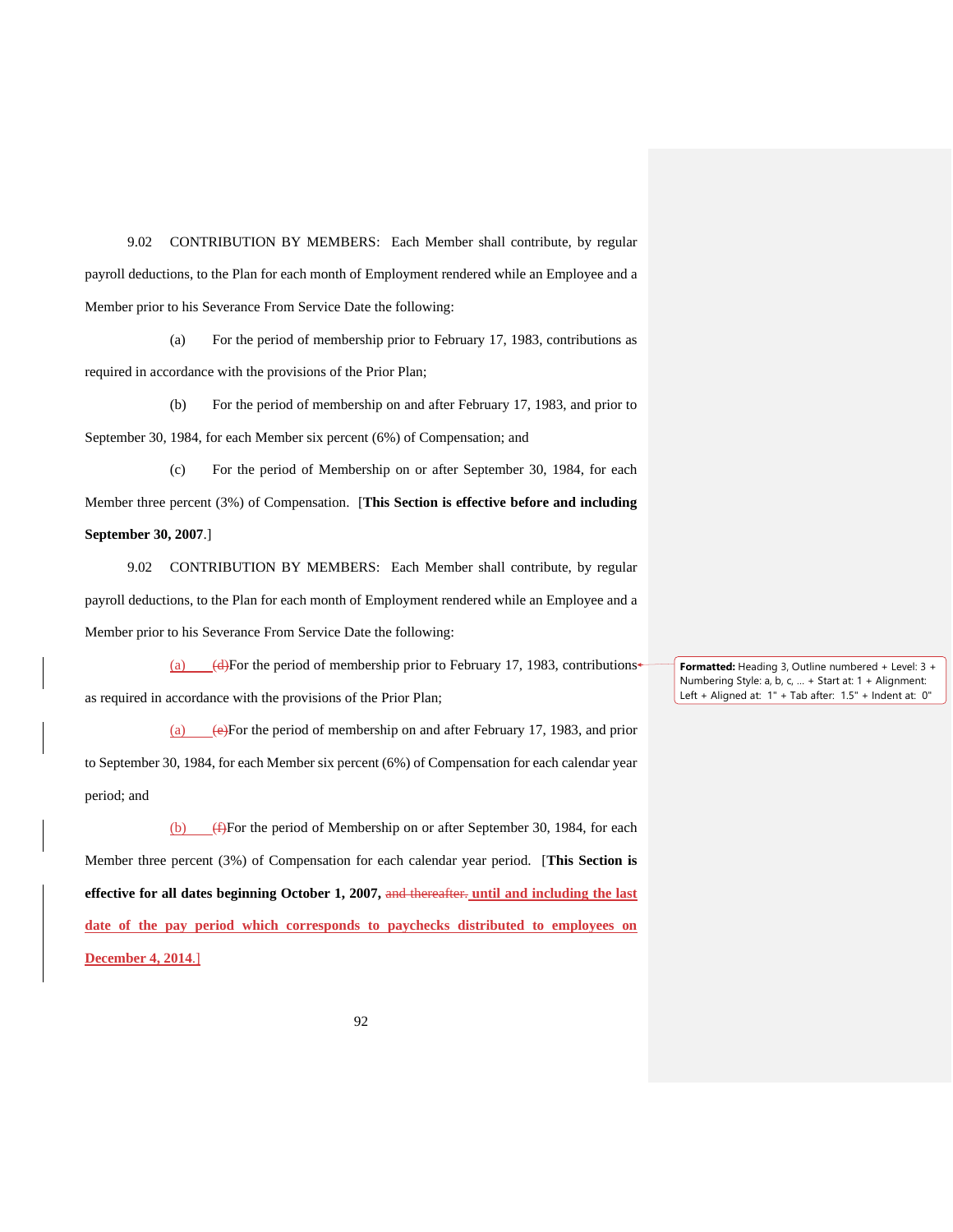(c) No Member contributions shall be made to the Plan after last date of the pay period which corresponds to paychecks distributed to employees on December 4, 2014.

9.03 CONTRIBUTIONS BY EMPLOYER: The Employer shall make such contributions from time to time, which in addition to contributions made by Members pursuant to Section 9.02, shall be necessary as determined by the Actuary to provide the benefits of this Plan. However, the Employer is under no obligation to make any contributions under the Plan after the Plan is terminated, whether or not benefits accrued or vested prior to such date of termination have been fully funded.

9.04 FUNDING POLICY: The Employer shall have the responsibility for establishing a funding policy and method, and shall review such funding policy and method periodically.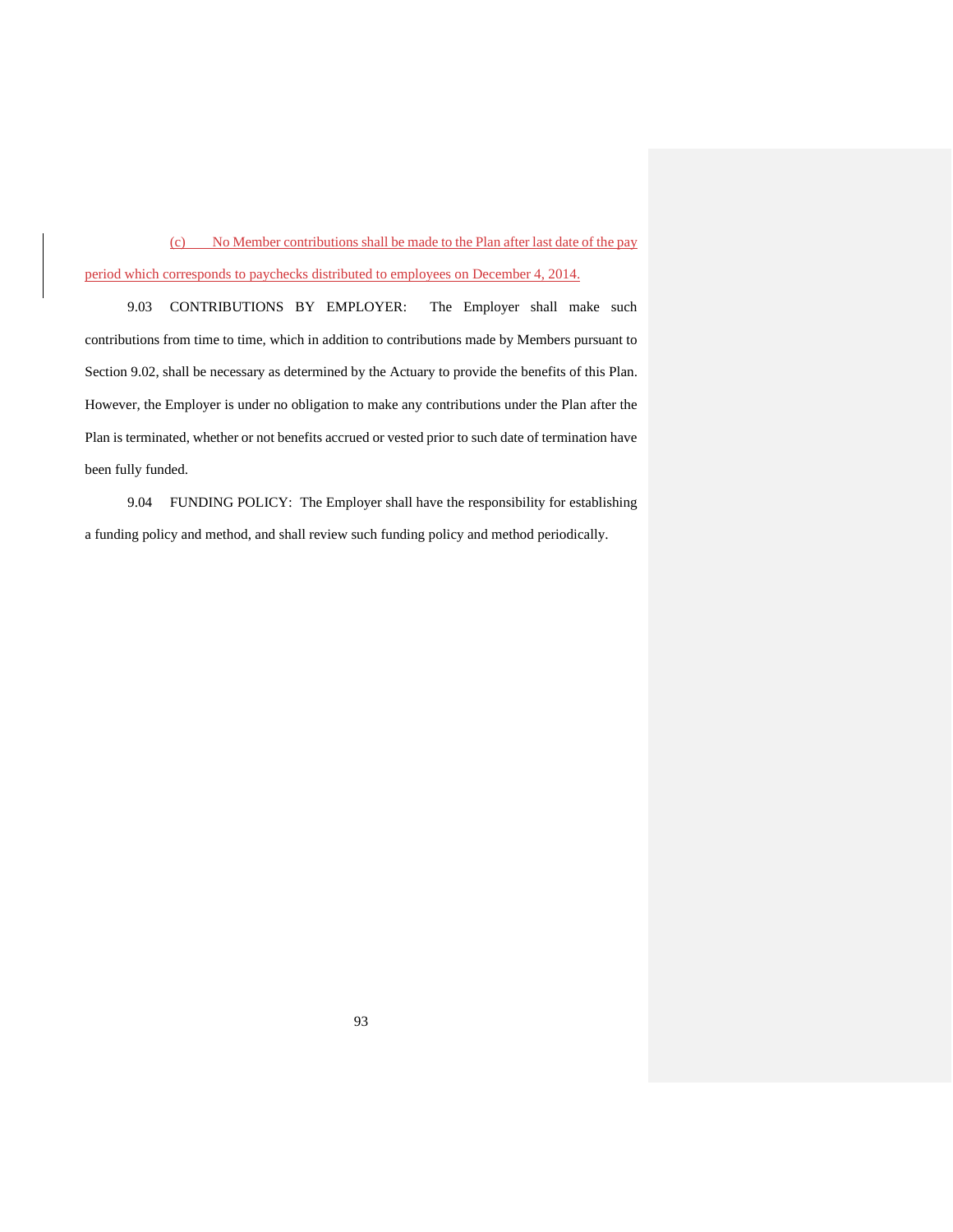## ARTICLE X

## ADMINISTRATION OF THE PLAN

10.01 THE EMPLOYER AS PLAN ADMINISTRATOR: The Employer, acting through its Executive Director, shall be the Plan Administrator to administer the Plan in accordance with its terms. The Plan Administrator, from time to time, may allocate to one or more of its employees and may delegate to any other person or organization any of its powers, duties and responsibilities, with respect to the operation and administration of the Plan, and shall give written notice to all appropriate persons of such allocation or delegation. Any such allocation or delegation may be terminated by the Administrator without cause in which event written notice of termination shall be given to all appropriate parties. [**This Section is effective for all dates before and including September 30, 2007**.]

10.01 THE EMPLOYER AS PLAN ADMINISTRATOR: The Employer, acting through its Chief Executive Officer, shall be the Plan Administrator to administer the Plan in accordance with its terms. The Plan Administrator, from time to time, may allocate to one or more of its employees and may delegate to any other person or organization any of its powers, duties and responsibilities, with respect to the operation and administration of the Plan, and shall give written notice to all appropriate persons of such allocation or delegation. Any such allocation or delegation may be terminated by the Administrator without cause in which event written notice of termination shall be given to all appropriate parties. [**This Section is effective beginning October 1, 2007,**  and thereafter. **until October 19, 2015**.]

Effective October 19, 2015, the Special Fiduciary shall be the Plan Administrator and shall have all of the powers, duties and responsibilities of the Employer as Plan Administrator as set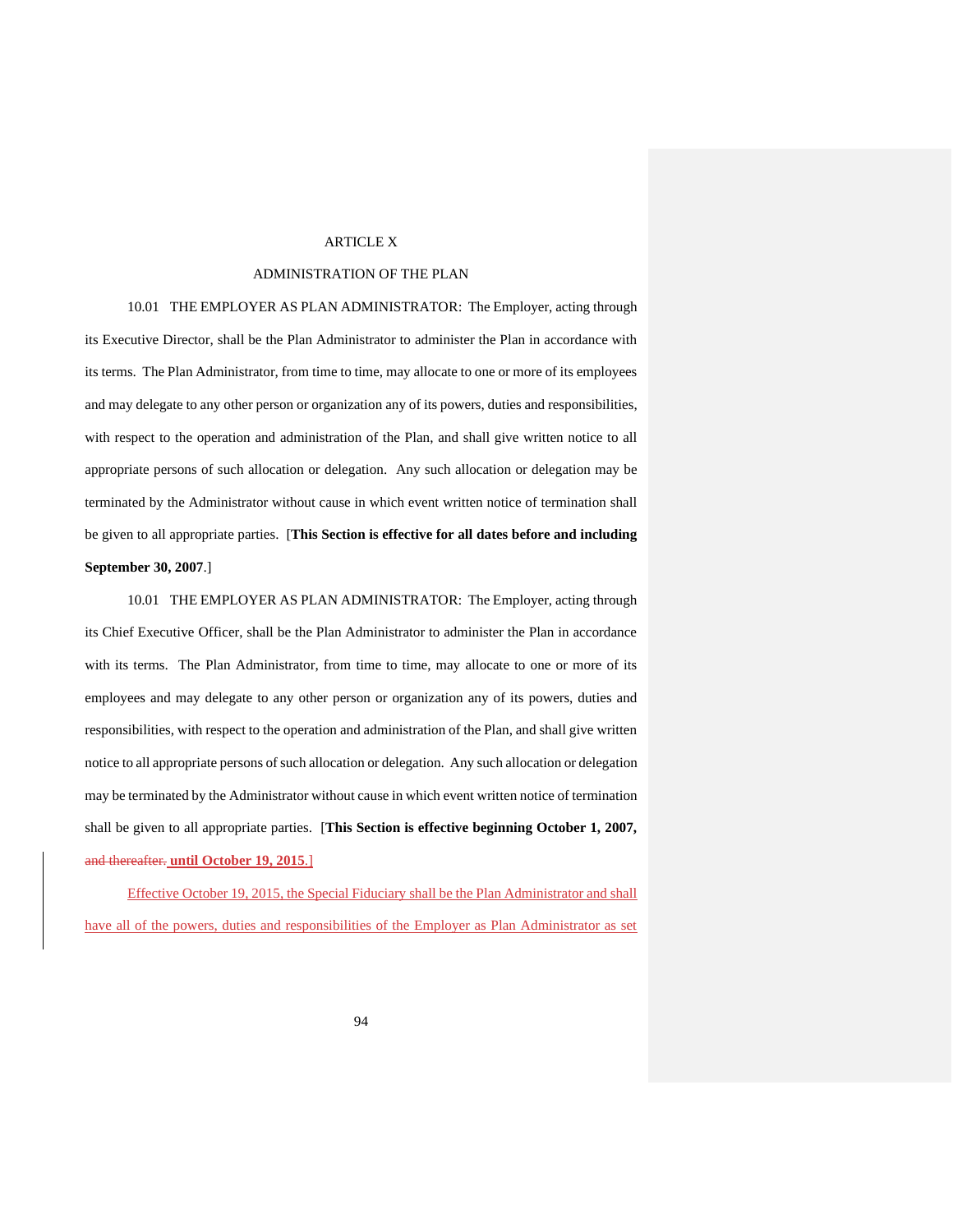forth herein notwithstanding any provisions hereunder to the contrary, and the Employer shall have no such powers, duties and responsibilities.

The powers, duties and responsibilities of the Special Fiduciary include, but are not limited to, the responsibility to administer the Plan in accordance with its terms as provided in Section 10.03; provided, however, if at any time there is a discrepancy or conflict between the terms of the Plan and an order of the Court, the order of the Court will control and take precedence over the terms of the Plan.

10.02 DUTIES OF THE BOARD OF TRUSTEES OF THE EMPLOYER: The Board of Trustees of the Employer shall have the sole responsibility for determining the amount (expressed as either a dollar amount or as a percentage), subject to the advice and recommendation of the Actuary, of contributions to be made by the Employer, and the Employees, if any, to provide benefits under the Plan. In addition, the Board of Trustees of the Employer shall have the sole authority to appoint and remove the Trustee of the Plan and to amend or terminate, in whole or in part, this Plan or the Trust.

10.03 DUTIES OF THE EMPLOYER: The Employer shall have the sole responsibility for making the contributions necessary to provide benefits under the Plan, as determined by the Board of Trustees of the Employer. The Employer, as Plan Administrator, shall be the named fiduciary of the Plan and shall be the designated agent for service of legal process. As Administrator, the Employer shall administer the Plan in accordance with its terms and shall have all powers necessary or appropriate to carry out the provisions of the Plan. The Employer, acting through its Executive Director, as Plan Administrator, shall be authorized and empowered to employ professionals such as accountants, actuaries and attorneys to give advice and make accountings and calculations necessary to administration of the Plan and to employ staff assistants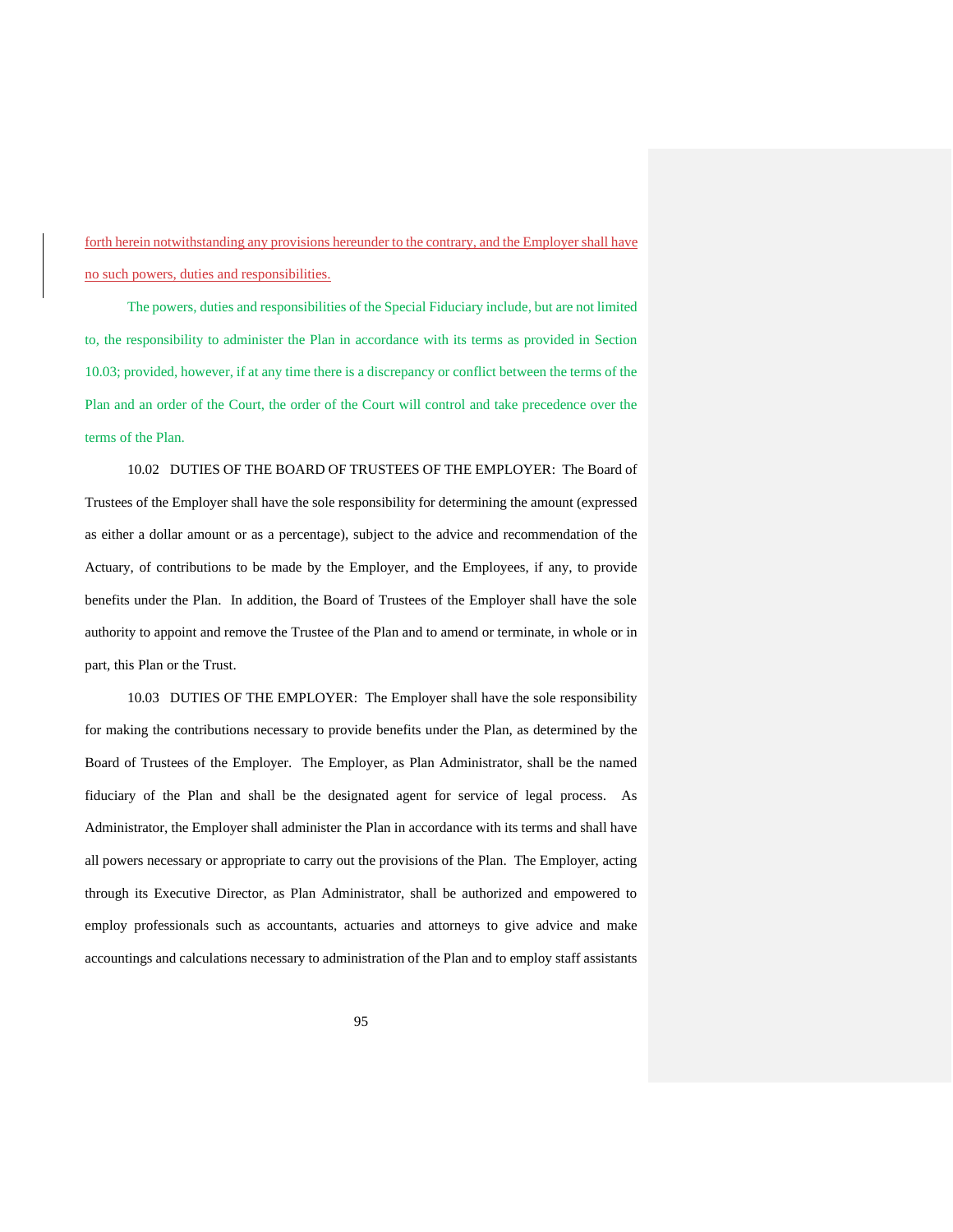on behalf of the Plan and determine the compensation and benefits of such assistants. **[Was the** title "Executive Director" correct before 09/30/2009? See Section 10.1]

The Employer, acting through its Executive Director, as Plan Administrator, shall also be solely responsible for selecting an Actuary to make those computations and projections as are necessary to determine funding and benefit levels; to recommend acceptance or rejection of the Actuary's report to the Board of Trustees of the Employer; and to otherwise supervise and control the actuarial work performed for the Plan.

Further, the Employer, acting through its Executive Director, as Plan Administrator, shall also have the sole responsibility for developing, implementing and supervising an investment program for the management and investment of Plan assets, including the appointment of investment managers, portfolio managers, and/or advisors, if, in the opinion of the Administrator, such are advisable. [**This Section is effective for all dates before and including September 30, 2007**.]

10.03 DUTIES OF THE EMPLOYER: The Employer shall have the sole responsibility for making the contributions necessary to provide benefits under the Plan, as determined by the Board of Trustees of the Employer. The Employer, as Plan Administrator, shall be the named fiduciary of the Plan and shall be the designated agent for service of legal process. As Administrator, the Employer shall administer the Plan in accordance with its terms and shall have all powers necessary or appropriate to carry out the provisions of the Plan. The Employer, acting through its Chief Executive Officer, as Plan Administrator, shall be authorized and empowered to employ professionals such as accountants, actuaries and attorneys to give advice and make accountings and calculations necessary to administration of the Plan and to employ staff assistants on behalf of the Plan and determine the compensation and benefits of such assistants.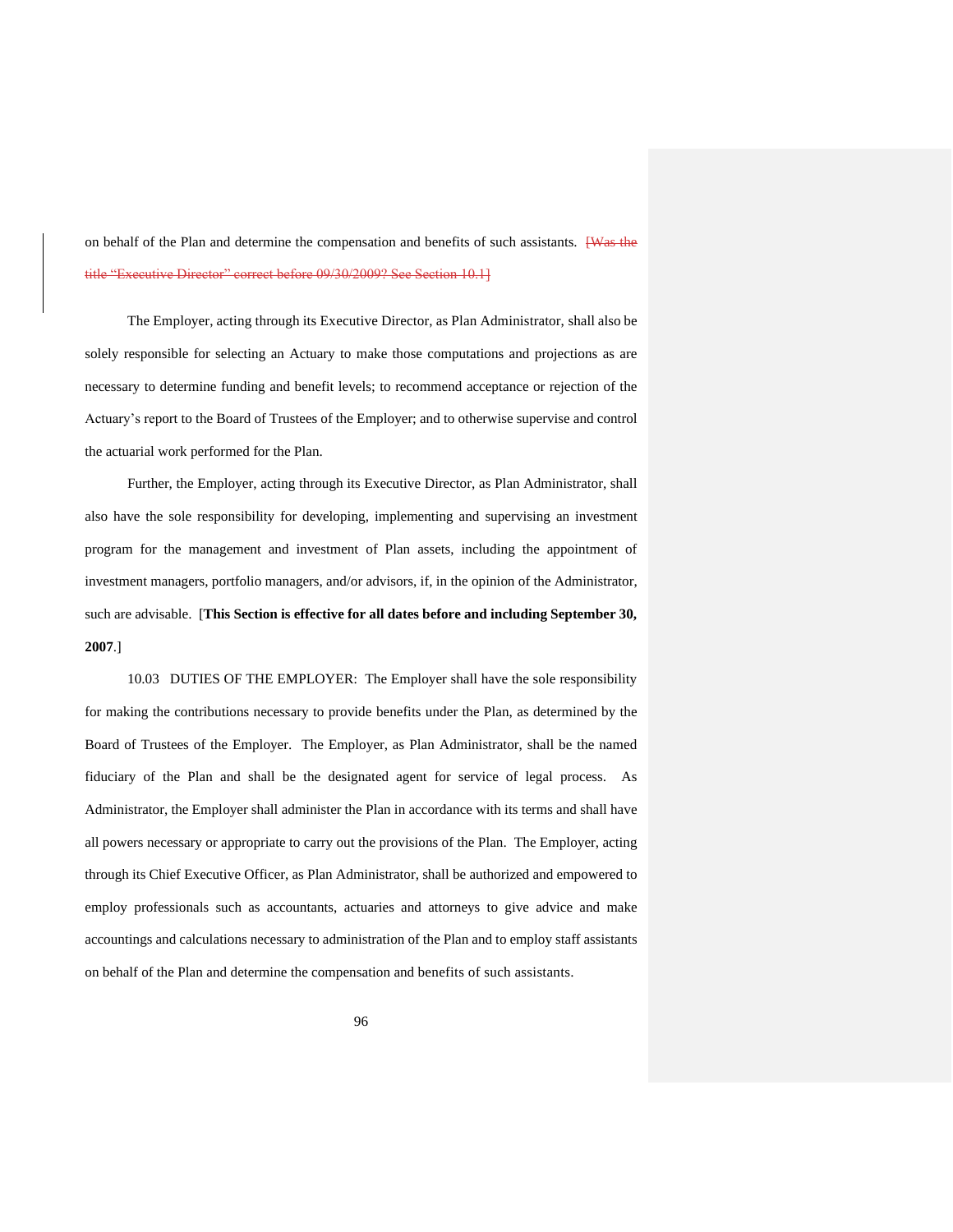The Employer, acting through its Chief Executive Officer, as Plan Administrator, shall also be solely responsible for selecting an Actuary to make those computations and projections as are necessary to determine funding and benefit levels; to recommend acceptance or rejection of the Actuary's report to the Board of Trustees of the Employer; and to otherwise supervise and control the actuarial work performed for the Plan.

Further, the Employer, acting through its Chief Executive Officer, as Plan Administrator, shall also have the sole responsibility for developing, implementing and supervising an investment program for the management and investment of Plan assets, including the appointment of investment managers, portfolio managers, and/or advisors, if, in the opinion of the Administrator, such are advisable. [**This Section is effective beginning October 1, 2007, and thereafter**.]

10.04 DUTIES OF EMPLOYEE COMMITTEE: A Committee consisting of at least seven (7) Members of the Plan and selected in a manner approved by the Plan Administrator, shall serve at the pleasure of the Plan Administrator and shall assist in the administration of the Plan. The Committee may organize itself into as many subcommittees as it deems appropriate, to handle in an expeditious fashion those matters with which it is charged.

An Employee Benefit Specialist may be employed by the Employer to aid and assist the Committee and report to the Committee.

All usual and reasonable expenses of the Committee shall be paid in whole or in part by the Plan, and members of the Committee shall not receive compensation with respect to their services as Committee members.

The Committee, with the aid and assistance of the Employee Benefit Specialist, shall have the following duties and responsibilities: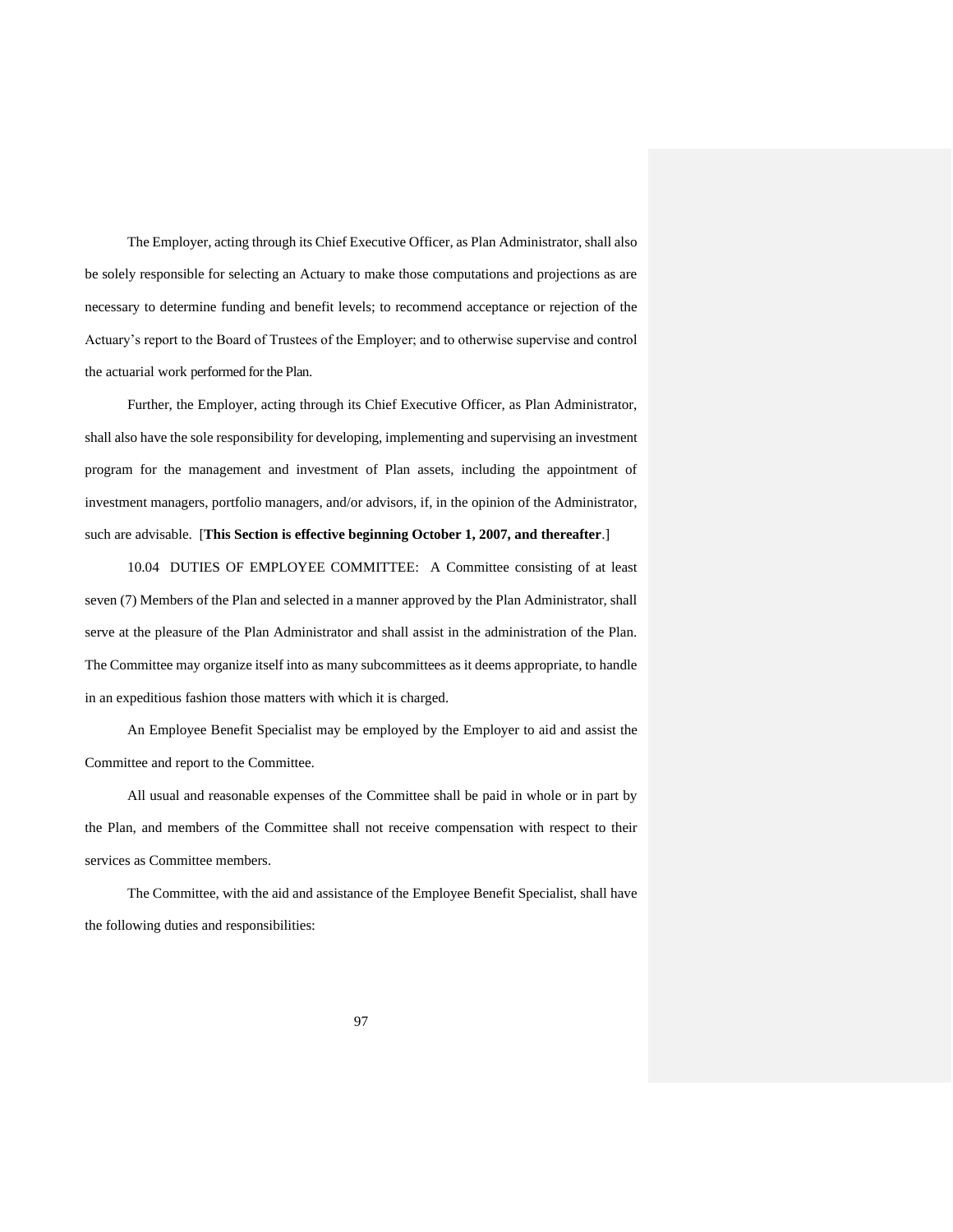(a) to determine all questions of eligibility, status, and rights of Members and

their beneficiaries;

(b) to determine the payment of benefits;

(c) to give any notices required or appropriate under the provisions of the Plan;

(d) to provide procedures for, and to make decisions as to, the allowance or denial of claims for benefits;

(e) to supply such information to the Trustee as may be required or appropriate under the Plan, or as requested by the Trustee;

(f) to prepare and furnish to Members all information required under existing laws and regulations to be furnished to them.

10.05 COMMITTEE RULES AND DECISIONS: The Committee may adopt such rules as it deems necessary, desirable or appropriate. All rules and decisions of the Committee shall be uniformly and consistently applied to all Members in similar circumstances. When making a determination or calculation, the Committee shall be entitled to rely upon information furnished by a Member or beneficiary, the Employer, the legal counsel of the Employer, the Actuary, or the Trustee.

10.06 COMMITTEE PROCEDURES: The Committee may act at a meeting or in writing without a meeting. The Committee shall elect one of its members as chairman, appoint a secretary, who may or may not be a Committee member, and maintain minutes of all Committee or subcommittee meetings, a copy of which will be forwarded to the Employer, as Plan Administrator. The Committee may adopt such by-laws and regulations as it deems desirable for the conduct of its affairs. All decisions of the Committee shall be made by the vote of the majority, including actions in writing taken without a meeting. A dissenting Committee member who,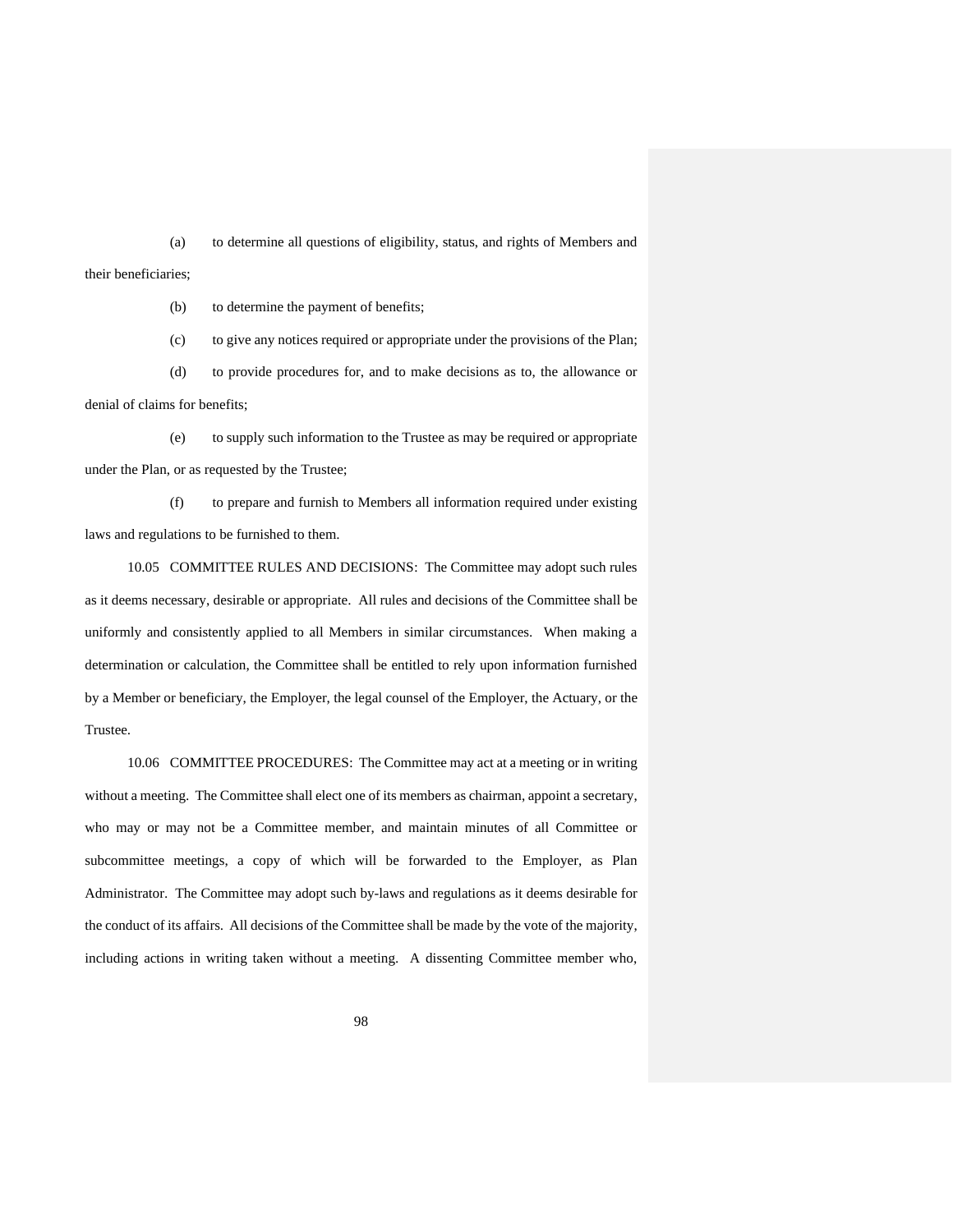within a reasonable time after he has knowledge of any action or failure to act by the majority, registers his dissent in writing delivered to the other Committee members and the Employer, shall not be responsible for any such action or failure to act.

10.07 FACILITY OF PAYMENT Whenever, in the opinion of the Committee, a person entitled to receive any payment of a benefit hereunder or installment thereof is under a legal disability or is incapacitated in any way so as to be unable to manage his financial affairs, the Trustee may be directed to make payments to such person or to his legal representative or to the relative or friend of such person for his benefit, or the Committee may direct the Trustee to apply the payment for the benefit of such person in such manner as the Committee considers advisable. Any payment of a benefit or installment in accordance with the provisions of this Section shall be a complete discharge of any liability for the making of such payment under the provisions of the Plan.

10.08 AUTHORIZATION OF BENEFIT PAYMENTS: The Employer (or the Committee if so designated by the Employer) shall issue directions to the Trustee concerning all benefits which are to be paid from the Fund pursuant to and in accordance with the provisions of the Plan.

10.09 APPLICATION AND FORMS FOR RETIREMENT BENEFITS: The Committee may require a Member or beneficiary to complete and file with the Committee an application for his Retirement Benefit and any other related forms approved by the Committee. The Committee may rely upon all such information so furnished it, including the Member's or beneficiary's current mailing address.

10.10 INDEMNIFICATION OF THE COMMITTEE: The Committee and the individual members thereof shall be indemnified by the Employer, and not from the Fund, against any and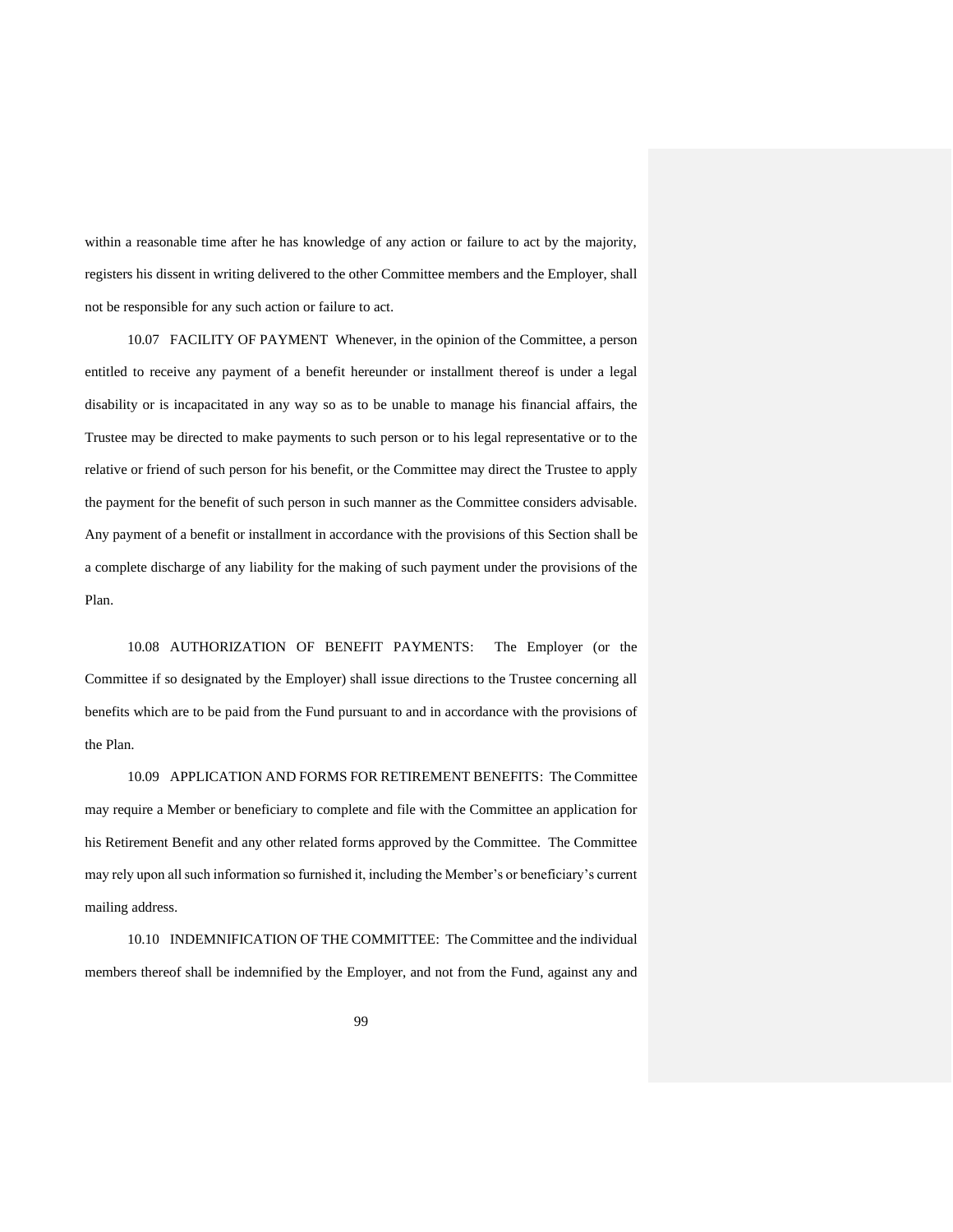all liabilities arising by reason of any act or failure to act made in good faith pursuant to the provisions of the Plan, including expenses reasonably incurred in the defense of any claims relating thereto.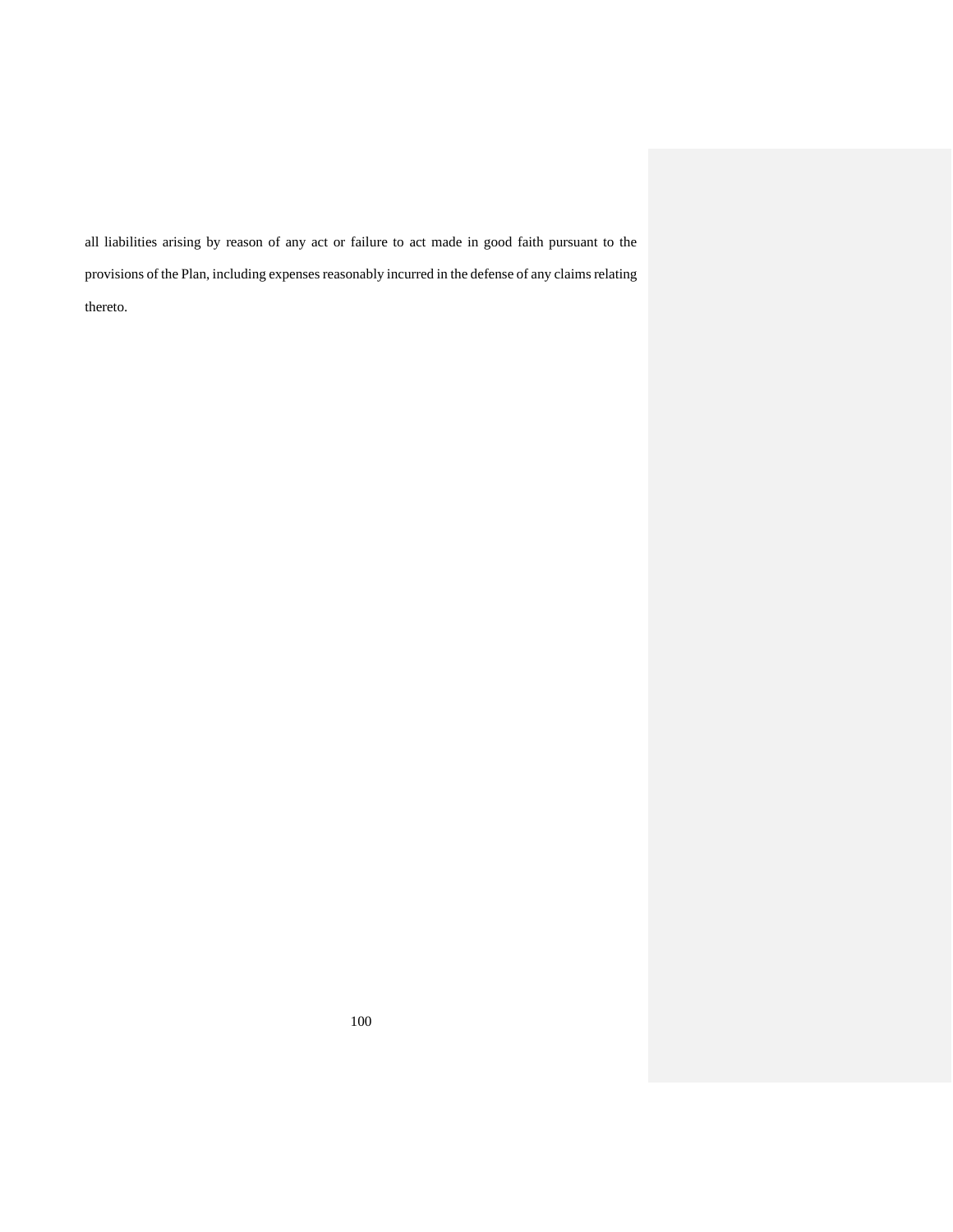#### ARTICLE XI

#### TERMINATION OF THE PLAN

11.01 RIGHT TO TERMINATE RESERVED: The Plan has been established in confidence that it will continue in effect indefinitely. However, due to the uncertainties under which all business activity operates, the Employer must and herewith does reserve the right to terminate the Plan on its own behalf, in whole or in part, at any time. A termination of the Plan shall be evidenced by a written instrument executed by the Employer on the order of its Board of Trustees and filed with the Committee and the Trustee. Termination of the Plan shall be effective upon the date specified in such instrument (hereinafter referred to as the "termination date"), but such termination shall not vest in the Employer any right, title, or interest in or to the funds held hereunder.

Notwithstanding any provision in the Plan to the contrary, effective October 19, 2015, the Chancery Court of Jackson County, Mississippi ( the "Court") shall have the sole authority by Order of the Court to terminate the Plan and to make or authorize all determinations under this Article XI with respect to the termination of the Plan.

11.02 TOTAL TERMINATION: If the Plan is terminated by the Employer with respect to all its Employees, no further contributions shall be made to this Trust by the Employer or its Plan Members, and no Employees of the Employer shall become Members of the Plan after the termination date, and the rights of all such Members to benefits accrued to the date of such termination, shall fully vest and benefits shall be distributed as provided in Section 11.04.

11.03 PARTIAL TERMINATION: If the Plan is terminated only as to the designated group of Employees of the Employer, the Trust Fund shall be allocated between the group of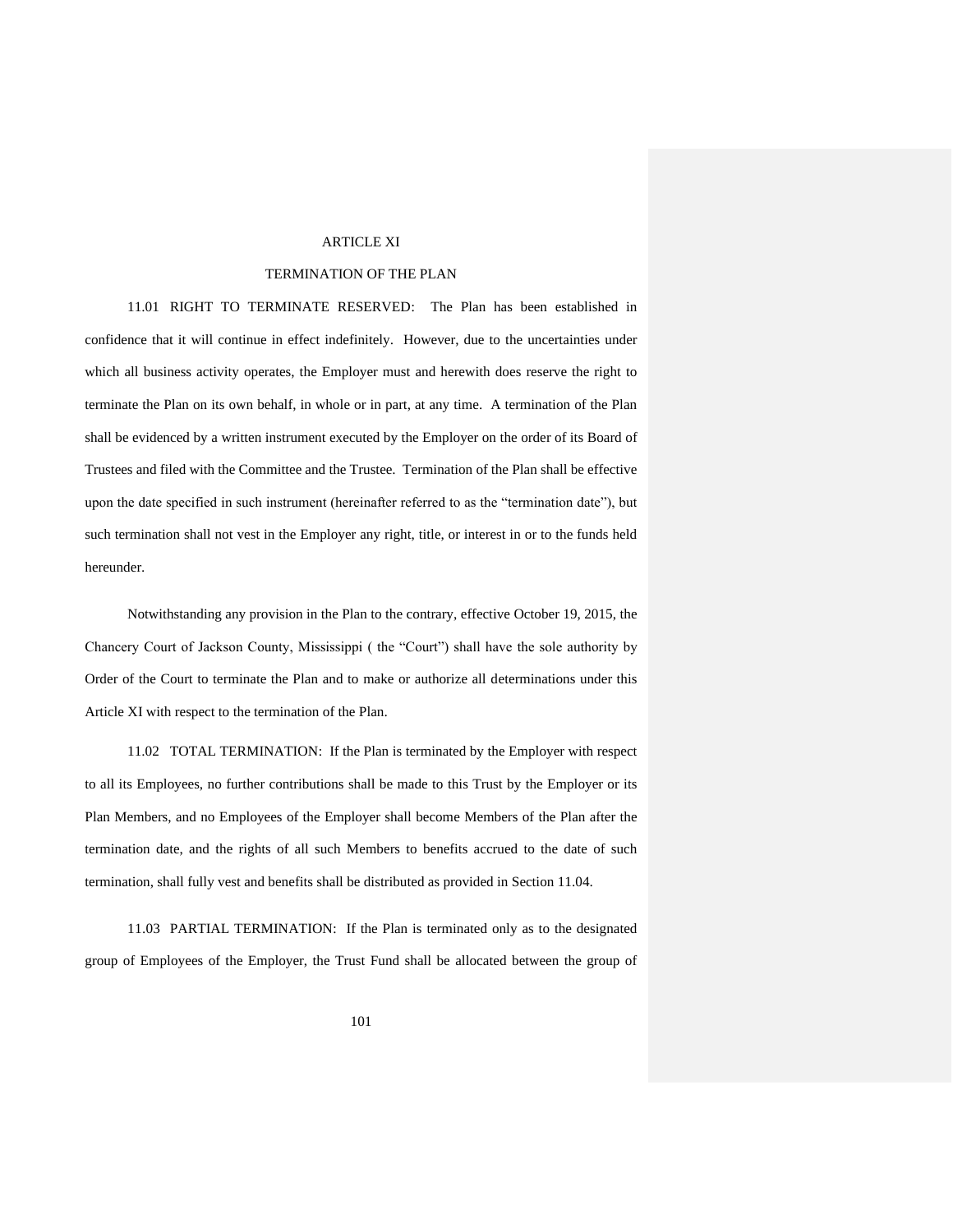Members as to whom the Plan is terminated and the remaining group of Members upon the basis of the funded actuarial requirements of the Plan with respect to such groups, and the provisions of this Article XI shall apply only to the group of Members employed by the Employer as to whom the Plan is terminated and the part of the Trust Fund so allocated to such group. On such partial termination, the rights of all Members, Retired Members, and beneficiaries (as to whom the Plan is terminated) to benefits accrued to the date of such partial termination, to the extent then funded, shall fully vest immediately and the assets of such part of the Trust Fund shall be distributed as provided in Section 11.04, only if the Employer does not direct such part to be transferred to another fund or trust for the benefit of the group as to whom the Plan is terminated.

11.04 DISTRIBUTION ON TERMINATION: No funds shall be distributed until such time as a request for a determination of qualification concerning such termination has been filed with and approved by the Internal Revenue Service.

(a) CONVERSION OF ASSETS: If the Employer terminates the Plan with respect to all its Employees, the portion of the Trust Fund assets held for Members employed by the Employer shall be segregated and converted into cash as promptly as possible. If the Employer terminates the Plan with respect to a designated group of its employees, the portion of the Trust Fund assets allocated to such group under Section 11.03 shall be segregated and converted into cash as promptly as possible.

## (b) ALLOCATION OF ASSETS:

(1) From the proceeds of the sale of all such segregated assets of the Fund (the "Segregated Fund"), there shall be set aside in a separate account an amount adequate

102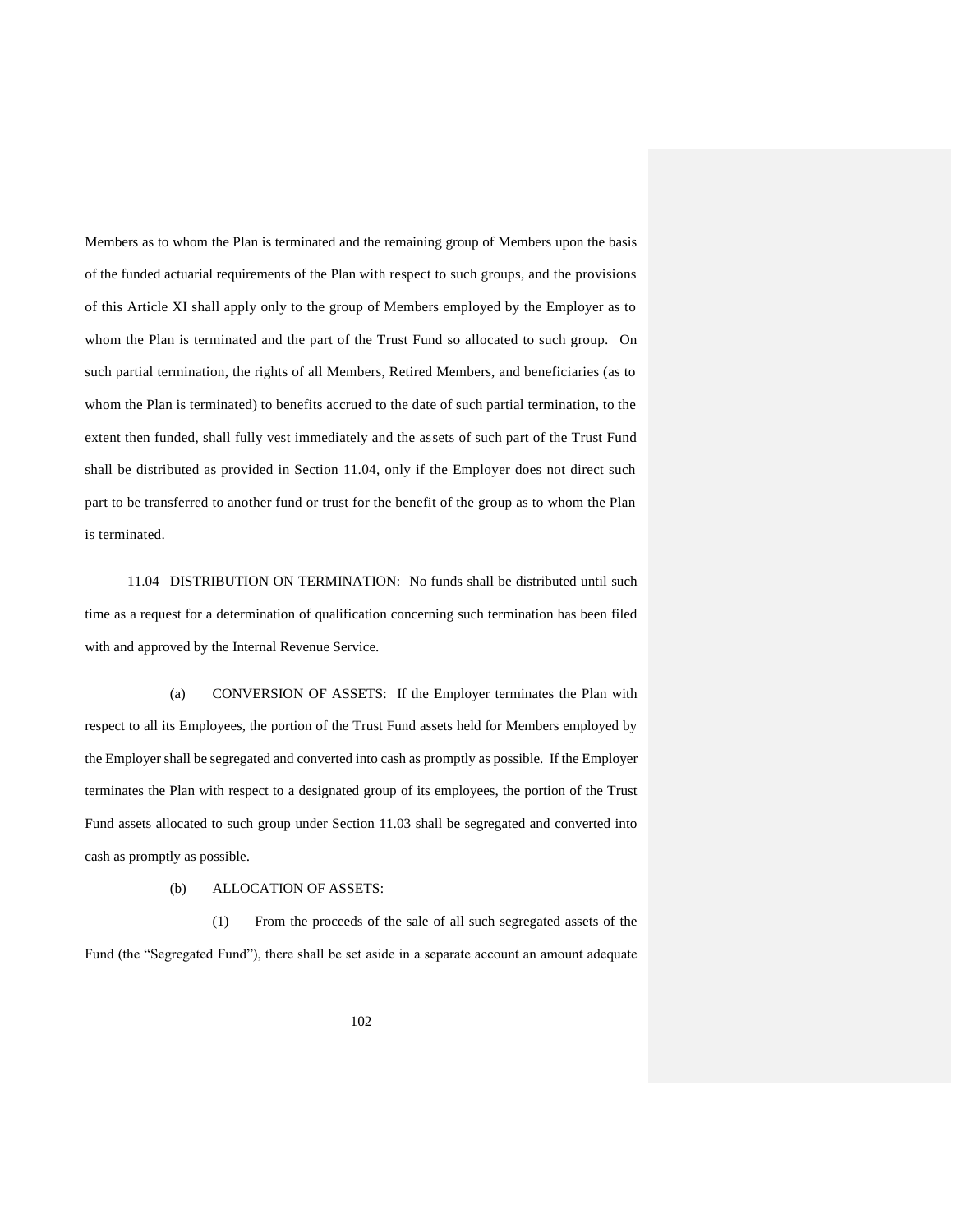to defray all costs and charges (including those of counsel, the Trustee and the Actuary) for the liquidation and distribution of the Trust Fund to the extent herein provided.

(2) From the remaining cash in the Segregated Fund, the Committee shall make the following allocation among the Members and their beneficiaries in the following order:

(A) First, to that portion of each individual's accrued benefit derived from Member contributions;

(B) Second, in the case of benefits payable as an annuity:

(i) in the case of the benefit of a Member or beneficiary which was in pay status as of the beginning of the three-year period ending on the termination date of the Plan, to each such benefit, based on the provisions of this Plan (as in effect during the fiveyear period ending on such date) under which such benefit would be the least (the lowest benefit in pay status during a three-year period shall be considered the benefit in pay status for such period),

(ii) in the case of a Member's or beneficiary's benefit (except the benefit described in (i) immediately above) which would have been in pay status as of the beginning of the three-year period if the Member had retired prior to the beginning of the threeyear period and if his benefits had commenced (in the normal form provided herein) as of the beginning of such period, to each such benefit based on the provisions of this Plan (as in effect during the five-year period ending on such date) under which such benefit would be the least;

(C) Third:

(i) to all other benefits (if any) of Members or beneficiaries guaranteed in nongovernmental plans under Title IV of the Employee Retirement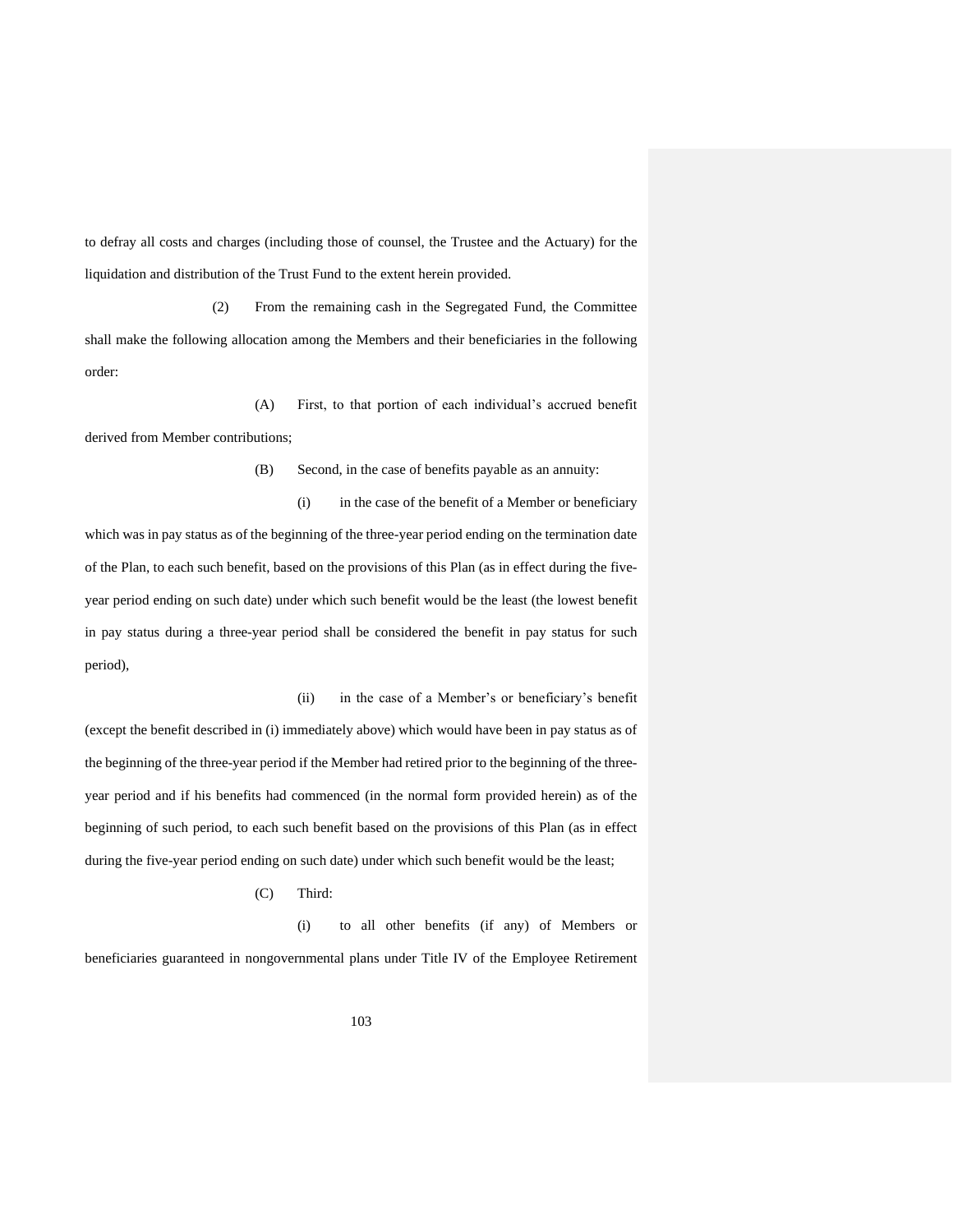Income Security Act of 1974 (determined without regard to the limitation placed on benefits paid monthly), and

(ii) to the additional benefits (if any) which would be determined under (i) immediately above if Section 4022(b)(6) of the Employee Retirement Income Security Act of 1974 did not apply;

(D) Fourth, to all other nonforfeitable benefits under this plan;

- (E) Fifth, to all other benefits under this plan; and
- (F) Sixth, to all benefits restricted by Section 11.04(f).

# (c) PROCEDURE IF FUNDS INSUFFICIENT TO PROVIDE FULL

BENEFITS: In the event that the cash realized pursuant to Section 10.04(a) is insufficient to provide in full for all of the amounts to be set aside pursuant to Section 11.04(b), such cash shall first be applied to the amount of costs and charges specified in Section 11.04(b)(1) and then to the benefits specified in Section 11.04(b)(2). When applying the assets to the benefits specified in Section 11.04(b)(2), each of the six levels will be funded in full in order of listing before funding the next listed benefit, and should the funding not be sufficient to fund in full any one level, then the assets will be allocated pro rata for that level on the basis of the present value of the respective Member's or beneficiary's benefits described in that level.

(d) LIQUIDATION OF FUND: Subject to the provisions of Section 5.07, the Segregated Fund shall be liquidated by purchasing with funds from the separate account set aside pursuant to Section 11.04(b)(2) an annuity or similar contract with a premium equal to the amount apportioned to such Member or beneficiary for such Member's or beneficiary's benefit; provided, however, that upon the written direction of the Committee, a cash distribution shall be made to each Member or beneficiary for whom the Committee shall deem it inadvisable to purchase the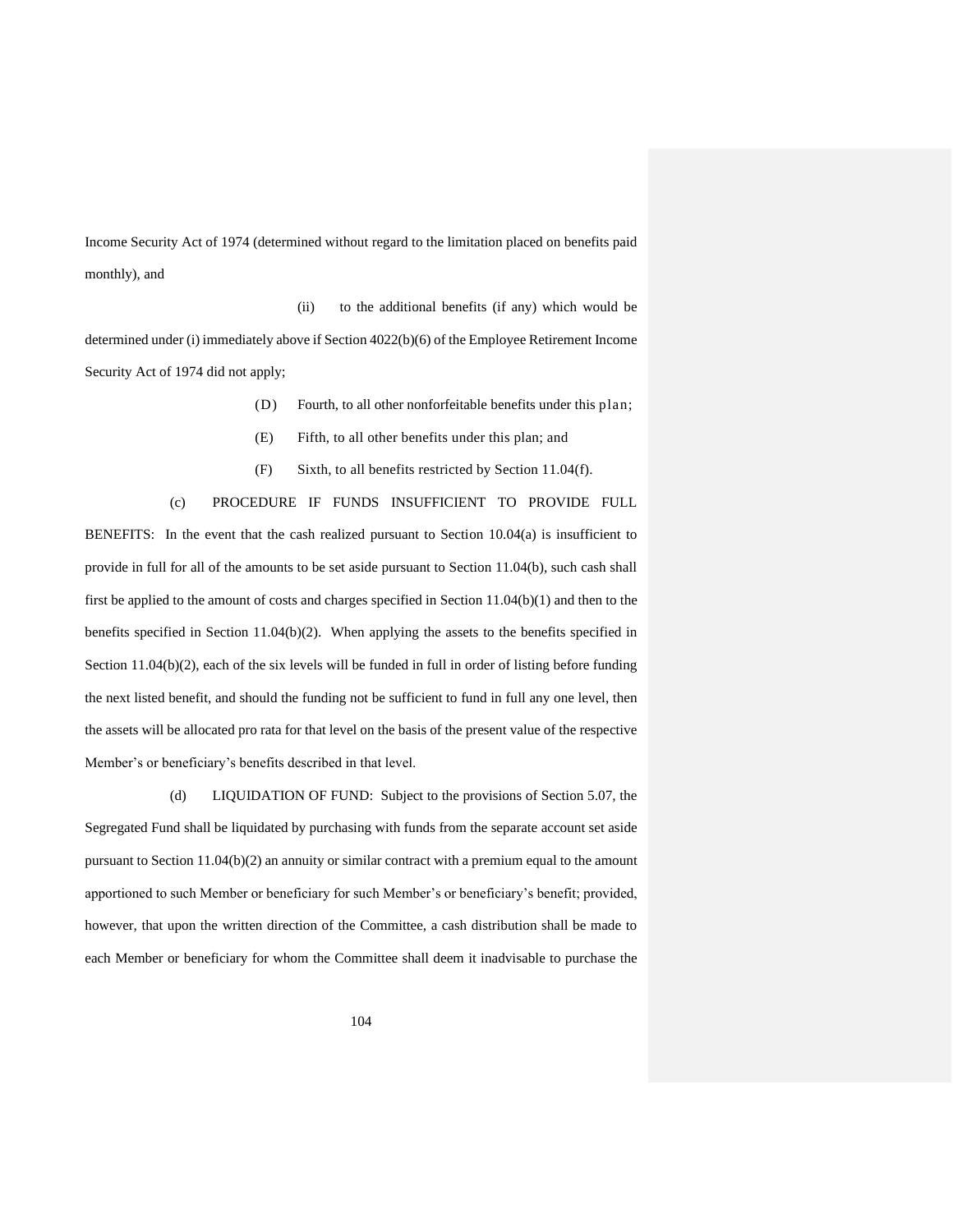annuity or similar contract. The amount of such cash payment shall be the amount which was apportioned pursuant to Section  $11.04(b)(2)$  to the Member or the beneficiary. Any annuity provided for in this Section 11.04(d) must be an annuity based on the life expectancy of the Member or, in the case of a joint pension annuity, based upon the life expectancy of the Member and the Member's spouse only.

(e) LIMITATION OF BENEFITS: If the Plan is terminated within ten (10) years of its adoption by the Employer, or within ten (10) years of the effective date of the most recent amendment which substantially increases pension benefits, the benefits with respect to any Member who is subject to the limitations of Section 11.04(f) shall, for the purpose of Paragraphs (a) through (d) of this Section 11.04, be determined without regard to such limitations, but the amount to be distributed with respect to him shall not exceed the applicable limitations of Section 11.04(f).

#### (f) TERMINATION WITHIN TEN YEARS:

#### (1) INDIVIDUAL DISTRIBUTIONS LIMITED TO

UNRESTRICTED BENEFITS: If the Plan is terminated by the Employer or the full current cost thereof has not been met at any time for the first ten (10) years of its adoption by the Employer, or the first ten (10) years of the effective date of the most recent amendment which substantially increases pension benefits, whether before or after such ten (10) year period, the funds or benefits which may be paid to any person whose benefits are limited by the United States Treasury Department Mimeograph 5717 from the contributions of the Employer (including any unrestricted benefits, but exclusive of any supplemental retirement income payments already received up to that time) shall not exceed his unrestricted benefits at that time. Such reapportionment of benefits to other employees as is made necessary by the restriction hereinbefore mentioned shall be made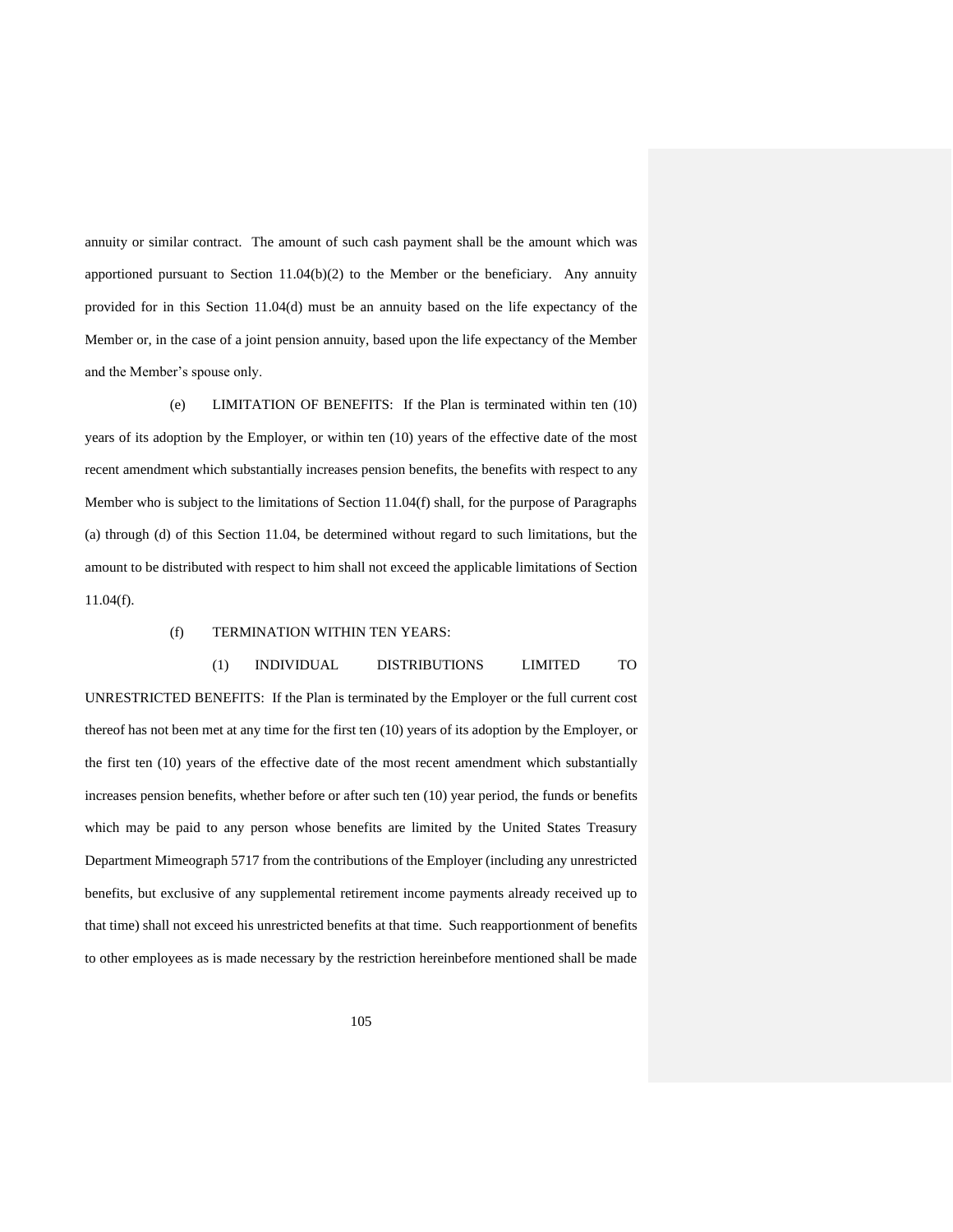upon an equitable basis in such manner that each Member entitled to a share in the excess shall receive, in addition to such distribution as he may be entitled to receive under Section 11.04(d), a share of the excess proportionate to the ratio of his interest in the Funds to the entire Fund, exclusive of the excess. If after satisfaction of all liabilities to those persons whose benefits were not restricted there still remain funds, such funds shall then be apportioned to the restricted persons upon the ratio of each person's excess benefit as compared to all excess benefits.

(2) DEFINITIONS: For the purposes of this Section 11.04(f), the following definitions shall apply:

(A) "Unrestricted benefits" shall mean, as of any particular time, benefits of the form called for by the Plan which have been provided by the Employer's contributions not exceeding the largest of the following amounts:

(i) If the Plan has been amended to substantially increase pension benefits, the Employer Contributions (or funds attributable thereto) which would have been applied to provide the benefits for the Member if the Plan in effect on the day preceding the effective date of the most recent amendment which substantially increased the pension benefits had been continued without change, or

- (ii) Twenty Thousand Dollars (\$20,000.00), or
- (iii) The sum of the following:

(g) If the Plan has been amended to substantially increase pension benefits, the Employer Contributions (or funds attributable thereto) which would have been applied to provide benefits for the Member if the Plan had been terminated on the day preceding the effective date of the most recent amendment which substantially increases pension benefits, plus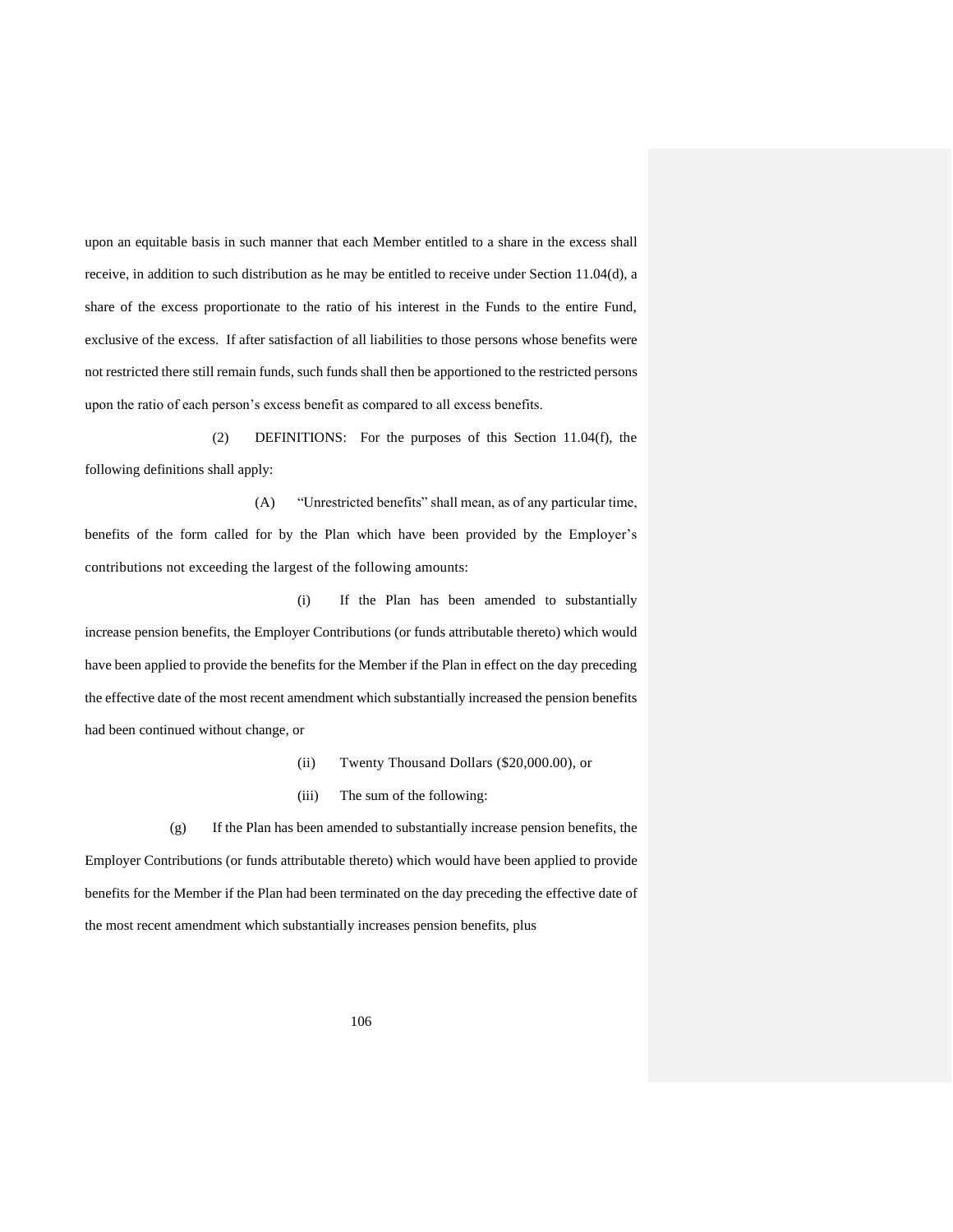(h) An amount computed by multiplying the number of years after the date for which the current costs are met by twenty percent (20%) of the first Fifty Thousand Dollars (\$50,000.00) of the Member's regular annual compensation.

(B) "Supplemental retirement income payments" shall mean any current payments under the Plan to a retired Member sufficient, together with his unrestricted benefits, to bring the total current payments to him up to full retirement income benefits provided under the Plan.

(3) NO BENEFIT RESTRICTIONS WHILE PLAN IN FULL EFFECT: The foregoing conditions shall not restrict the current payment of full retirement income benefits called for by the Plan for any retired member while the Plan is in full effect and its full current costs have been met.

(4) AUTOMATIC ABROGATION OF SECTION: Sections 11.04(e) and 11.04(f) shall automatically become inoperative and of no effect upon a ruling by the United States Treasury Department that the limitations on benefits therein referred to are no longer required.

11.05 GENERAL PROVISIONS: The amounts to be set aside and distributed pursuant to the foregoing provisions shall be determined by the Committee, with the advice and assistance of the Actuary, and the Committee shall give the Trustee such information as the Trustee may require to make the allocations and distributions required. The actuarial requirements of the Plan and the actuarial reserve required to provide benefits at the termination date shall be determined by the Actuary by the use of such actuarial factors, tables, assumptions and procedures, and interest rates as the actuary shall recommend, and which shall be in accordance with the federal law. Any

107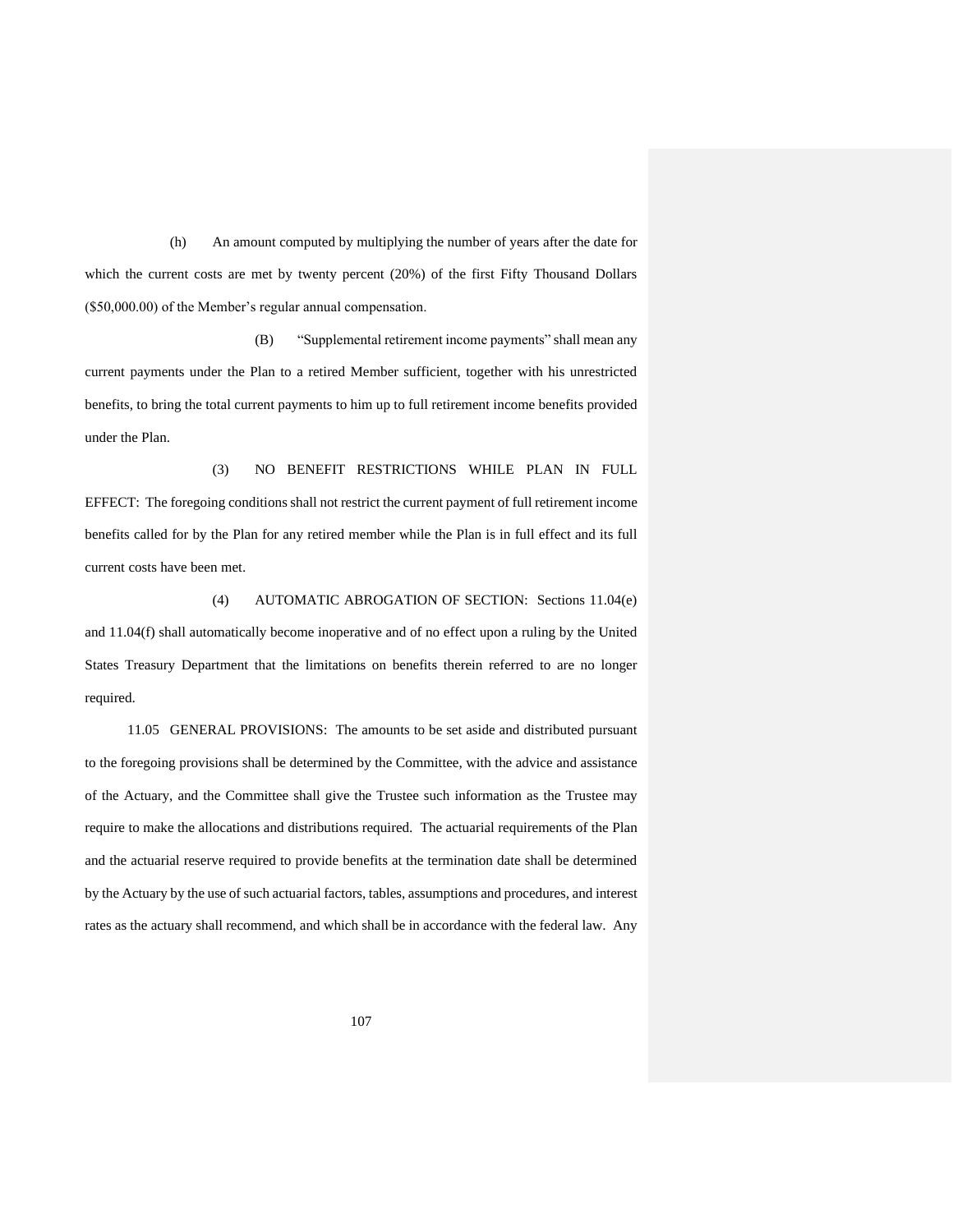distribution to be made pursuant to this Article XI to a Member shall, in the event of his death, be distributed to his designated beneficiary.

11.06 TRUSTEE NOT LIABLE: In liquidating the Trust Fund or a part thereof as provided in Section 11.04, the Trustee shall follow the interpretations and decisions of the Committee with respect to such liquidation, and upon the termination and liquidation of the Fund in accordance with Section 13.04 and the direction of the Committee, the Trustee shall be held forever discharged from further obligation with respect thereto, whether any individual Member or beneficiary accepts or rejects the settlement offered him, and whether any Member or beneficiary signs or refuses to sign any receipt or discharge presented to him.

11.07 INVOLUNTARY TERMINATION: This Plan shall terminate with respect to employees of the Employer in the event of a legal adjudication of such Employer as a bankrupt, a general assignment by such Employer to or for the benefit of its creditors, or dissolution of such Employer.

11.08 SALE, TRANSFER OR LEASE: In the event the business and assets of the Employer are sold, exchanged, transferred or leased to any other business organization or entity or governmental unit or division thereof, the Plan will automatically be terminated, and the rights of all Members to benefits accrued to the date of such termination shall fully vest immediately. Upon termination of the Plan in accordance with the provisions hereof, the share of the assets of the Trust Fund available for distribution to the affected Members and Beneficiaries shall be allocated and distributed in accordance with the following procedure:

(a) The Committee shall determine the date of distribution.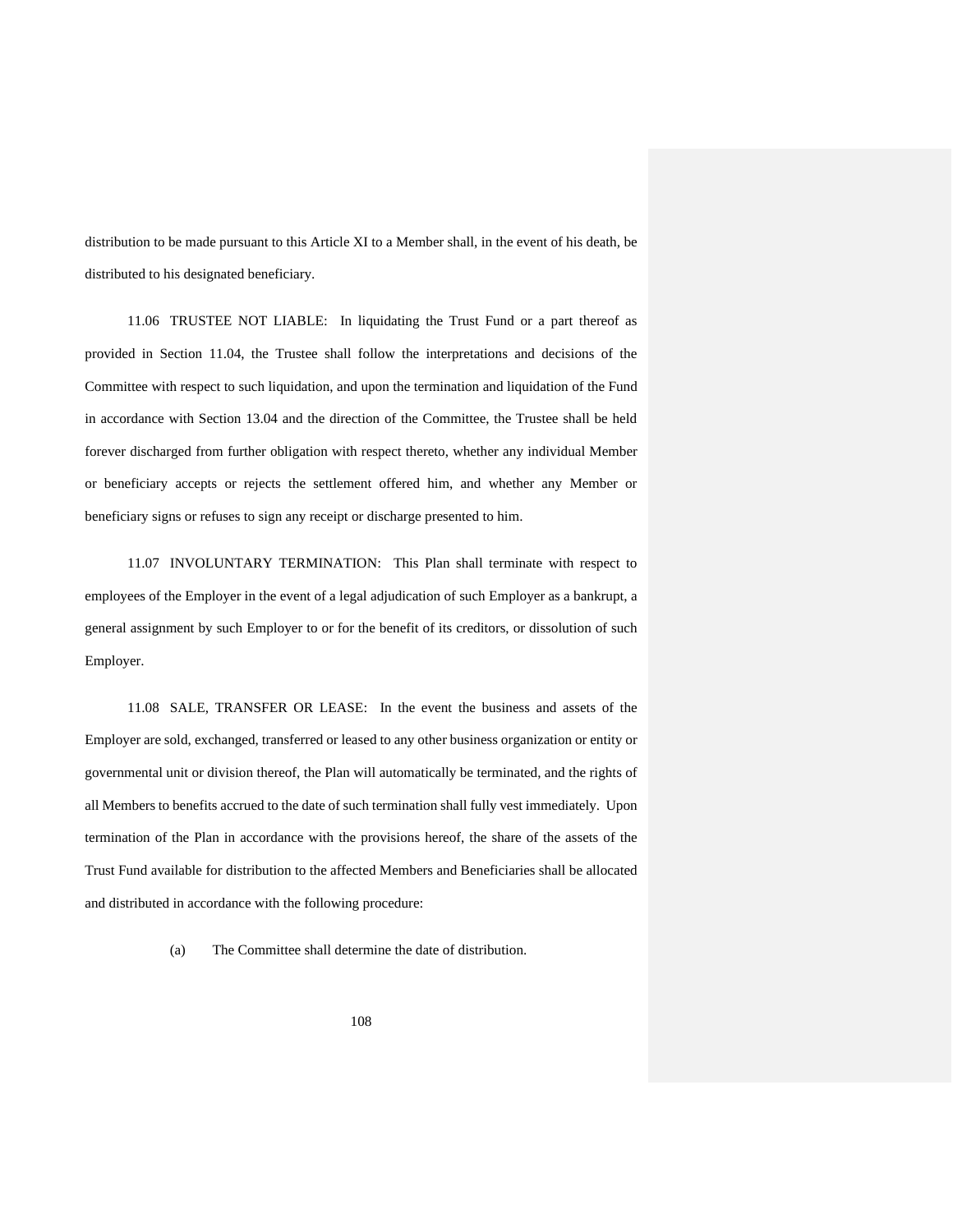(b) The distribution of the asset value will, subject to the provisions of Section 417(e)(1) of the Internal Revenue Code of 1986, be provided by the purchase of insured annuities from a company or companies selected by the Committee for each class of Members and other persons entitled to benefits under the Plan, as specified in (c) below, except that, in lieu of the purchase of an annuity, a lump sum distribution shall be made to or on behalf of a Member if (i) the actuarially equivalent single sum value of the benefit (payable as a lump sum settlement) to be distributed to him or on his behalf under the provisions of this Section 11.08 is equal to or less than \$5,000, or is equal to or less than such larger amount that is permitted as an involuntary cashout of benefits under rules and regulations of the Internal Revenue Service and (ii) such distribution may be made without the necessity of having the consent of the recipient under any applicable rules or regulations of the Internal Revenue Service. Any annuities purchased pursuant to the provisions of this Section 11.08 will be subject to the provisions hereof pertaining to the Qualified Joint and Survivor Annuity Options and to the Qualified Preretirement Survivor Annuity.

(c) The Committee shall determine the asset value available for distribution after taking into account the expenses of such distribution. After having determined such asset value available for distribution and subject to the applicable provision of any Supplement hereto pertaining to the distribution of assets upon the termination of the Plan, the Committee shall allocate such asset value as of the date of termination of the Plan in accordance with the application of Section 4044 of the Employee Retirement Income Security Act of 1974, as amended, to nongovernmental plans.

(d) In the event there be asset value remaining after satisfaction of all liabilities of the Plan to Members and Beneficiaries, the Plan shall be deemed to be amended in order to

109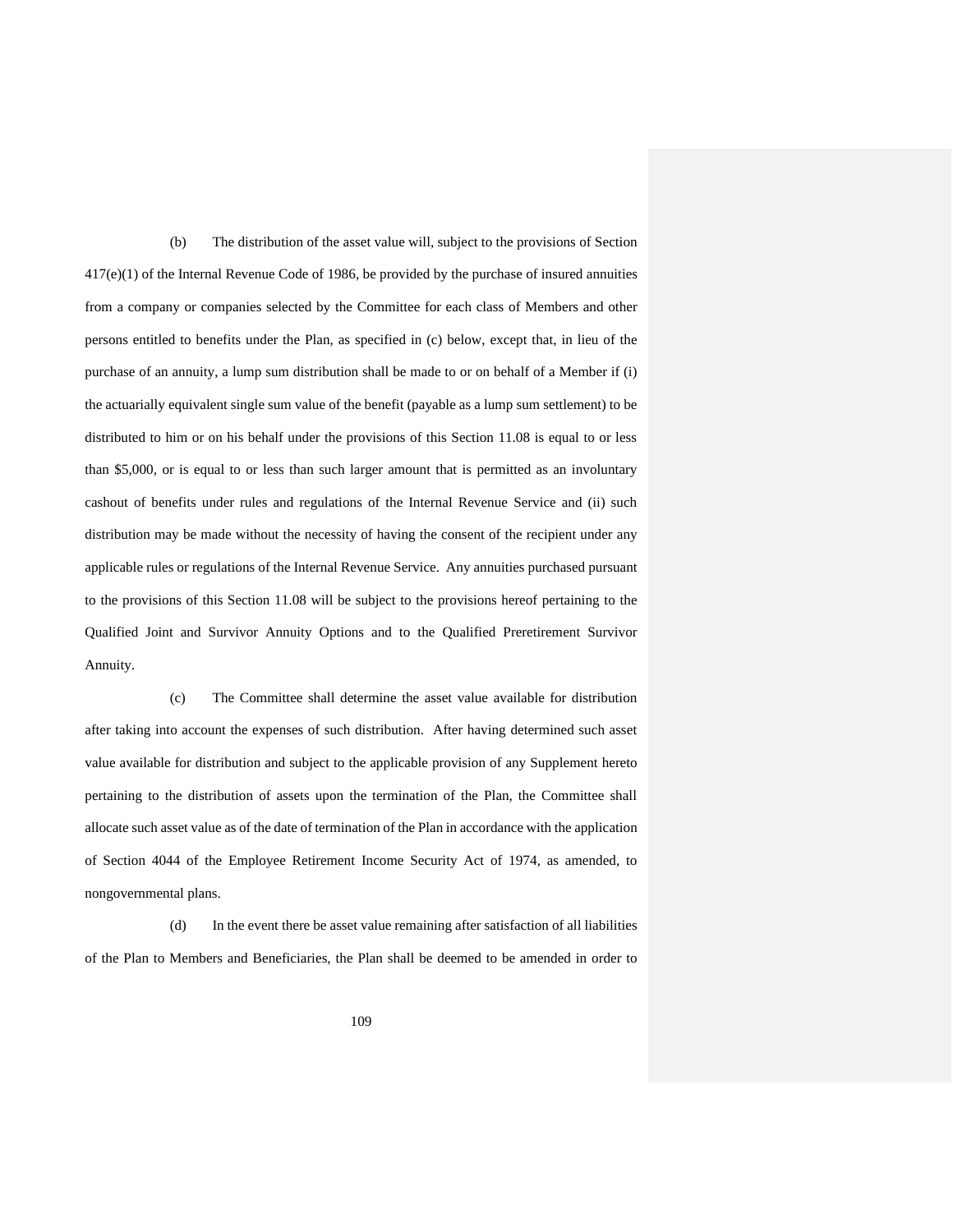allocate any such residual assets, after purchase of annuities for inactive Members, to the Active Members, Retired Members and eligible beneficiaries of Active or Retired Members, who are deceased, in the Plan on such date of Plan termination. The deemed amendment to the Plan shall provide an additional benefit equal to the Member's Final Average Monthly Compensation multiplied by his Credited Service as of the date of termination further multiplied by a percentage which will exactly eliminate the residual assets based upon the mortality and interest rate assumption described in Section 1.05 of the Plan. If the Plan terminates, the additional benefit for Members in the active service of the Employer, Retired Members and eligible beneficiaries of Active or Retired Members, who are deceased, shall be paid in lump sum as soon as practical after approval of the appropriate governmental agencies.

(e) The order of priorities for, and the amounts and methods of, the distributions set forth in (c) above and the rights of Members and Beneficiaries to benefits under the Plan shall be subject (i) to the distribution rules set forth in the Plan, (ii) to the limitations provided by Section 5.07 of the Plan and (iii) to any changes required by the Internal Revenue Service as a condition for issuing a favorable determination letter stating that the distribution of assets will not adversely affect the continued qualified status of the Plan under section 401(a) of the Code.

(f) As soon as practicable after the date that a favorable determination letter is received from the Internal Revenue Service stating that in its opinion the method of distribution will not adversely affect the continued qualified status of the Plan under Section 401(a) of the Code, the Committee shall direct the Trustee to distribute the assets to the affected parties in accordance with such method. [**This Section is effective for all dates before and including September 30, 2007**.]

110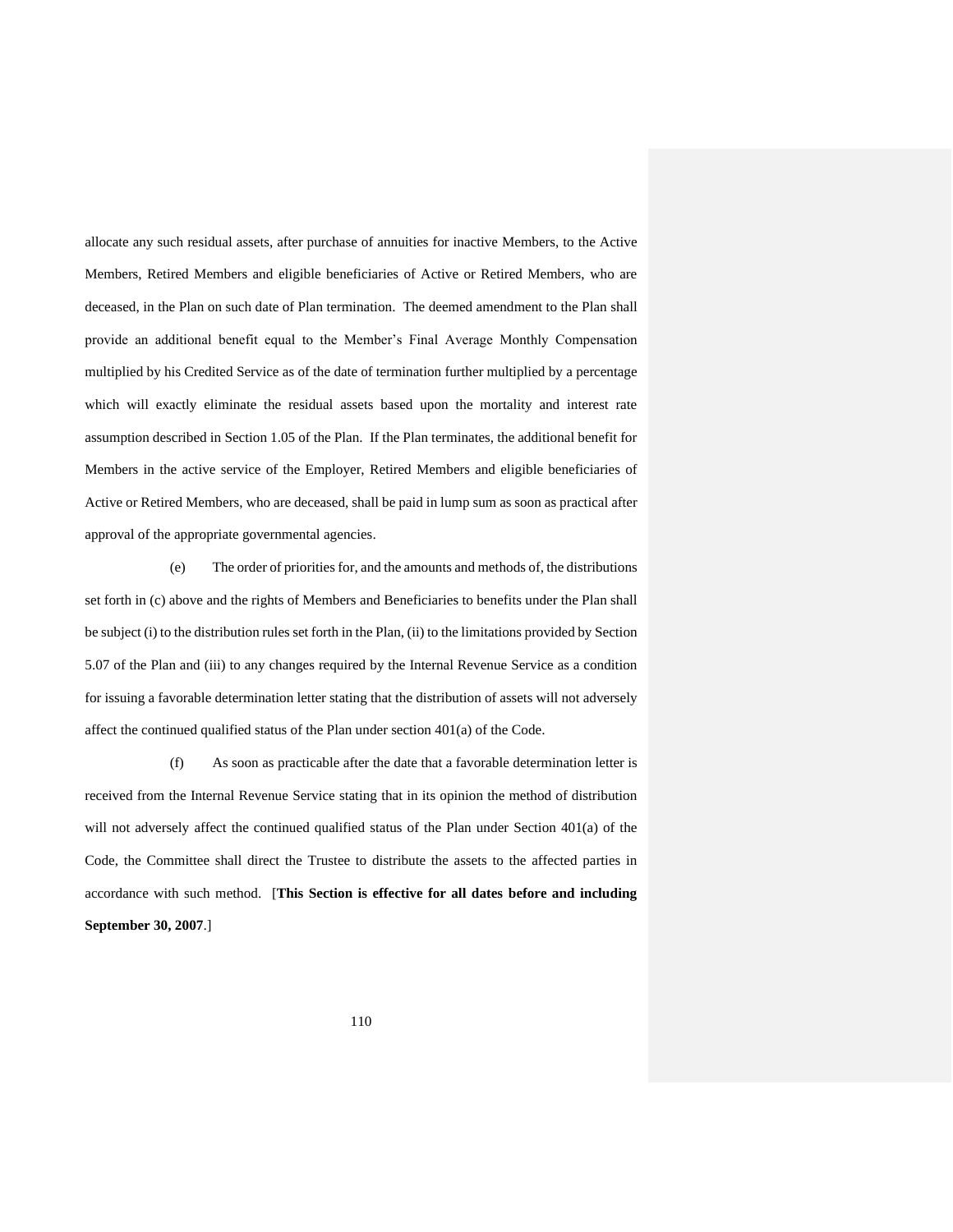11.09 SALE, TRANSFER OR LEASE: In the event the business and assets of the Employer are sold, exchanged, transferred or leased to any other business organization or entity or governmental unit or division thereof, the Plan will automatically be terminated, and the rights of all Members to benefits accrued to the date of such termination shall fully vest immediately. Upon termination of the Plan in accordance with the provisions hereof, the share of the assets of the Trust Fund available for distribution to the affected Members and Beneficiaries shall be allocated and distributed in accordance with the following procedure:

(a) The Committee shall determine the date of distribution.

(b) The distribution of the asset value will, subject to the provisions of Section 417(e)(1) of the Internal Revenue Code of 1986, be provided by the purchase of insured annuities from a company or companies selected by the Committee for each class of Members and other persons entitled to benefits under the Plan, as specified in (c) below, except that, in lieu of the purchase of an annuity, a lump sum distribution may be made to or on behalf of a Member if (i) the actuarially equivalent single sum value of the benefit (payable as a lump sum settlement) to be distributed to him or on his behalf under the provisions of this Section 11.08 is equal to or less than \$5,000, or is equal to or less than such larger amount that is permitted as an involuntary cashout of benefits under rules and regulations of the Internal Revenue Service and (ii) such distribution is made in accordance with the provisions of Section 5.12. Any annuities purchased pursuant to the provisions of this Section 11.08 will be subject to the provisions hereof pertaining to the Qualified Joint and Survivor Annuity Options and to the Qualified Preretirement Survivor Annuity.

(c) The Committee shall determine the asset value available for distribution after taking into account the expenses of such distribution. After having determined such asset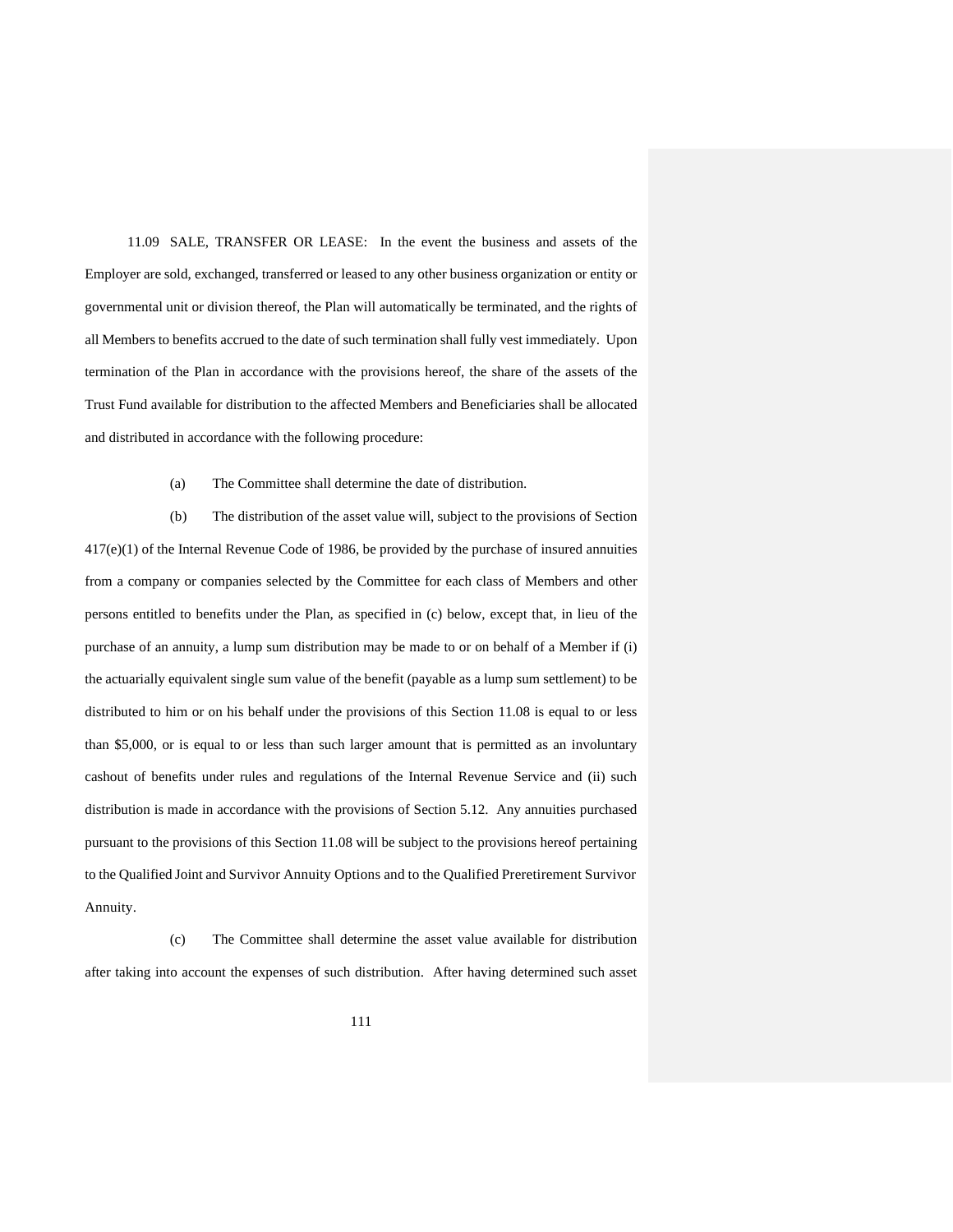value available for distribution and subject to the applicable provision of any Supplement hereto pertaining to the distribution of assets upon the termination of the Plan, the Committee shall allocate such asset value as of the date of termination of the Plan in accordance with the application of Section 4044 of the Employee Retirement Income Security Act of 1974, as amended, to nongovernmental plans.

(d) In the event there be asset value remaining after satisfaction of all liabilities of the Plan to Members and Beneficiaries, the Plan shall be deemed to be amended in order to allocate any such residual assets, after purchase of annuities for inactive Members, to the Active Members, Retired Members and eligible beneficiaries of Active or Retired Members, who are deceased, in the Plan on such date of Plan termination. The deemed amendment to the Plan shall provide an additional benefit equal to the Member's Final Average Monthly Compensation multiplied by his Credited Service as of the date of termination further multiplied by a percentage which will exactly eliminate the residual assets based upon the mortality and interest rate assumption described in Section 1.05 of the Plan. If the Plan terminates, the additional benefit for Members in the active service of the Employer, Retired Members and eligible beneficiaries of Active or Retired Members, who are deceased, shall be paid in lump sum as soon as practical after approval of the appropriate governmental agencies.

(e) The order of priorities for, and the amounts and methods of, the distributions set forth in (c) above and the rights of Members and Beneficiaries to benefits under the Plan shall be subject (i) to the distribution rules set forth in the Plan, (ii) to the limitations provided by Section 5.07 of the Plan and (iii) to any changes required by the Internal Revenue Service as a condition for issuing a favorable determination letter stating that the distribution of assets will not adversely affect the continued qualified status of the Plan under Section 401(a) of the Code.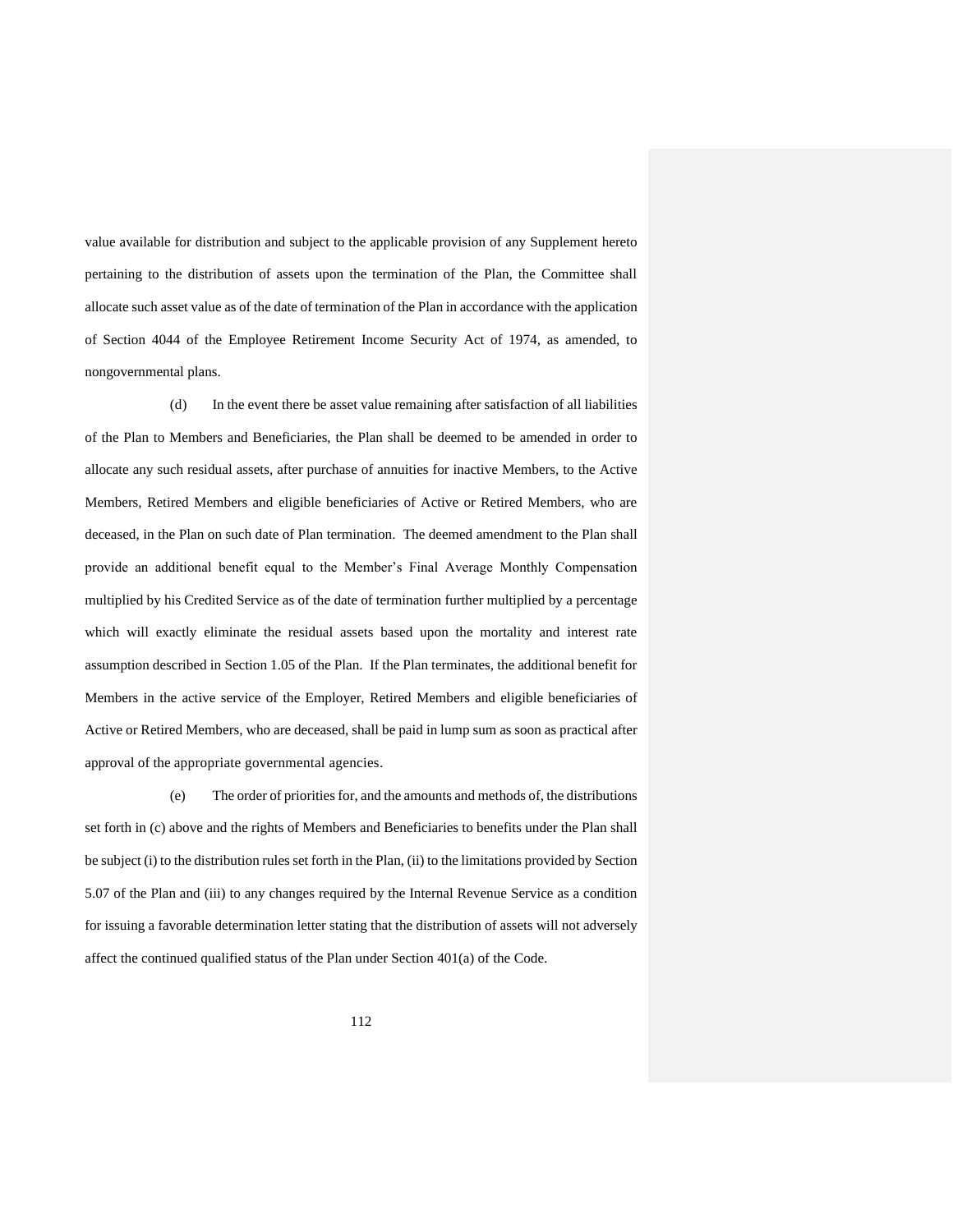(f) As soon as practicable after the date that a favorable determination letter is received from the Internal Revenue Service stating that in its opinion the method of distribution will not adversely affect the continued qualified status of the Plan under Section 401(a) of the Code, the Committee shall direct the Trustee to distribute the assets to the affected parties in accordance with such method. [**This Section is effective beginning October 1, 2007, and thereafter**.]

11.10 SUSPENSION OR DISCONTINUANCE OF EMPLOYER CONTRIBUTIONS: If the Employer fails to make the contributions to the Plan required by Article IX of this Plan to fund the benefits hereunder and such failure constitutes a suspension of contributions which either affects benefits to be paid or made available to Members, then the Employer and the Trustee shall each give any required notification to the Commissioner of Internal Revenue and any other federal agency. During any such period of suspension, all provisions of the Plan and Trust as to the Employer and its Employees other than the provisions relating to Employer contributions, shall continue in force and effect. Upon complete discontinuance of Employer contributions to the Plan, the rights of all of its Members to benefits accrued to the date of such discontinuance, to the extent then funded, shall vest immediately in accordance with the provisions of Section 11.02.

11.11 NON-TRANSFERABILITY: Notwithstanding any other provision of this Plan to the contrary, if any annuity contract or life insurance contract is distributed to a Member hereof, it must be issued or endorsed to be non-transferable; that is, such contract must be issued or endorsed so that the owner thereof cannot sell, assign, discount or pledge as collateral for a loan or as security for performance of an obligation from or to any other person other than the issuer thereof.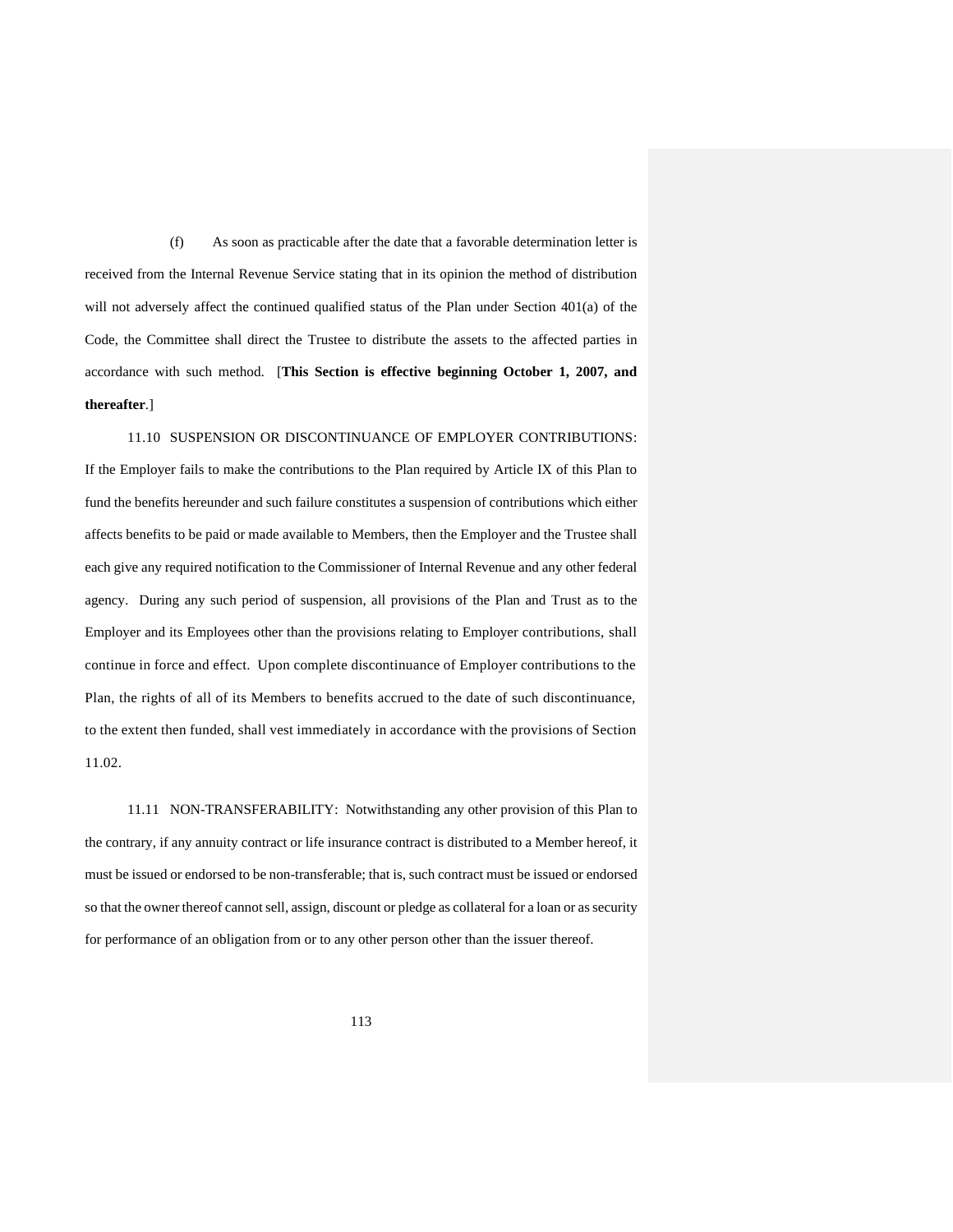11.12 NO MERGER OF PLAN: Notwithstanding any other provision hereof, the Plan will not be merged or consolidated with, nor shall any assets or liabilities of the Plan be transferred to, any other plan.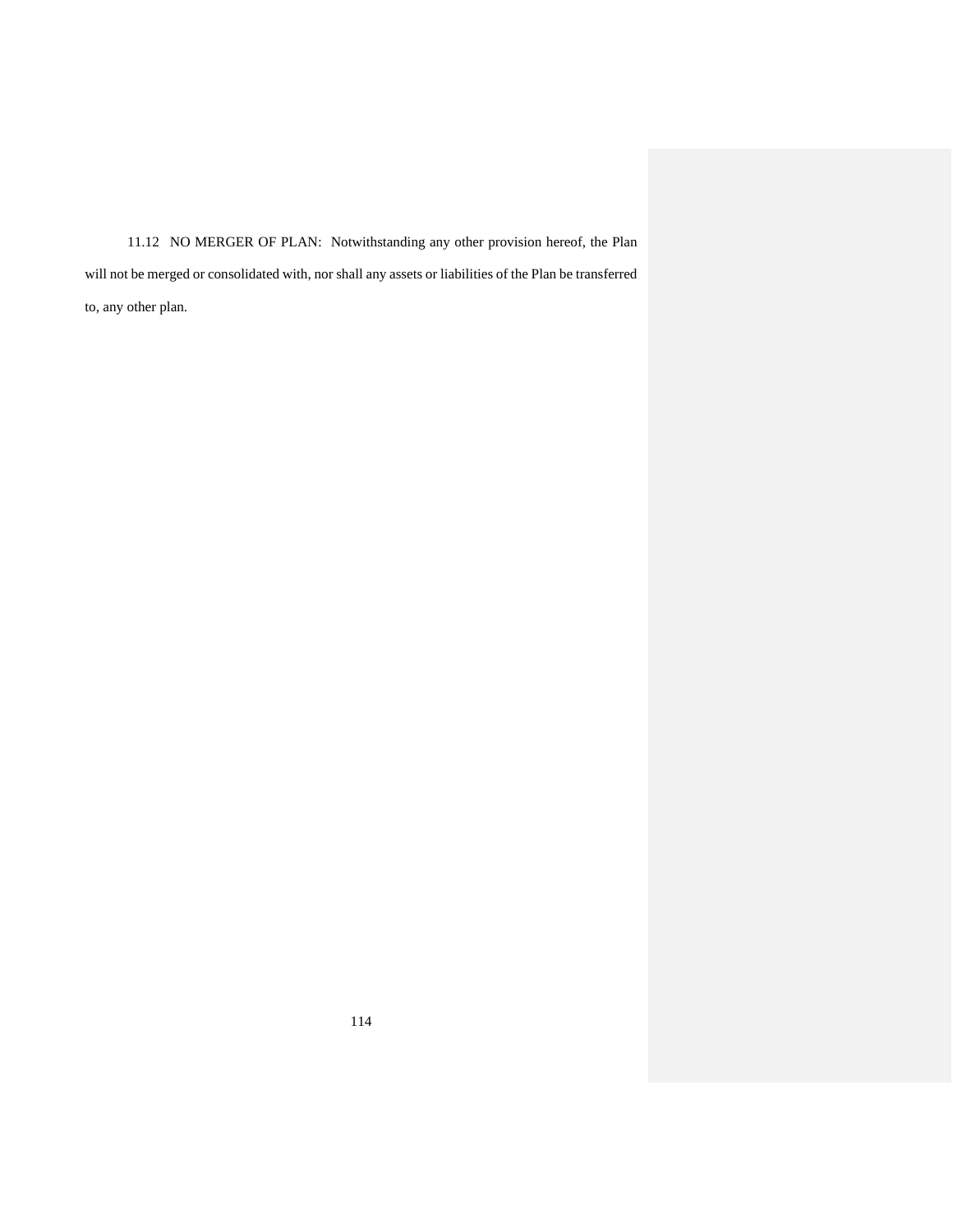### ARTICLE XII

# AMENDMENT TO THE PLAN

12.01 RIGHT TO AMEND RESERVED: Subject to the provisions of Sections 12.02 and 12.03, the Employer may, without the assent of any other party hereto, amend this Plan at any time. Any such amendment shall be made by a written instrument executed by the Employer on the order of its Board of Trustees and filed with the Trustee, and shall become effective as of the date specified in such instrument.

Notwithstanding any provision in the Plan to the contrary, effective October 19, 2015, the Chancery Court of Jackson County, Mississippi ( the "Court") shall have the sole authority by Order of the Court to amend the Plan.

12.02 LIMITATIONS ON RIGHT TO AMEND: No amendment shall vest in any Employer, directly or indirectly, any right, title or interest in or to or control over the Trust Fund, or any portion thereof. No part of the Trust Fund shall, by reason of any amendment, be used for, or diverted to, purposes other than for the exclusive benefit of Members and their beneficiaries. No amendment shall change the vesting schedule to one which would result in the nonforfeitable percentage of the accrued benefit derived from employer contributions (determined as of the later of the date of the adoption of the amendment or of the effective date of the amendment) of any Member being less than such non-forfeitable percentage computed under the Plan without regard to such amendment; no amendment shall change the vesting schedule unless each Member with five (5) or more years of service is permitted to elect, within the election period described below, to have his nonforfeitable percentage computed under the Plan without regard to the amendment. The election period described in the preceding sentence shall begin no later than the date upon which the amendment is adopted and shall end no later than the latest of the following dates: (1)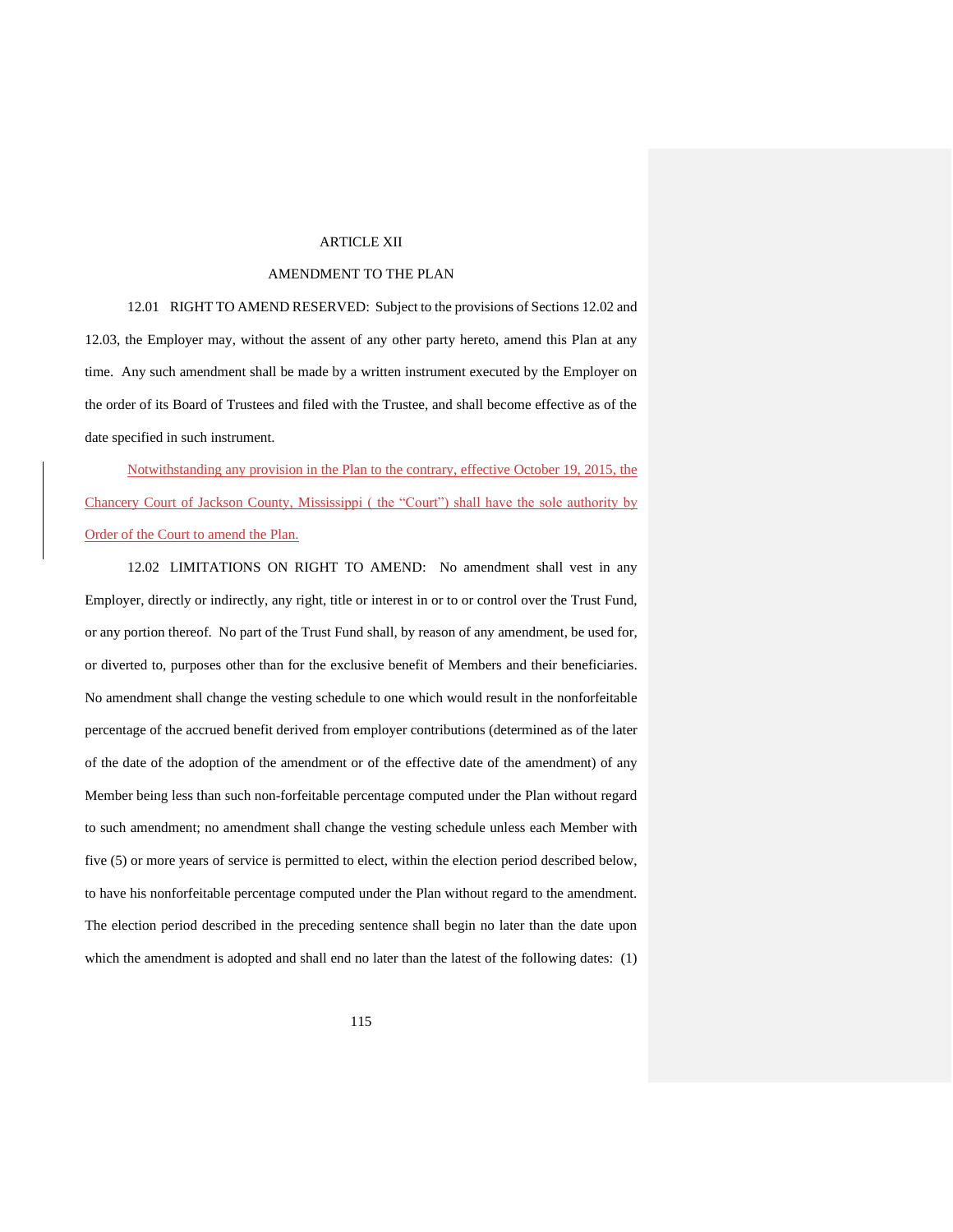the date which is 60 days after the day the amendment is adopted; (2) the date which is 60 days after the day the amendment becomes effective; or (3) the date which is 60 days after the day the Member is issued written notice of the amendment by the Employer. The Employer specifically reserves the right, however, to make such retroactive amendments as may be required by the Commissioner of Internal Revenue in order to qualify and keep qualified the Trust established by this Plan as a tax-exempt trust under appropriate provisions of the Code.

12.03 TRUSTEE'S CONSENT: If any amendment affects the rights, duties, responsibilities or obligations of the Trustee hereunder, such amendment may be made only with the consent of the Trustee. If the Trustee fails to consent to any such amendment within twenty (20) days from receipt of notice thereof, the Trustee may be removed on not less than thirty (30) days' notice.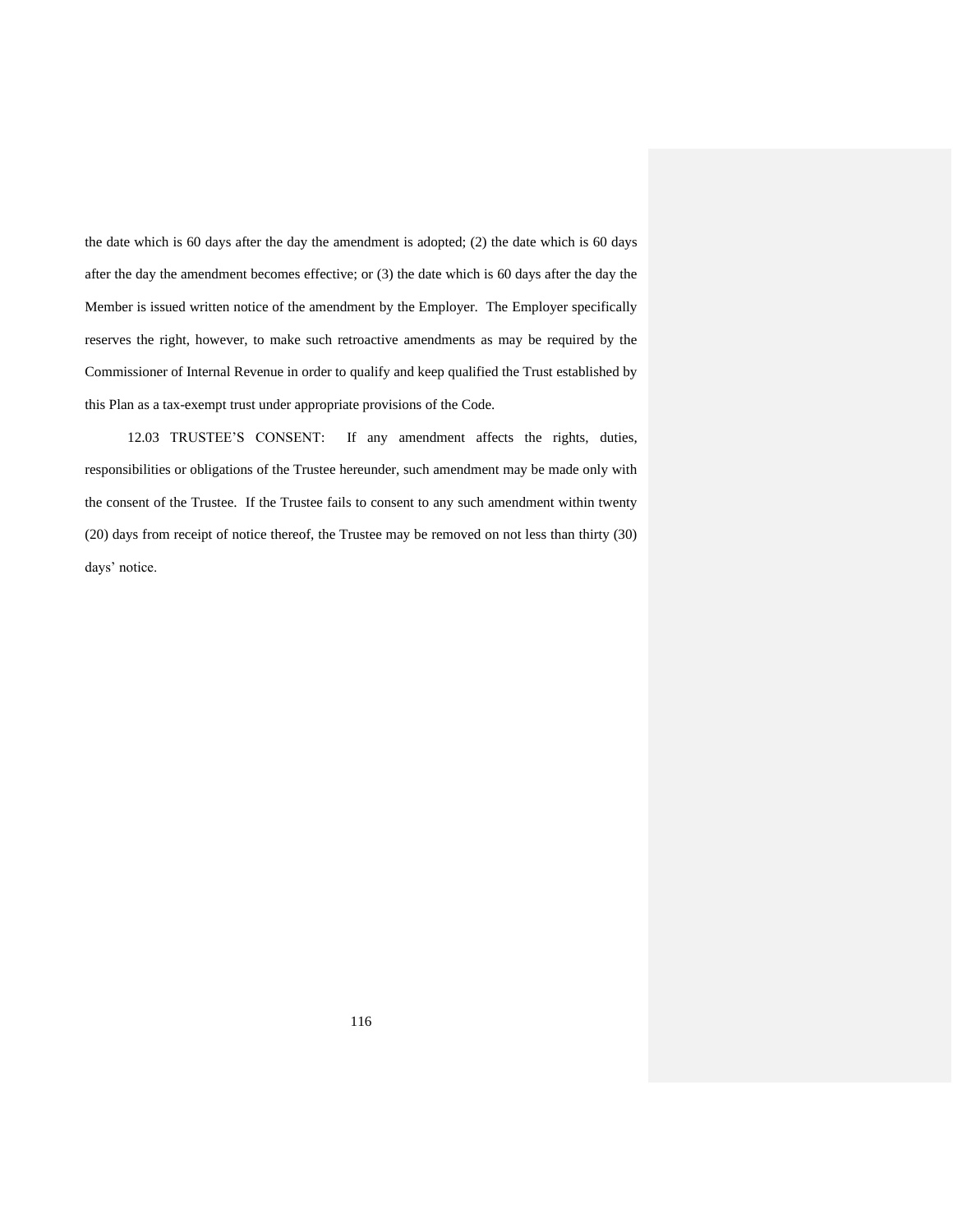### ARTICLE XIII

# CLAIMS PROCEDURE

13.01 FILING A CLAIM: The Committee shall make all determinations as to the right of any person to a benefit provided hereunder. Any person may file a claim in writing with the Committee for a benefit under the Plan. Within ninety (90) days of the receipt of a claim, the Committee shall furnish to the claimant written notice of the decision with respect to the claim. If the claim is wholly or partially denied, the written notice shall set forth in a manner reasonably calculated to be understood by the claimant: (i) the specific reason or reasons for the denial; (ii) specific reference to pertinent Plan provisions under which the denial is based; (iii) a description of additional material or information, if any, necessary for the claimant to perfect the claim; and (iv) and an explanation of this claim procedure.

### 13.02 APPEAL RIGHTS:

(a) Within sixty (60) days after receipt by the claimant of written notification of denial of a claim, claimant or his duly authorized representative may appeal such denial by filing with the Plan Administrator a written application for a review of the denial of the claim. In connection with such appeal, the claimant or his duly authorized representative: (i) may review pertinent Plan documents; (ii) may submit issues and comments in writing; and (iii) may request a hearing with the Administrator.

(b) A decision on review shall be made by the Plan Administrator within sixty (60) days after receipt of a written request for a review unless a hearing has been requested or other special circumstances require an extension of time for processing of the appeal, in which case the Plan Administrator's decision on review shall be rendered no later than one hundred twenty (120) days after receipt of the request for review. The Plan Administrator's decision on review shall (i)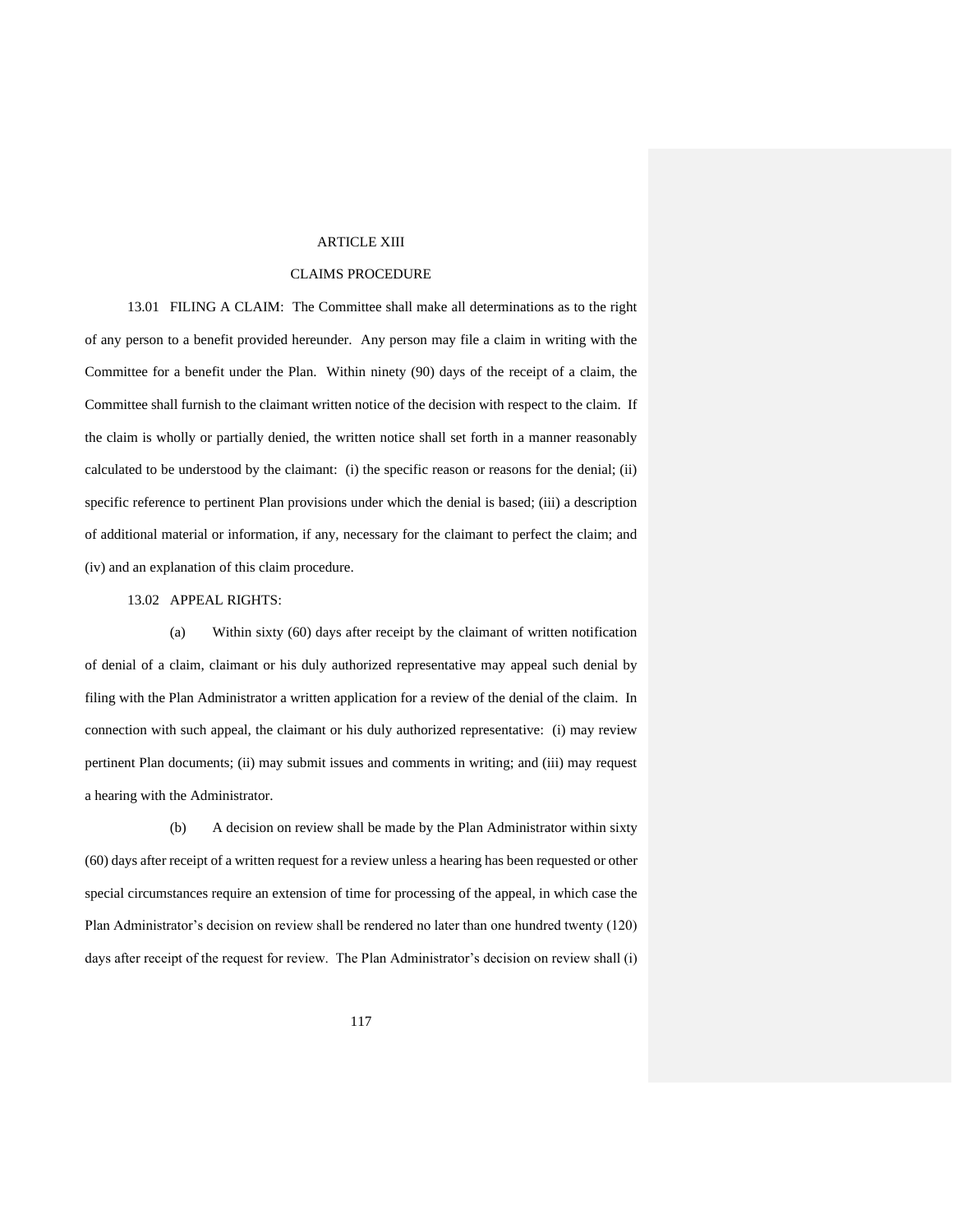be in writing, (ii) include specific reasons for the decision, written in a manner reasonably calculated to be understood by the claimant, and (iii) contain specific reference to the pertinent Plan provisions on which the decision is based.

(c) In the event of any disagreement or presentation to the Trustee of any adverse or conflicting claims or demands in connection with any benefit to be distributed to a Member or a Beneficiary or in connection with the Accounts of any Member, the Trustee may refuse to comply with any of such claims or demands during the continuance of such disagreement or adverse or conflicting claims or demands, and may refrain from making any distribution of the Accounts or from taking any affirmative action hereunder until such adverse or conflicting claims or demands have been fully and finally determined in accordance with the claims procedure. The Trustee is expressly authorized to make such payment to any person who is finally determined by the Committee or the Plan Administrator in accordance with said claims procedure to be entitled thereto, and the Trustee shall be fully discharged of any further liability or responsibility for any payments so made pursuant to the written direction of the Administrator.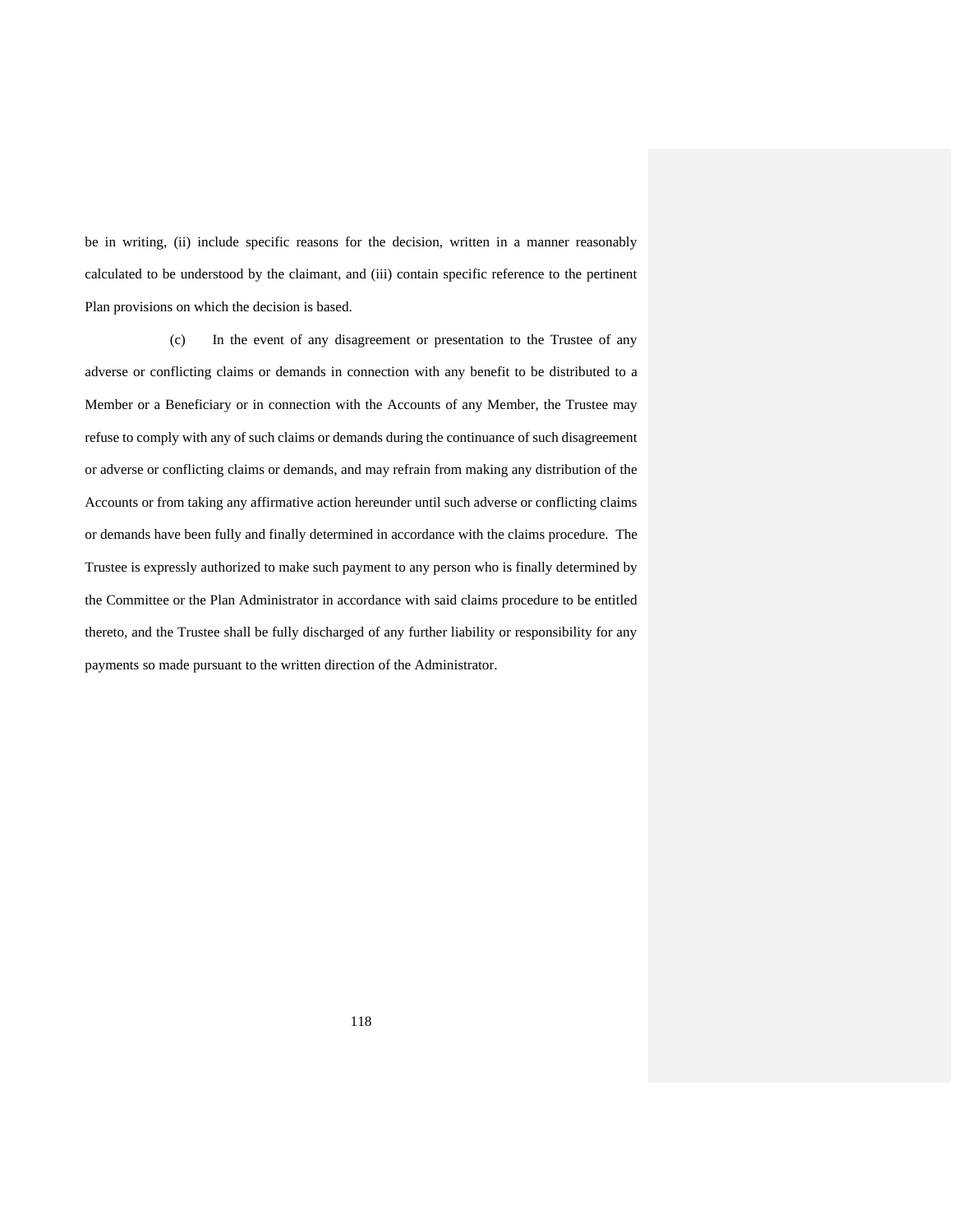# ARTICLE XIV

# METHOD OF PROVIDING BENEFITS

14.01 TRUST FUND ESTABLISHED: All contributions made by the Members and the Employer pursuant to the provisions of Article IX shall be deposited in a Trust Fund, which shall be held, invested and managed by the Trustee in accordance with Article XV.

14.02 ALL PAYMENTS FROM TRUST FUND: All benefits under the Plan shall be provided solely from the Trust Fund in the hands of the Trustee, and the Employer assumes no liability or responsibility therefor during the continuance of the Plan or subsequent to the termination of the Plan.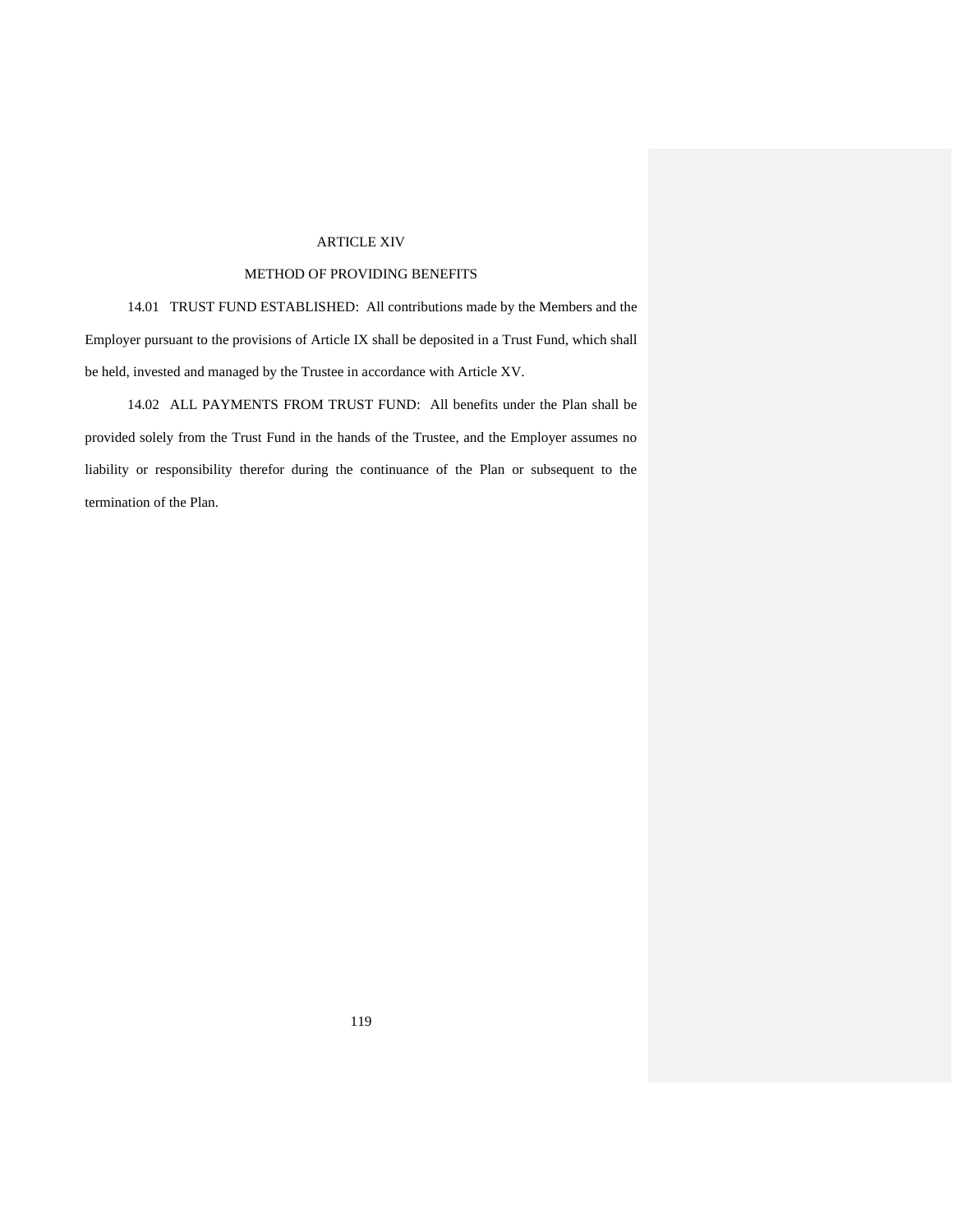### ARTICLE XV

# TRUSTEE

15.01 AUTHORITY: The Trustee hereunder shall always be either (a) a corporation authorized to conduct a banking or trust business and/or (b) one (1) or more individuals. If individuals are acting as Trustee, any action of such Trustee shall be binding upon all parties in interest. Individual Trustees may act by a vote taken at a meeting attended by a majority thereof or by a vote taken in writing of a majority thereof, without a meeting. Any act of individual Trustees shall be sufficiently evidenced if certified to by any one of the Trustees. Except as otherwise provided by applicable law which cannot be waived, no individual Trustee shall be liable for any action taken or omitted by another Trustee. The Trustee shall also be a fiduciary and, in that capacity, shall have the exclusive responsibility for and all powers necessary to perform the following duties and functions:

(a) To receive, hold, preserve, manage, and at the direction of the Plan Administrator, invest and re-invest the Trust Fund, so that the Trust Fund's integrity and safety will be maintained for the purposes of the Plan;

(b) To make disbursements from the Plan, to or for the benefit of Plan Members, their heirs and beneficiaries, as may be directed from time to time by the Committee;

(c) To perform such additional duties and functions as may be requested from time to time by the Board of Trustees of the Employer, the Plan Administrator, or the Committee.

15.02 STANDARD OF PERFORMANCE: The Trustee in discharging its duties under this Plan shall do so in the interest of the members and beneficiaries solely, using the care, skill, prudence and diligence under the circumstances then prevailing that a prudent man acting in a like

120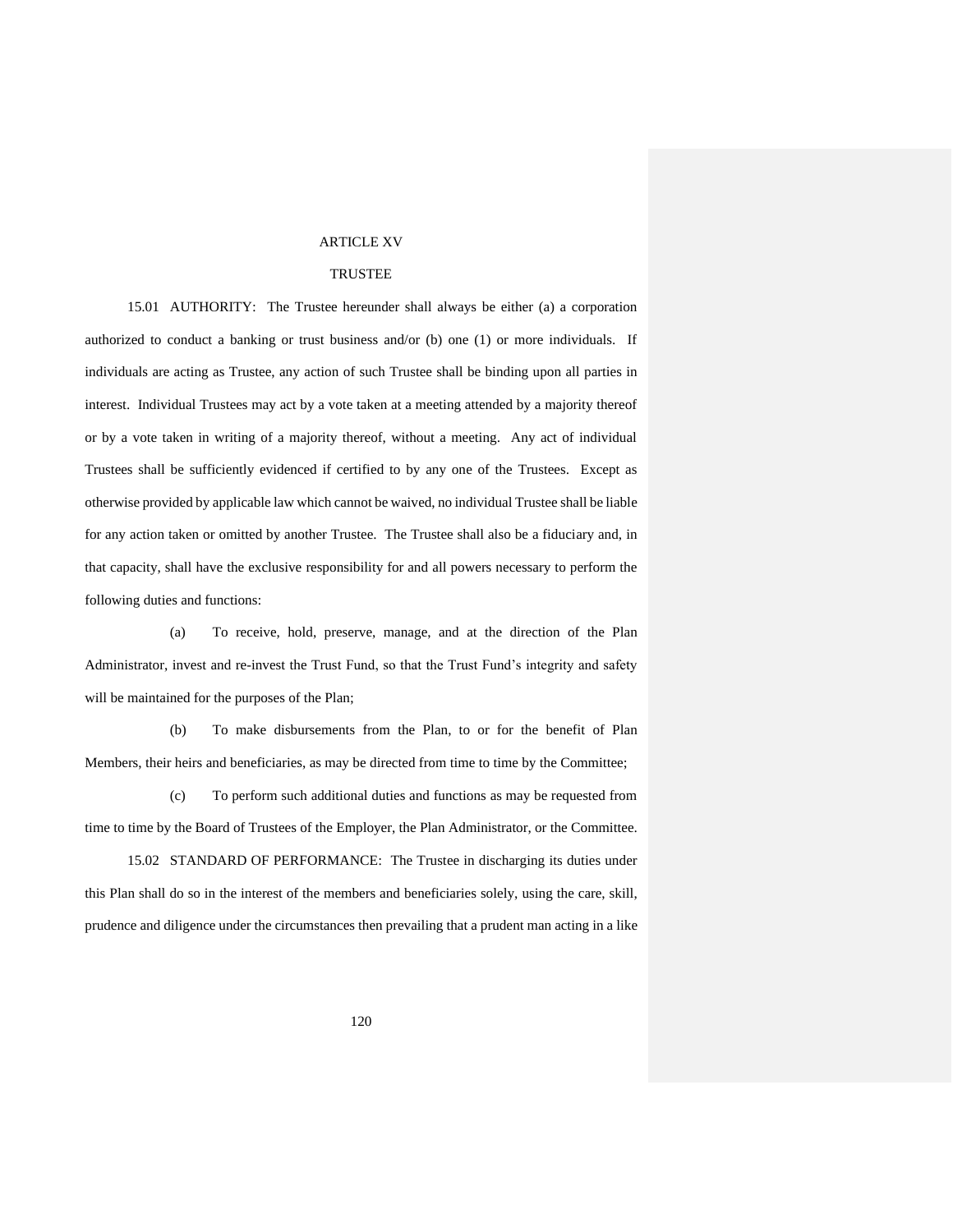capacity and familiar with such matters would use in the conduct of an enterprise of a like character.

15.03 RELIANCE ON DIRECTIONS: The Trustee, in all matters pertaining to its management of this Trust, when it acts in good faith may rely upon any notice, resolution, instruction, direction, order, certificate, opinion, letter, telegram or other document believed by the Trustee to be genuine, to have been signed by a proper representative of the Committee or the Plan Administrator, and to be the act of the Committee or the Plan Administrator, as the case may be. It shall accept any certificate or other instrument duly signed by a proper representative of the Committee or the Plan Administrator purporting to evidence an instruction, direction, or order, as the case may be, as conclusive evidence thereof.

15.04 GENERAL LIABILITY OF TRUSTEE: The Trustee shall not be liable for any act or omission on its own part except to the extent, if any, required by the terms of the Employee Retirement Income Security Act of 1974, and any other state or federal law applicable, that such liability cannot be waived.

15.05 PROOF OF AUTHORITY: No person dealing with the Trustee shall be required to verify the application by the Trustee to trust purposes of any money paid or other property delivered to the Trustee; and all persons dealing with the Trustee shall be entitled to rely upon the representations of the Trustee as to its authority and are released from any duty of inquiry with respect thereto. Any action of the Trustee hereunder shall be conclusively evidenced for all purposes of this Agreement by a certificate duly signed by the Trustee and such certificate shall be conclusive evidence of the facts recited therein and shall fully protect all persons relying upon the truth thereof. Any person dealing with the Trustee in good faith shall not be required to inquire whether the action taken by the Trustee has been authorized; and any such person shall be fully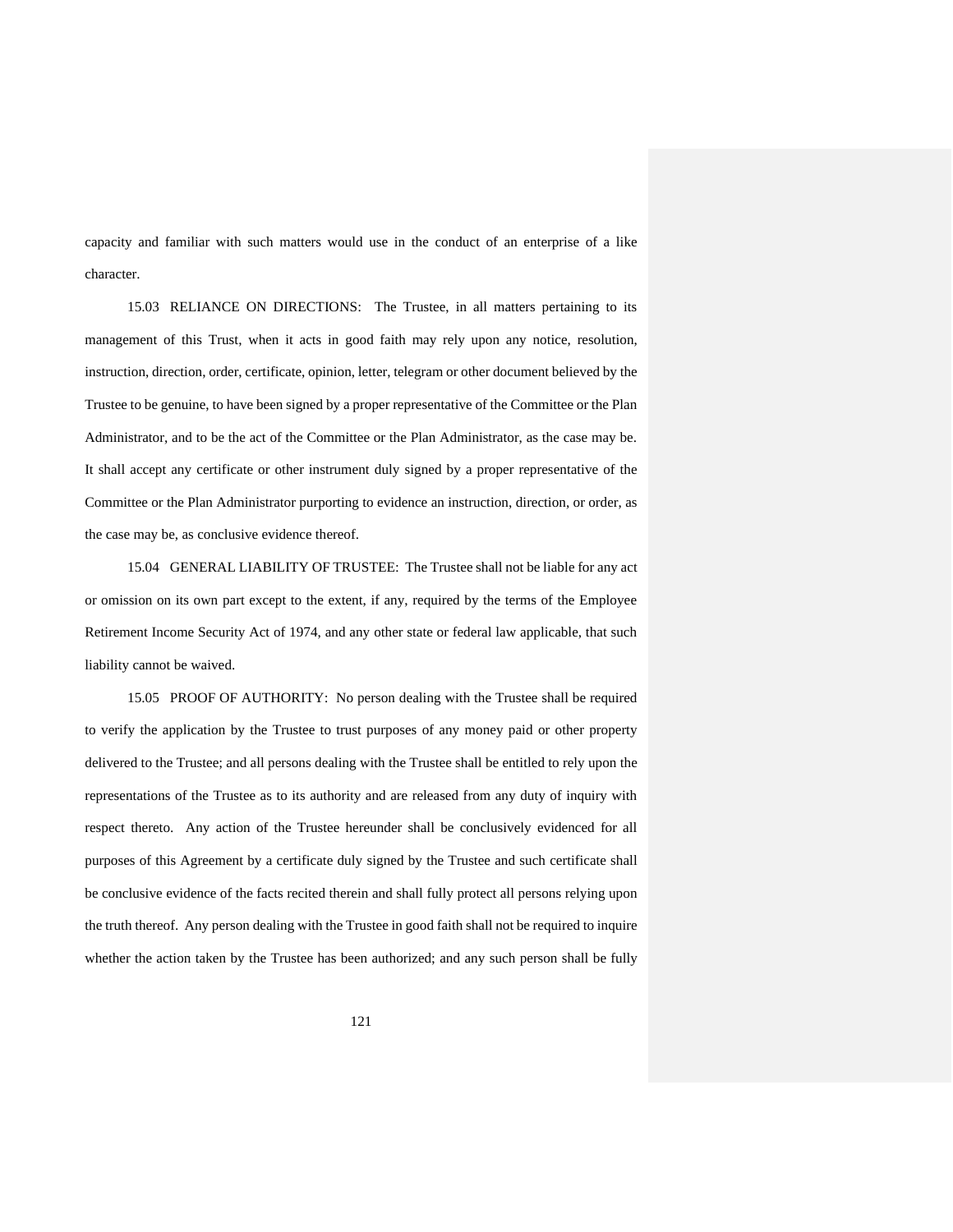protected in acting upon any notice, resolution, instruction, direction, order, certificate, opinion letter, telegram, or other document believed by such person to be genuine, to have been signed by the Trustee and to be the act of the Trustee.

15.06 ACCOUNTING BY THE TRUSTEE: The Trustee shall keep proper accounts of all investments, receipts, disbursements, and other transactions effected by it hereunder, and all accounts, books and records relating thereto shall be open for inspection at all reasonable times by the Board of Trustees of the Employer or the Plan Administrator. As of the last day of each fiscal year (or more often, if requested by the Plan Administrator or the Board of Trustees), and as of the date of the removal or resignation of the Trustee, the Trustee shall prepare and furnish to the Board of Trustees of the Employer a detailed statement of investments at cost and at market, receipts, disbursements, and other transactions effected by it during such year or during the period from the last annual statement to the date of such removal or resignation. Upon the expiration of ninety (90) days from the date of filing such annual or other account, or upon the earlier specific approval thereof by the Board of Trustees of the Employer, the Trustee shall be forever released and discharged from all liability and accountability to anyone with respect to the propriety of its accounts and transactions unless within such ninety (90) day period a written objection is filed with the Trustee or with respect to any fraudulent act of the Trustee. Nothing herein contained, however, shall preclude the Trustee of its right to have any of its accounts judicially settled by a court of competent jurisdiction.

15.07 COMPENSATION AND EXPENSES OF THE TRUSTEE: Any individual Trustee shall not receive any compensation for his services, but shall be reimbursed for all expenses properly and actually incurred in the performance of his duties under the Plan. Any corporate Trustee hereunder shall receive fair and reasonable compensation for services rendered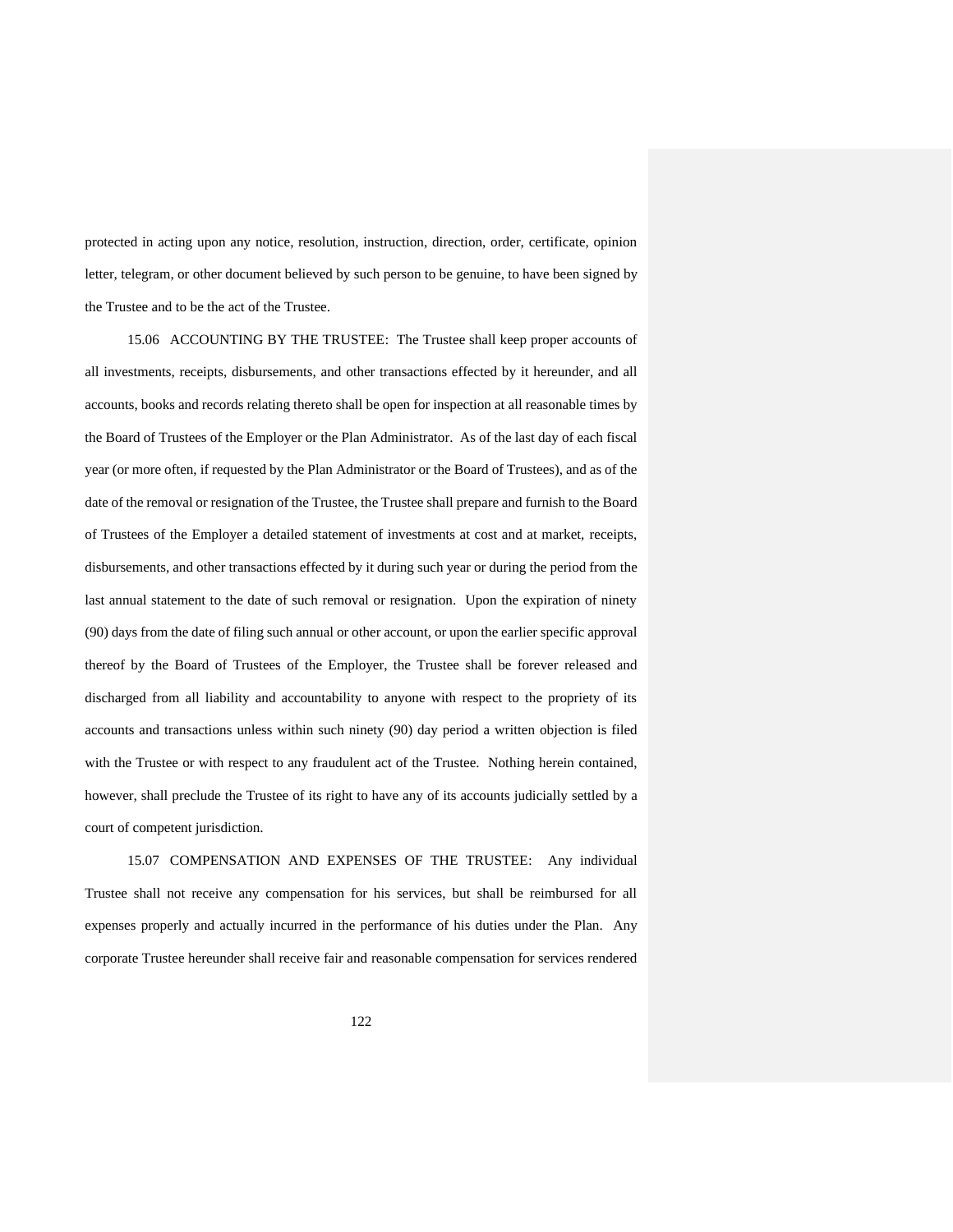in any amount not exceeding the customary and prevailing charges for services of a similar character at the time and at the place such services are performed but only to the extent permitted in Section 4975(d) of the Code if the corporate Trustee is a disqualified person. Expenses incurred by the Trustee in the administration of the Fund (including fees for legal, accounting or other services rendered by or to the Trustee and all other proper charges and expenses of the Trustee and of its agents and counsel) shall be paid by the Employer or disbursed from the Fund by the Trustee and, until paid, shall constitute a charge upon the Fund. All taxes of any and all kinds whatsoever that may be levied or assessed under existing or future laws upon the Fund or the income thereof shall be paid from the Trust Fund.

15.08 RESIGNATION OR REMOVAL OF THE TRUSTEE: The Trustee acting hereunder may resign at any time upon sixty (60) days' advance notice in writing to the Board of Trustees of the Employer, and may be removed by the Board of Trustees of the Employer, with or without cause, at any time upon sixty (60) days' advance notice in writing to the Trustee. Upon such resignation or removal of the Trustee, the Board of Trustees of the Employer shall have the power and the duty to designate and appoint a successor Trustee which shall have the same powers and duties as those conferred upon the Trustee hereunder, and the Trustee resigning or removed shall assign, transfer and pay over to the successor Trustee the assets and properties then constituting the Trust Fund.

15.09 AUTOMATIC CONTINUANCE OF TRUSTEE IN EVENT OF CONSOLIDATION: In the event that the Trustee shall merge or be consolidated with or otherwise acquired by any other corporation authorized to exercise trust powers, the continuing, resulting or acquiring corporation shall automatically become Trustee hereunder without the necessity of designation or appointment by the Employer.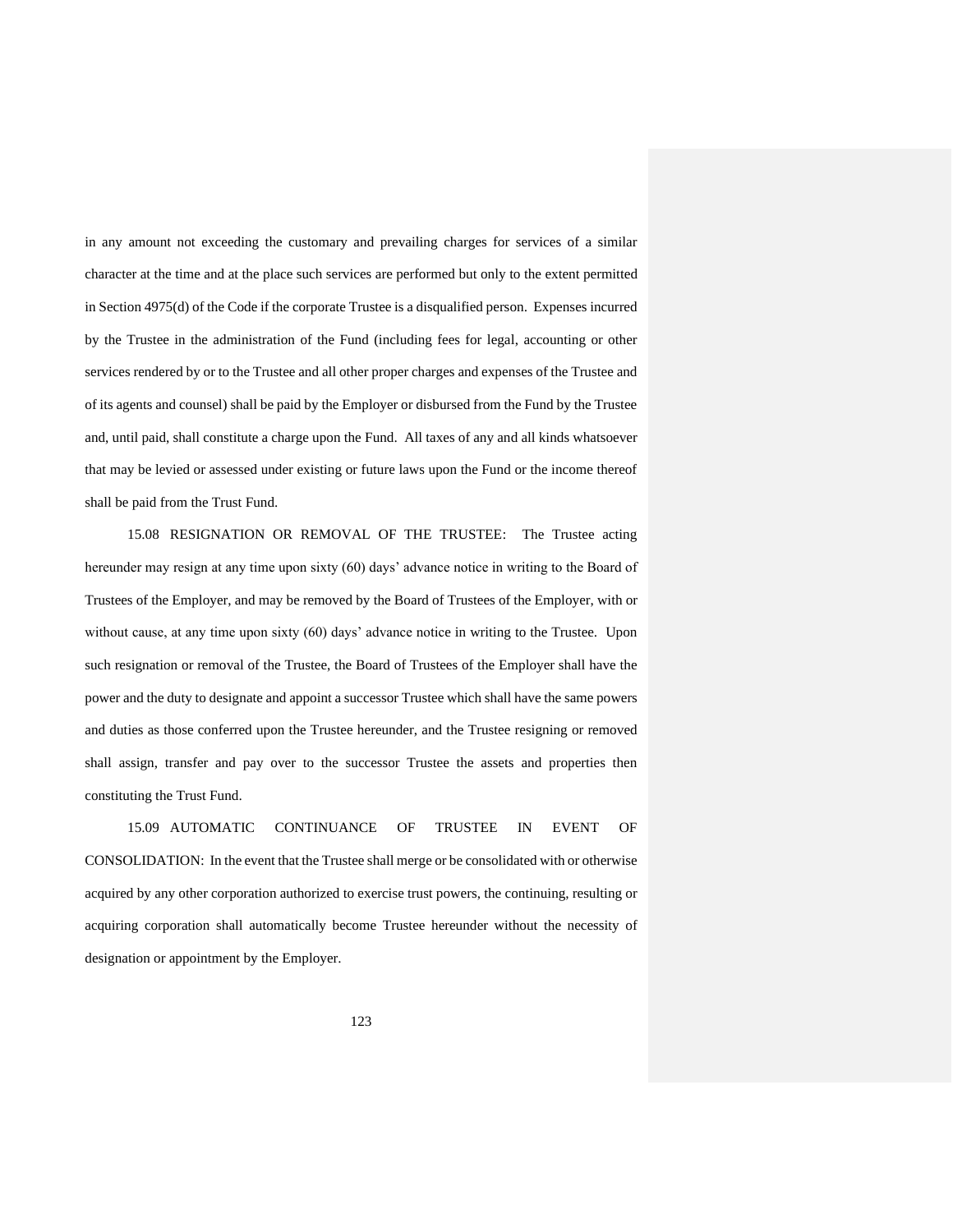15.10 ACTION BY TRUSTEE IN EVENT OF PLAN TERMINATION: If the Plan is terminated, as provided in Article XI, the Trustee shall dispose of the Fund in accordance with the written instructions of the Plan Administrator. At no time shall any part of the corpus or income of the Fund be used for or diverted to purposes other than for the exclusive benefit of employees, former employees, and their beneficiaries, except for the payment of the expenses of liquidating the Trust.

15.11 EXEMPTION FROM BOND: Unless otherwise required by law, the Trustee shall not be required to give bond or any other security for the faithful performance of its duties hereunder, or to file or make any return, appraisement, or inventory to any court. The Trustee may exercise any of the powers granted herein without notice or advertisement and without the order or intervention of any court.

15.12 WITHHOLDING OF TAXES: The Trustee may, in its sole discretion, withhold from distribution all or any part of the Fund which the Trustee considers necessary and proper for the payment of taxes under present or future laws, which the Trustee is obligated to pay or withhold.

15.13 FILING OF REPORTS: The Trustee shall not be liable for its failure or inability to file any tax return or other report which it is unable to file because of the failure of the Employer or the Committee, after written demand by the Trustee, to furnish the information necessary for the preparation thereof.

15.14 VACANCY: This Trust shall not fail for want of a Trustee and at any time a vacancy shall occur the Board of Trustees of the Employer shall immediately appoint a successor Trustee.

124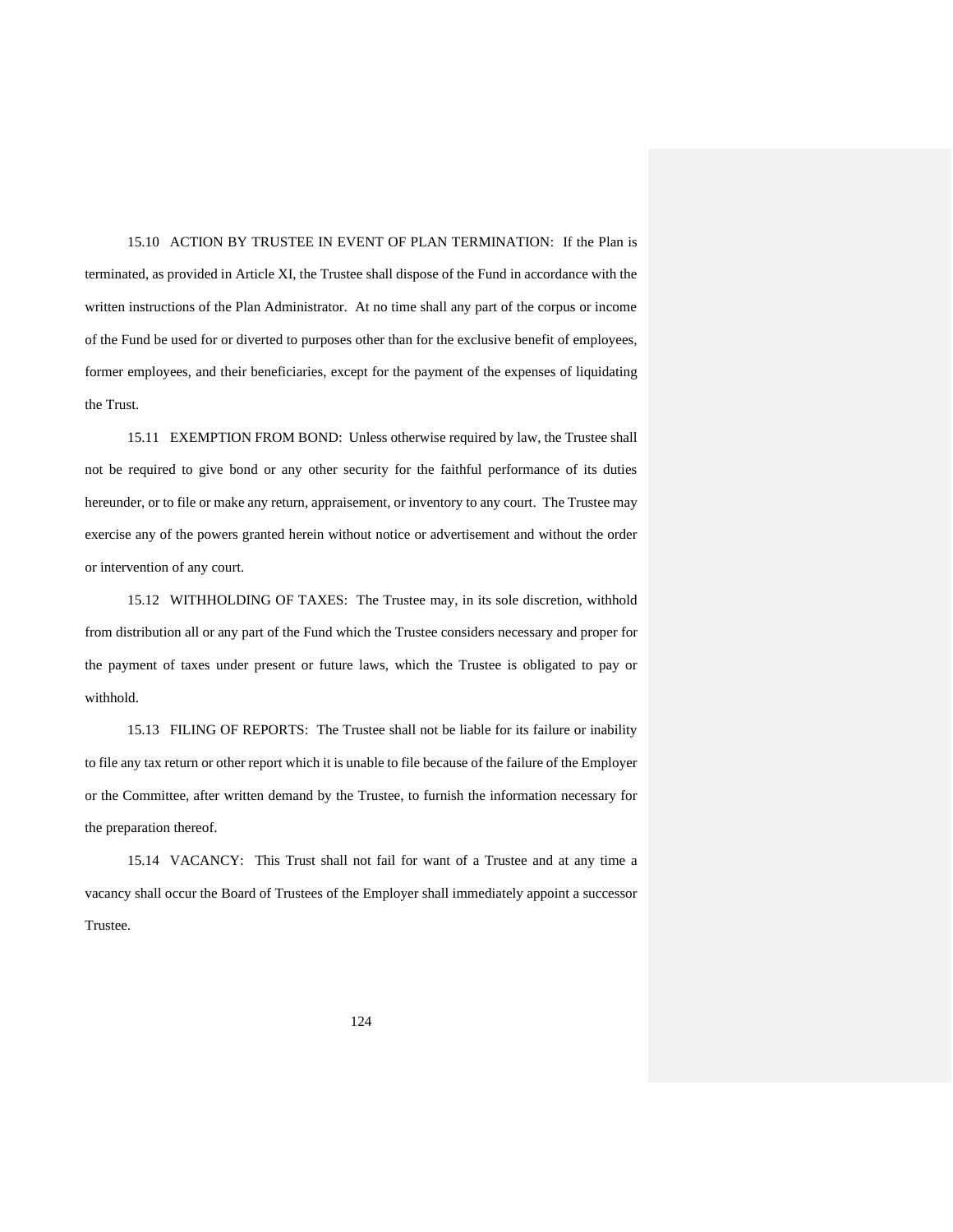15.15 TRUSTEE'S POWERS: In the exercise of the duties and responsibilities imposed upon the Trustee by this Plan and Trust Agreement, the Trustee shall have and exercise thoseall powers granted by the Uniform Trustees' Powers Law, Sections 91-9-101 et seq. of the Miss. Code of 1972, as amended, which are fully incorporated herein by reference and authority under common law, the laws of the State of Mississippi, and other provisions of this Article. In addition thereto, and not as a limitation thereof, the Trustee shall have the power and authority to invest and reinvest all or any portion of the Trust Fund collectively with funds of other retirement plan trusts exempt from tax under Section 501(a) of the Code, including, without limitation, the power to invest collectively with such other funds through the medium of one or more common, collective or commingled trust funds which have been or may hereafter be operated by the Trustee, the instrument or instruments establishing such trust fund or funds, as amended from time to time, being made part of this Trust so long as any portion of the Trust Fund shall be invested through the medium thereof.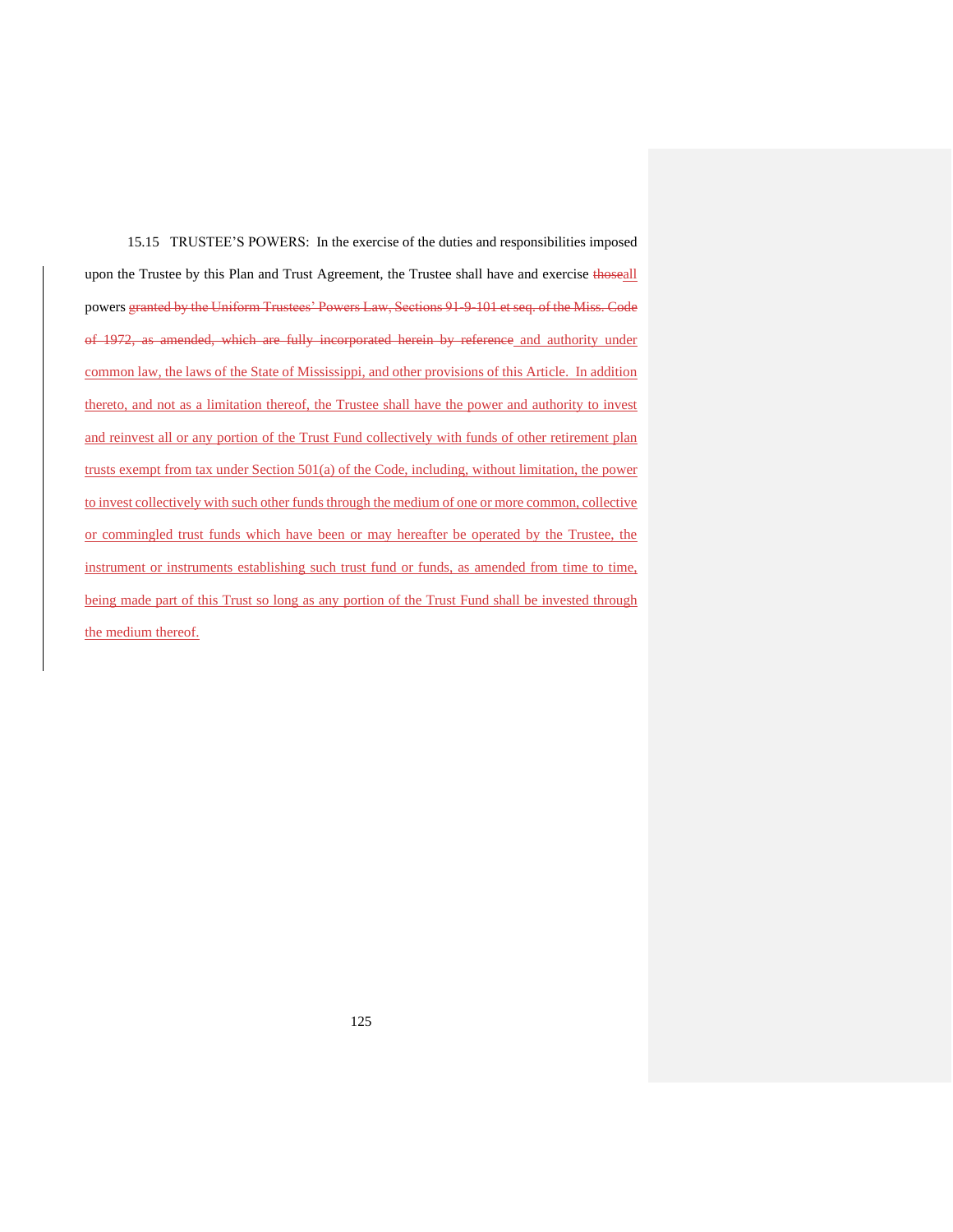# ARTICLE XVI

# QUALIFIED DOMESTIC RELATIONS ORDERS

[**This Article is effective for all dates for Plan Years beginning October 1, 1995, and thereafter**.]

16.01 ADHERENCE TO ORDER: The Plan Administrator shall adhere to the terms of any judgment, decree or order (including approval of a property settlement agreement) which relates to the provision of child support, alimony payments or marital property rights to a spouse, former spouse, child or other dependent of a Member and is made pursuant to a state domestic relations law (including a community property law) and which creates or recognizes the existence of an alternate payee's rights to, or assigns to an alternate payee the right to, receive all or a portion of the benefits payable with respect to a Member.

16.02 QUALIFICATION OF ORDER: Any such domestic relations order must clearly specify the name and last mailing address of the Member and the name and mailing address of each alternate payee covered by the order, the amount or percentage of the Member's benefit to be paid by the Plan to each such alternate payee, or the manner in which such amount or percentage is to be determined, the number of payments or period to which such order applies, and each plan to which such order applies.

16.03 NO ADDITIONAL BENEFIT: Any such domestic relations order shall not require the Plan to provide any type or form of benefit, or any option not otherwise provided under the Plan, to provide increased benefits (determined on the basis of actuarial value) or the payment of benefits to an alternate payee under another order previously determined to be a qualified domestic relations order. A domestic relations order may require the payment of benefits to an alternate payee before the Member has separated from service on or after the date on which the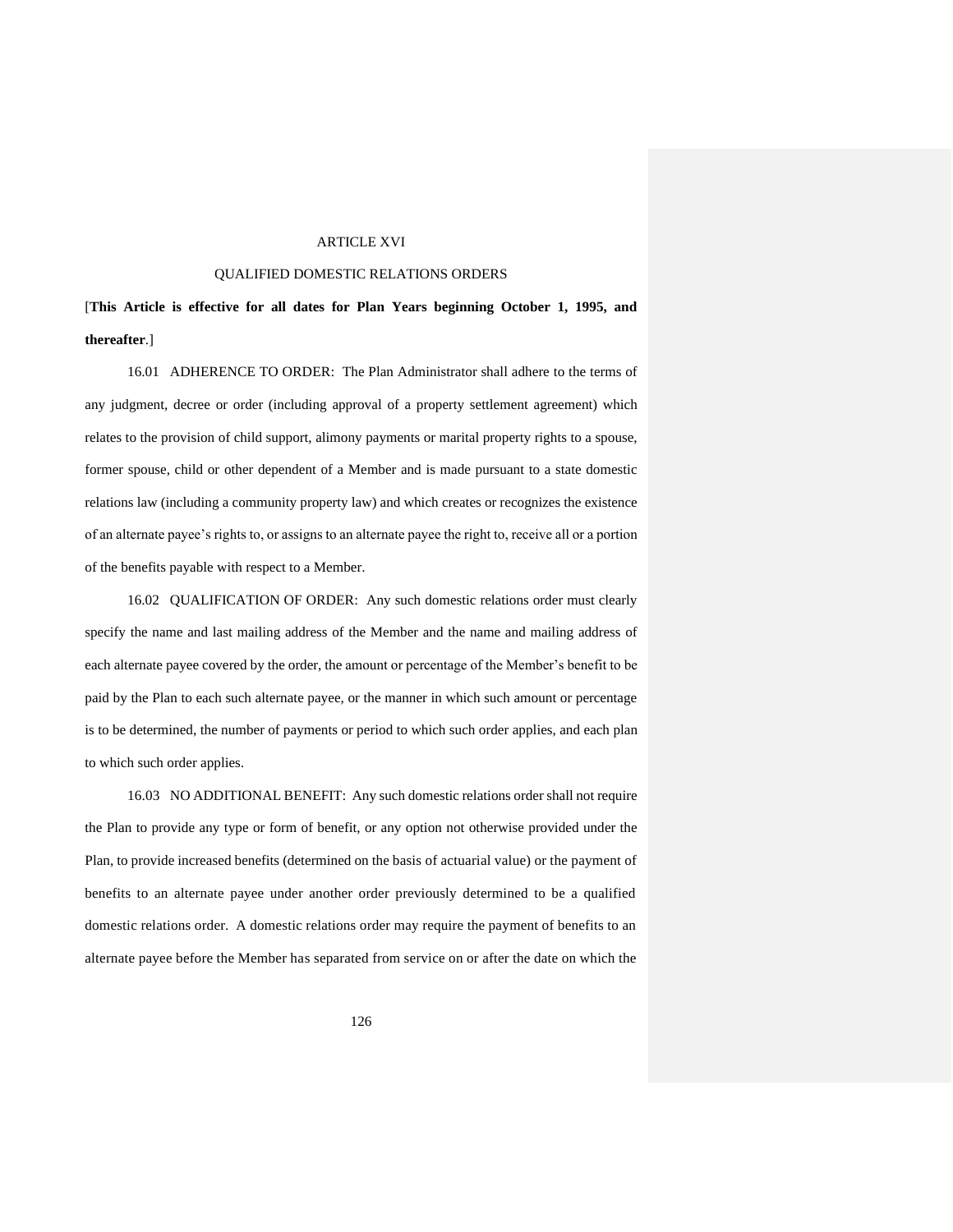Member attains or would have attained the Earliest Retirement Age under the Plan as if the Member had retired on the date on which such payment is to begin under such order (but taking into account only the benefits actually accrued and not taking into account any Employer subsidy for early retirement) and in any faun in which such benefits may be paid under the Plan to the Member (other than the form of a joint and survivor annuity with respect to the alternate payee and his subsequent spouse). For these purposes, the "Earliest Retirement Age" under the Plan means the earlier of: (a) the date on which the Member is entitled to a distribution under the Plan, or (b) the later of the date the Member attains age fifty (50), or the earliest date on which the Member would begin receiving benefits under the Plan if the Member separated from service.

To the extent provided in the qualified domestic relations order, the former spouse of a Member shall be treated as a surviving spouse of such Member for purposes of Sections 401(a)(11) and 417 of the Code (and any spouse of the Member shall not be treated as a spouse of the Member for such purposes) and if married for at least one (1) year, the surviving former spouse shall be treated as meeting the requirements of Section 417(d).

16.04 NOTIFICATION OF RECEIPT AND DETERMINATION: The Plan Administrator shall promptly notify the Member and each alternate payee of the receipt of a domestic relations order by the Plan and the Plan's procedures for determining the qualified status of a domestic relations order; the Plan Administrator shall determine whether such order is a qualified domestic relations order and shall notify the Member and each alternate payee of such determination. If the Member or any affected alternate payee disagrees with the determinations of the Plan Administrator, then the disagreeing party shall be treated as a claimant and the claims procedure of the Plan shall be followed. The Plan Administrator may bring an action for a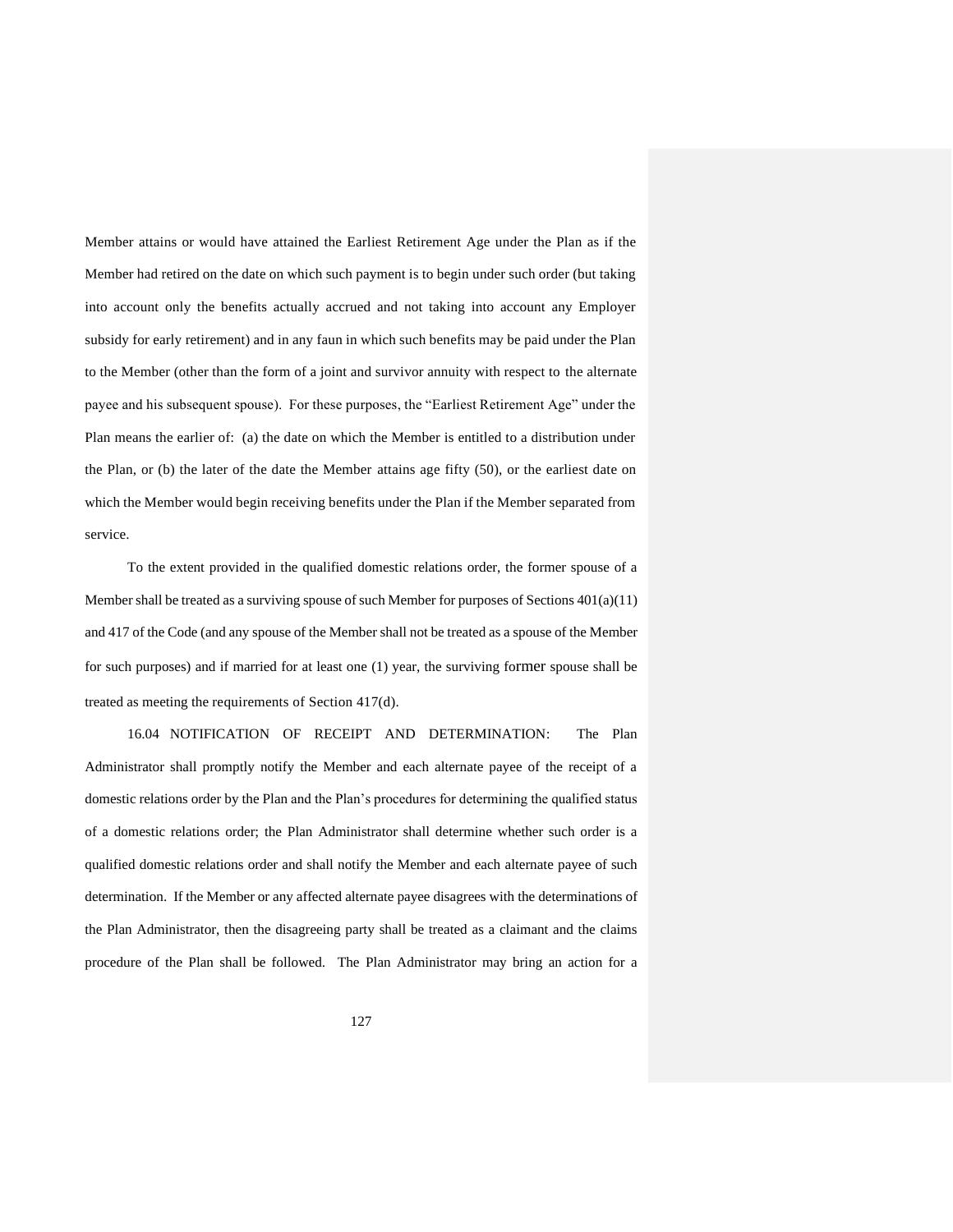declaratory judgment in a court of competent jurisdiction to determine the proper recipient of the benefits to be paid by the Plan.

16.05 SEPARATE ACCOUNTING: During any period in which the issue of whether a domestic relations order is a qualified domestic relations order is being determined (by the Plan Administrator, by a court of competent jurisdiction or otherwise), the Plan Administrator shall separately account for the amounts which would be payable to the alternate payee during such period as if the order had been determined to be a qualified domestic relations order. If, within the eighteen-month period beginning on the date on which the first payment would be required to be made under the domestic relations order, the order (or modification thereof) is determined to be a qualified domestic relations order, the Plan Administrator shall pay the segregated amounts, including any interest thereon, to the person or persons entitled thereto. If within such eighteenmonth period it is determined that the order is not a qualified domestic relations order or the issue as to whether such order is a qualified domestic relations order is not resolved, then the Plan Administrator shall pay the segregated amounts, including any interest thereon, to the person or persons who would have been entitled to such amounts if there had been no order. Any determination that an order is a qualified domestic relations order which is made after the close of the eighteen-month period shall be applied prospectively only.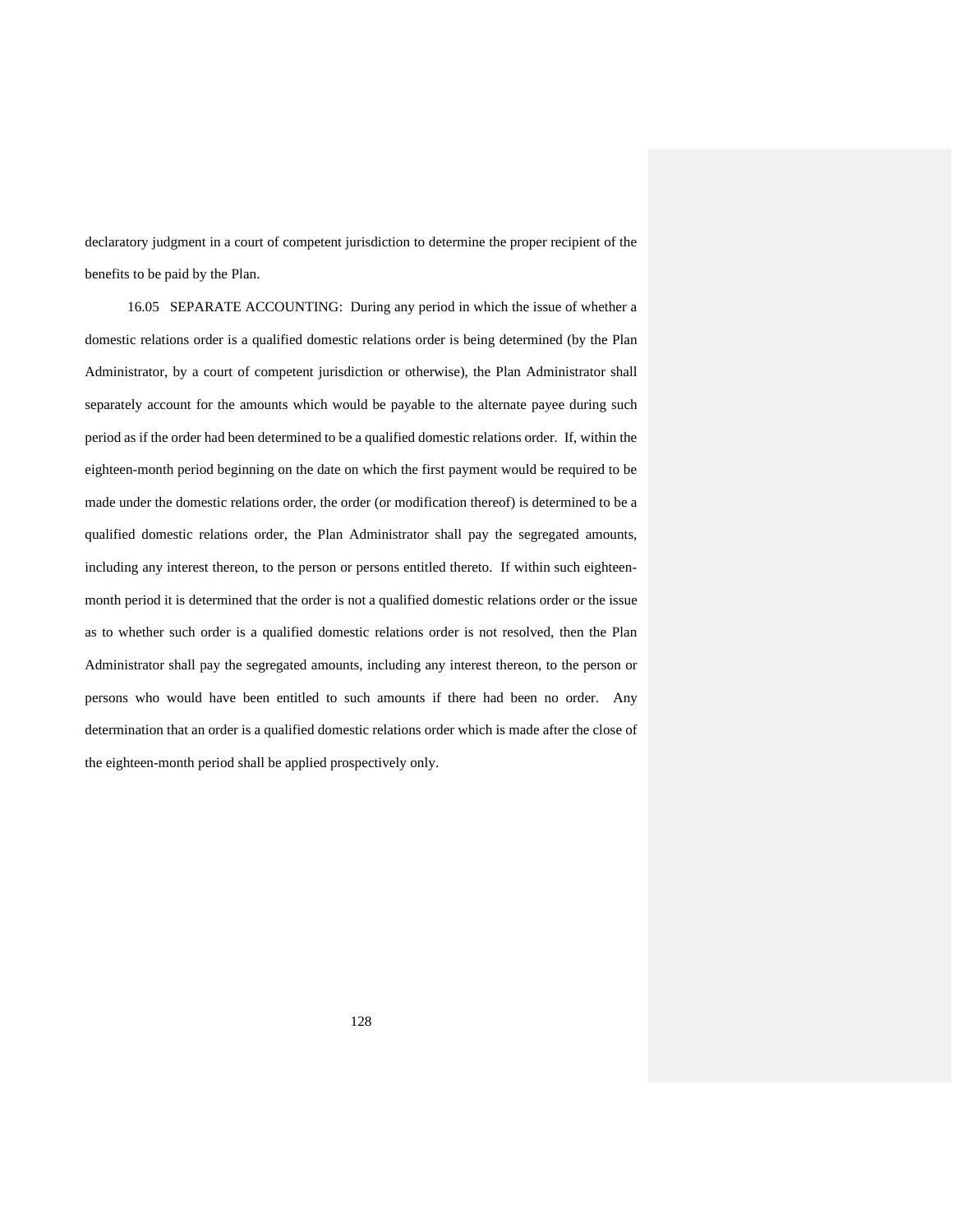### ARTICLE XVII

# MISCELLANEOUS

17.01 PLAN NOT A CONTRACT: The adoption and maintenance of the Plan shall not be deemed to constitute a contract between the Employer and any Member or Employee, or to be a consideration for, inducement to, or condition of employment of any person. Nothing herein contained shall be construed to give any Member the right to be retained in the employ of the Employer or to interfere with the right of the Employer to terminate the employment of any Member at any time.

17.02 DUPLICATION OF BENEFITS: There shall be no duplication of pension, disability, or death benefits payable under the Plan because of employment by more than one participating employer.

17.03 NONDISCRIMINATION: Wherever it is herein provided, directly or by implication, that any person or persons concerned with the administration of the Plan shall exercise discretion in the making of any decision, such discretion shall be exercised so as not to discriminate among persons similarly situated.

17.04 EVIDENCE FURNISHED CONCLUSIVE: Any person or persons involved in the administration of the Plan shall be entitled to rely upon any representation made or evidence furnished by an Employee, Member, or beneficiary with respect to his age or other facts required to be determined under any of the provisions of the Plan, and shall not be liable on account of the payment of any monies in reliance thereon. Any such representation or evidence shall be conclusively binding upon the Employee, Member, or beneficiary making or furnishing it, but not upon the Employer, its Board of Trustees, or any other person or persons involved in the administration of the Plan. Nothing herein contained shall be construed to prevent any of such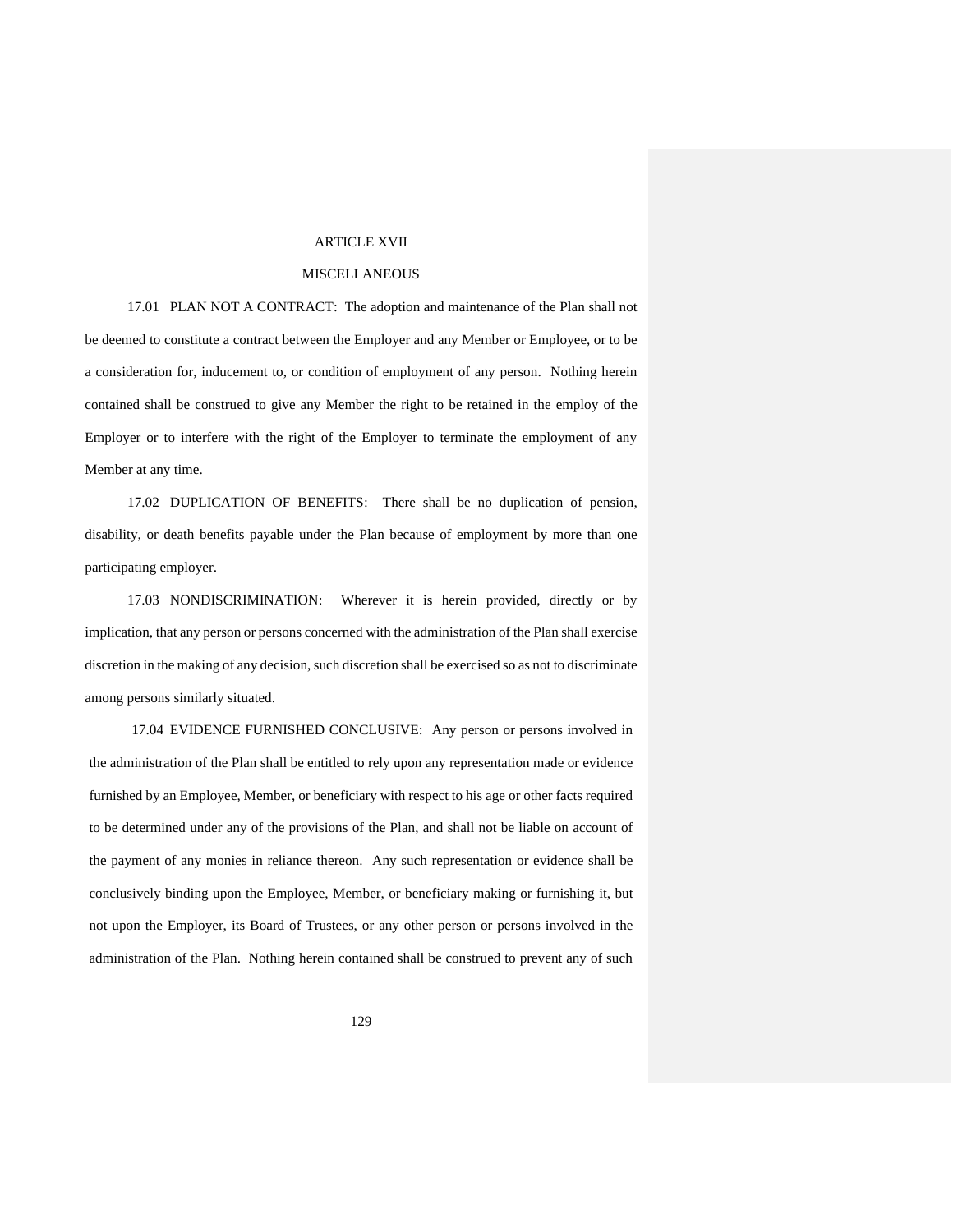parties from contesting any such representation or evidence or to relieve any such employee, member or beneficiary from the duty of submitting satisfactory proof of his age or such other fact.

17.05 FACILITY OF PAYMENT: If the Committee receives satisfactory evidence that any person entitled to receive any benefit hereunder is, at the time such benefit is payable, physically, mentally or legally incompetent to receive such benefit and to give a valid receipt therefor and that an individual or institution is then maintaining or has custody of such person and that no guardian, committee, or other representative of the estate of such person has been appointed, the Committee may direct the Trustee to pay such benefit to such individual or institution maintaining or having the custody of such person, and the receipt of such individual or institution shall be a valid and complete discharge for the payment of such benefit, except to the extent prohibited by regulations promulgated under Section  $401(a)(13)$  of the Code. Deposit to the credit of a Member or beneficiary in any bank or trust company shall be deemed payment into his hands.

17.06 SPENDTHRIFT CLAUSE: No right or interest of any kind in the Trust Fund shall be transferable or assignable by a Member or by his beneficiary or be subject to alienation, encumbrance (except as provided in Section 17.14 below), garnishment, attachment, execution, or levy of any kind, voluntary or involuntary unless to satisfy an incurred debt to the Employer and further when the Member terminates employment, the Employer has the right to offset against funds due the Member from the Plan, any amounts due the Employer by the Member and such action may be taken by the Employer without the necessity of first bringing a legal action in order to judicially determine the amount of such indebtedness owed the Employer by the Member.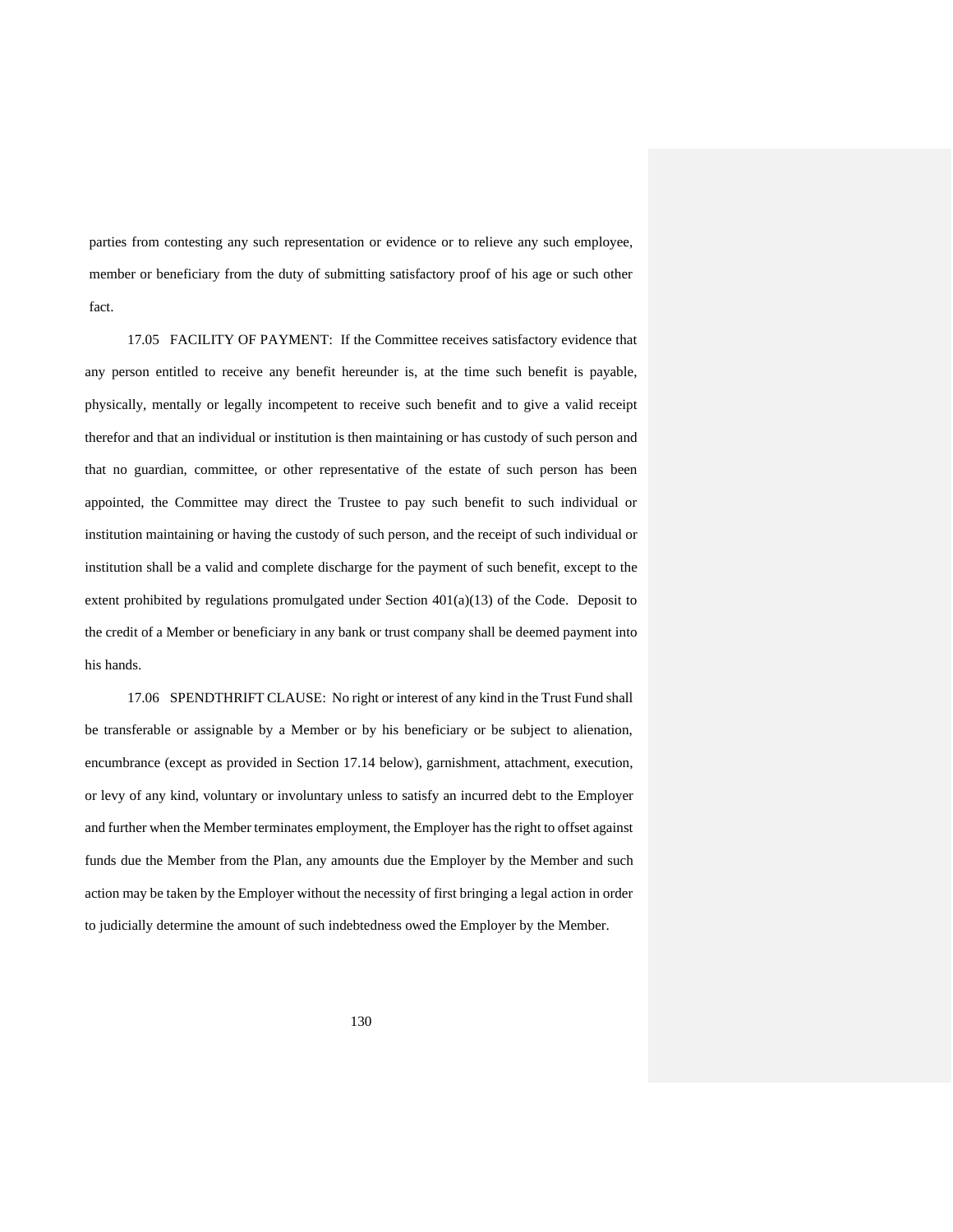17.07 NAME AND ADDRESS CHANGE: Each Member, spouse, and beneficiary shall at all times be responsible for notifying the Committee of any change in his name or address to which his benefit checks and other communications are to be mailed. If any check in payment of a benefit hereunder (which was mailed by regular United States mail to the last address of the payee shown on the Committee's records) is returned unclaimed, the Trustee shall discontinue further payments until otherwise instructed by the Committee.

17.08 NONVESTED BENEFITS: Any gain resulting from a release of actuarial reserves arising from severance of employment, death or any other cause shall not be applied to increase the Plan benefits any Member would otherwise receive at any time before termination of the Plan or complete discontinuance of Employer contributions thereunder. Such release of reserves shall be used to reduce the Employer's contributions in subsequent fiscal years in accordance with the regulations of the Secretary of the Treasury.

17.09 RELEASE OF CLAIMS: Any payment to any member or retired Member or a Member's spouse or to his legal representative or beneficiary shall, to the extent thereof, be in full satisfaction of all claims hereunder against the Fund, and the Committee may require such person, as a condition precedent to such payment, to execute a receipt and release therefore in such form as the Committee shall determine.

17.10 RESIDUAL AMOUNTS: In no event shall the Employer receive any amounts from the Trust Fund, except that upon termination of the Plan the Employer shall receive such amount, if any, as may remain after the satisfaction of all liabilities of the Plan to its Members arising out of any variations between actual requirements and expected actuarial requirements.

17.11 CONTRIBUTIONS CONTINGENT UPON APPROVAL: This Plan and the Trust are designed to qualify under Sections  $401(a)$  and  $501(a)$  of the Code. Anything contained herein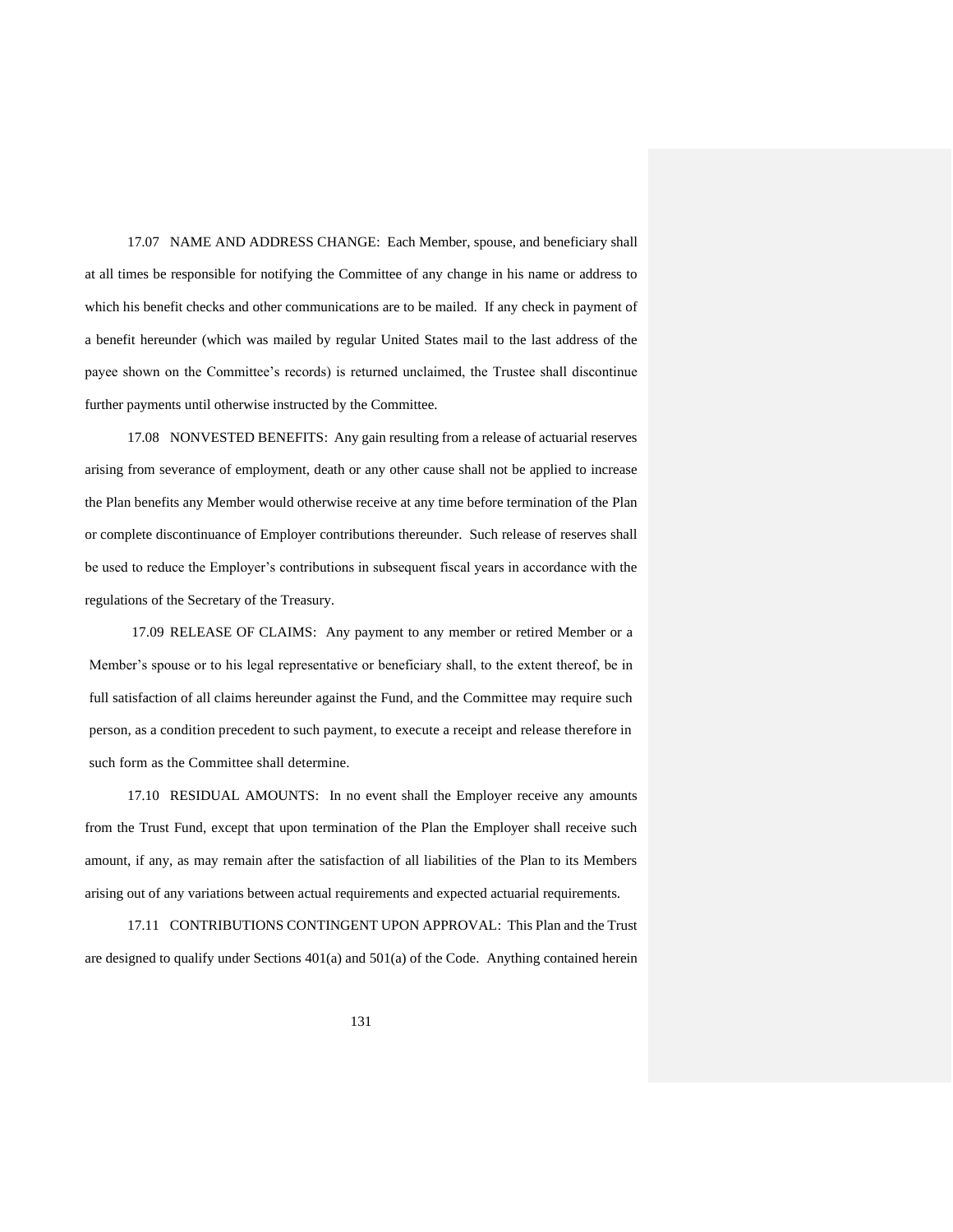to the contrary notwithstanding, if the initial determination letter is issued by the District Director of Internal Revenue to the effect that the Plan and Trust herein set forth, or as amended prior to the receipt of such letter, do not meet the requirements of Sections 401(a) and 501(a) of the Code, the Employer shall be entitled, at its option, to withdraw all contributions theretofore made, in which event, the Plan and Trust shall then terminate and all rights of the Members thereunder shall cease and come to an end with the same effect as if the Plan had never been adopted.

17.12 WORDS USED: Words used in this instrument in the singular shall include the plural and the plural, the singular where applicable, and the masculine gender shall include the feminine or common genders where appropriate.

17.13 HEADINGS FOR CONVENIENCE ONLY: The headings and sub-headings in this Plan are inserted for convenience and reference only and are not to be used in construing this instrument or any provision thereof.

17.14 DIRECT ROLLOVERS: Notwithstanding any provision of the Plan to the contrary that would otherwise limit a distributee's election under this part, a distributee may elect , at the time and in the manner prescribed by the Plan Administrator, to have any portion of an eligible rollover distribution that is equal to at least five hundred dollars (\$500) paid directly to an eligible retirement plan specified by the distributee in a direct rollover.

### DEFINITIONS:

(a) Eligible Rollover Distribution: An eligible rollover distribution is any distribution of all or any portion of the balance to the credit of the distributee, except that an eligible rollover distribution does not include: any distribution that is one of a series of substantially equal periodic payments (not less frequently than annually) made for life (or life expectancy) of the distributee or the joint lives (or joint life expectancies) of the distributee and the distributee's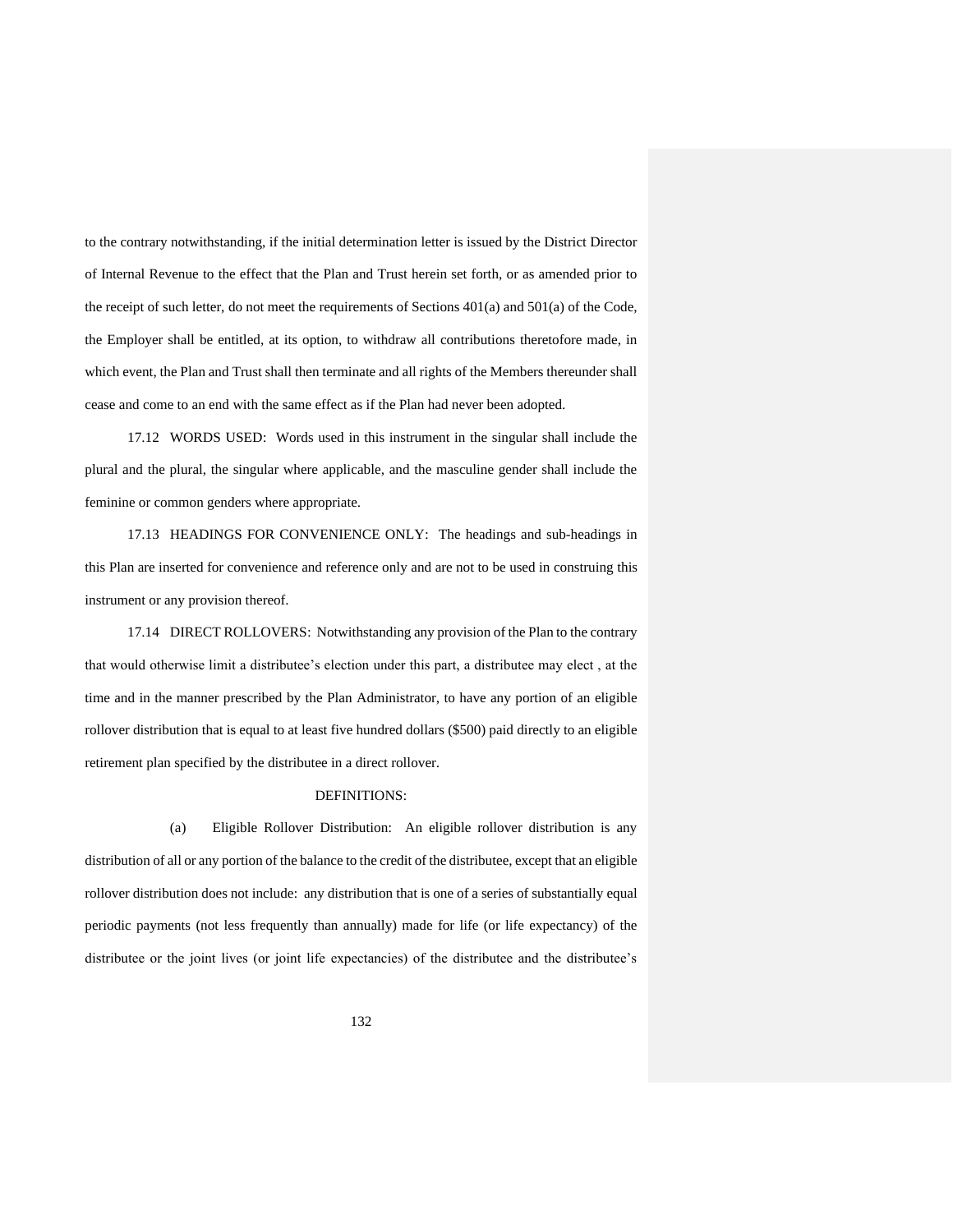designated Beneficiary, or for a specified period of ten (10) years or more; any distribution to the extent such distribution is required under  $\S401(a)(9)$  of the Code; and the portion of any distribution that is not includible in gross income (determined without regard to the exclusion for net unrealized appreciation with respect to Employer securities); and any other distribution(s) that is reasonably expected to total less than two hundred dollars (\$200) during a year. For any distribution after December 31, 1999, an Eligible Rollover Distribution also does not include any hardship distribution described in  $\frac{2401(k)(2)(B)(i)(IV)}{400}$  of the Code.

(b) Eligible Retirement Plan: An eligible retirement plan is an individual retirement account described in §408(a) of the Code, an individual retirement annuity described in §408(b), an annuity plan described in §403(a), or a qualified plan described in §401(a), of the Code, that accepts the distributee's eligible rollover distribution. However, in the case of an eligible rollover distribution to the surviving spouse, an eligible retirement plan is an individual retirement account or individual retirement annuity.

(c) Distributee: A distributee includes an Employee or former Employee. In addition, the Employee's or former Employee's surviving spouse and the Employee's or filmier Employee's spouse or fanner spouse who is the alternate payee under a qualified domestic relations order, as defined in §414(p) of the Code, are distributees with regard to the interest of the spouse or former spouse.

(d) Direct Rollover: A direct rollover is a payment by the Plan to the eligible retirement plan specified by the distributee. [**This Section is effective for distributions made beginning January 1, 1993, and ending September 30, 2007**.]

17.15 DIRECT ROLLOVERS: Notwithstanding any provision of the Plan to the contrary that would otherwise limit a distributee's election under this part, a distributee may elect , at the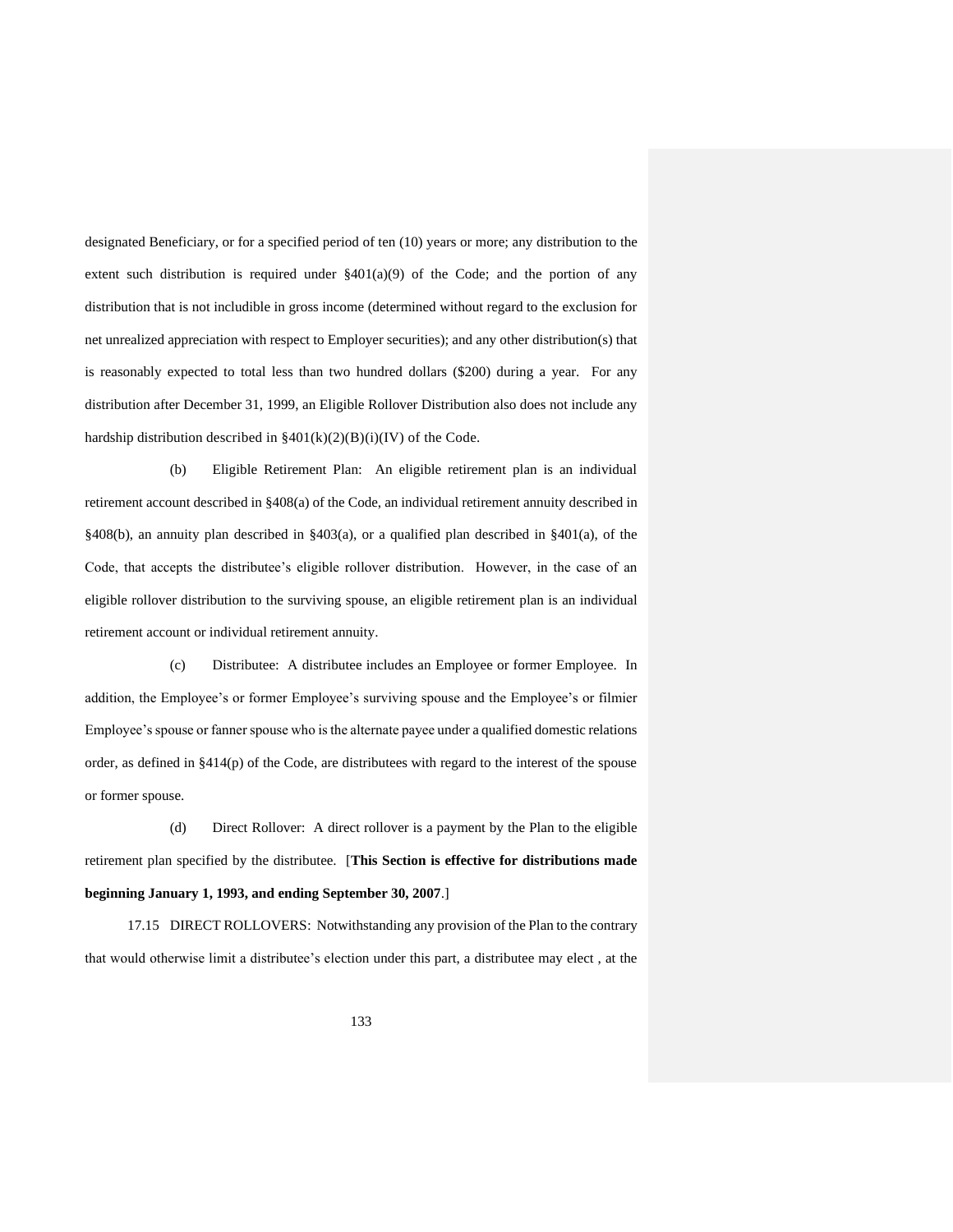time and in the manner prescribed by the Plan Administrator, to have any portion of an eligible rollover distribution that is equal to at least five hundred dollars ( 500) paid directly to an eligible retirement plan specified by the distributee in a direct rollover.

#### DEFINITIONS:

(a) Eligible Rollover Distribution: An eligible rollover distribution is any distribution of all or any portion of the balance to the credit of the distributee, except that an eligible rollover distribution does not include: any distribution that is one of a series of substantially equal periodic payments (not less frequently than annually) made for life (or life expectancy) of the distributee or the joint lives (or joint life expectancies) of the distributee and the distributee's designated Beneficiary, or for a specified period of ten (10) years or more; any distribution to the extent such distribution is required under  $\S401(a)(9)$  of the Code; and the portion of any distribution that is not includible in gross income (determined without regard to the exclusion for net unrealized appreciation with respect to Employer securities); and any other distribution(s) that is reasonably expected to total less than two hundred dollars (\$200) during a year. For any distribution after December 31, 1999, an Eligible Rollover Distribution also does not include any hardship distribution described in  $\S 401(k)(2)(B)(i)(IV)$  of the Code.

(b) Eligible Retirement Plan: An eligible retirement plan is an individual retirement account described in §408(a) of the Code, an individual retirement annuity described in §408(b), an annuity plan described in §403(a), or a qualified plan described in §401(a), of the Code, that accepts the distributee's eligible rollover distribution. However, in the case of an eligible rollover distribution to the surviving spouse, an eligible retirement plan is an individual retirement account or individual retirement annuity. Effective as of January 1, 2008, eligible retirement plan includes a Roth IRA established under §408A of the Code. Effective as of January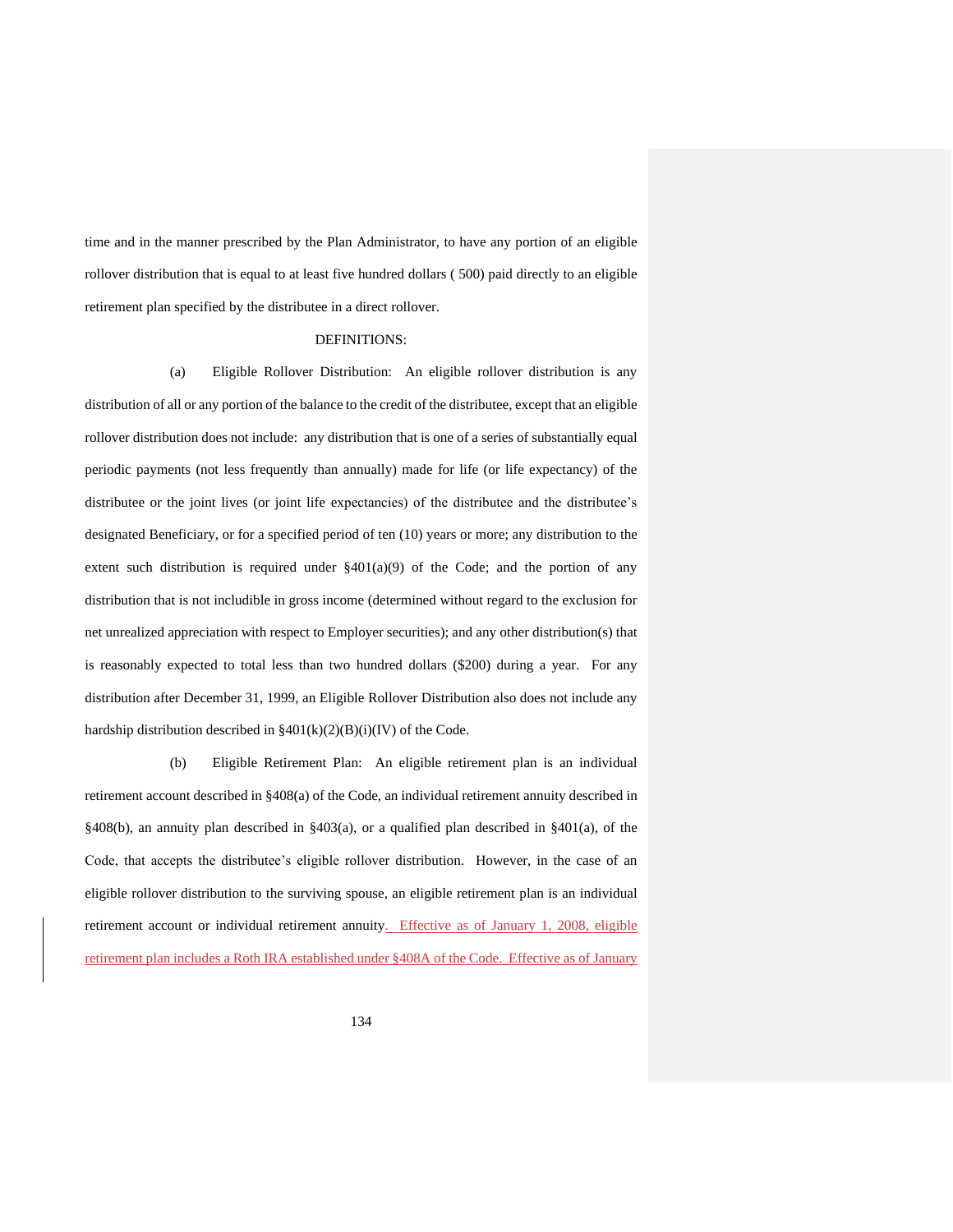1, 2010, in the case of a Beneficiary other than the Member's spouse, eligible retirement plan shall mean an individual retirement account described in §408(a) of the Code, an individual retirement annuity described in §408(b) of the Code, or a Roth IRA established under §408A of the Code, all of which shall be treated as an inherited IRA.

(c) Distributee: A distributee includes an Employee or former Employee. In addition, the Employee's or former Employee's surviving spouse and the Employee's or former Employee's spouse or former spouse who is the alternate payee under a qualified domestic relations order, as defined in §414(p) of the Code, are distributees with regard to the interest of the spouse or former spouse. Effective January 1, 2010, distributee includes a nonspouse Beneficiary of the Member.

(d) Direct Rollover: A direct rollover is a payment by the Plan to the eligible retirement plan specified by the distributee.

A Member shall be provided with the information regarding the taxation of benefits payable from the Plan as required by Section 402(f) of the Code. Such information may be provided as early as 180 days and not later than 30 days prior to the Member's Annuity Commencement Date; provided, however, that a notice given within 30 days prior to the Member's Annuity Commencement Date shall be permissible as long as the Member is informed that he has a right to consider the decision of whether or not to elect a direct rollover for at least 30 days after the notice is given. [**This Section is effective beginning October 1, 2007, and thereafter**.]

17.16 AGREEMENT GOVERNED BY LAWS OF MISSISSIPPI: This Plan and every provision thereof shall be construed and its validity determined according to the laws of the State of Mississippi to the extent that such law has not been specifically preempted by the federal statutes pertaining thereto.

135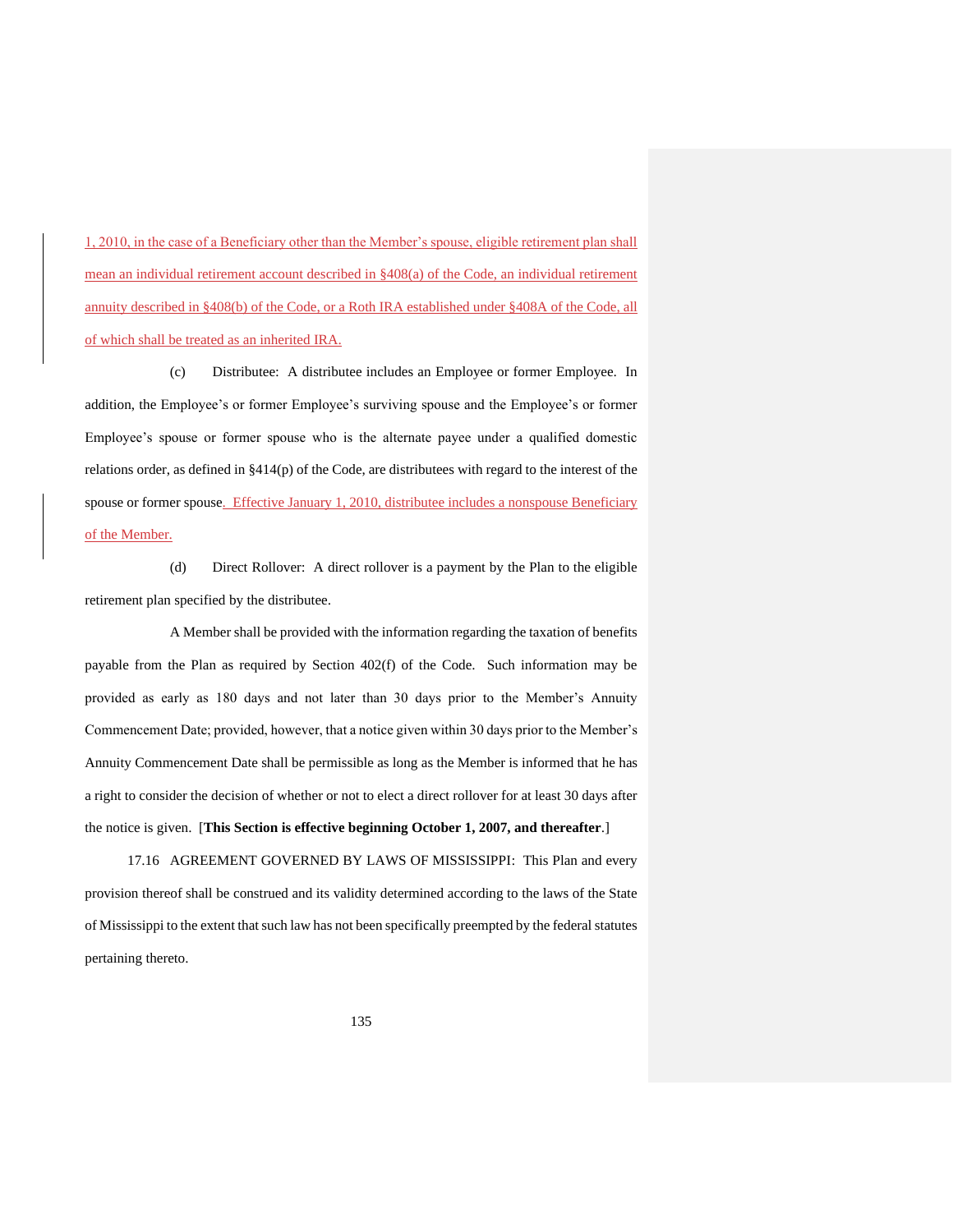17.17 EACH SECTION AND PROVISION IS SEVERABLE: Each individual Section and each provision thereof is severable. If any Section or one or more provisions in a Section are found to be void as against public policy, unenforceable or invalid for any reason, it shall not affect the validity or enforceability of any other provision in that Section or in any other Section.

17.18 MULTIPLE COPIES: This Plan may be executed in any number of counterparts, each of which shall be deemed an original but all of which shall constitute one and the same agreement and shall be binding on the respective. successors and assigns of the Employer.

IN WITNESS WHEREOF, the undersigned have executed this Plan and Trust Agreement on the \_\_\_ day of January, 2014, to be effective the 1st clay of October, 2013, except for those provisions which have an earlier effective date provided by law;, or as otherwise provided under applicable provisions of this Plan.

SINGING RIVER HEALTH SYSTEM

By: \_\_\_\_\_\_\_\_\_\_\_\_\_\_\_\_\_\_\_\_\_\_\_\_\_\_\_\_\_\_ \_\_\_\_\_\_\_\_\_\_\_\_\_\_\_\_\_\_\_\_\_\_\_\_\_\_\_\_\_\_\_\_\_ GARY C. ANDERSON GARY C. ANDERSON Chief Executive Officer

MICHAEL E. CREWS

MICHAEL D. TOLLESON

STEPHANIE BARNES TAYLOR

\_\_\_\_\_\_\_\_\_\_\_\_\_\_\_\_\_\_\_\_\_\_\_\_\_\_\_\_\_\_\_\_\_

\_\_\_\_\_\_\_\_\_\_\_\_\_\_\_\_\_\_\_\_\_\_\_\_\_\_\_\_\_\_\_\_\_

\_\_\_\_\_\_\_\_\_\_\_\_\_\_\_\_\_\_\_\_\_\_\_\_\_\_\_\_\_\_\_\_\_

\_\_\_\_\_\_\_\_\_\_\_\_\_\_\_\_\_\_\_\_\_\_\_\_\_\_\_\_\_\_\_\_\_

\_\_\_\_\_\_\_\_\_\_\_\_\_\_\_\_\_\_\_\_\_\_\_\_\_\_\_\_\_\_\_\_\_

MORRIS G. STRICKLAND

TOMMY L. LEONARD

EMPLOYER CONTROL CONTROL CONTROL CONTROL CONTROL CONTROL CONTROL CONTROL CONTROL CONTROL CONTROL CONTROL CONTROL CONTROL CONTROL CONTROL CONTROL CONTROL CONTROL CONTROL CONTROL CONTROL CONTROL CONTROL CONTROL CONTROL CONTR